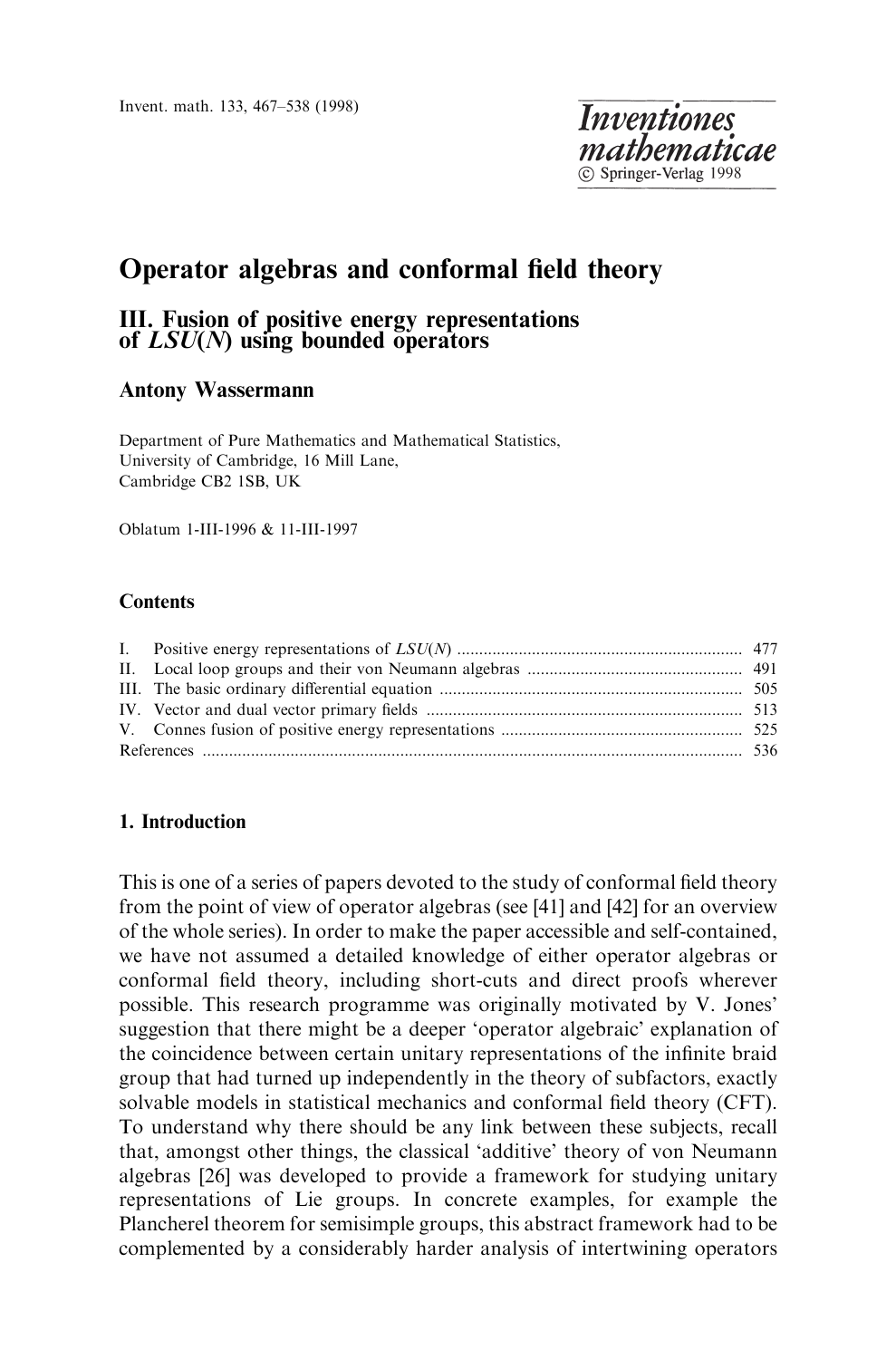and associated differential equations. The link between CFT and operator algebras comes from the recently developed `multiplicative' (quantum?) theory of von Neumann algebras. This theory has three basic sources: firstly the algebraic approach to quantum field theory  $(QFT)$  of Doplicher, Haag and Roberts [10]; then in Connes' theory of bimodules and their tensor products of fusion [9]; and lastly in Jones' theory of subfactors [18]. Our work reconciles these ideas with the theory of primary fields, one of the fundamental concepts in CFT. Our work has the following consequences, some of which will be taken up in subsequent papers:

(1) Several new constructions of subfactors.

(2) Non-trival algebraic QFT's in  $1+1$  dimensions with finitely many sectors and non-integer statistical (or quantum) dimension ("algebraic CFT'').

 $(3)$  A definition of quantum invariant theory without using quantum groups at roots of unity.

 $(4)$  A computable and manifestly unitary definition of fusion for positive energy representations ("Connes fusion") making them into a tensor category.

 $(5)$  Analytic properties of primary fields ("constructive CFT").

To our knowledge, no previous work has suceeded in integrating the theory of primary fields with the ideas of algebraic QFT nor in revealing the very simple analytic structure of primary fields. As we explain below, the main thrust of our work is the explicit computation of Connes fusion of positive energy representations. Finiteness of statistical dimension (or Jones index) is a natural consequence, not a technical mathematical inconvenience. It is perhaps worth emphasising that the theory of operator algebras only provides a framework for studying CFT. As in the case of group representations, it must be complemented by a detailed analysis of certain interwining operators, the primary fields, and their associated differential equations. As we discuss later, however, the operator algebraic point of view can be used to reveal basic positivity and unitarity properties in CFT that have previously seem to have been overlooked.

Novel features of our treatment are the construction of representations and primary fields from fermions. This makes unitarity of the representations and boundedness properties of smeared vector primary fields obvious. The only formal "vertex algebra" aspects of the theory of primary fields borrowed from [39] are the trivial proof of uniqueness and the statement of the Knizhnik-Zamolodchikov equation; our short derivation of the KZ equation circumvents the well-known contour integral proof implicit but not given in [39]. The proof that the axioms of algebraic QFT are satisfied in the non-vacuum sectors is new and relies heavily on our fermionic construction; the easier properties in the vacuum sector have been known for some time  $[7, 15]$ . The treatment of braiding relations for smeared primary fields is new but inspired by the Bargmann-Hall-Wightman theorem [20, 36]. To our knowledge, the application of Connes fusion to a non-trivial model in QFT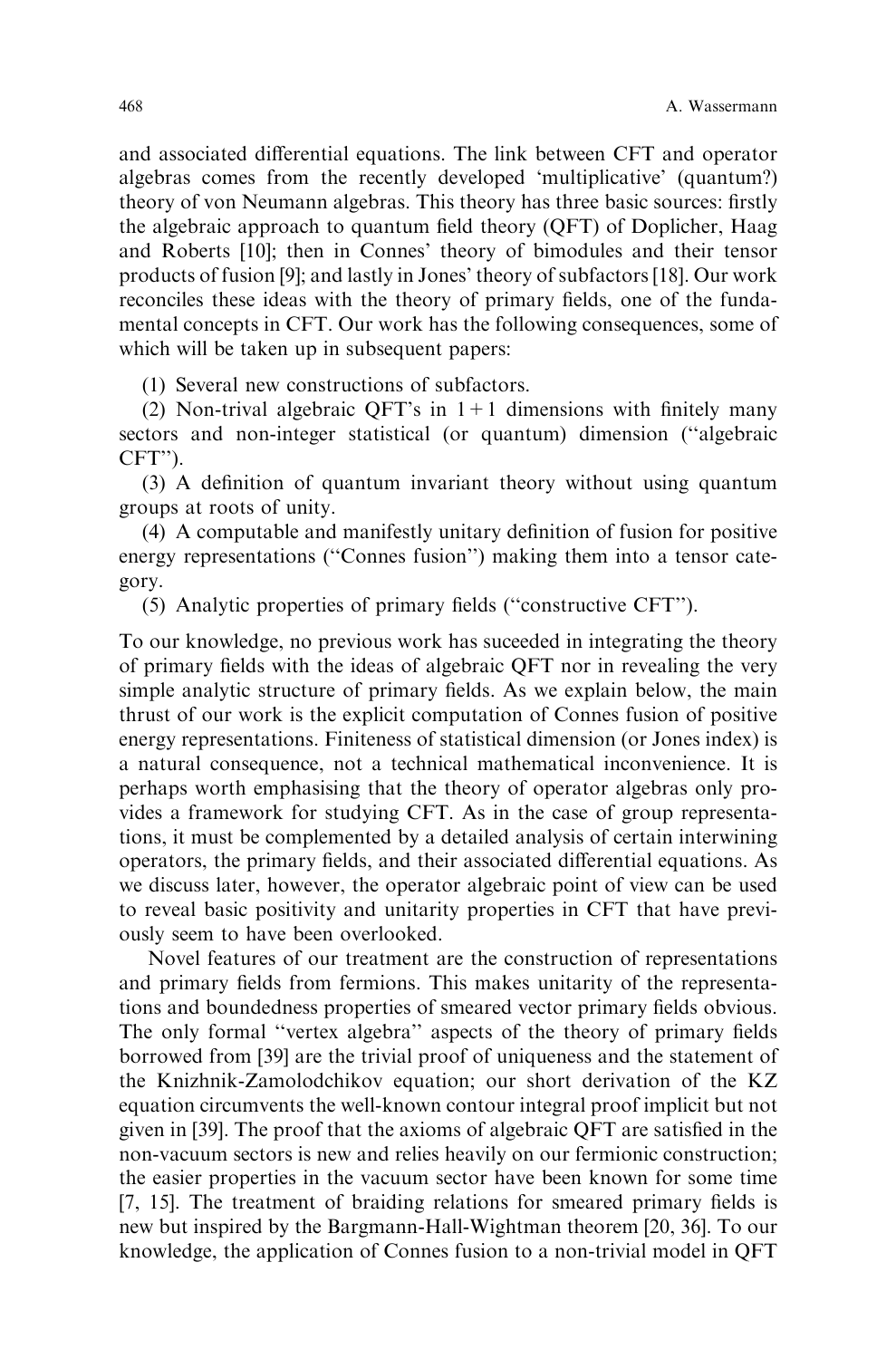is quite new. Our definition is a slightly simplified version of Connes' original definition, tailor-made for CFT because of the "four-point function" formula''; no general theory is required.

The finite-dimensional irreducible unitary representations of  $SU(N)$  and their tensor product rules are well known to mathematicians and physicists. The representations  $V_f$  are classified by signatures or Young diagrams  $f_1 \ge f_2 \ge \cdots \ge f_N$  and, if  $V_{[k]} = \lambda^k \mathbb{C}^N$ , we have the tensor product rule  $V_f \otimes V_{[k]} = \bigoplus_{g \geq k} V_g$ , where g ranges over all diagrams that can be obtained by adding k boxes to f with no two in the same row. For the infinitedimensional loop group  $LSU(N) = C^{\infty}(S^1, SU(N))$ , the appropriate unitary representations to consider in place of finite-dimensional representations are the projective unitary representations of positive energy. Positive energy representations form one of the most important foundation stones of conformal field theory  $[5, 12, 23]$ . The classification of positive energy representations is straightforward and has been known for some time now. A positive energy representation  $H_f$  is classified by its level  $\ell$ , a positive integer, and its signature  $f$ , which must satisfy the permissibility condition  $f_1 - f_N \leq \ell$ . Extending the tensor product rules to representations of a fixed level, however, presents a problem. It is already extremely difficult just giving a coherent definition of the tensor product, since the naive one fails hopelessly because it does not preserve the level. On the other hand physicists have known for years how to `fuse' representations in terms of short range expansions of products of associated quantum fields (primary fields). We provide one solution to this 'problem of fusion' in conformal field theory by giving a mathematically sound definition of the tensor product that ties up with the intuitive picture of physicists. Our solution relates positive energy representations of loop groups to bimodules over von Neumann algebras. Connes defined a tensor product operation on such bimodules - "Connes fusion" - which translates directly into a definition of fusion for positive energy representations. The general fusion rules follow from the particular rules  $H_f \boxtimes H_{[k]} = \bigoplus_{q \geq k} H_q$ , where g must now also be permissible. In this way the level  $\ell$  representations of  $LSU(N)$  exhibit a structure similar to that of the irreducible representations of a finite group. There are several other approaches to fusion of positive energy representations, notably those of Segal [35] and Kazhdan & Lusztig [22]. Our picture seems to be a unitary boundary value of Segal's holomorphic proposal for fusion, based on a disc with two smaller discs removed. When the discs shrink to points on the Riemann sphere, Segal's definition should degenerate to the algebraic geometric fusion of Kazhdan & Lusztig. We now give an informal summary of the paper.

Fermions. Let Cliff(H) be the Clifford algebra of a complex Hilbert space  $H$ , generated by a linear map  $f \mapsto a(f)$   $(f \in H)$  satisfying  $a(f)a(g)$  +  $a(g)a(f) = 0$  and  $a(f)a(g)^* + a(g)^*a(f) = (f, g)$ . It acts irreducibly on Fock space  $\Delta H$  via  $a(f)\omega = f \wedge \omega$ . Other representations of Cliff(H) arise by considering the real linear map  $c(f) = a(f) + a(f)^*$  which satisfies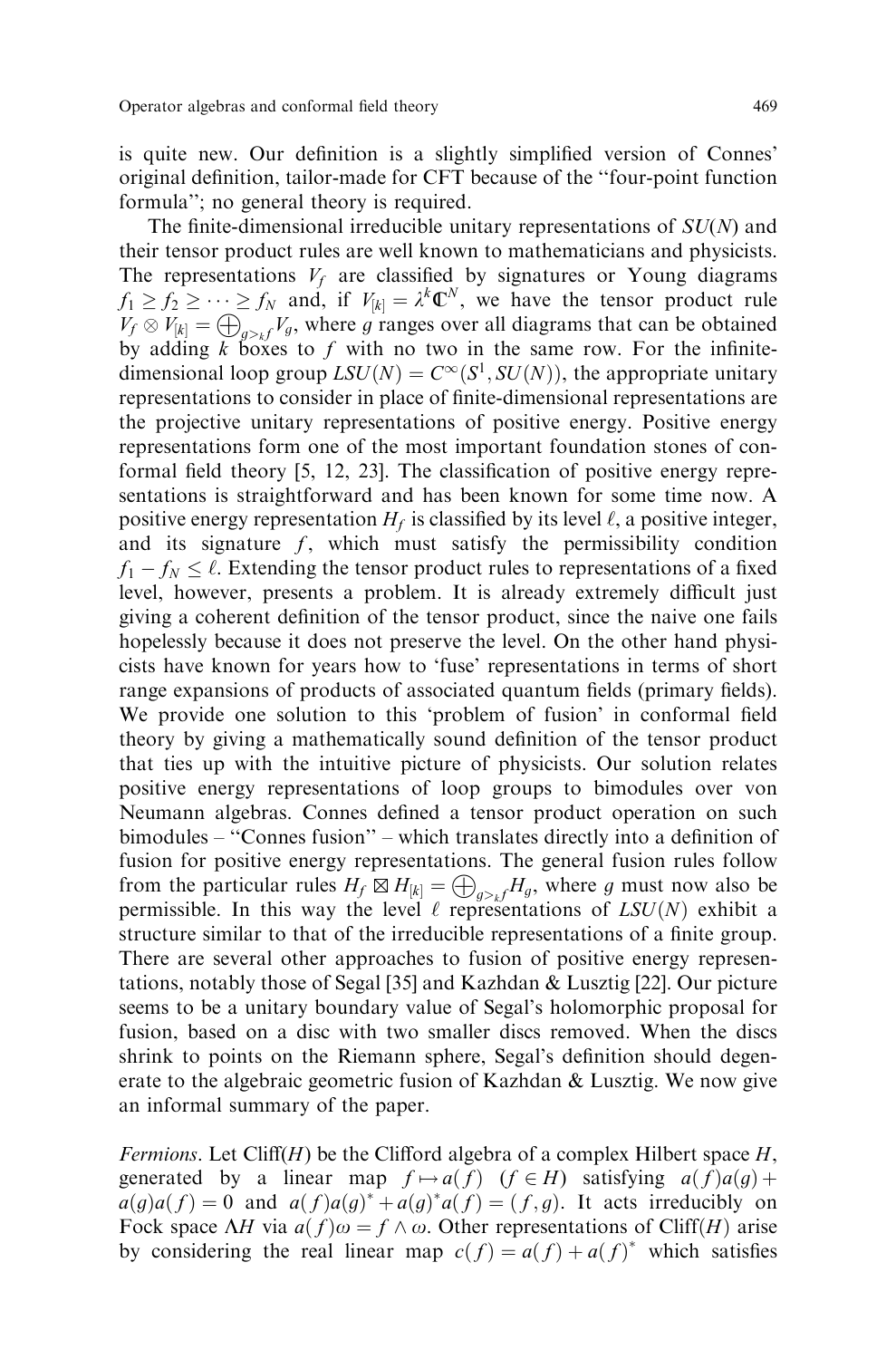$c(f)c(g) + c(g)c(f) = 2\text{Re}(f, g)$ ; note that  $a(f) = \frac{1}{2}(c(f) - ic(if))$ . Since c relies only on the underlying real Hilbert space  $H_{\mathbb{R}}$ , complex structures on  $H_{\mathbb{R}}$  commuting with *i* give new irreducible representations of Cliff $(H)$ . The structures correspond to projections  $P$  with multiplication by  $i$  given by  $i$  on PH and  $-i$  on  $(PH)^{\perp}$ . The corresponding representation  $\pi_P$  is given by  $\pi_P(a(f)) = \frac{1}{2}(c(f) - ic(i(2P - I)f)).$  Using ideas that go back to Dirac and von Neumann, we give our own short proof of I. Segal's equivalence criterion: if  $P - Q$  is a Hilbert-Schmidt operator, then  $\pi_P$  and  $\pi_Q$  are unitarily equivalent. On the other hand if  $u \in U(H)$ , then  $a(uf)$  and  $a(ug)$  also satisfy the complex Clifford algebra relations. Thus  $a(f) \rightarrow a(uf)$  gives an automorphism of Cliff $(H)$ . We say that this "Bogoliubov" automorphism is implemented in  $\pi_P$  iff  $\pi_P(a(uf)) = U \pi_P(a(f)) U^*$  for some unitary U. This gives a projective representation of the subgroup of implementable unitaries  $U_P(H)$ . Segal's equivalence criterion leads immediately to a quantisation criterion: if  $[u, P]$  is a Hilbert-Schmidt operator, then  $u \in U_P(H)$ .

Positive energy representations. Let  $G = SU(N)$  and let  $LG = C^{\infty}(S^1, G)$  be the loop group, with the rotation group Rot  $S^1$  acting as automorphisms. If  $H = L^2(S^1, \mathbb{C}^N)$  and P is the projection onto Hardy space  $H^2(S^1, \mathbb{C}^N)$ ,  $LSU(N) \rtimes Rot S^1 \subset U_P(H)$  so we get a projective representation  $\pi_P^{\otimes \ell}:LU(N)\rtimes \hbox{Rot }S^1\to PU(\mathscr{F}^{\otimes \ell})$  where  $\mathscr{F}$  denotes Fock space  $\Lambda H_P$ . Now Rot  $S^1$  acts with positive energy, where an action  $U_\theta$  on H is said to have positive energy if  $H = \bigoplus_{n>0}H(n)$  with  $U_{\theta}\xi = e^{in\theta}\xi$  for  $\xi \in H(n)$ ,  $H(n)$  is finite-dimensional and  $H(0) \neq (0)$ . This implies that  $\mathscr{F}^{\otimes \ell}$  splits as a direct sum of irreducibles  $H_i$ , called the level  $\ell$  positive energy representations. The  $H_i$ 's are classified by their lowest energy subspaces  $H_i(0)$ , which are irreducible modules for the constant loops  $SU(N)$ . Their signatures  $f_1 \ge f_2 \ge \dots \ge f_N$  must satisfy  $f_1 - f_N \le \ell$ , so  $\mathcal{F}_{\nu}^{\otimes \ell}$  has only finitely many inequivalent irreducible summands. This classification is achieved by defining an infinitesimal action of the algebraic Lie algebra  $L^0$ g on the finite energy subspace  $H^0 = \sum H(n)$  using bilinear terms  $a(f)a(g)^*$ . Our main contribution here is to match up these operators with the skew-adjoint operators predicted by analysis. The quantisation criterion also implies that the Möbius transformations of determinant 1 act projectively on each positive energy representation compatibly with LG. The vacuum representation  $H_0$  corresponds to the trivial representation of  $G$ ; the Möbius transformations of determinant  $-1$  also act on  $H_0$ , but this time by conjugate-linear isometries. This presentation of the theory of positive energy representations is adequate for the needs of this paper; in [42] we show from scratch that any irreducible positive energy representation of  $LSU(N) \rtimes Rot S^1$  arises as a subrepresentation of some  $\mathscr{F}_{V}^{\otimes \ell}$ .

von Neumann algebras. We briefly summarise those parts of the general theory of operator algebras that are background for this paper. (They will serve only as motivation, since all the advanced results we need will be proved directly for local fermion or loop group algebras.) A von Neumann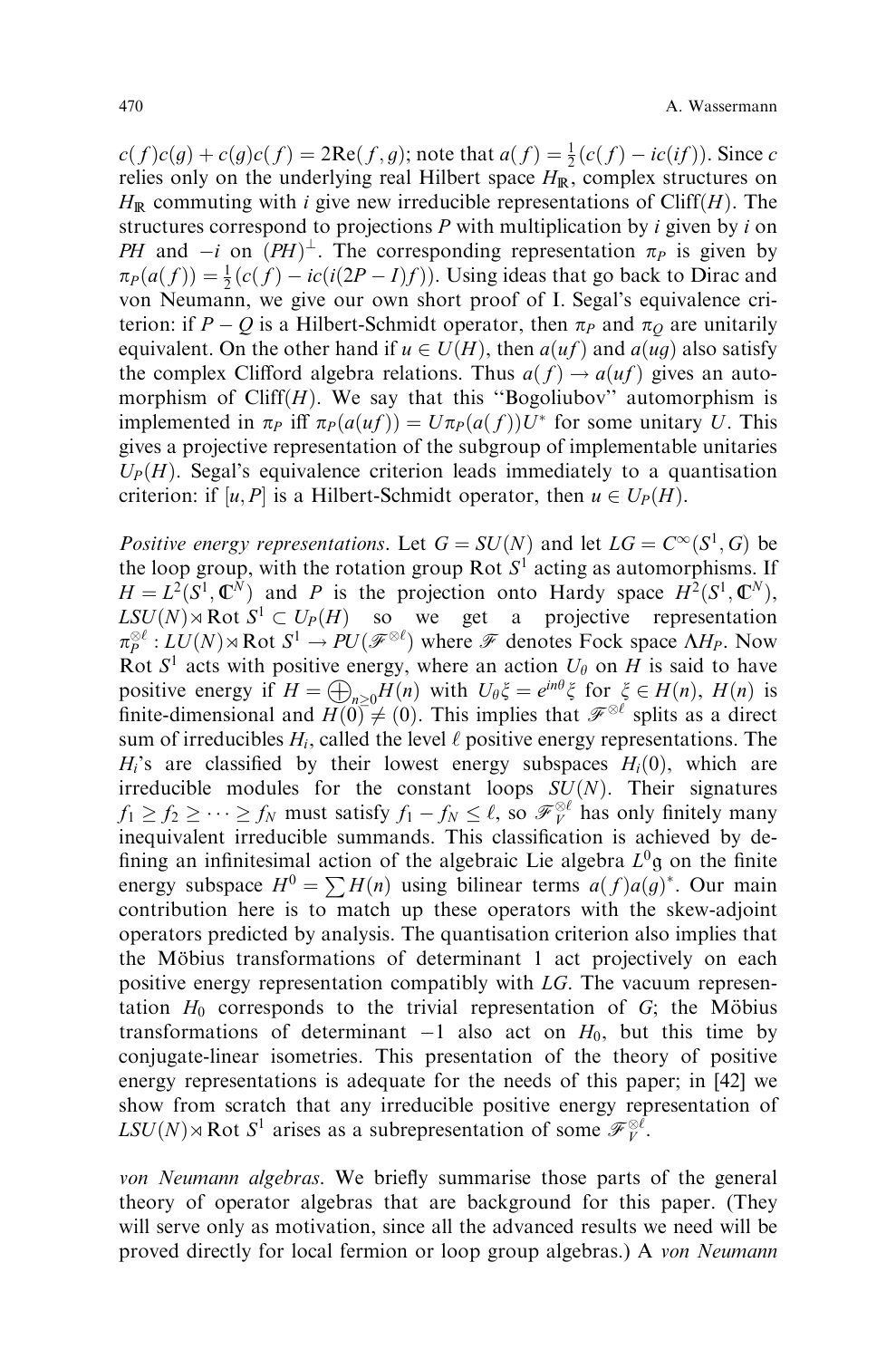algebra is simply the commutant  $\mathcal{S}' = \{T \in B(H) : Tx = xT \text{ for all } x \in \mathcal{S}\}\$ of a subset  $\mathscr S$  of  $B(H)$  with  $\mathscr S^* = \mathscr S$ . Typically  $\mathscr S$  will be a \*-subalgebra of  $B(H)$  or a subgroup of  $U(H)$ ; the von Neumann algebra generated by  $\mathscr S$  is then just  $\mathcal{S}^{\prime\prime}$ . A von Neumann algebra *M* is called a *factor* if its centre contains only scalar operators. Modules over a factor were classified by Murray and von Neumann [26] using a dimension function, the range of values giving an invariant of the factor: the non-negative integers (type I), the non-negative reals (type II) and  $\{0,\infty\}$  (type III). Further structure comes from the modular operators  $\Delta^{it}$  and J of Tomita-Takesaki [8]: if  $\Omega$  is a cyclic vector for M and  $M'$  and  $S = J\Delta^{1/2}$  is the polar decomposition of the map  $S : M\Omega \to M\Omega$ ,  $a\Omega \mapsto a^*\Omega$ , then  $JMJ = M'$  and  $\Delta^{i}M\Delta^{-i} = M$ . On the one hand the operators  $\Delta^{it}$  provide a further invariant of type III factors, the Connes spectrum  $\bigcap_{\Omega}$  Spec  $\Delta_{\Omega}^{it}$ , a closed subgroup of IR [9]; see also [42]; while on the other hand J makes the underlying Hilbert space  $H_0$  into a bimodule over  $M$ , the vacuum bimodule, with the action of the opposite algebra  $M^{\text{op}}$  given by  $a \mapsto Ja^*J$ . Bimodules are closely related to subfactors and endomorphisms: a bimodule defines a subfactor by the inclusion  $M^{\text{op}} \subset M'$ ; and an endomorphism  $\rho : M \to M$  can be used to define a new bimodule structure on  $H_0$ . Connes fusion [9] gives an associative tensor product operation on bimodules that generalises composition of endomorphisms: given bimodules X and Y, their fusion  $X \boxtimes Y$  is the completion of  $\text{Hom}_{M^{\text{op}}}(H_0, X) \otimes \text{Hom}_M(H_0, Y)$  with respect to the pre-inner product  $\langle x_1 \otimes y_1, x_2 \otimes y_2 \rangle = (x_2^* x_1 y_2^* y_1 \Omega, \Omega)$ . Roughly speaking Jones, Ocneanu and Popa [18, 19, 29, 42] proved that an *irreducible bimodule* is classified by the tensor category it generates under fusion, provided the category contains only finitely many isomorphism classes of irreducible bimodules.

Modular theory for fermions. For fermions and bosons, modular theory provides the most convenient framework for proving the much older result in algebraic quantum field theory known as "Haag-Araki duality". This deals with the symmetry between observables in a region and its (space-like) complement. As in [24], we consider more generally a *modular subspace*  $K$ of a complex Hilbert space  $H$ , i.e. a closed real subspace such that  $K \cap iK = (0)$  and  $K + iK$  is dense in H. (Thus  $K = \overline{M_{sa}Q}$  in Tomita-Takesaki theory.) If  $S = J\Delta^{1/2}$  is the polar decomposition of the map  $S: K + iK \to K + iK$ ,  $\xi + i\eta \mapsto \xi - i\eta$ , then  $JK = iK^{\perp}$  and  $\Delta^{it} K = K$ ; in the text following [33] we avoid unbounded operators by taking the equivalent definitions  $J = \text{phase}(E - F)$  and  $\Delta^{it} = (2I - E - F)^{it}(E + F)^{it}$ , where E and F are the projections onto K and iK. The modular operators J and  $\Delta^{it}$  are uniquely characterised by the Kubo-Martin-Schwinger (KMS) condition: commuting operators J and  $\Delta^{it}$  give the modular operators if  $\Delta^{it} K = K$ and, for each  $\xi \in K$ ,  $f(t) = \Delta^{it}\xi$  extends to a bounded continuous function on the strip  $-\frac{1}{2} \leq \text{Im } z \leq 0$ , holomorphic in the interior, with  $f(t - i/2) = Jf(t).$ 

This theory can be used to prove an abstract result, implicit in the work of Araki [1, 2]. Let K be a modular subspace of H and let  $M(K)$  be the von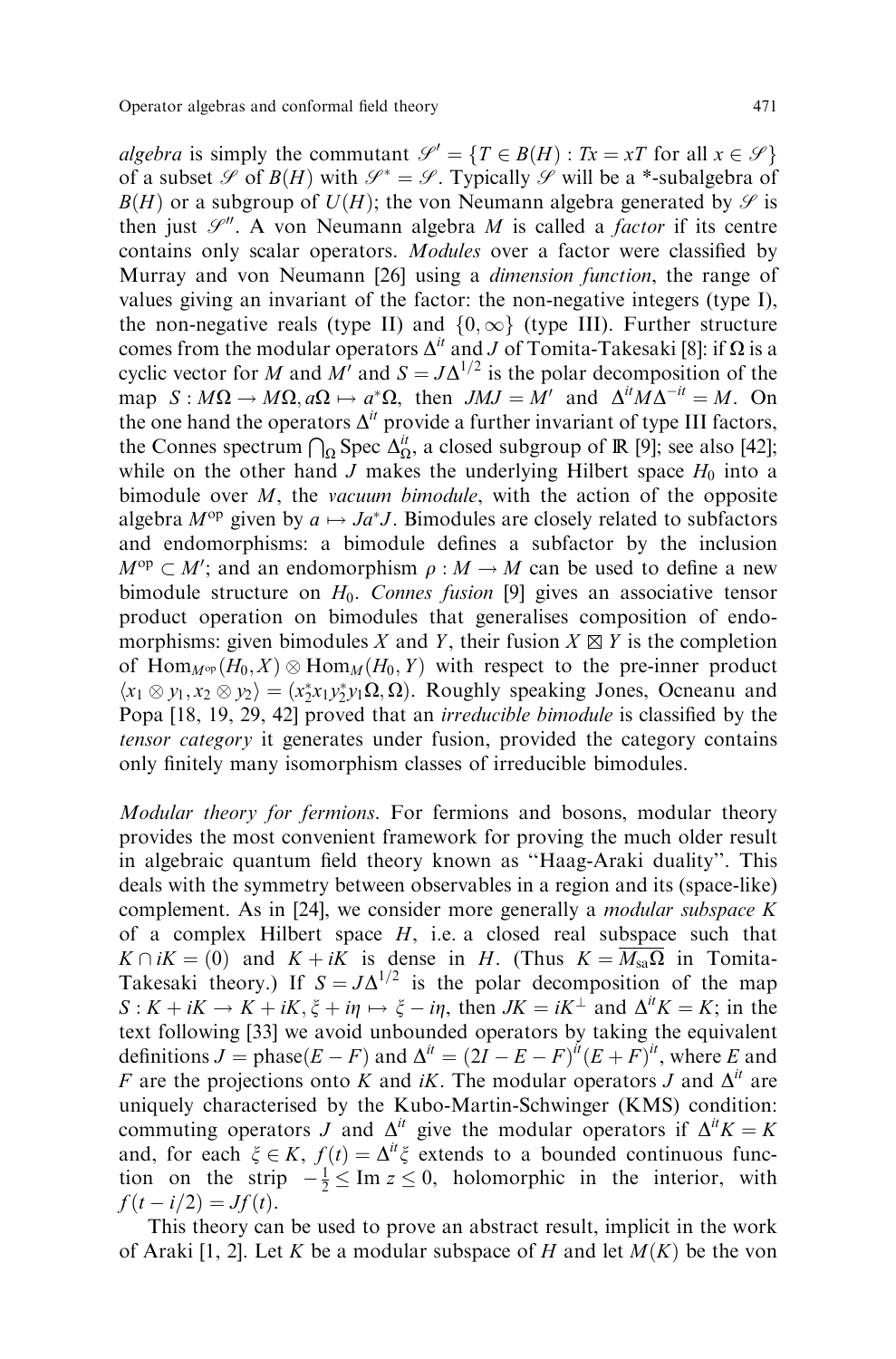Neumann algebra on  $\Lambda H$  generated by the operators  $c(\xi)$  for  $\xi \in H$ . Then  $M(K^{\perp})$  is the graded commutant of  $M(K)$  ("Araki duality") and the modular operators for  $M(K)$  on  $\Lambda H$  come from the quantisations of the corresponding operators for  $K$ . This reduces computations to "one-particle" states'', i.e. the prequantised Hilbert space. We then perform the prequantised computation explicitly when  $H = L^2(S^1, V)$  and  $K = L^2(I, V)$ , with I a proper subinterval of  $S^1$  with complement  $I^c$ . We deduce that if  $M(I)$  is the von Neumann algebra on  $\Delta H_P$  generated by  $a(f)$ 's with  $f \in L^2(I, V)$ , then  $M(I^c)$  is the graded commutant of  $M(I)$  (Haag-Araki duality)  $\Delta^{it}$  and J come from the Möbius flow and flip fixing the end points of  $I$ .

Local loop groups. Let  $L_I SU(N)$  be the subgroup of  $L SU(N)$  consisting of loops equal to 1 off *I*. The von Neumann algebra  $N(I)$  generated by  $L_i G$  is a subalgebra of the local fermion algebra  $M(I)$  invariant under conjugation by the modular group  $\Delta^{it}$ , since it is geometric. The modular operators of  $N(I)$ can therefore be read off from those of  $M(I)$  by a result in [37] ("Takesaki devissage''); we give our own short proof of a slightly modified version of Takesaki's result. We deduce the following properties of the local subgroups, predicted by the Doplicher-Haag-Roberts axioms [10]. The use of devissage, relating different models, is new and seems unavoidable in proving factoriality and local equivalence.

1. Locality In any positive energy representation  $L_I SU(N)$  and  $L_I SU(N)$ commute.

2. Factoriality.  $\pi_i(L_iSU(N))''$  is a factor if  $(\pi_i, H_i)$  is an irreducible positive energy representation.

3. Local equivalence. There is a unique \*-isomorphism  $\pi_i : \pi_0(LIG)^{n} \to$  $\pi_i(L_I G)''$  sending  $\pi_0(g)$  to  $\pi_i(g)$  for  $g \in L_I G$  such that  $Ta = \pi_i(a)T$  for all  $T \in \text{Hom}_{L_iG}(H_0, H_i).$ 

4. Haag duality. If  $\pi_0$  is the vacuum representation at level  $\ell$ , then  $\pi_0(L_I SU(N))'' = \pi_0(L_{I^c} SU(N))'.$ 

5. Irreducibility. Let A be a finite subset of  $S^1$  and let  $L^A SU(N)$  be the subgroup of  $LSU(N)$  of loops trivial to all orders at points of A. If  $\pi$  is positive energy, then  $\pi(L^A SU(N))' = \pi(LSU(N))'$ , so the irreducible positive energy representations of  $LSU(N)$  stay irreducible and inequivalent when restricted to  $L^A$  SU(N).

Vector primary fields. Let  $P_i$  and  $P_j$  be projections onto the irreducible summands  $H_i$  and  $H_j$  of  $\pi_P^{\otimes \ell}$  and fix an  $SU(N)$ -equivariant embedding of  $\mathbb{C}^N$ in  $\mathbb{C}^N \otimes \mathbb{C}^{\ell}$ . If  $f \in L^2(S^1, \mathbb{C}^N) \subset L^2(S^1, \mathbb{C}^N \otimes \mathbb{C}^{\ell})$ , we may "compress" the smeared fermion field  $a(f)$  to get an operator  $\phi_{ii}(f) = P_i a(f)$  $P_i \in \text{Hom}(H_i, H_i)$ . By construction  $\phi_{ii}(f)$  satisfies a group covariance relation  $g\phi(f)g^{-1} = \phi(g \cdot f)$  for  $g \in LSU(N) \rtimes Rot S^1$  as well as the  $L^2$  bound  $\|\phi(f)\| \le \|f\|_2$ . If f is supported in  $I^c$ , then  $\phi(f)$  gives a concrete element in  $\text{Hom}_{L, SU(N)}(H_i, H_i)$ ; this space of intertwiners is known to be non-zero by local equivalence. Clearly  $\phi$  defines a map  $L^2(S^1, \mathbb{C}^N) \otimes H_j \to H_i$  which intertwines the action of  $LSU(N) \rtimes Rot S^1$ . The modes  $\phi(v, n) = \phi(z^{-n}v)$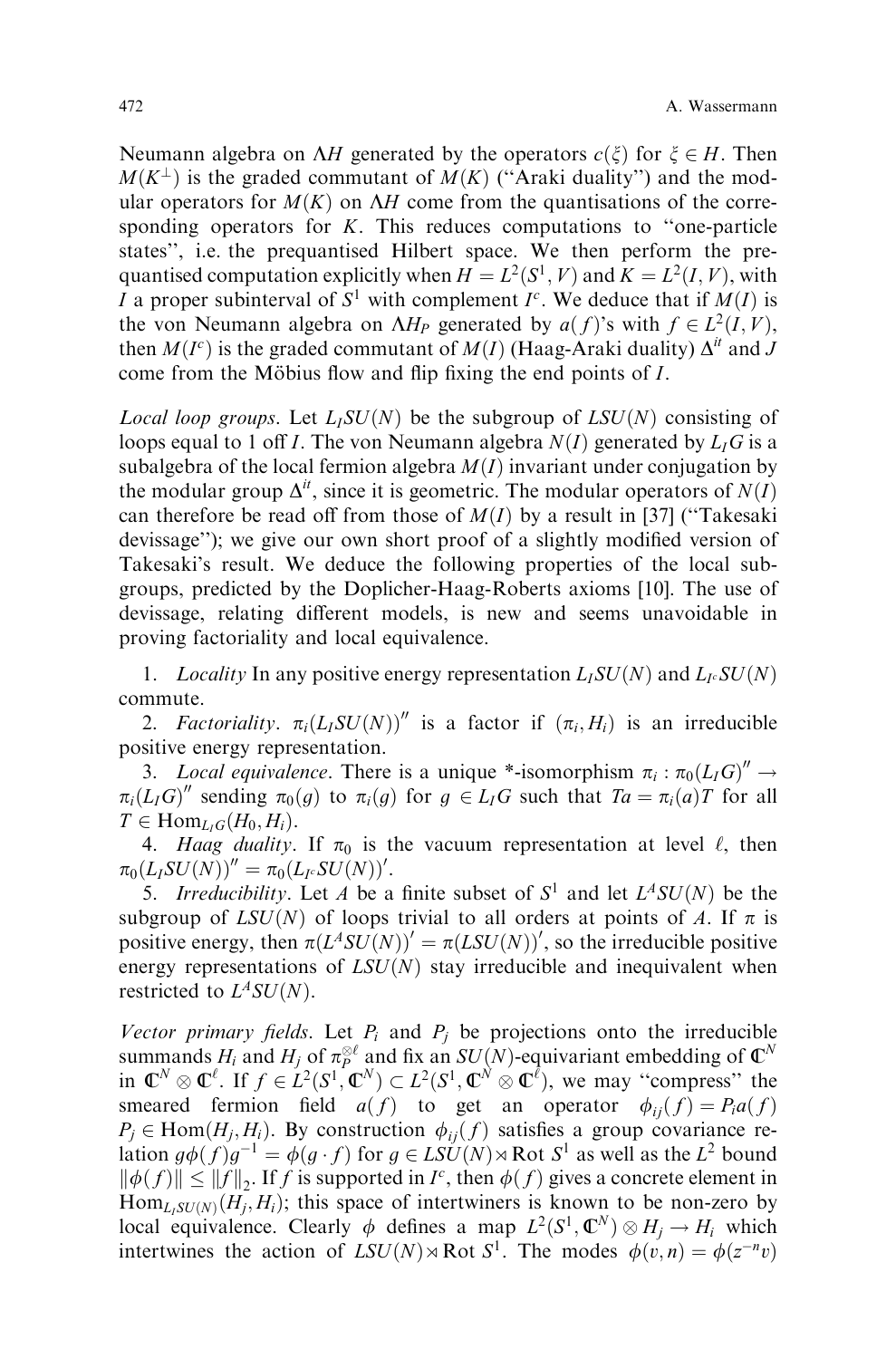satisfy Lie algebra covariance relations  $[D, \phi(v, n)] = -\phi(v, n)$ ,  $[X(m),$  $\phi(v, n) = \phi(Xv, n + m)$ . Exactly as in [39], the field  $\phi$  is uniquely determined by these relations and its initial term  $\phi(v, 0)$  in  $\text{Hom}_G(V_j \otimes V, V_i)$ . Our main new result is that all vector primary fields arise by compressing fermions and therefore satisfy the  $L^2$  bound above.

*Braiding relations.* If f and g have disjoint supports in  $S^1$ , then  $a(f)a(g)$  =  $-a(g)a(f)$  and  $a(f)a(g)^* = -a(g)^*a(f)$ . Similar but more complex "braiding relations" hold for vector primary fields and their adjoints. These may be summarised as follows. Let  $a, b \in L^2(S^1, \mathbb{C}^N)$  be supported in intervals I and J in  $S^1 \setminus \{1\}$  with J anticlockwise after I. Define  $a_{gf} = \phi_{gf} \mid (e_{\alpha}a)$ and  $b_{gf} = \phi_{gf}^{\square}(e_{-\alpha}b)$ , with  $\alpha = (\Delta_g - \Delta_f - \Delta_{\square})/2(N + \ell)$  and  $e_{\alpha}(e^{i\theta}) = e^{i\alpha\theta}$ . Then

$$
b_{gf}a_{fh} = \sum \mu_{f_1}a_{gf_1}b_{f_1h}, \quad b_{gf}a_{g1}^*f = \sum v_ha_{hg}^*b_{hg_1},
$$

with all coefficients non-zero. The proof of these relations is similar to that of the Bargmann-Hall-Wightman theorem  $[11, 20, 36]$ . To prove the first for example let  $F_k(z) = \sum (\phi_{ik}(u, n)\phi_{ki}(v, -n)v_i, v_i)z^n$ , a power series convergent for  $|z| < 1$  with values in  $W = \text{Hom}_{SU(N)}(V_j \otimes U \otimes V, V_i)$ . To prove the braiding relation, it suffices to show that  $F_k$  extends continuously to  $S^1 \setminus \{1\}$ and  $F_k(e^{i\theta}) = \sum c_{kh} e^{i\mu_{kh}\theta} F_h(e^{-i\theta})$  there. Using Sugawara's formula for D, we show directly that the  $F_k$ 's satisfy the Knizhnik-Zamolodchikov ODE [23]

$$
\frac{dF}{dz} = \frac{PF}{z} + \frac{QF}{1 - z},
$$

where  $P, Q \in End(W)$  (the original proof in [23], referred to in [39], is different and less elementary). In all cases we need, the matrix P has distinct eigenvalues, none of which differ by positive integers, and  $Q$  is a non-zero multiple of a rank one idempotent in general position with respect to P. For two vector primary fields this ODE reduces to the classical hypergeometric ODE and the required relation on  $S^1 \setminus \{1\}$  follows from Gauss' formula for transporting solutions at 0 to  $\infty$ . In general the ODE can be related to the generalised hypergeometric ODE for which the corresponding transport relations were first obtained by Thomae [38] in 1867 in terms of products of gamma functions. Such a link exists because there is a basis of  $W$  for which P and  $P - Q$  are both in rational canonical form. In this basis, the ODE is just the matrix form of the generalised hypergeometric ODE.

Transport formulas. The operator  $a_{\Box 0}^* a_{\Box 0}$  on  $H_0$  commutes with  $L_I$ .  $SU(N)$ , so lies in  $\pi_0(L_I SU(N))$ ". Therefore, by local equivalence, we have the right to consider its image under  $\pi_f$ . We obtain the fundamental "transport formula":  $\pi_f(a_{\Box 0}^* a_{\Box 0}) = \sum \lambda_g a_{gf}^* a_{gf}$ , with  $\lambda_g > 0$ . Thus for  $T \in \text{Hom}_{L_fG}$  $(H_0, H_f)$ , we have

$$
Ta_{\Box 0}^*a_{\Box 0}=\sum \lambda_g a_{gf}^*a_{gf}T.
$$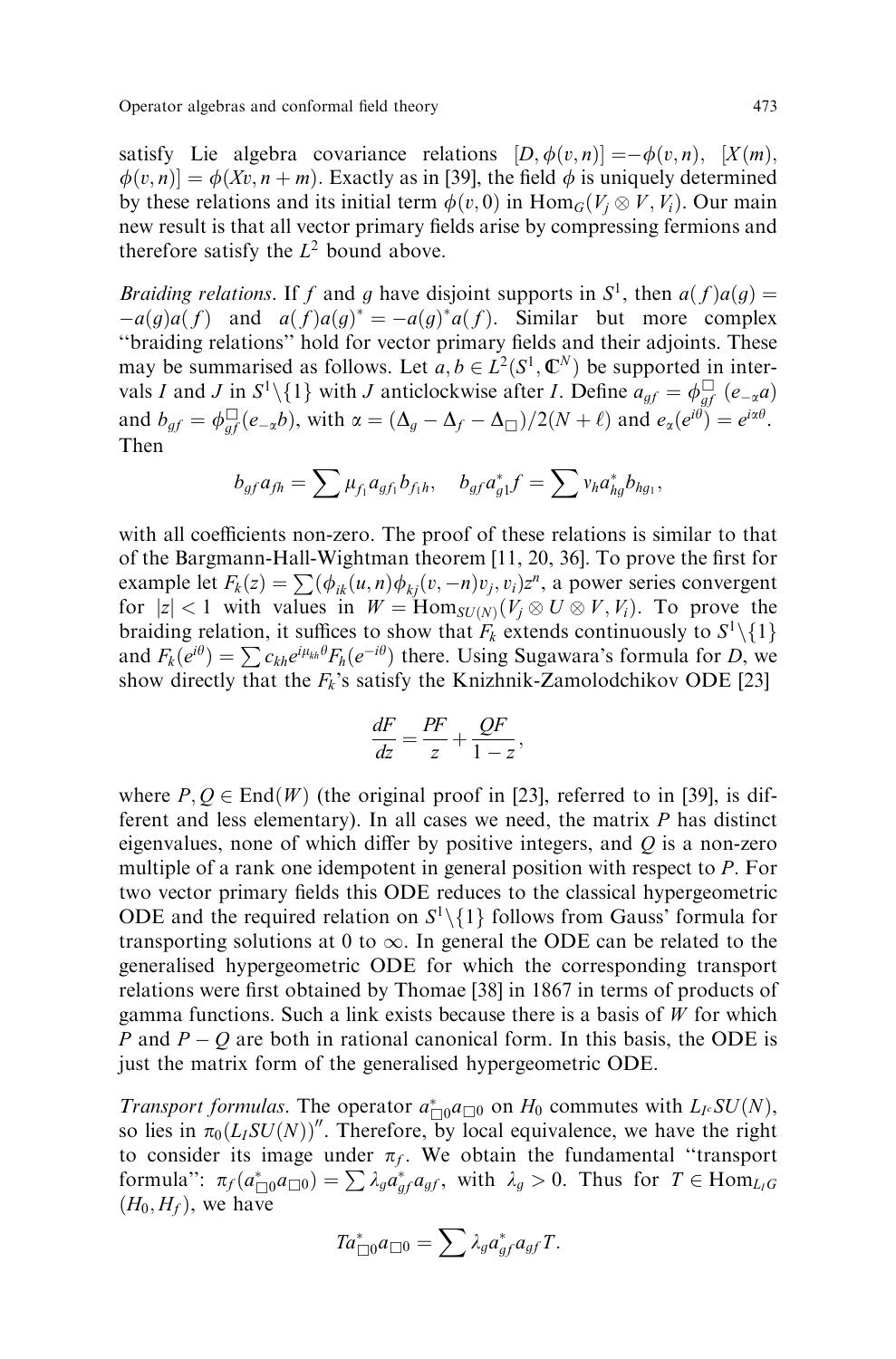We will prove the transport formula by induction using the braiding relations; the original proof in [43] used the transport relations between 0 and 1 of the basic ODE above.

Definition of Connes fusion. We develop the ideas of fusion directly at the level of loop groups without appeal to the general theory of bimodules over von Neumann algebras [9, 34, 42, 43]. Let X, Y be positive energy representations of  $LSU(N)$  at level  $\ell$ . Let  $\mathcal{X} = \text{Hom}_{L_{\ell}SU(N)}(H_0, X)$  and  $\mathscr{Y} = \text{Hom}_{L,\text{SU}(N)}(H_0, Y)$ . These spaces of bounded intertwiners or fields replace vectors or states in X and Y. Thus  $x \in \mathcal{X}$  "creates" the state  $x\Omega$  from the vacuum  $\Omega$ . The fusion  $X \boxtimes Y$  is defined to be the completion of  $\mathcal{X} \otimes \mathcal{Y}$ with respect to the pre-inner product  $\langle x_1 \otimes y_1, x_2 \otimes y_2 \rangle = (x_2^* x_1 y_2^* y_1 \Omega, \Omega)$ , a four-point function.  $X \boxtimes Y$  admits a natural action of  $L_I SU(N) \times L_I cSU(N)$ . The map  $\mathcal{X} \otimes \mathcal{Y} \to X \boxtimes Y$  extends to continuous maps  $X \otimes \mathcal{Y} \to X \boxtimes Y$  and  $\mathscr{X} \otimes Y \to X \boxtimes Y$ . This implies that if  $\mathscr{X}_0 \subset \mathscr{X}$  and  $\mathscr{X}_0 \Omega = X$ , then  $\mathscr{X}_0 \otimes \mathscr{Y}$ has dense image in  $X \boxtimes Y$ . Fusion is associative and  $X \boxtimes H_0 = X = H_0 \boxtimes X$ .

Explicit computation of fusion. We use the transport formula to prove the fusion rule  $H_{\Box} \boxtimes H_f = \bigoplus H_a$  where g ranges over permissible signatures obtained by adding a box to f. The transport formula is still true if  $a_{gf}$  is replaced by linear combinations  $x_{af}$  of intertwiners  $\pi_a(h)a_{af}$  with  $h \in L_I G$ . But then for  $y \in \text{Hom}_{L_1 SU(N)}(H_0, H_f)$  we have  $(x^*xy^*y\Omega, \Omega) = (y^*\pi_f(x^*x))$  $y\Omega, \Omega = \sum \lambda_g ||x_{gf}y\Omega||^2$ . Thus  $U(x \otimes y) = \bigoplus \lambda_g^{1/2}x_{gf}y\Omega$  gives the required unitary intertwiner from  $H_{\Box} \boxtimes H_f$  onto  $\widetilde{\bigoplus} H_g$ . Similar reasoning can be used to prove that  $H_f \boxtimes H_{|k|} \leq \bigoplus_{q> k} H_g$ , where g runs over all permissible signatures that can be obtained by adding k boxes to f with no two boxes in the same row. This time a transport formula must be proved with  $a_{\square 0}$ replaced by a path  $a_{k,k-1}a_{k-1,k-2} \cdots a_{\square 0}$  indexed by exterior powers. This device of considering products of vector primary fields means that we can avoid the use of smeared primary fields corresponding to the exterior powers  $\lambda^k \mathbb{C}^N$  which need not be bounded [43].

The fusion ring. It follows immediately from the fusion rule with  $H_{\square}$  that the  $H_f$ 's are closed under fusion. Moreover, if R denotes the operator corresponding to rotation by 180°, then the formula  $B(x \otimes y) = R^*[RyR^* \otimes RxR^*]$ gives a unitary intertwining  $X \boxtimes Y$  and  $Y \boxtimes X$ ; this is a less refined form of the braiding operation that makes the level  $\ell$  representations into a braided tensor category [44]. Thus the representation ring  $\Re$  of formal sums  $\sum m_f H_f$  becomes a commutative ring. For each permitted signature h, let  $z_h \in SU(N)$  be the diagonal matrix with entries  $exp(2\pi i (h_k + N - k - H)/(N + \ell))$  where  $H = (\sum h_k + N - k)/N$ ; these give a subset  $\mathcal{T}$ . Let  $\mathcal{S} \subset \mathbb{C}^{\mathcal{T}}$  be the image of  $R(SU(N))$  under the map of restriction of characters. Our main result asserts that the natural **Z**-module isomorphism ch :  $\mathcal{R} \to \mathcal{S}$  defined by  $[H_f] \mapsto [V_f]$ is a ring isomorphism. This completely determines the fusion rules. They agree with the well-known "Verlinde formulas" [40, 21], in which the usual tensor product rules for  $SU(N)$  are modified by an action of the affine Weyl group.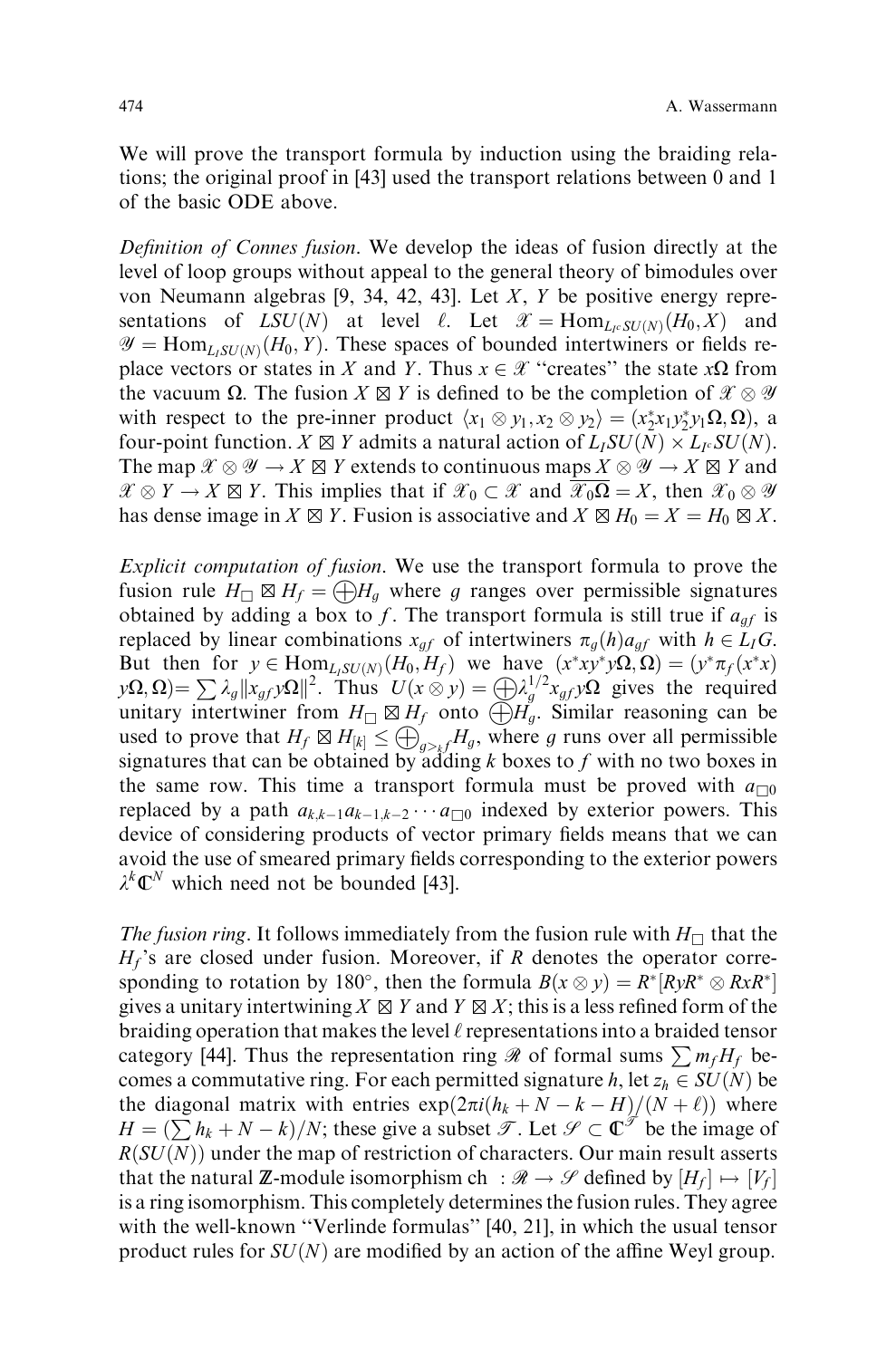Discussion. Many of the early versions of the results in Chapter II were worked out in discussions with Jones in  $1989-1990$  (see [19] and [42]). We were mainly interested in the inclusion  $\pi_i(LIG)'' \subseteq \pi_i(LIG)'$  defined by the ``failure of Haag duality''. Algebraic quantum ®eld theory [15] provided a series of predictions about these local loop group algebras which we interpreted (in the language of [30]) and verified. In particular two of the main theorems, Haag-Araki duality and loop group irreducibility, were originally obtained with Jones. In the case of geometric modular theory for fermions on  $S<sup>1</sup>$ , each of us came up with different proofs which appear in simplified form here (see also [42]). The original proofs of irreducibility have been superseded by the simpler and more widely applicable method described above. One of our original proofs followed from the stronger result that  $L<sup>A</sup>G$ is dense in LG in the natural topology on  $U_P(H)$ , so that  $\pi(L^AG)$  is strong operator dense in  $\pi(LG)$  for any positive energy representation; the analogous result fails for Diff  $S<sup>1</sup>$  and its discrete series representations. The geometric method of descent from local fermion algebras to local loop group algebras and its application to Haag duality and local equivalence were first suggested by me, but it was Jones who pointed out that this approach tacitly assumed Takesaki's result [37] ("Takesaki devissage").

The first paper of this series [42] is an expanded version of expository lectures given in the Borel seminar in Bern in 1994. Since it was intended as an introduction to the general theory, we included a complete treatment of the whole theory of fusion, braiding and subfactors for the important special case of  $LSU(2)$ . In the second paper of the series [43] we made a detailed study of primary fields from several points of view. (See Jones' Séminaire Bourbaki talk [48] for a detailed summary.) We constructed all primary fields as compressions of tensor products of fermionic operators, thus establishing their analytic properties. To do so, we had to complete and extend the Lie algebraic approach of Tsuchiya and Kanie [39] and in particular prove the conjectured four-point property of physicists. Fusion of positive energy representations was computed using the braiding properties of primary fields. The braiding coefficients appeared as transport coefficients between different singular points of the basic ODE studied here; these coefficients were derived using Karamata's Tauberian theorem and a unitary trick. Since the smeared primary fields could be unbounded, their action had to be controlled by Sobolev norms; and a detailed argument had to be supplied for extending the braiding relations to arbitrary bounded intertwiners.

In this paper we give a more elementary approach to fusion using only vector primary fields and their adjoints. It is not possible to overemphasise the central rôle (prophesied by Connes) played by the fermionic model in our work, nor the importance of considering the relationships between different models (stressed by P. Goddard). The boundedness of the corresponding smeared fields is very significant. Not only does it simplify the analysis, but more importantly it can be seen to lie at the heart of the crucial irreducibility result (due to the duality between smeared primary fields and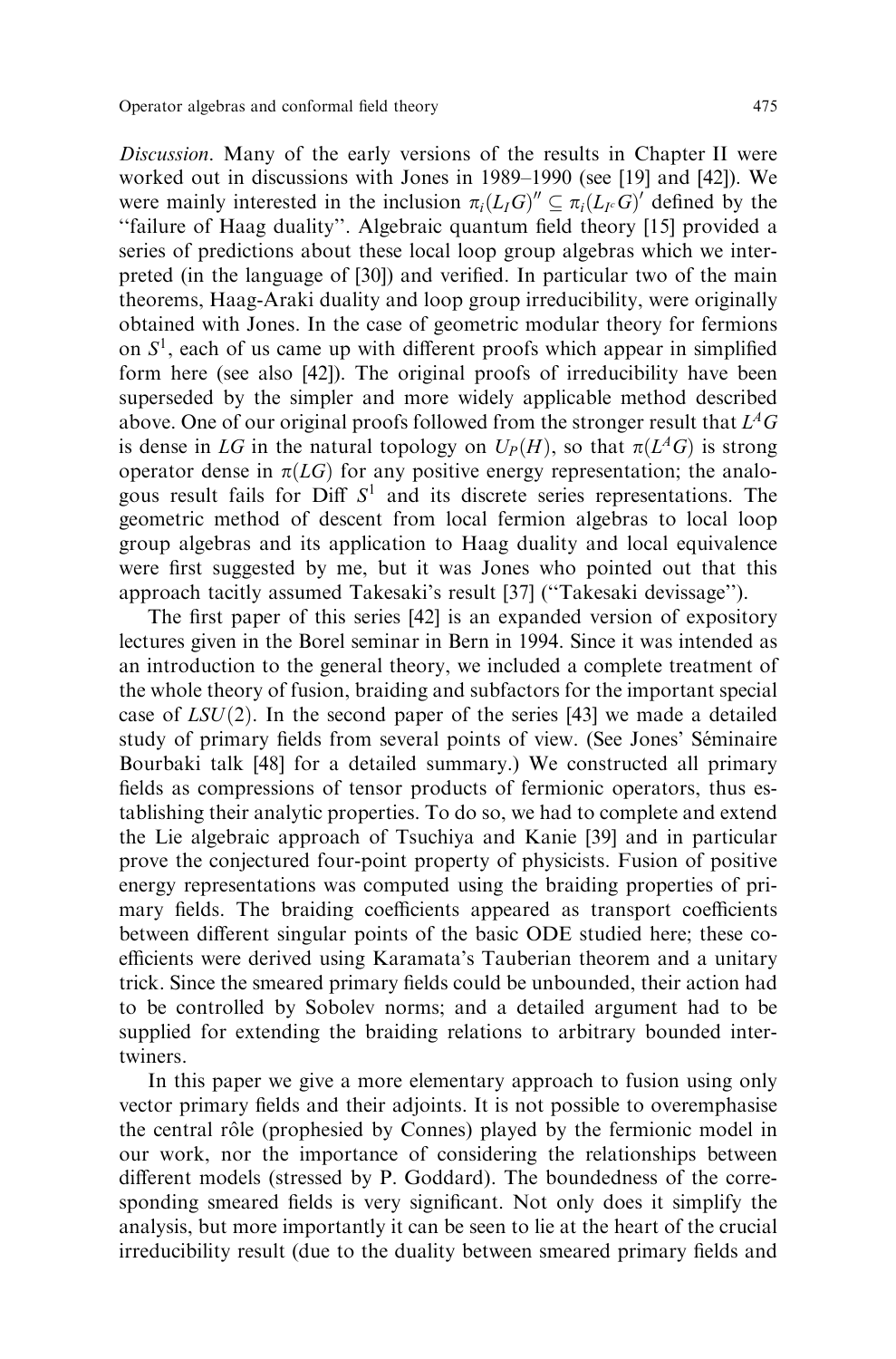loop group observables). This is an example of Goddard's philosophy that ``vertex operators tell you what to do.'' With the important exception of the Lie algebra operators (indispensable for proving the KZ equation), we have tried to keep exclusively to bounded operators. This is in line with Rudolf Haag's philosophy that quantum field theory can and should be understood in terms of (algebras of) bounded operators [15]. Here, because of the boundedness of vector primary fields, there is no choice.

In the fourth paper of this series [44] we explain how the positive energy representations at a fixed level become a braided tensor category. We have already seen a simplified version of the braiding operation when proving that Connes fusion is commutative. The key to understanding this braiding structure lies in the "monodromy" action of the braid group on products of vector primary fields. The important feature of braiding allows us to make contact with the subfactors of the hyperfinite type  $II_1$  factor defined by Jones and Wenzl [18, 19, 45] using special traces on the infinite braid group. In particular this explains the coincidence between the monodromy representation of the braid group in [39] and the Hecke algebra representations of Jones and Wenzl. Further developments include understanding the "modularity'' of the category, the property which allows 3-manifold invariants to be defined. This involves studying the elliptic KZ equations as well as finding and versifying precise versions of the axioms for a CFT; the ideas behind our computation of fusion seem to give a general method for understanding unitarity and positivity properties of quite general CFTs. In addition the analytic properties of primary fields implied by our construction (such as the fact that  $q^{L_0}\phi(z)$  is a Hilbert-Schmidt operator for  $|q| < 1$ ) should allow primary fields to be interpreted as morphisms corresponding to 3-holed spheres or trinions in Segal's language. This should yield a precise analytic version of Segal's "modular functor", using the "operator formalism'' for trinion decompositions of Riemann surfaces.

The braiding properties of vector primary fields can also be developed through a more systematic use of the *conformal inclusion*  $SU(N) \times$  $SU(\ell) \subset SU(N\ell)$ . The level one representations and vector primary fields of  $SU(N\ell)$ , when restricted to  $SU(N) \times SU(\ell)$  and decomposed into tensor products, yield all representations and vector primary fields of  $SU(N)$  at level  $\ell$  and  $SU(\ell)$  at level N. The level one representations of  $LSU(N\ell)$  arise by restricting the fermionic representation of  $LU(N\ell)$  to  $LSU(N\ell) \times LU(1)$ (here  $U(1)$  is the centre of  $U(N\ell)$ ). Our fermionic construction of primary fields for  $LSU(N)$  in this and the previous paper have been a simplification of the more sophisticated picture provided by the above conformal inclusion, first considered from this point of view by Tsuchiya & Nakanishi [27]. Here we have ignored the rôle of the group  $SU(\ell)$ . If it is brought into play, it is possible to give a less elementary but more conceptual non-computational proof that all the braiding coefficients are non-zero, based on the Abelian braiding of fermions or vector primary fields at level one. This approach, which will be taken up in detail when we consider subfactors defined by conformal inclusions, has the advantage firstly that it makes the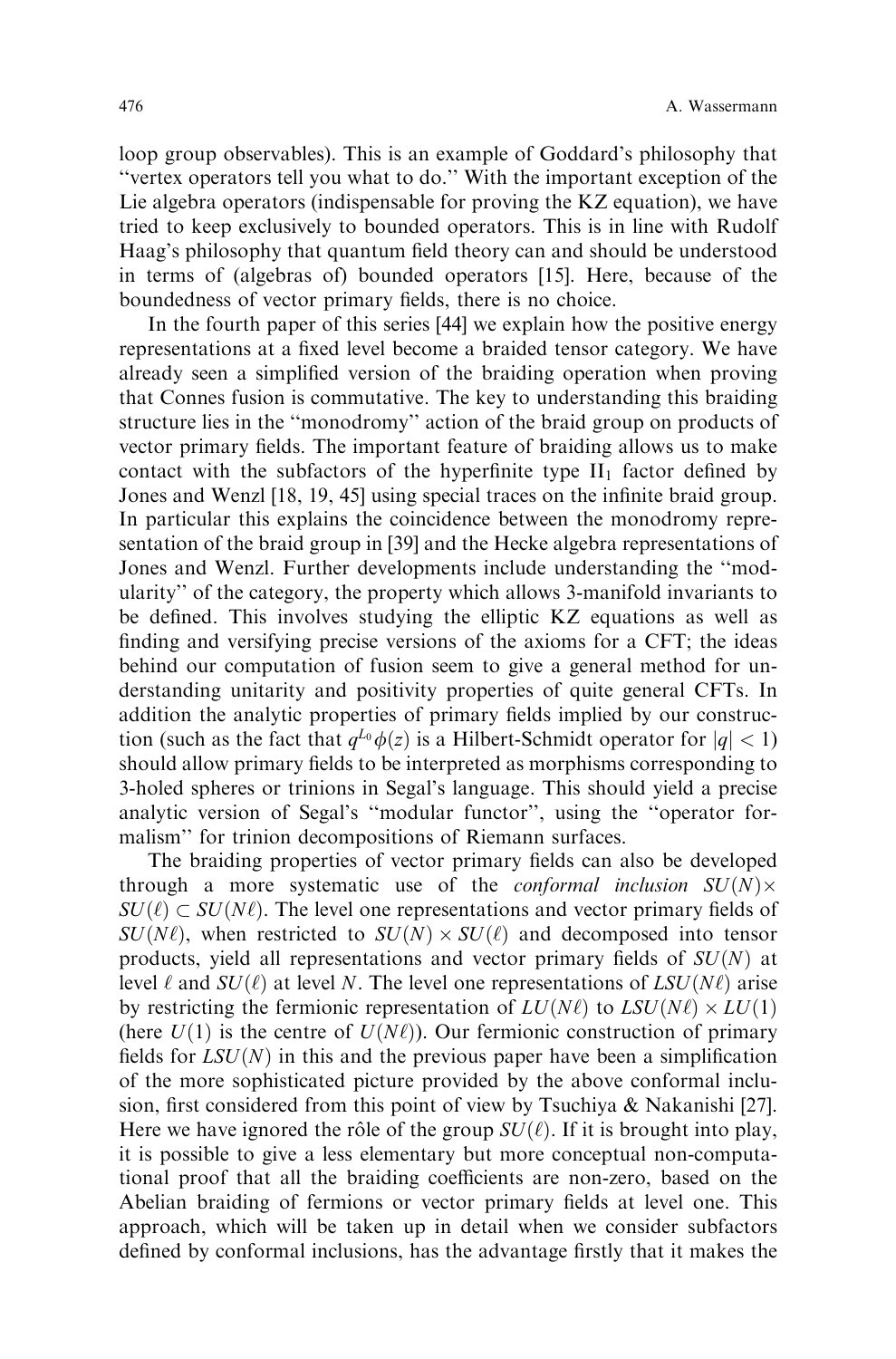non-vanishing of the coefficients manifest and secondly that it does not require the explicit solutions of the KZ ODE and their monodromy properties that we have used here and in the second paper. It therefore extends to other groups where less information about the KZ ODE is available at present.

Acknowledgements. I would like to thank various people for their help: Jurg Fröhlich for suggesting that positive energy representations might be studied from the point of view of algebraic quantum field theory; Alain Connes for signalling the importance of fermions and tensor products of bimodules in such a study; Klaus Fredenhagen for outlining the literature in algebraic quantum field theory; Sorin Popa for his results on type III subfactors; Peter Goddard for guiding me through the literature in conformal field theory; Richard Borcherds for logistic aid; Terence Loke for simplifying the proof of associativity of Connes fusion; Hans Wenzl for explaining his results on Hecke algebra fusion and subfactors; and Vaughan Jones for many helpful discussions and encouragement, particularly during the early collaborative stage of this research.

## I. Positive energy representations of LSU(N)

#### 2. Irreducible representations of  $SU(N)$

We give a brief account of the representation theory of  $SU(N)$  from a point of view relevant to this paper. This account closely parallels our development of the classification and fusion of positive energy representations of  $LSU(N)$ , so provides a simple prototype. Let  $V = \mathbb{C}^N$  be the vector representation. We shall consider irreducible representations of  $SU(N)$  appearing in tensor powers  $V^{\otimes m}$ . Let  $R(SU(N))$  denote the representation ring of  $SU(N)$ , the ring of formal integer combinations of such irreducible representations. Let g be the Lie algebra of  $SU(N)$ , the traceless skew-adjoint matrices. Thus g acts on  $V^{\otimes m}$ , hence each irreducible representation W, and  $\text{End}_G(W) = \text{End}_g(W)$ . This representation of g extends linearly to a \*-representation of its complexification  $g_C$ , the traceless matrices.  $g_C$  is spanned by the elementary matrices  $E_{ij}$  ( $i \neq j$ ) and traceless diagonal matrices. Let T denote the subgroup of diagonal matrices  $z = (z_1, z_2, \dots, z_N)$  in  $SU(N)$ . Given an irreducible representation  $SU(N) \rightarrow U(W)$ , we can write  $W = \bigoplus_{a \in \mathbb{Z}^N} W_a$  with  $\pi(z)v = z^g v$  for  $v \in W_a$ ,  $z \in T$ . We call g a weight and  $W_a$ a weight space; g is only determined up to addition of a vector  $(a, a, \ldots, a)$ for  $a \in \mathbb{Z}$ . The monomial matrices in  $SU(N)$  permute the weight spaces by permuting the entries of  $g = (g_1, \ldots, g_N)$ , so there is always a weight with  $g_1 \ge g_2 \ge \ldots \ge g_N$ . Such a weight is called a *signature*. If the weights are ordered lexicographically, the raising operators  $\pi(E_{ii})$  ( $i < j$ ) carry weight spaces into weight spaces of higher weight; their adjoints  $\pi(E_{ii})$  (i > j) are called lowering operators and decrease weight.

Clearly every irreducible representation  $W$  contains a highest weight vector v. Now W is irreducible for  $g_{\sigma}$  and every monomial A of operators in  $g_{\mathbb{C}}$  is a sum of products LDR where L is a product of lowering operators, D is a product of diagonal operators and  $R$  is a product of raising operators.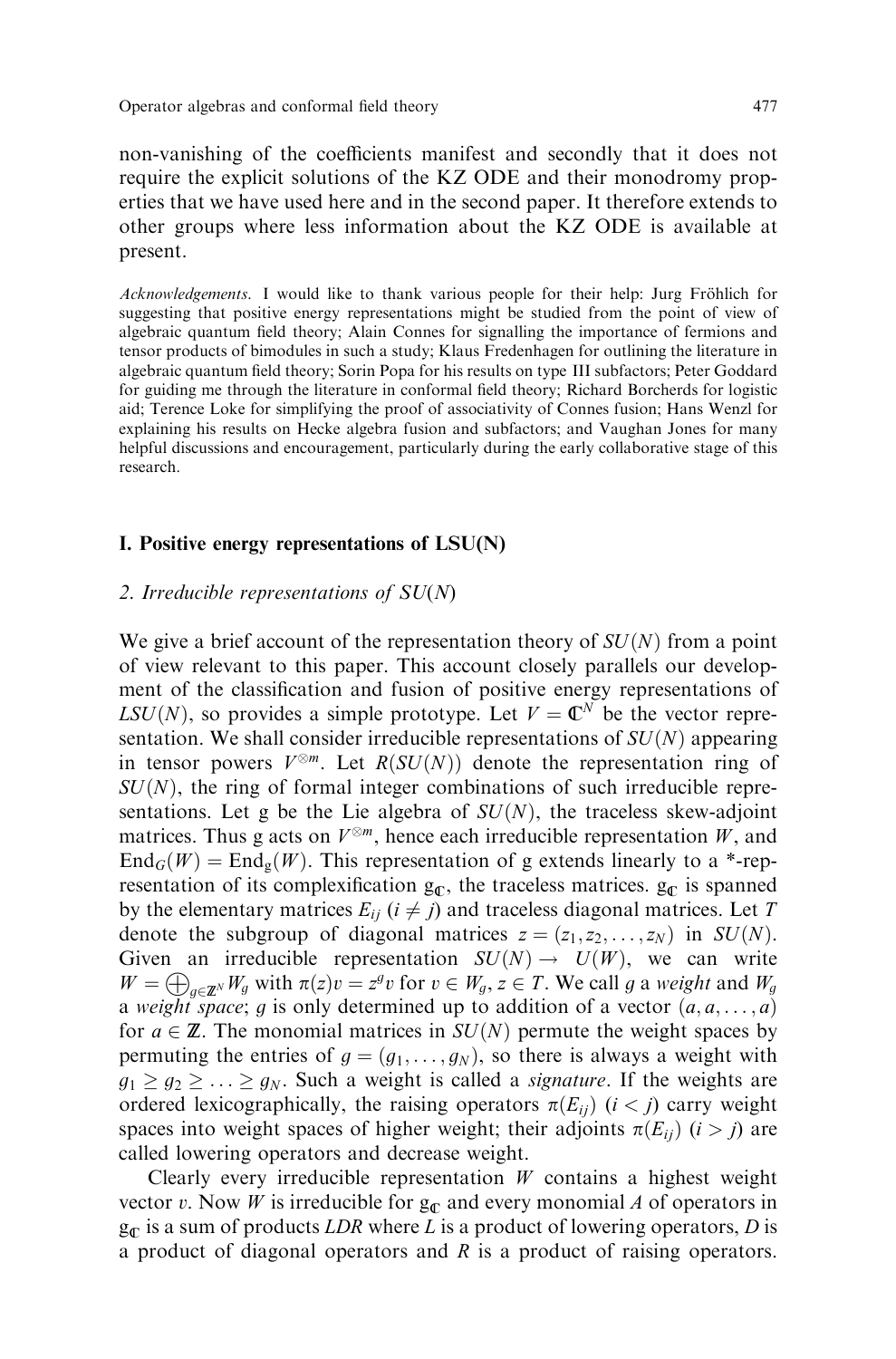Since  $LDRv$  is proportional to v or has lower weight, v is unique up to a multiple. On the other hand  $(A_1v, A_2v)$  is uniquely determined by the weight of v and the  $A_i$ 's, since  $A_2^*A_1$  can be written as a sum of operators LDR and  $(LDRv, v) = (DRv, L^*v)$  with  $L^*$  a raising operator. Thus if W' is another irreducible representation with the same highest weight and corresponding vector v',  $Av \mapsto Av'$  is a unitary  $W \to W'$  intertwining g and hence  $G = \exp(g)$ . Thus irreducible representations are classified by their signatures. Every signature occurs: if  $f_1 \ge f_2 \ge \cdots \ge f_N \ge 0$ , the vector  $e_f =$  $e_1^{\otimes (f_1-f_2)} \otimes (e_1 \wedge e_2)^{\otimes (f_2-f_3)} \otimes \cdots \otimes (e_1 \wedge e_2 \wedge \cdots \wedge e_N)^{\otimes f_N}$  is the unique highest weight vector in  $\lambda^1 V^{\otimes (f_1-f_2)} \otimes \lambda^2 V^{\otimes (f_2-f_3)} \otimes \cdots \otimes \lambda^N V^{\otimes f_N} \subseteq V^{\otimes} (\sum f_i).$ By uniqueness,  $e_f$  generates an irreducible submodule.

A signature f with  $f_N \geq 0$  is represented by a Young diagram with at most N rows and  $f_i$  boxes in the *i*th row. Thus V corresponds to the diagram  $\Box$  and  $\lambda^k V$  to the diagram [k] with k rows, with one box in each row. We write  $g > f$  if g can be obtained by adding one box to f. More generally we write  $g > k$  f if g can be obtained by adding k boxes to f with no two in the same row.

**Lemma.** Hom<sub>G</sub>( $V_f \otimes V_{[k]}, V_g$ ) is at most one-dimensional and only non-zero if  $g >_k f$ . When  $k = 1$ , it is non-zero iff  $g > f$ . Hence  $V_f \otimes V_{\square} = \bigoplus_{g > f} V_g$ and  $V_f \otimes \lambda^k V \leq \bigoplus_{g>_{h}f} V_g$ .

*Proof.* Let  $v_f$  and  $v_g$  be highest weight vectors in  $V_f$  and  $V_g$ . If  $T \in \text{Hom}_G(V_f \otimes V_{[k]}, V_g)$  with  $T(v_f \otimes v) = 0$  for all  $v \in \lambda^k V$ , then applying lowering operators we see that  $T = 0$ . If  $T \neq 0$ , we take  $w = e_{i_1} \wedge \ldots \wedge e_{i_k}$  of highest weight such that  $T(v_f \otimes w) \neq 0$ . Applying raising operators, we see that  $T(v_f \otimes w)$  is highest weight in  $V_g$  so is proportional to  $v_g$ . So the weight of  $v_f \otimes w$  is a signature and  $g >_k f$ . If S is another non-zero intertwiner, we may choose  $\alpha$  such that  $R = S - \alpha T$  satisfies  $R(v_f \otimes w) = 0$ . If  $R \neq 0$ , we may choose w' of highest weight such that  $R(v_f \otimes w) \neq 0$ . But this gives a contradiction, since  $R(v_f \otimes w)$  would be annihilated by all raising operators and have weight lower than  $v_g$ . So  $\text{Hom}_G(V_f \otimes V_{[k]}, V_g)$  is at most one-dimensional.

If g is obtained by adding a box to the *i*th row of f, then the map

$$
T: \lambda^1 V^{\otimes (f_1-f_2)} \otimes \lambda^2 V^{\otimes (f_2-f_3)} \otimes \cdots \otimes \lambda^N V^{\otimes f_N} \otimes V
$$

$$
\rightarrow \lambda^1 V^{\otimes (g_1-g_2)} \otimes \lambda^2 V^{\otimes (g_2-g_3)} \otimes \cdots \otimes \lambda^N V^{\otimes g_N}
$$

given by exterior multiplication by V on the  $(f_1 - f_i)$ th copy of  $\Lambda V$  commutes with G and satisfies  $T(e_f \otimes e_i) = e_g$ . Thus if P and Q denote the projections onto the submodules generated by  $e_f$  and  $e_g$  respectively,  $QT(P\otimes I)$  gives a non-zero intertwiner  $V_f\otimes V\to V_g$ .

For  $z_i \in \mathbb{C}$  and a signature f, we define the symmetric function  $X_f(z) = \det(z_f^{f_i+n-i})/\det(z_f^{n-i})$ . The denominator here is a Vandermonde determinant given by  $\prod_{i < j} (z_i - z_j)$ . If  $X_k(z) = \sum_{i_1 < \dotsi_k} z_{i_1} \dots z_{i_k}$ , then it is elementary to show that  $\dot{X}_f X_k = \sum_{g \geq k} X_g$  for  $k = 1, ..., N$ . In particular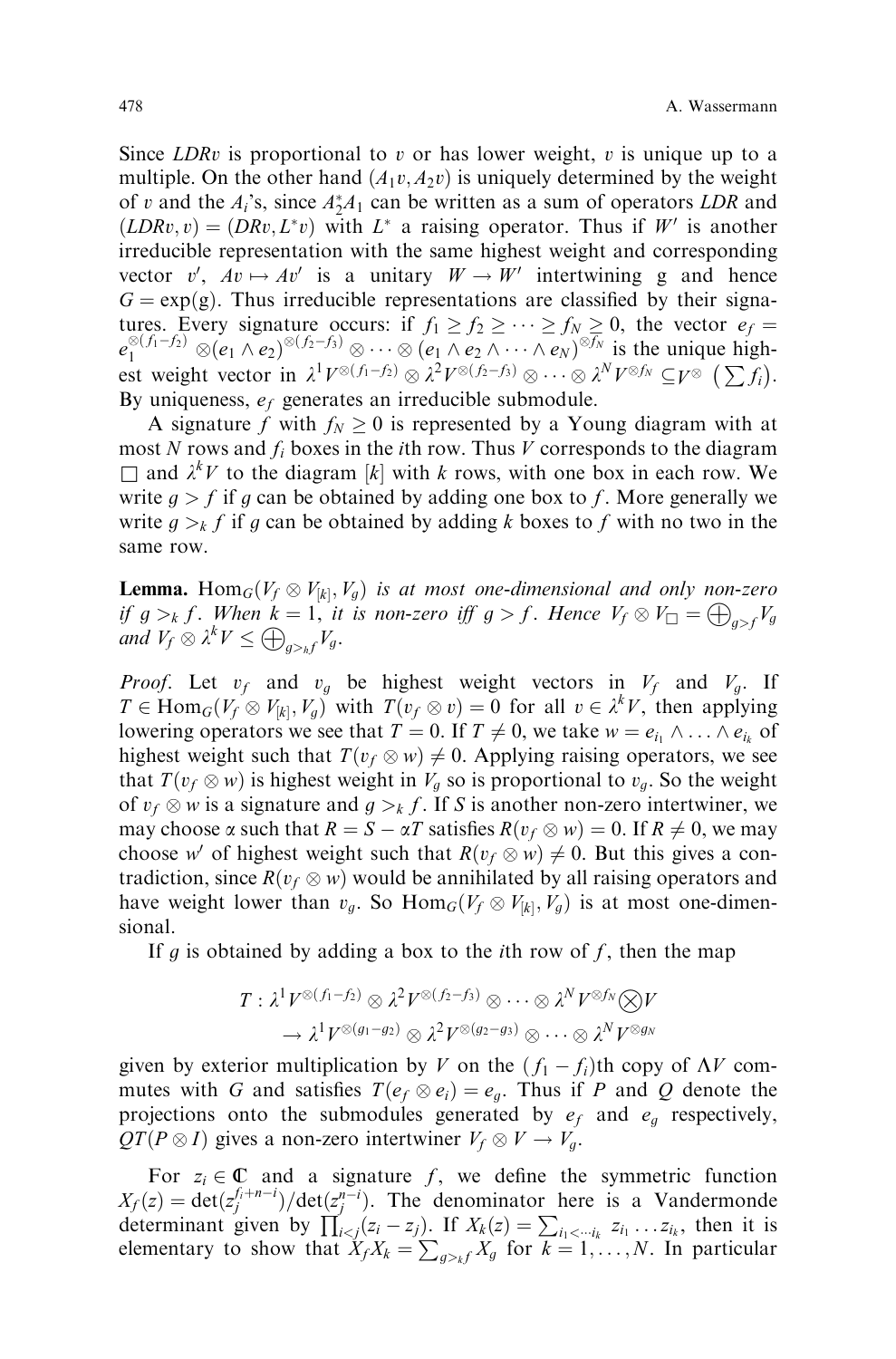$X_k(z)$  coincides with  $X_{[k]}(z)$ ; and it follows, by induction on  $f_1 - f_N$  and the number of boxes in the  $f_1$ th column, that each  $X_f(z)$  is an integral polynomial in the  $X_k(z)$ 's.

**Theorem.** (1)  $V_f \otimes V_{[k]} = \bigoplus_{g>_{h}f} V_g$ .

(2)  $R(SU(N))$  is generated by the exterior powers and the map ch :  $[V_f] \rightarrow$  $X_f$  gives a ring isomorphism between  $R(SU(N))$  and  $\mathscr{S}_N$ , the ring of symmetric integral polynomials in z, where  $\prod z_i = 1$ .

(3) (Weyl's character formula [44])  $\chi_f(z) \equiv \text{Tr}(\pi_f(z)) = X_f(z)$  for all f.

*Proof.* (1) We know that  $V_f \otimes \lambda^k V \leq \bigoplus_{g \geq k} V_g$ . We prove by induction on  $|f| = \sum f_j$  that  $V_f \otimes V_k = \bigoplus_{g_1 > k} V_{g_1}$ . It suffices to show that if this holds for f then it holds for all g with  $g > f$ . Now, comparing the coefficients of  $X_h$  in  $(X_f X_k) X_{\square} = (X_f X_{\square}) X_k$ , we see that  $|\{g_1 : h >_k g_1 >_f\}| = |\{g_2 : h > g_2\}|$  $|b_k f|$ . Tensoring by  $V_{\Box}$ , we deduce that  $\bigoplus_{g>f} V_g \otimes V_{[k]} = \bigoplus_{g_1 \geq k} f \bigoplus_{h \geq g_1} V_h =$  $\bigoplus_{g>f} \bigoplus_{h>y} V_h$ . Since  $V_g \otimes V_{[k]} \leq \bigoplus_{h>y} V_h$ , we must have equality for all g, completing the induction.

(2) Let ch be the Z-linear isomorphism ch :  $R(SU(N)) \to \mathcal{S}_N$  extending  $ch(V_f) = X_f$ . Then by (1),  $ch(V_{[k]}V_f) = X_kX_f$ . This implies that ch restricts to a ring homomorphism on the subring of  $R(SU(N))$  generated by the exterior powers. On the other hand the  $X_k$ 's generate  $\mathcal{S}_N$ , so the image of this subring is the whole of  $\mathcal{S}_N$ . Since ch is injective, the ring generated by the exterior powers must be the whole of  $R(SU(N))$  and ch is thus a ring homomorphism, as required.

(3) The maps  $[V_f] \to \chi_f(z)$  and  $[V_f] \mapsto X_f(z)$  define ring homomorphisms  $R(SU(N)) \to \mathbb{C}$ . These coincide on the exterior powers and therefore everywhere.

## 3. Fermions and quantisation

Given a complex Hilbert space  $H$ , the complex Clifford algebra Cliff $(H)$  is the unital \*-algebra generated by a complex linear map  $f \mapsto a(f)$   $(f \in H)$ satisfying the anticommutation relations  $a(f)a(g) + a(g)a(f) = 0$  and  $a(f)a(g)^* + a(g)^*a(f) = (f,g)$  (complex Clifford algebra relations). The Clifford algebra has a natural action  $\pi$  on  $\Lambda H$  (fermionic Fock space) given by  $\pi(a(f))\omega = f \wedge \omega$ , called the complex wave representation. The complex wave representation is irreducible. For  $\Omega$  is the unique vector such that  $a(f)^*\Omega = 0$  for all f (this condition is equivalent to orthogonality to  $\sum_{k\geq 1} \lambda^k H$ ) and  $\Omega$  is cyclic for the  $a(f)$ 's. Thus if  $T \in$  End $(\Lambda H)$  commutes with all  $a(f)^*$ 's,  $T\Omega = \lambda \Omega$  for  $\lambda \in \mathbb{C}$ ; and if T also commutes with all  $a(f)^*$ s,  $T = \lambda I$ .

To produce other irreducible representations of  $Cliff(H)$ , we introduce the operators  $c(f) = a(f) + a(f)^*$ . Thus c satisfies  $c(f) = c(f)^*$ ,  $f \mapsto c(f)$ is real-linear and  $c(f)c(g) + c(g)c(f) = 2Re(f, g)$  (real Clifford algebra relations). The equations  $c(f) = a(f) + a(f)^*$  and  $a(f) = (c(f) - ic(if))/2$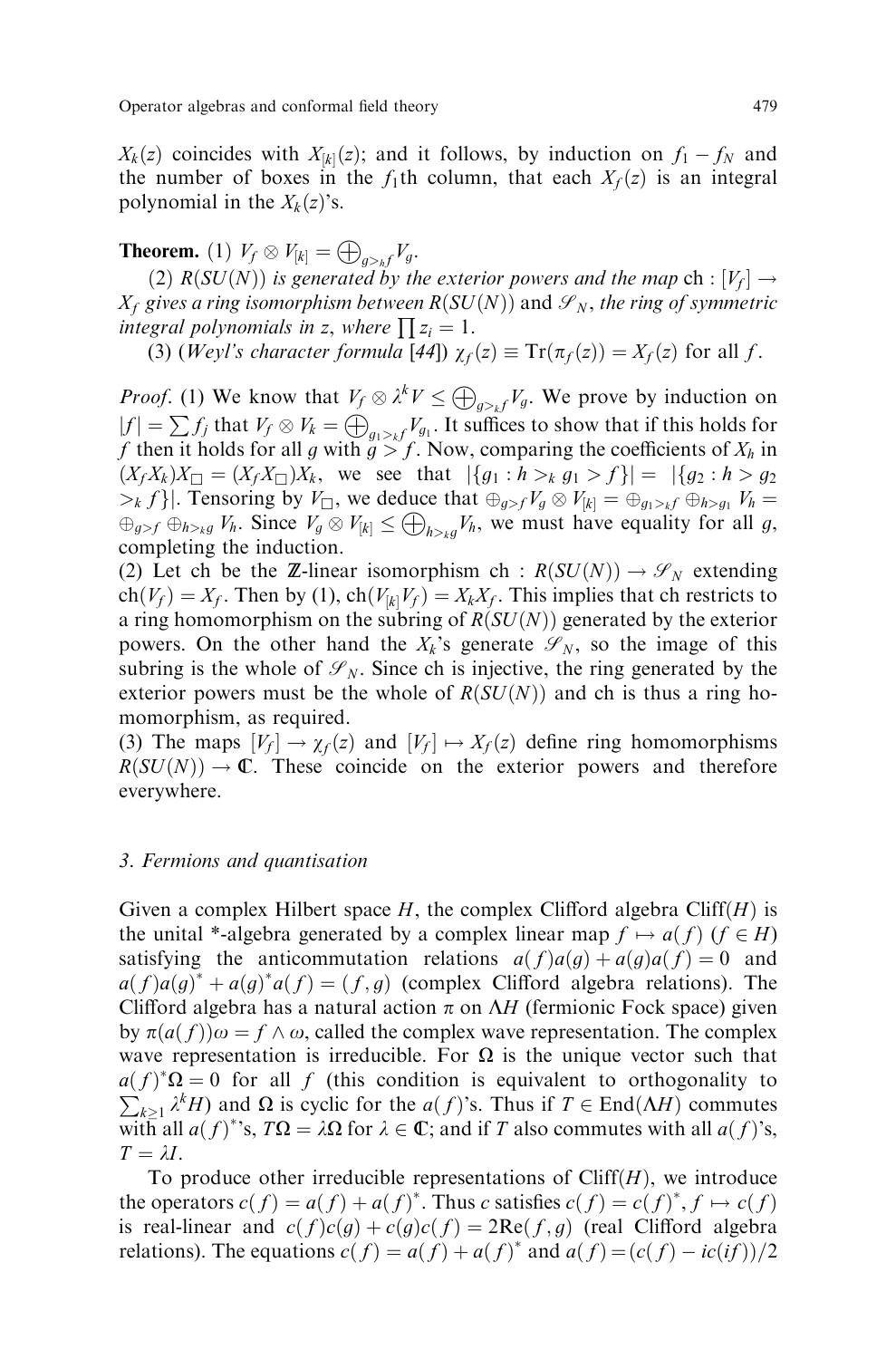give a correspondence between complex and real Clifford algebra relations. Since c relies only on the underlying real Hilbert space  $H_{\mathbb{R}}$ , complex structures on  $H_{\mathbb{R}}$  commuting with *i* give new irreducible representations of Cliff( $H$ ). These complex structures correspond to projections  $P$  in  $H$ : multiplication by *i* is given by *i* on PH and  $-i$  on  $(PH)^{\perp}$ . Unravelling this definition, we find that the projection  $P$  defines an irreducible representation  $\pi_P$  of Cliff(H) on fermionic Fock space  $\mathcal{F}_P = \Lambda PH \widehat{\otimes} \Lambda (P^{\perp}H)^*$  given<br>by  $\pi_{\pm}(g(f)) = g(Pf) + g((P^{\perp}f)^*)^*$  (Equivalently  $\pi_{\pm}(g(f)) = (g(f))$  is by  $\pi_P(a(f)) = a(Pf) + a((P^{\perp}f)^*)^*$ . (Equivalently  $\pi_P(a(f)) = (c(f) - ic$  $(i(2P - I)f)/(2 \text{ on } \Lambda H.)$ 

**Theorem (Segal's equivalence criterion [3]).** *Two irreducible representations*  $\pi_P$  and  $\pi_Q$  are unitarily equivalent if  $P - Q$  is a Hilbert-Schmidt operator.

Remark. The converse also holds [3, 42], but will not be needed.

*Proof.* If PH (or  $P^{\perp}H$ ) is finite-dimensional, then so is QH (or  $Q^{\perp}H$ ) and the representations are easily seen to be equivalent to the irreducible representation on  $\Delta H$  (or  $\Delta H^*$ ). So we may assume that dim  $PH = \dim P^{\perp}H = \infty$ .

The operator  $T = (P - Q)^2$  is compact, so by the spectral theorem  $H = \bigoplus_{\lambda > 0} H_{\lambda}$  where  $T\xi = \lambda \xi$  for  $\xi \in H_{\lambda}$ . Moreover  $\dim H_{\lambda} < \infty$  for  $\lambda > 0$ while  $P = Q$  on  $H_0$ . Now T commutes with P and Q, so that each  $H_\lambda$  is invariant under  $P$  and  $Q$ . Thus  $H$  can be written as a direct sum of finitedimensional irreducible submodules  $V_i$  for P and Q, with  $(P - Q)^2$  a scalar  $\lambda$ on each. Since the images of P and Q (and I) should generate  $\text{End}(V_i)$ , the identity  $(P - Q)^2 = \lambda I$  forces dim End $(V_i) \leq 4$ . Hence dim  $V_i = 1$  or 2.

Pick an orthonormal basis  $(e_i)_{i \geq -a}$  of  $P^{\perp}H$  with each  $e_i$  lying in some  $V_i$ . We may assume that  $Q^{\perp}e_{-1} = Q^{\perp}e_{-2} = \cdots = Q^{\perp}e_{-a} = 0$  and that  $Q^{\perp}e_i \neq 0$ for  $i \geq 0$ . Complete  $(e_i)$  to an orthonormal basis  $(e_i)_{i \in \mathcal{I}}$  by adding remaining vectors from the  $V_i$ 's. We can also choose an orthonormal basis  $(f_i)_{i\geq -h}$  of  $Q^{\perp}H$  with  $f_i$  lying in the same  $V_i$  as  $e_i$  if  $i \geq 0$ ; we shall even pick  $f_i$  so that  $(e_i, f_i) > 0$  in this case. A simple computation shows that if  $(P - Q)^2 = \lambda_i I$  on  $(v_i, j_i) > 0$  in this case. A simple computation shows that  $\mathbf{u}(r - \mathcal{Q}) = \lambda_i r$  on  $V_j$ , then  $(e_i, f_i) = \sqrt{1 - \lambda_i}$  (so  $\lambda_i = 0$  when dim  $V_j = 1$ ). Note that, using these bases, we get  $||P - Q||_2^2 = \text{Tr}(P - Q)^2 = a + b + 2 \sum_i \lambda_i$ , so that  $\sum_i \lambda_i < \infty$ .

The "Dirac sea" model  $\mathcal H$  for  $\overline{\Lambda H_P}$  is the Hilbert space with orthonormal basis given by all symbols  $e_{i_1} \wedge e_{i_2} \wedge e_{i_3} \wedge \cdots$  where  $i_1 < i_2 < i_3 < \cdots$  and  $i_{k+1} = i_k + 1$  for k sufficiently large. If  $A(e_i)$  denotes exterior multiplication by  $e_i$ , then  $A(e_i)A(e_j) + A(e_j)A(e_i) = 0$  and  $A(e_i)A(e_j)^* + A(e_j)^*A(e_i) = \delta_{ij}I$ . By linearity and continuity, these extend to operators  $A(f)$  ( $f \in H$ ) satisfying the complex Clifford algebra relations so give a representation  $\pi$  of Cliff(H). Let  $\xi = e_{-a} \wedge e_{-a+1} \wedge \cdots$ . Then the  $A(f)$  and  $A(f)^*$ 's act cyclically on  $\xi$  and  $(A(f_1)...A(f_m)\xi,A(g_1)...A(g_n)\xi)=\delta_{mn} \det(Pf_i,g_i)$ . On the other hand  $(\pi_P(a(f_1)) \dots \pi_P(a(f_m))\Omega_P, \pi_P(a(g_1)) \dots \pi_P(a(g_n))\Omega_P) = \delta_{mn}$ det( $Pf_i$ ,  $g_i$ ), where  $\Omega_P$  is the vacuum vector in  $\Lambda H_P$ . Thus  $(\pi(a)\xi,\xi)$  $(\pi_P(a)\Omega_P, \Omega_P)$  for  $a \in \text{Cliff}(H)$ . Replacing a by  $a^*a$  and recalling that  $\xi$  and  $\Omega_P$  are cyclic, we see that  $U(\pi_P(a)\Omega_P) = \pi(a)\xi$  defines a unitary from  $\Lambda H_P$ onto *H* such that  $\pi(a) = U \pi_P(a) U^*$ . The same "Gelfand-Naimark-Segal"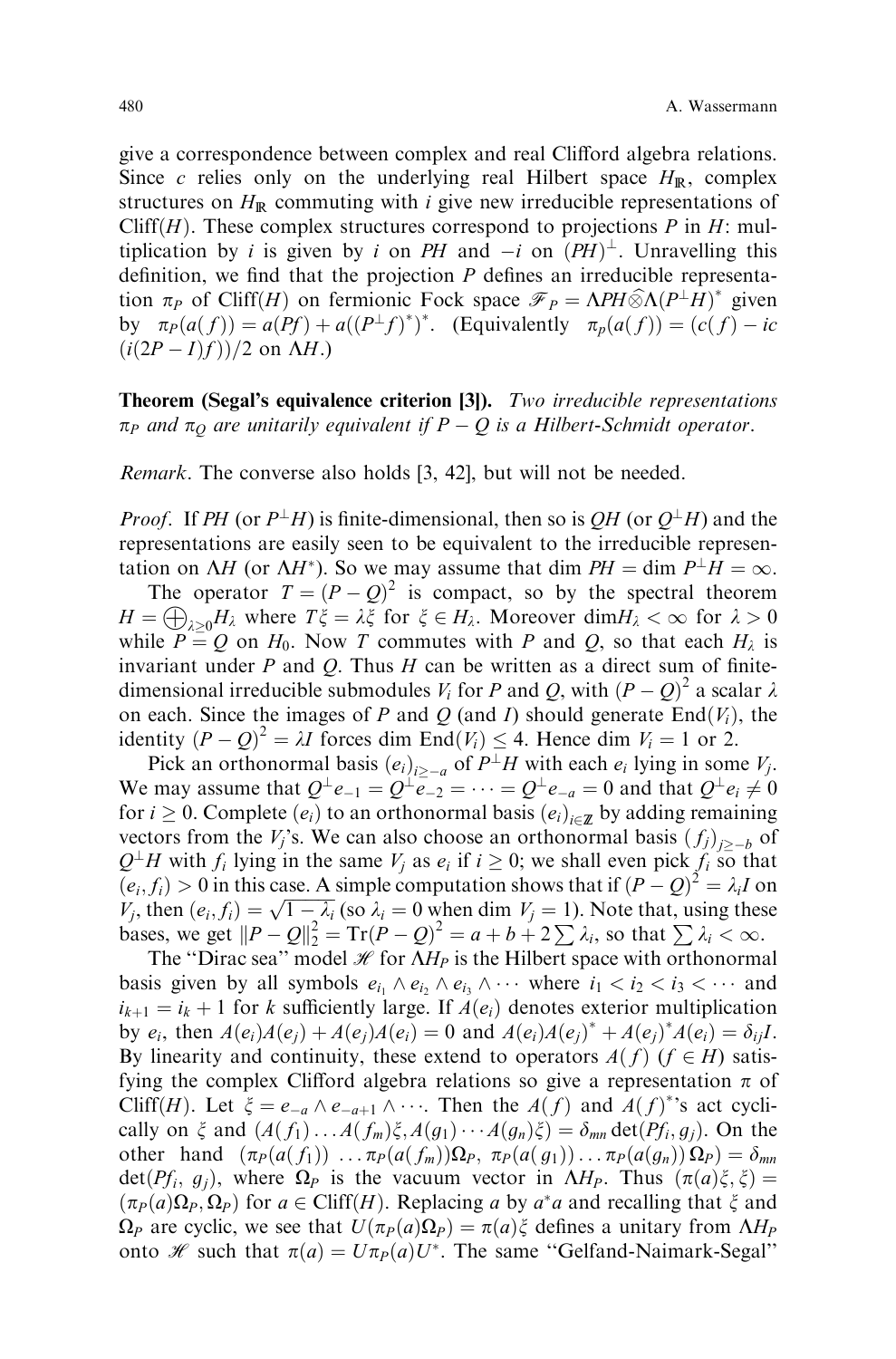argument shows that unitary equivalence of  $\pi_P$  and  $\pi_Q$  will follow as soon as we find  $\eta \in \mathcal{H}$  such that  $(\pi(a)\eta, \eta) = (\pi_O(a)\Omega_O, \Omega_O)$ . (Note that  $\eta$  is automatically cyclic, since  $\mathcal{H} \cong \Lambda H_P$  is irreducible.)

Let  $\eta_N = f_{-b} \wedge \cdots \wedge f_{-1} \wedge f_0 \wedge \cdots \wedge f_N \wedge e_{N+1} \wedge e_{N+2} \wedge \cdots$ . Clearly if a. lies in the \*-algebra generated by the  $a(e_i)$ 's, then  $(\pi(a)\eta_N, \eta_N)$  =  $(\pi_O(a)\Omega_O, \Omega_O)$  for N sufficiently large. Thus it will suffice to show that  $\eta_N$ has a limit  $\eta$ , i.e.  $(\eta_N)$  is a Cauchy sequence. Since  $\|\eta_N\| = 1$ , this follows if  $\text{Re}(\eta_M, \eta_N) \to 1$  as  $M \leq N \to \infty$ . But  $(\eta_M, \eta_N) = \prod_{i=M+1}^{N} (e_i, f_i) = \prod_{i=1}^{N}$  $\mathcal{N} = \prod_{i=M+1}^{n} (\ell_i, \ell_i, \ell_i)$ <br> $\sqrt{1-\lambda_i}$  and, as  $\sum \lambda_i < \infty$ , this tends to 1 if  $M, N \to \infty$ , as required.

**Corollary of proof.** If  $\pi_P$  and  $\pi_Q$  are unitarily equivalent and  $\Omega_Q$  is the image of the vacuum vector in  $\mathcal{F}_Q$  in  $\mathcal{F}_Q$ , then  $|(\Omega_P, \Omega_Q)|^2 = \prod (1 - \mu_i)$  where  $\mu_i$ are the eigenvalues of  $(P - Q)^2$ .

*Proof.* We have  $|(\Omega_P, \Omega_Q)| = |(\xi, \eta)| = \lim |(\xi, \eta_N)| = \prod (1 - \mu_i)^{1/2}$ .

Any  $u \in U(H)$  gives rise to a Bogoliubov automorphism of Cliff(H) via  $a(f) \mapsto a(uf)$ . This automorphism is said to be implemented in  $\pi_P$  (or on  $\mathscr{F}_P$ ) if  $\pi_P(a(uf)) = U\pi_P(a(f))U^*$  for some unitary  $U \in U(\mathscr{F}_P)$  unique up to a phase. Since  $\pi_P(a(u f)) = \pi_O(a(f))$  with  $Q = u^*Pu$ , we immediately deduce:

**Corollary (Segal's quantisation criterion [3, 30,42]).** *u is implemented in*  $\mathcal{F}_P$  *if*  $[u, P]$  is a Hilbert-Schmidt operator.

We define the restricted unitary group  $U_P(H) = \{u \in U(H): [u, P]\}$  $Hilbert - Schmidt\},\$ a topological group under the strong operator topology combined with the metric  $d(u, v) = ||[u - v, P]||_2$ . By the corollary, there is a homomorphism  $\pi$  of  $U_P(H)$  into  $PU(\mathcal{F}_P)$ , called the *basic* projective representation.

#### Lemma. The basic representation is continuous.

*Proof.* It is enough to show continuity at the identity. Thus if  $u_n \stackrel{s}{\longrightarrow} I$  and  $\left\| [u_n, P] \right\|_2 \to 0$ , we must find a lift  $U_n \in U(\mathcal{F}_P)$  of  $\pi(u_n)$  such that  $U_n \xrightarrow{s} I$ . Now  $\|\tilde{u}_n, P\|_2 = \|P - Q_n\|_2$  where  $Q_n = u_n^* P u_n$ . So  $Tr(P - Q_n)^2 \to 0$ . On the other hand  $[(\Omega_P, \Omega_{Q_n})]^2 = \prod (1 - \mu_i)$  where  $\mu_i$  are the (non-zero) eigenvalues of  $(P - Q_n)^2$ . Since  $Tr(P - Q_n)^2 = \sum \mu_i$  and  $\prod (1 - \mu_i) \geq \exp(-2 \sum \mu_i)$  for  $\sum \mu_i$  small, it follows that  $|(\Omega_P, \Omega_{Q_n})| \to 1$  as  $n \to \infty$ . If  $u_n$  is implemented by  $U_n$  in  $\mathcal{F}_P$ , then  $U_n\Omega_P$  and  $\Omega_{Q_n}$  are equal up to a phase. So  $|(U_n\Omega_P,\Omega_P)| \to 1$ . Adjusting  $U_n$  by a phase, we may assume  $(U_n\Omega_P, \Omega_P) > 0$  eventually so that  $U_n\Omega_P \to \Omega_P$ . Now, taking operator norms,  $||U_n\pi(a(f))U_n^* - \pi(a(f))|| =$  $\|\pi(a(u_n f - f))\| \le \|u_n f - f\|$ . It follows that  $\|U_n a U_n^* - a\| \to 0$  for any  $a \in \pi_P(\text{Cliff } H)$ . Thus  $U_n a \Omega_P = (U_n a U_n^*) (U_n \Omega_P) \to a \Omega_P$  as  $n \to \infty$ . Since vectors  $a\Omega_p$  are dense in  $\mathcal{F}_p$ , we get  $U_n \longrightarrow I$ , as required.

Note that if  $[u, P] = 0$ , so that u commutes with P, then u is canonically implemented in Fock space  $\mathcal{F}_P$  and we may refer to the *canonical*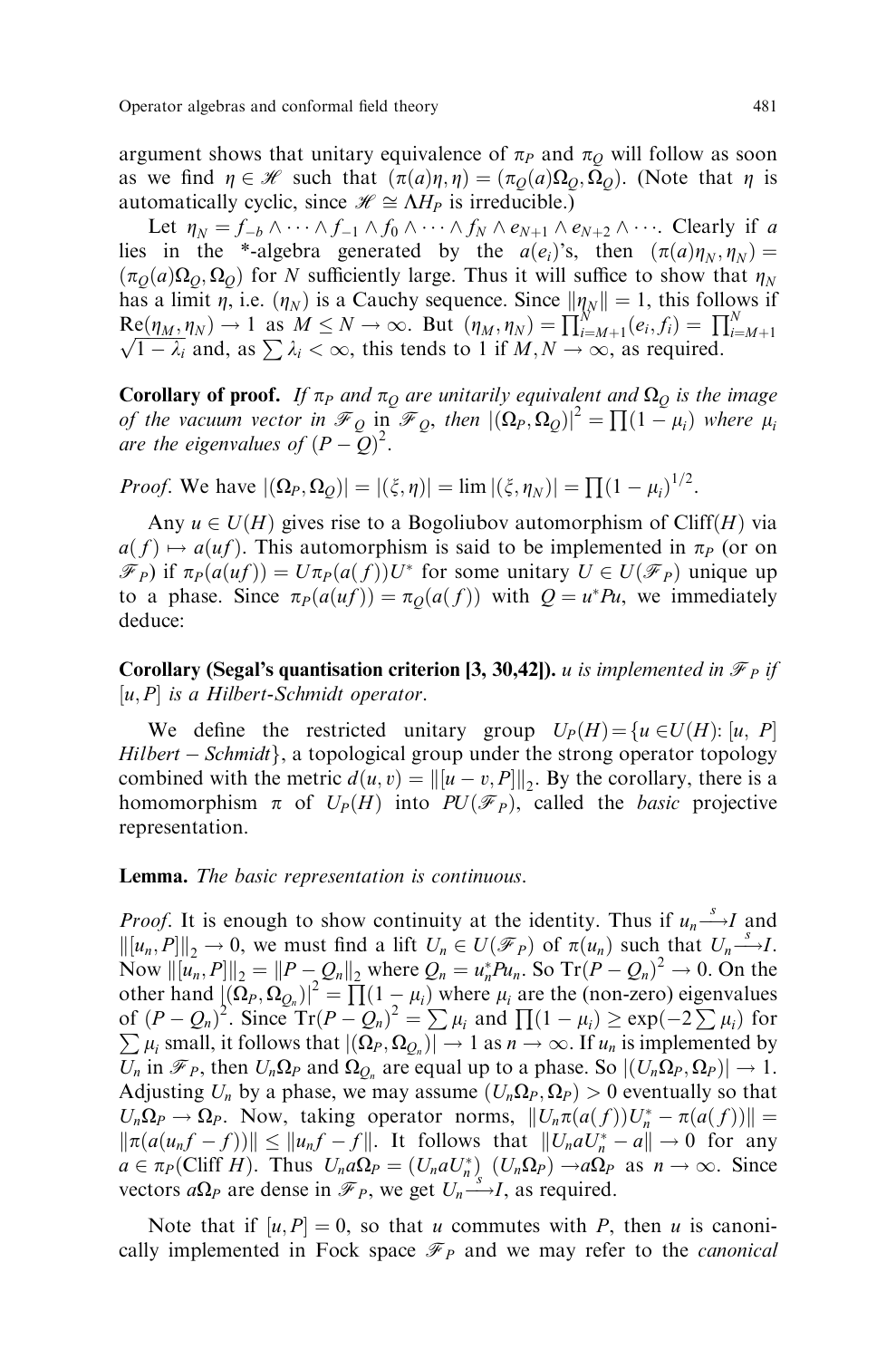quantisation of u. If on the contrary  $uPu^* = I - P$ , then u is canonically implemented by a conjugate-linear isometry in Fock space, also called the canonical quantisation of  $u$ . Thus the canonical quantisations correspond to unitaries that are complex-linear or conjugate-linear for the complex structure defined by  $P$ .

### 4. The fundamental representation

Let  $G = SU(N)$  (or  $U(N)$ ) and define the loop group  $LG = C^{\infty}(S^1, G)$ , the smooth maps of the circle into G. Let  $H = L^2(S^1) \otimes V (V = \mathbb{C}^N)$  and let P be the projection onto the Hardy space  $H^2(S^1) \otimes V$  of functions with vanishing negative Fourier coefficients (or equivalently boundary values of functions holomorphic in the unit disc). Now LG acts unitarily by multiplication on H. In fact if  $f \in C^{\infty}(S^1, \text{End } V)$  and  $m(f)$  is the corresponding multiplication operator, then it is easy to check, using the Fourier coefficients of  $f$ , that  $\left\| [P, m(f)] \right\|_2 \leq \|f'\|_2$ . In particular LG satisfies Segal's quantisation criterion for P and we therefore get a projective representation of  $LU(N)$  on  $\mathcal{F}_P$  [30, 42], continuous for the  $C^{\infty}$  topology on  $LU(N) \subset C^{\infty}(S^1, \text{End } V)$ . The rotation group Rot S<sup>1</sup> acts by automorphisms on LG by  $(r_{\alpha} f)(\theta) = f(\theta + \alpha)$ . The same formula defines a unitary action on  $L^2(S^1) \otimes V$  which leaves  $H^2(S^1) \otimes V$  invariant. Therefore this action of Rot  $S^1$  is canonically quantised and we thus get a projective representation of  $LG \rtimes Rot S^1$  on  $\mathcal{F}_P$  which restricts to an ordinary representation on Rot  $S^1$ .

Let

$$
SU_{\pm}(1,1) = \left\{ \left( \frac{\alpha}{\beta} \quad \frac{\beta}{\alpha} \right) : |\alpha|^2 - |\beta|^2 = \pm 1 \right\}
$$

and let  $SU_+(1,1) = SU(1,1)$  and  $SU_-(1,1)$  denote the elements with determinant +1 or -1. Thus  $SU_-(1,1)$  is a coset of  $SU_+(1,1)$  with representative  $F = \begin{pmatrix} 0 & -1 \\ -1 & 0 \end{pmatrix}$ , for example. The matrices  $g \in SU_{\pm}(1,1)$  act by fractional linear transformations on  $S^1$ ,  $g(z) = (\alpha z + \beta)/(\overline{\beta}z + \overline{\alpha})$ . This leads to a unitary action on  $L^2(S^1, V)$  via  $(V_g \cdot f)(z) = (\alpha - \overline{\beta}z)^{-1}f(g^{-1}(z))$ . Since  $(\alpha - \overline{\beta}z)^{-1}$  is holomorphic for  $|z| < 1$  and  $|\alpha| > |\beta|$ , it follows that  $V_g$  commutes with the Hardy space projection P for  $g \in SU_+(1,1)$ . The matrix F acts on  $L^2(S^1, V)$  via  $(F \cdot f)(z) = z^{-1} f(z^{-1})$  and clearly satisfies  $FPF = I - P$ . It follows that F is canonically implemented in fermionic Fock space  $\mathcal{F}_V$ by a conjugate-linear isometry fixing the vacuum vector. Since  $SU_-(1,1) = SU_+(1,1)F$ , the same holds for each  $g \in SU_-(1,1)$ . Thus we get an orthogonal representation of  $SU_{\pm}(1,1)$  for the underlying real inner product on  $\mathcal{F}_V$  with  $SU_+(1,1)$  preserving the complex structure and  $SU_-(1,1)$  reversing it. The same is true in  $\mathscr{F}_V^{\otimes \ell}$ .

Let  $U_z$  denote the canonically quantised action of the gauge group  $U(1)$ on  $\mathcal{F}_V$ , corresponding to multiplication by z on H. The  $\mathbb{Z}_2$ -grading on  $\mathcal{F}_V$  is given by the operator  $U = U_{-I}$ .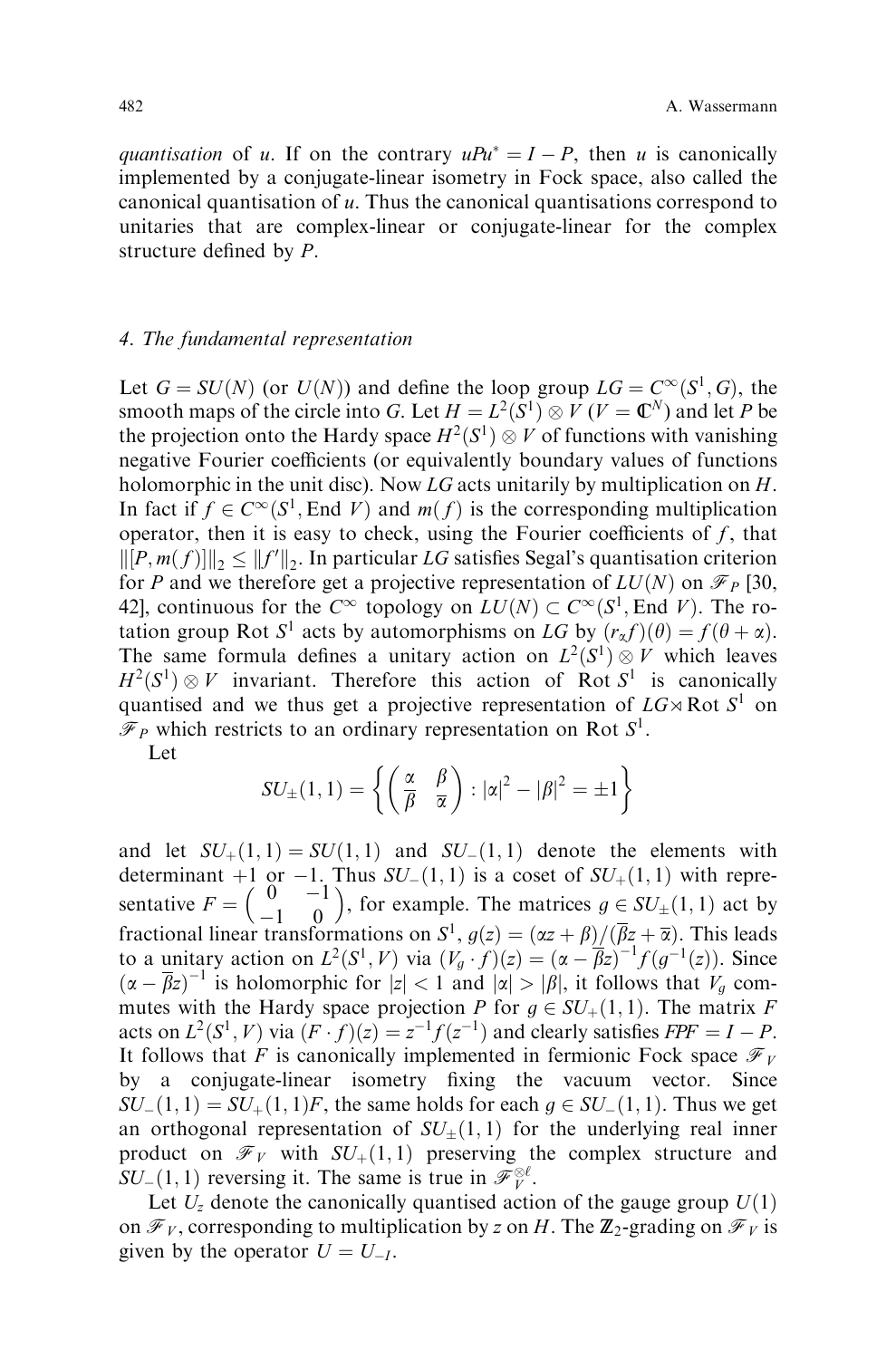Operator algebras and conformal field theory 6 and  $\frac{483}{2}$ 

**Lemma.**  $\pi(g)U_z\pi(g)^* = U_z$  for all  $g \in LSU(N)$  and  $z \in U(1)$ .

*Proof.* The group  $SU(N)$  is simply connected, so the group  $LSU(N)$  is connected (any path can be smoothly contracted to a constant path and  $SU(N)$ ) is connected). The map  $U(H) \times U(H) \rightarrow U(H)$ ,  $(u, v) \mapsto uvu^*v^*$  is continuous and descends to  $PU(H) \times PU(H)$ . So  $(u, v) \mapsto uvu^*v^*$  defines a continuous map  $PU(H) \times PU(H) \rightarrow U(H)$ . Since g and z commute on the prequantised space H,  $\pi(g)$  and  $U_z$  commute in PU(H). Hence  $\pi(g)U_z\pi(g)^*U_z^* =$  $\lambda(g,z)$  where  $\lambda(g,z) \in \mathbb{T}$  depends continuous on g and z. Writing this equation as  $\pi(g)U_z\pi(g)^* = \lambda(g,z)U_z$ , we see that  $\lambda(g, \cdot)$  defines a character  $\lambda_g$  of  $U(1)$ . Clearly  $\lambda_q \lambda_h = \lambda_{qh}$ , so we get a continuous homomorphism of  $LSU(N)$ into  $U(1)$ , the group of characters of  $U(1)$ . Since  $U(1) = \mathbb{Z}$  and  $LSU(N)$  is connected,  $\lambda_q = 1$  for all g. So  $\lambda(q, z) = 1$  for all g, z as required.

**Corollary.** Each operator  $\pi(g)$  with  $g \in LSU(N)$  is even (it commutes with  $U = U_{-1}$ ).

## 5. The central extension  $\mathscr{L}G$

We introduce the central extension of LG

$$
1\to\mathbb{T}\to\mathscr{L}G\to LG\to 1
$$

obtained by pulling back the central extension  $1 \to \mathbb{T} \to U(\mathscr{F}_V) \to$  $PU(\mathcal{F}_V) \rightarrow 1$  under the map  $\pi: LG \rightarrow PU(\mathcal{F}_V)$ . In other words it is the closed subgroup of  $LG \times U(\mathscr{F}_V)$  given by  $\{(g, u) : \pi(g) = [u]\}\$ : it contains  $\mathbb{T} = 1 \times \mathbb{T}$  as a central subgroup and has quotient LG. By definition  $\mathscr{L} G$  has a unique unitary representation  $\pi$  on  $\mathscr{F}_V$  given by  $\pi(g, u) = u$ . This extension is compatible with the action of  $SU_+(1,1)$  and Rot  $S^1$ .

**Lemma.** If  $\pi(\gamma)$  denotes the canonical quantisation of  $\gamma \in SU_+(1,1)$  on fermionic Fock space  $\mathcal{F}_V$  and  $\mathcal{L}G = \{(g, u) : \pi(g) = [u]\}$ , then the operators  $(\gamma, \pi(\gamma))$  normalise  $\pi(\mathscr{L}G)$  acting on the centre **T** as the identity if  $\gamma \in SU_+(1,1)$  and as complex conjugation if  $\gamma \in SU_-(1,1)$ .

*Proof.* This follows because  $\pi(\gamma) \pi(g) \pi(\gamma)^{-1}$  has the same image as  $\pi(g \cdot \gamma^{-1})$ in  $PU(\mathscr{F}_V)$ .

#### 6. Positive energy representations

We may consider the decomposition of  $\mathcal{F}_P = \Lambda (PH) \otimes \Lambda (P^{\perp} H)^*$  into we may consider the set of Rot  $S^1 = \mathbb{T}$ , writing  $\mathcal{F}_P = \bigoplus_{n \geq 0} \mathcal{F}_P(n)$ , where  $z \in \mathbb{T}$  acts on  $\mathcal{F}_P(n)$  as multiplication by  $z^n$ . Since Rot  $\overline{S}^1$  acts with finite multiplicity and only non-negative weight spaces on PH and  $(P^{\perp}H)^*$ , it is easy to see that  $\mathcal{F}_P(n)$  is finite-dimensional for  $n \geq 0$  and  $\mathcal{F}_P(n) = (0)$  for  $n < 0$ . Moreover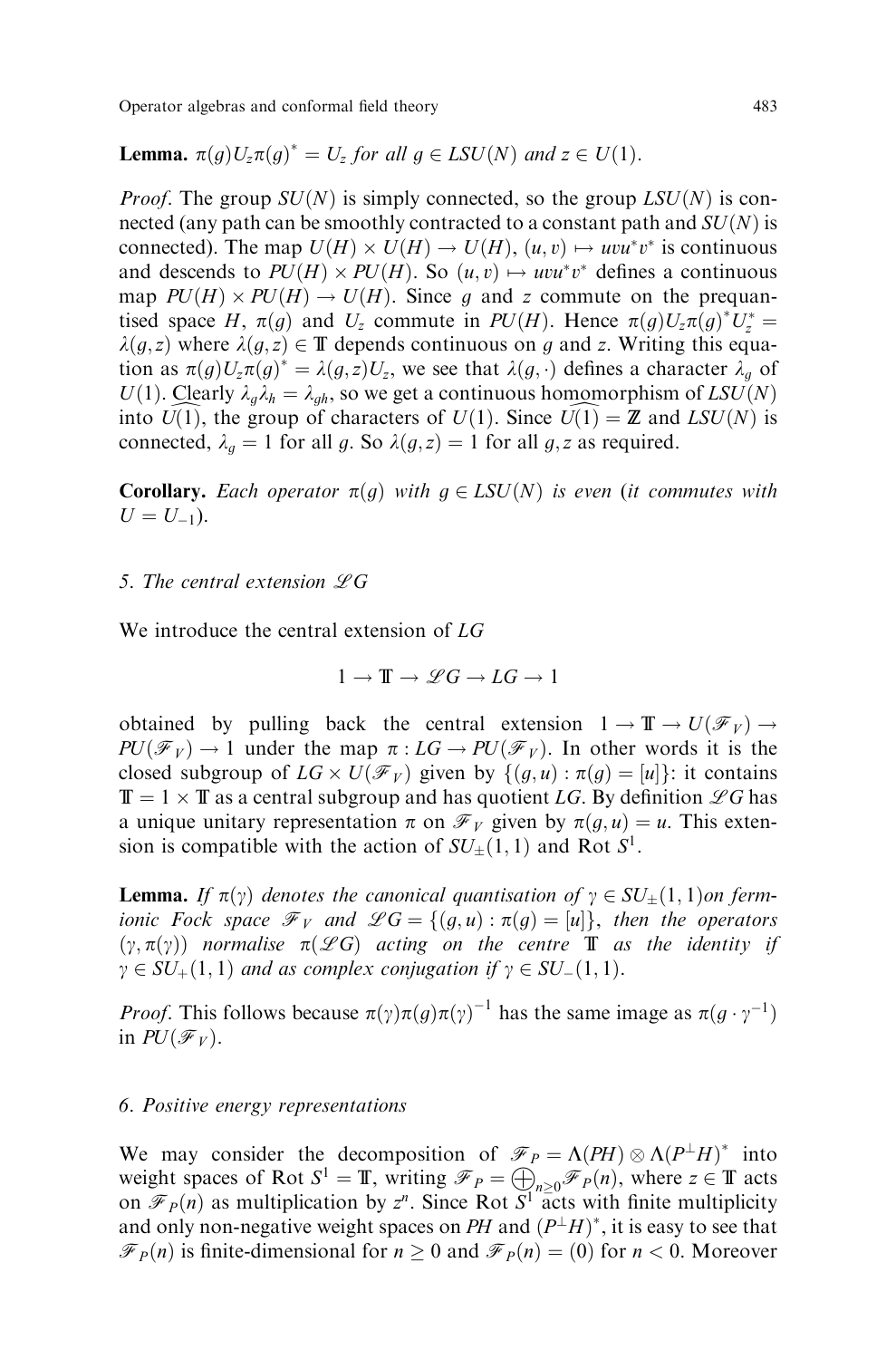$\mathcal{F}_P(0) = \Lambda(V)$ . We define a representation of T on H to have positive energy if in the decomposition  $H = \bigoplus H(n)$  we have  $H(n) = 0$  for  $n < 0$  and  $H(n)$ finite-dimensional for  $n \geq 0$ . (Usually we will also insist on the normalisation  $H(0) \neq (0)$ , which can always be achieved through tensoring by a character of T.) Thus Rot  $S^1$  acts on  $\mathcal{F}_V$  with positive energy.

**Proposition.** Suppose that  $\Gamma$  is a subgroup of  $U(H)$  and that  $\mathbb T$  acts on H with positive energy normalising  $\Gamma$ . Let  $U_t$  be the action (with  $t \in [0, 2\pi]$ ).

(a) If H is irreducible as an  $\Gamma \rtimes \mathbb{T}$ -module, then it is irreducible as a  $\Gamma$ module.

(b) If H<sub>1</sub> and H<sub>2</sub> are irreducible  $\Gamma \rtimes \mathbb{T}$ -modules which are isomorphic as  $\Gamma$ modules, then one is obtained from the other by tensoring with a character of  $\mathbb T$ .

(c) If H is the cyclic  $\Gamma$ -module generated by a lowest energy vector, it contains an irreducible  $\Gamma \rtimes \mathbb{T}$ -module generated by some lowest energy vector.

(d) Any positive energy representation is a direct sum of irreducibles.

*Proof.* (a) Let  $M = \Gamma'$ , the commutant of  $\Gamma$ , so that  $M = \{T : Tg = gT\}$ for all  $g \in \Gamma$ . By Schur's lemma,  $M \cap \langle U_t \rangle' = \mathbb{C} I$  since  $\Gamma$  and  $\mathbb T$  act irreducibly. Note that  $U_t$  normalises M, since it normalises  $\Gamma$ . Let v be a lowest energy vector in H. v is cyclic for  $\Gamma$  and  $\mathbb T$  and hence  $\Gamma$ , so  $av \neq 0$  for  $a \neq 0$ in M. If  $M \neq \mathbb{C}$ , there is a non-scalar self-adjoint element  $T \in M$ . Define  $T_n \in B(H)$  by  $(T_n \xi, \eta) = (2\pi)^{-1} \int_0^{2\pi} e^{-int} (U_t T_n U_t^* \xi, \eta) dt$ . Then  $T_n \in M$ ,  $U_t T U_t^* = e^{int} T_n$ ,  $T_n^* = T_{-n}$  and  $T_v = \bigoplus T_n v$ . By assumption  $T_0$  must be a scalar. Since  $T \notin \mathbb{C}I$ , Tv cannot be a multiple of v and therefore  $T_n \neq 0$  for some  $n \neq 0$ . Since  $T_n^* = T_{-n}$ , we may assume  $n < 0$ . But then  $T_n v \neq 0$  gives a vector of lower energy than v. So  $M = \mathbb{C}$  and  $\Gamma$  acts irreducibly.

(b) Let  $T: H_1 \to H_2$  be a unitary intertwiner for  $\Gamma$ . Then  $V_t^*TU_t$  is also a unitary intertwiner, so must be of the form  $\lambda(t)T$  for  $\lambda(t) \in \mathbb{T}$  by Schur's lemma. Since  $TU_tT^* = \lambda(t)V_t$ ,  $\lambda(t)$  must be a character of T.

(c) Let V be the subspace of lowest energy. Let K be any  $\Gamma \rtimes \mathbb{T}$ -invariant subspace of H with corresponding projection  $p \in \Gamma'$ . Since  $H = \overline{\text{lin}}(\Gamma V)$ ,  $K = pH = \overline{\text{lin}}(\Gamma pV)$ . But  $pV \subseteq V$ , since p commutes with T. Choosing pV in V of smallest dimension, we see that  $K = \overline{\text{lin}}(\Gamma pV)$  must be irreducible as a  $\Gamma \rtimes \mathbb{T}$ -module and hence as a  $\Gamma$ -module. Thus H contains an irreducible submodule K generated by any non-zero pv with  $v \in V$ .

(d) Take the cyclic module generated by a vector of lowest energy. This contains an irreducible submodule generated by another vector of lowest energy  $H_1$  say. Now repeat this process for  $H_1^{\perp}$ , to get  $H_2$ ,  $H_3$ , etc. The positive energy assumption shows that  $H = \bigoplus H_i$ .

**Corollary.** If  $\pi : LG \rtimes RotS^1 \rightarrow PU(H)$  is a projective representation which restricts to an ordinary positive energy representation of Rot  $S^1$ , then H decomposes as a direct sum  $\bigoplus H_i\otimes K_i$  where the  $H_i's are representations of$  $LG \rtimes \text{Rot } S^1$  irreducible on  $LG$  with  $H_i(0) \neq (0)$  and the multiplicity spaces are positive energy representations of Rot  $S^1$ .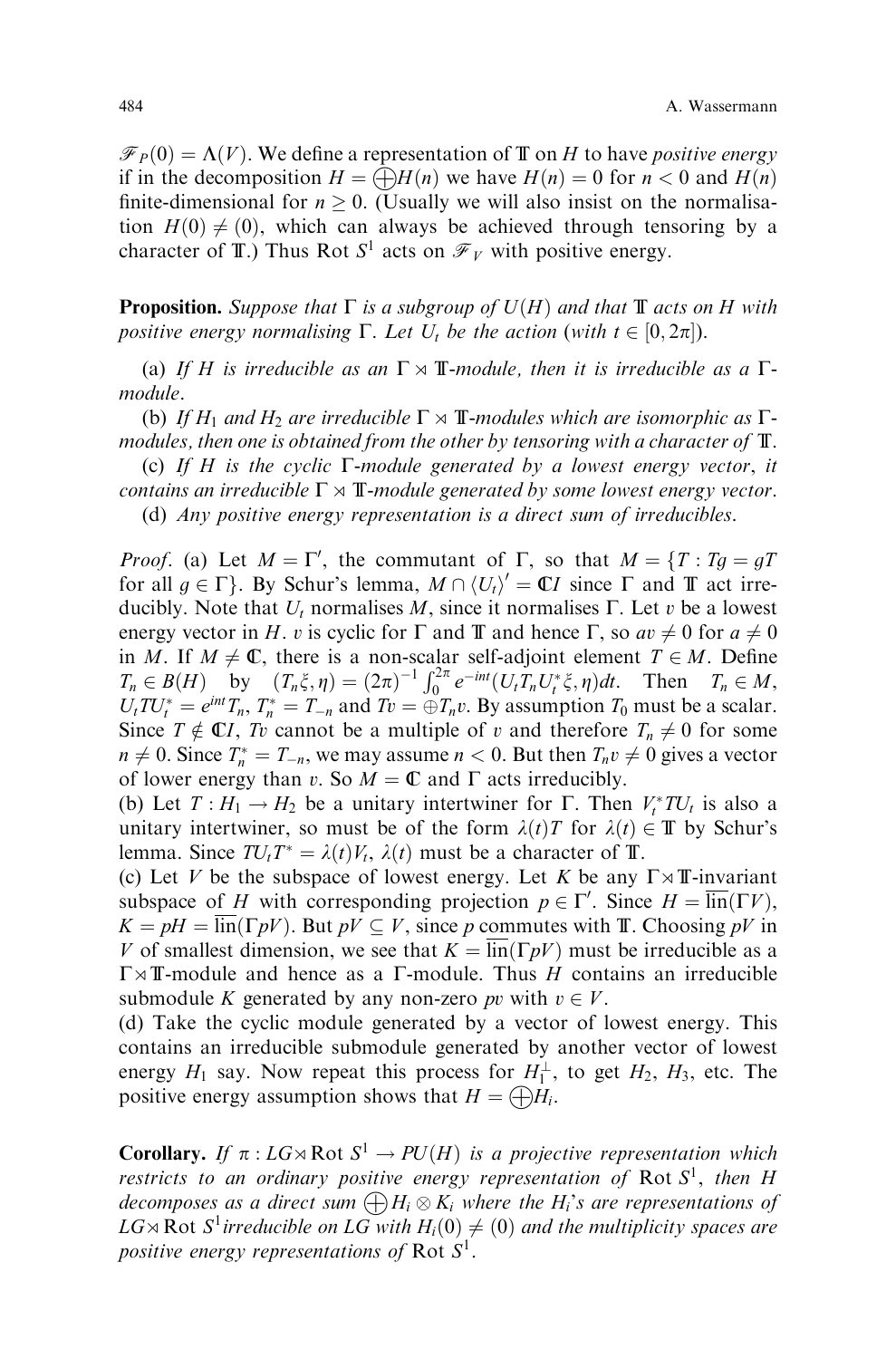Operator algebras and conformal field theory 6 and  $485$ 

We apply this result to the positive energy representation  $\mathcal{F}_P^{\otimes \ell}$  of LG $\rtimes$  Rot  $S^1$ . The irreducible summands of  $\mathcal{F}_P^{\otimes \ell}$  are called the level  $\ell$  irreducible representations of  $LG$ . By definition any positive energy representation extends to  $LG \rtimes \text{Rot } S^1$ . More generally the vacuum representation at level  $\ell$  extends (canonically) to  $LG \rtimes SU_+(1, 1)$ . In fact, since  $SU_+(1, 1)$  fixes the vacuum vector and this generates the vacuum representation at level  $\ell$  as an  $LG$ -module, it follows that the vacuum representation at level  $\ell$  admits a compatible orthogonal representation of  $SU_{\pm}(1,1)$ , unitary on  $SU_{+}(1,1)$ and antiunitary on  $SU_-(1,1)$ . We also need the less obvious fact that  $SU(1, 1)$  is implemented by a projective unitary representation in any level  $\ell$ representation; this follows from a global form of the Goddard-Kent-Olive construction [12].

**Lemma (coset construction).** Let  $H = \bigoplus H_i \otimes K_i$  and let  $M = \bigoplus B(H_i) \otimes I$ . Let  $\pi : \mathscr{G} \to PU(H)$  be a projective unitary representation of the connected topological group  $\mathscr G$  such that  $\pi(g)M\pi(g)^* = M$  for all  $g \in \mathscr G$ . Then there exist projective unitary representations  $\pi_i$  and  $\sigma_i$  of  $\mathcal G$  on  $H_i$  and  $K_i$  such that  $\pi(g) = \oplus \pi_i(g) \otimes \sigma_i(g).$ 

*Proof.*  $\mathscr G$  acts by automorphisms on M through conjugation. It therefore preserves the centre and hence the minimal central projections. Since  $\mathscr G$  is connected and the action strong operator continuous, it must fix the central projections. Thus it fixes each block  $H_i \otimes K_i$ . It also normalises  $B(H_i)$ . If  $W_i$  denotes the restriction of  $\pi(g)$  to  $H_i \otimes K_i$ , then Ad  $W_i$  restricts an automorphism  $\alpha_i$  of  $B(H_i)$ . But, if K is a Hilbert space, any automorphism  $\alpha$  of  $B(K)$  is inner: indeed if  $\xi$  is a fixed unit vector in K and  $P_{\xi}$  is the rank one projection onto  $\mathbb{C}\xi$ , then  $\alpha(P_{\xi}) = P_{\eta}$  for some unit vector  $\eta$  and  $U(T\xi) = \alpha(T)\eta$   $(T \in B(K))$  defines a unitary with  $\alpha = Ad U$ . Hence  $\alpha_i = \text{Ad } U_i$  for  $U_i \in U(H_i)$ . But then  $(U_i^* \otimes I)W_i$  commutes with  $B(H_i) \otimes I$ and hence lies in  $I \otimes B(K_i)$ . Hence  $(U_i^* \otimes I)W_i = I \otimes V_i$ , so that  $W_i = U_i \otimes V_i$ . Thus we get the required homomorphism  $\mathscr{G} \to \prod PU(H_i) \times PU(V_i)$ , which is clearly continuous.

**Corollary.** There is a (unique) projective representation  $\pi_i$  of  $SU(1,1)$  on  $H_i$ satisfying  $\pi_i(\gamma)\pi_i(g)\pi_i(\gamma)^* = \pi_i(g \cdot \gamma^{-1})$  for  $g \in \mathscr{L}G$  and  $\gamma \in SU(1, 1)$ .

*Proof.* If  $H = \mathcal{F}_V^{\otimes \ell}$ , we may write  $H = \bigoplus H_i \otimes K_i$  where the  $H_i$ 's are the distinct level  $\ell$  irreducible representations of  $\mathscr{L}G$  and the K<sub>i</sub>'s are multiplicity spaces. Then  $\pi(\mathscr{L}G)'' = \bigoplus B(H_i) \otimes I$  and the unitary representation of  $SU(1,1)$  normalises this algebra. By the coset construction, each  $\gamma \in SU(1,1)$  has a decomposition  $\pi(\gamma) = \bigoplus \pi_i(\gamma) \otimes \sigma_i(\gamma)$ , where  $\tau_i(\gamma) =$  $\pi_i(\gamma) \otimes \sigma_i(\gamma)$  is an ordinary representation of  $SU(1,1)$  on  $H_i \otimes K_i$ . But  $\pi_i(g \cdot \gamma^{-1}) \otimes I = \tau_i(\gamma)(\pi_i(g) \otimes I)\tau_i(\gamma)^* = \pi_i(\gamma)\pi_i(g)\pi_i(\gamma)^*.$  Hence  $\pi_i(\gamma)\pi_i(g)$  $\pi_i(\gamma)^* = \pi_i(g \cdot \gamma^{-1})$ . So, as before, the representation of  $SU(1,1)$ , now projective, is compatible with the central extension  $\mathscr{L}G$ .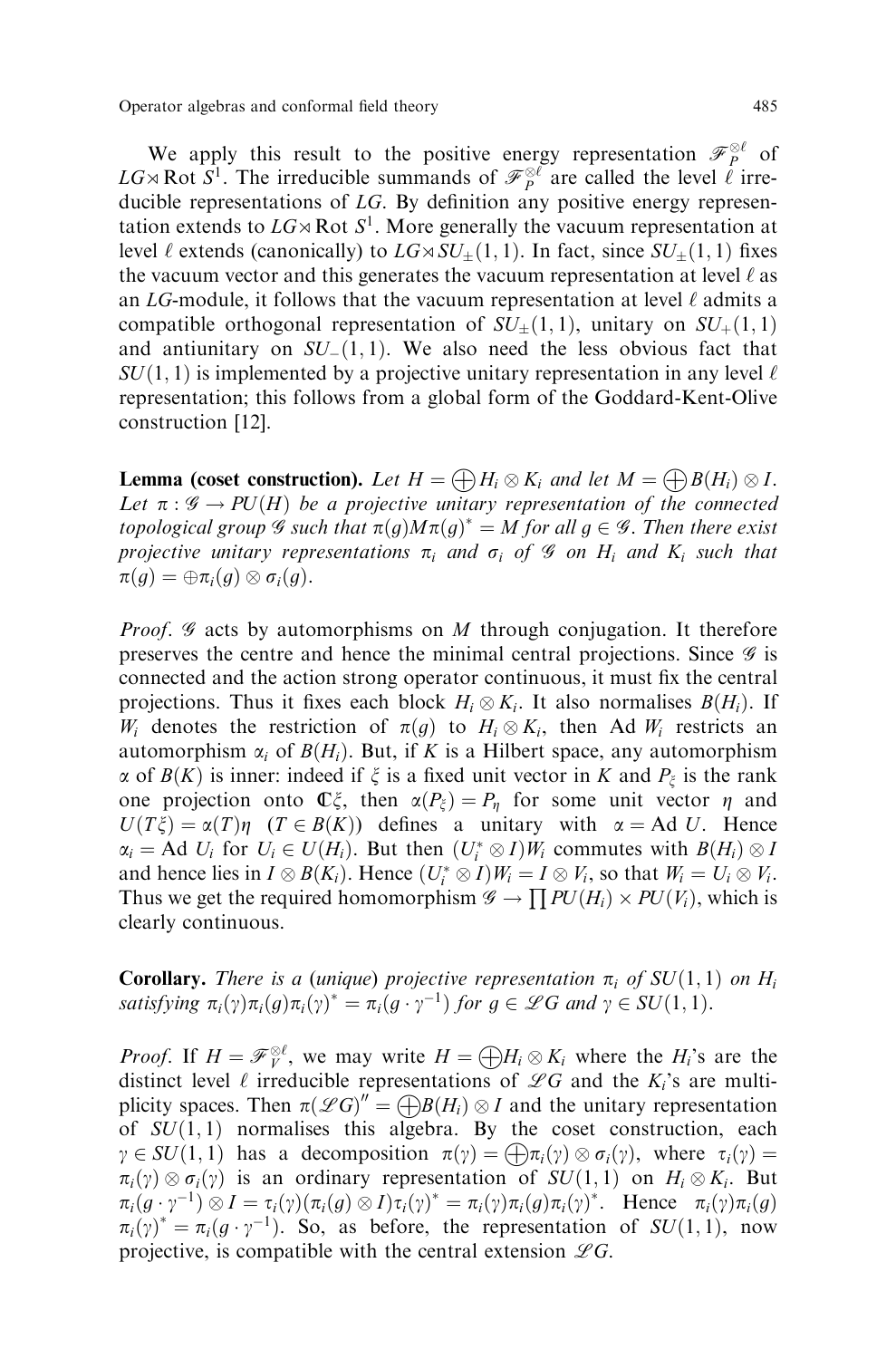# 7. Infinitesimal action of  $L^0$ g on finite energy vectors

If g = Lie (G), then Lie  $(LG) = Lg = C^{\infty}(S^1, g)$ . Let  $L^0g$  be the algebraic Lie algebra consisting of trigonometric polynomials with values in g. Its complexification is spanned by the functions  $X_n(\theta) = e^{-in\theta}X$  with  $X \in \mathfrak{g}$ . Rot  $S^1$ and its Lie algebra act on  $L^0$ g. The Lie algebra of Rot  $S^1$  is generated by id where  $[d, f](\theta) = -if'(\theta)$  for  $f \in L^0$ g. Thus d may be identified with the operator  $-id/d\theta$ . We obtain the Lie algebra relations  $[X_n, Y_m] = [X, Y]_{n+m}$ and  $[d, X_n] = -nX_n$ . For  $v \in V$ , let  $v(n) = a(v_n)$  where  $v_n \in L^2(S^1, V)$  is given by  $v_n(\theta) = e^{-in\theta}v$ . In particular, if  $(e_i)$  is an orthonormal basis of V, then we have fermions  $e_i(n)$  for all n. If  $\Omega$  denotes the vacuum vector in  $\mathcal{F}_V$ , then it is easy to see from its description as an exterior algebra that an orthonormal basis of  $\mathcal{F}_V$  is given by

$$
e_{i_1}(n_1)e_{i_2}(n_2)\cdots e_{i_p}(n_p)e_{j_1}(m_1)^*e_{j_2}(m_2)^*\ldots e_{j_q}(m_q)^*\Omega
$$

where  $n_i \leq 0$  and  $m_j > 0$ . Moreover  $e_i(n)\Omega = 0$  for  $n \geq 0$  and  $e_i(n)^*\Omega = 0$  for  $n < 0$ . Since Rot  $S^1$  commutes with the Hardy space projection on  $L^2(S^1, V)$ , it is canonically quantised. Let  $R_{\theta}$  be the corresponding representation on  $\mathcal{F}_V$ . Then  $R_\theta = e^{iD\theta}$  where D is self-adjoint. If  $r_\theta$  is the action of Rot  $S^1$  on  $L^2(S^1, V)$  given by  $(r_{\theta}f)(z) = f(e^{i\theta}z)$ , then  $r_{\theta} = e^{id}$  where  $d = -i \frac{d}{d\theta}$  (we always regard functions on  $S^1$  as functions either of  $z \in \mathbb{T}$  or of  $\theta \in [0, 2\pi]$ . Now  $R_{\theta}a(f)R_{\theta}^* = a(r_{\theta}f)$ . Hence  $R_{\theta}v(m)R_{\theta}^* = e^{-im\theta}v(m)$ , so that  $R_{\theta}$  acts on the basis vector  $e_{i_1}(n_1)e_{i_2}(n_2)\cdots e_{i_p}(n_p)e_{j_1}(m_1)^*e_{j_2}(m_2)^*\cdots e_{j_q}(m_q)^*\Omega$  as multiplication by  $e^{iM\theta}$  where  $M = \sum m_j - \sum n_i$ . Since  $R_\theta = e^{i\theta \theta}$ , it follows that D acts on this basis vector as multiplication by  $M$ , i.e. this vector has energy  $M = \sum m_i - \sum n_i$ . In particular  $D\Omega = 0$  and we can check that  $[D, v(n)] = -nv(n)$ . Thus if f is a trigonometric power series with values in V, we have  $[D, a(f)] = a(df)$ . Note that if T is a linear operator on  $\mathcal{F}_{\nu}^{0}$ commuting with the  $e_i(a)$ 's and  $e_i(a)$ <sup>\*</sup>'s, then  $T = \lambda I$  for  $\lambda \in \mathbb{C}$ : for, as in section 3,  $\Omega$  is the unique vector such that  $e_i(n)^*\Omega = 0$  ( $n \ge 0$ ),  $e_i(n)\Omega = 0$  $(n > 0)$  and  $\Omega$  is cyclic.

**Theorem.** Let  $E_{ij}(n) = \sum_{m>0} e_i(n-m)e_j(-m)^* - \sum_{m\geq 0} e_j(m)^* e_i(m+n)$ , and define  $X(n) = \sum a_{ij} E_{ij}(n)$  for  $X = \sum a_{ij} E_{ij} \in$  Lie  $U(V) \subset$  End $(V)$ . Then, as operators on  $H^0$ , we have

(a)  $[X(m), a(f)] = a(X_m \cdot f)$  if f is a trigonometric polynomial with values in V; equivalently  $[X(n), v(m)] = (Xv)(n + m)$ .

(b)  $[D, X(m)] = -mX(m)$ .

(c)  $[X(n), Y(m)] = [X, Y](n + m) + n(X, Y)\delta_{n+m,0}$  where  $(X, Y) = -\text{Tr}(XY)$  $T = \text{Tr}(XY^*)$  for  $X, Y \in \text{Lie } U(V)$ .

*Proof.* (a) Observe that  $[e_i(a)^*e_j(b), e_k(c)] = -\delta_{ac}\delta_{ik}e_j(b)$  and  $[e_j(b) e_i(a)^*$ ,  $e_k(c) = \delta_{ac}\delta_{ik}e_i(b)$ . Moreover if  $i \neq j$ , then  $e_i(a)$  anticommutes with both  $e_j(b)$  and  $e_j(b)^*$ . Using these identities, it is easy to check that  $E_{ij}(n)$  satisfies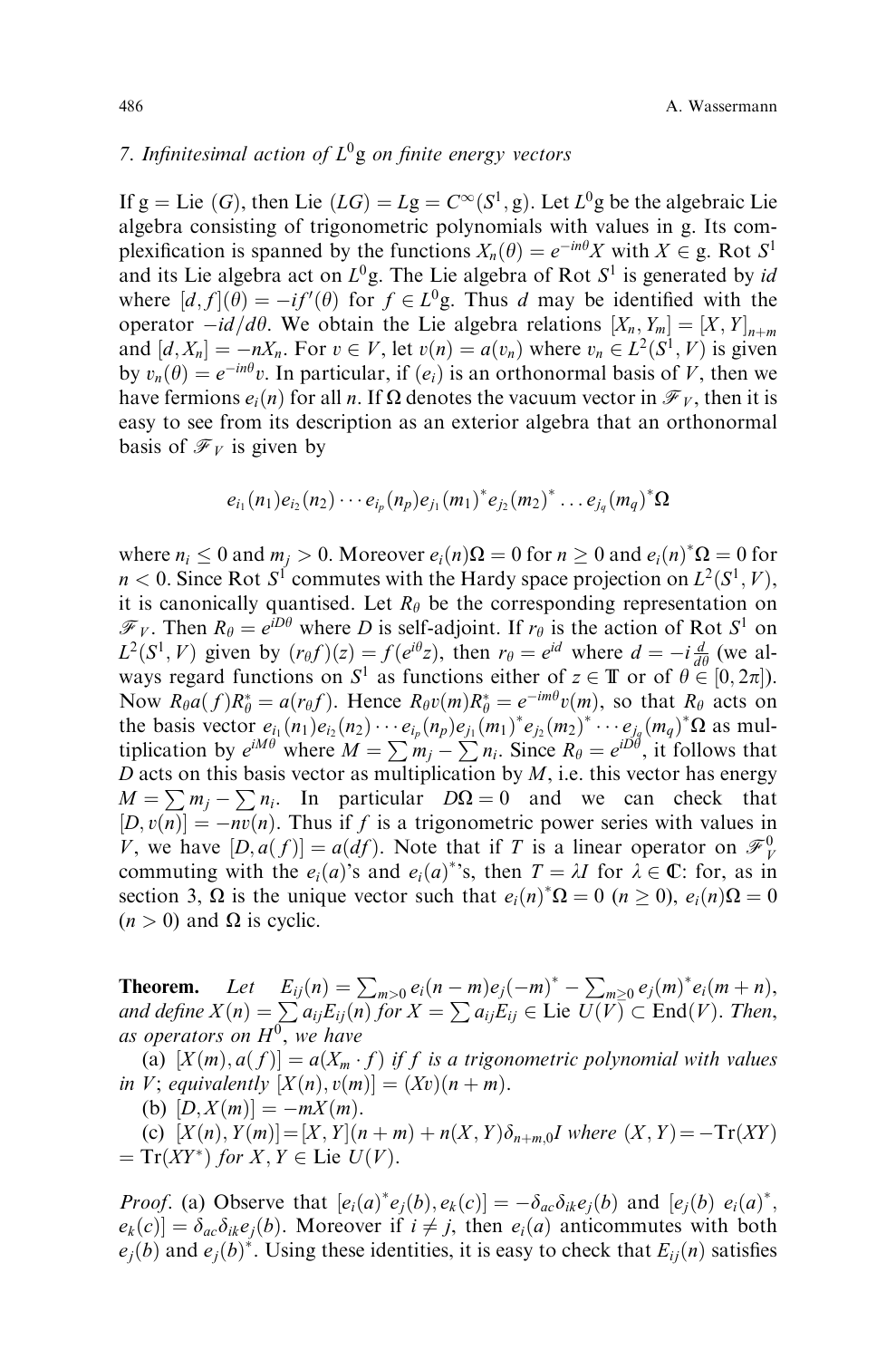Operator algebras and conformal field theory 6 and  $487$ 

the commutation relations (a) with respect to the  $e_i(n)$ 's. Note that  $X(n)\Omega = 0$  for  $n \ge 0$  since  $e_i(n)\Omega = 0$  for  $n \ge 0$ ,  $e_i(n)^*\Omega = 0$  for  $n < 0$  and (*\*,formally)  $X(n)^* = -X(-n)$  for  $X \in$  Lie  $U(V)$ .

(b) Since  $[D, e_i(m)] = -me_i(m)$  and  $[D, e_i(m)^*] = me_i(m)^*$ , it follows that  $[D, X(m)] = -mX(m).$ 

(c) From (a) we find that  $T = [X,(m), Y(n)] - [X, Y](m+n)$  commutes with all  $e_i(a)$ 's and hence also all  $e_i(a)$ <sup>\*</sup>'s by the adjointness property. Hence  $[X(m), Y(n)] = [X, Y](m+n) + \lambda(X, Y)(m, n)I$ , where  $\lambda(X, Y)(m, n)$  is a scalar, bilinear in X and Y. Now from (b),  $[X(m), Y(n)] - [X, Y](m+n)$  lowers the energy by  $-m - n$ , so that  $\lambda(X, Y)(m, n) = 0$  unless  $m + n = 0$ . To compute the value of  $\lambda$  when  $m = -n$ , we note that we may assume that  $m \geq 0$ , since  $\lambda(X, Y)(m, n)^* = \lambda(Y, X)(-n, -m)$  by the adjoint relations. Taking vacuum expectations, we get

$$
\lambda(X, Y)(-m, m) = ([X(-m), Y(m)]\Omega, \Omega) = (X(-m)\Omega,
$$
  

$$
Y(-m)\Omega) = -m \text{Tr}(XY) = m(X, Y).
$$

In fact if  $X = \sum a_{ij}E_{ij}$  and  $Y = \sum b_{ij}E_{ij}$ , we have

$$
(X(-m)\Omega, Y(-m)\Omega) = \sum_{ijpq} \sum_{r,s=0}^{m-1} (a_{ij}e_j(r)^*e_i(r-m)\Omega, b_{pq}e_q(s)^*e_p(s-m)\Omega)
$$
  
=  $m \sum a_{ij}\overline{b_{ij}} = m(X, Y),$ 

since the terms  $e_i(a)^* e_j(b) \Omega$  with  $a \ge 0$  and  $b < 0$  are orthonormal.

#### 8. The exponentiation theorem

We wish to show that the Lie algebra action just defined on  $\mathcal{F}_V$  exponentiates to give the fundamental representation of  $LSU(N) \rtimes Rot S^1$ . We have already discussed the action of Rot  $S<sup>1</sup>$ , which is canonically quantised. So we now must show that if x is an element of  $L^{0}$ g and X is the corresponding operator constructed above, then  $\pi$  exp x and exp X have the same image in  $PU(\mathcal{F})$ . To see that this completely determines  $\pi$  on LG, we need the following result on products of exponentials.

Exponential lemma. Every element of LG is a product of exponentials in  $Lg = C^{\infty}(S^1, g)$ . Products of exponentials in  $L^0g$  are dense in LG.

*Proof.* If  $g \in LG \subset C(S^1, M_N(\mathbb{C}))$  satisfies  $||g - I||_{\infty} < 1$ , then  $\log g =$  $log(I - (I - g))$  lies in  $C^{\infty}(S^1, g) = Lg$ . Thus exp  $Lg$  contains an open neighbourhood of I in  $LG$ . Since  $LG$  is connected,  $exp Lg$  must generate  $LG$ , as required.

The bilinear formulas for the Lie algebra operators  $X$  immediately imply Sobolev type estimates for the infinitesimal action of  $L^0$ g on finite energy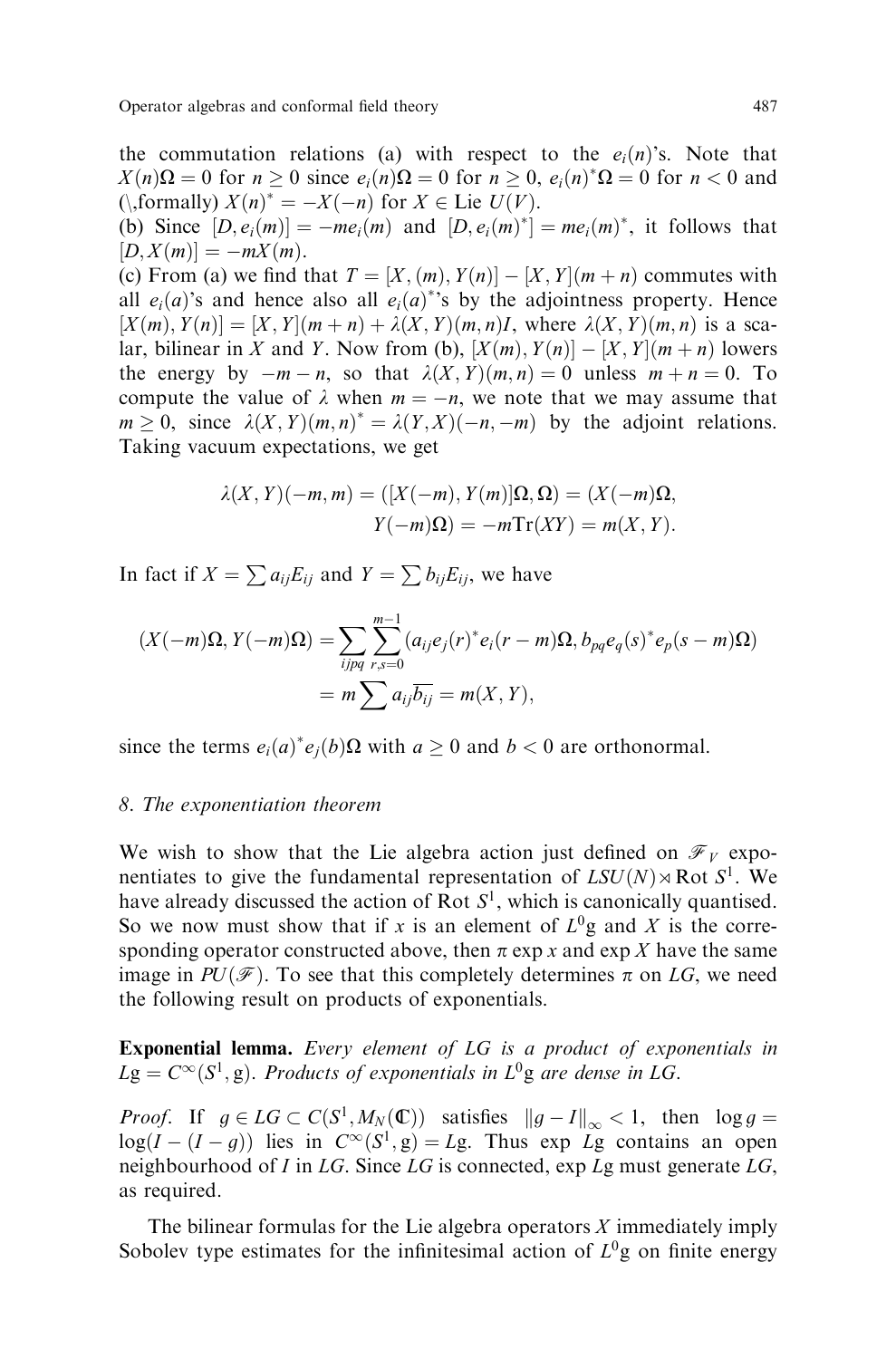vectors. We define the Sobolev norms by  $\|\xi\|_{s} = \|(I+D)^{s}\xi\|$  for  $s \in \mathbb{R}$ , usually a half-integer. Recall that if  $A$  is a skew-adjoint operator, the smooth vectors for A are the subspace  $C^{\infty}(A) = \bigcap \mathscr{D}(A^n)$  and for any  $\xi \in C^{\infty}(A)$  we have  $e^{At} \xi = \sum_{i=0}^{n} \frac{t^k}{k!} A^k \xi + O(t^{n+1}).$ 

**Exponentiation Theorem.** Let  $H = \mathcal{F}_V$  be the level one fermionic representation of  $LSU(V)$  and let  $H^0$  be the subspace of finite energy vectors.

(1) For  $x \in L^0$ g, there is a constant K depending on s and x such that  $||X \cdot \xi||_{\mathcal{S}} \leq K||\xi||_{\mathcal{S}+1}$  for  $\xi \in H^0$ ,  $X = \pi(x)$ .

(2) For each  $x \in L^{0}g$ , the corresponding operator X is essentially skewadjoint on  $H^0$  and leaves  $H^0$  invariant.

(3) Each vector in  $H^0$  is a  $C^{\infty}$  vector for any  $x \in L^0$ g.

(4) For  $x \in L^0$ g, the unitary  $exp(X)$  agrees up to a scalar with  $\pi(exp(x))$ .

Proof. (1) It clearly suffices to prove the estimates in the lemma for  $\sum_{m>0} e_i(n-m)e_j(-m)^* \xi - \sum_{m\geq 0} e_j(m)^* e_i(m+n)\xi$ . So  $||E_{ij}(n)\xi|| \leq 2(|n|)$  $X = E_{ij}(n)$  and  $\xi$  of fixed energy, say  $D\xi = \mu \xi$ . Then  $E_{ij}(n)\xi =$  $\|\hat{\mu}\|$ , since at most  $2(|n| + \overline{\mu})$  of the terms in the sums can be non-zero and each has norm bounded by  $\|\xi\|$ . Hence for  $s \geq 0$ ,

$$
||E_{ij}(n)\xi||_s \le (1+|n|+\mu)^s ||E_{ij}(n)\xi|| \le 2(1+|n|+\mu)^s (|n|+\mu)
$$
  
\n
$$
\le 2(1+|n|)^{s+1} (1+\mu)^{s+1} ||\xi|| \le 2(1+|n|)^{s+1} ||\xi||_{s+1}.
$$

(2) Clearly any  $X \in L^0$ g acts on  $H^0$ . We need the Glimm-Jaffe-Nelson commutator theorem see [11, 31] or [42]: if D is the energy operator on  $H^0$ and  $X: H^0 \to H^0$  is formally skew-adjoint with  $X(D+I)^{-1}$ ,  $(D+I)^{-1}X$  and  $(D+I)^{-1/2}[X,D](D+I)^{-1/2}$  bounded, then the closure of X is skew-adjoint. The Sobolev estimates show that these conditions hold for  $D$  and  $X$ , since  $[D, X]$  is actually in  $L^0$ g.

(3) Since  $XH^0 \subset H^0$  and the  $C^{\infty}$  vectors for X are just  $\bigcap \mathscr{D}(X^n)$ , it follows that the vectors in  $H^0$  are  $C^{\infty}$  vectors for X.

(4) We prove the commutation relation  $e^{tX}a(f)e^{-tX} = a(e^{tx}f)$  for  $f \in$  $L^2(S^1) \otimes V$ . We start by noting that

$$
a(Xf)\xi = Xa(f)\xi - a(f)X\xi
$$

for f a trigonometric polynomial with values in  $V, X \in L^0$ g and  $\xi \in H^0$ . We fix X and f and denote by  $C^{\infty}(X)$  the space of  $C^{\infty}$  vectors for X, i.e.  $\cap \mathcal{D}(X^n)$ . Now say  $\xi \in \mathcal{D}(X)$  and  $f \in L^2(S^1, V)$ . Take  $\xi_n \in H^0$ , such that  $\xi_n \to \xi$  and  $X\xi_n \to X\xi$ , and  $f_n$  trigonometric polynomials with values in V such that  $f_n \to f$ . Then  $a(f_n)\xi_n \to a(f)\xi$  and  $Xa(f_n)\xi_n = a(Xf_n)\xi_n + a(Yf_n)\xi_n$  $a(f_n)X\xi_n \to a(Xf)\xi + a(f)X\xi$ . Since X is closed, we deduce that  $a(f)\xi$  lies in  $\mathscr{D}(X)$  and  $a(Xf)\xi = Xa(f)\xi - a(f)X\xi$ . Successive applications of this identity imply that  $a(f)\xi$  lies in  $\mathscr{D}(X^n)$  for all n if  $\xi$  lies in  $C^{\infty}(X)$ , so that  $a(f)C^{\infty}(X) \subset C^{\infty}(X)$ .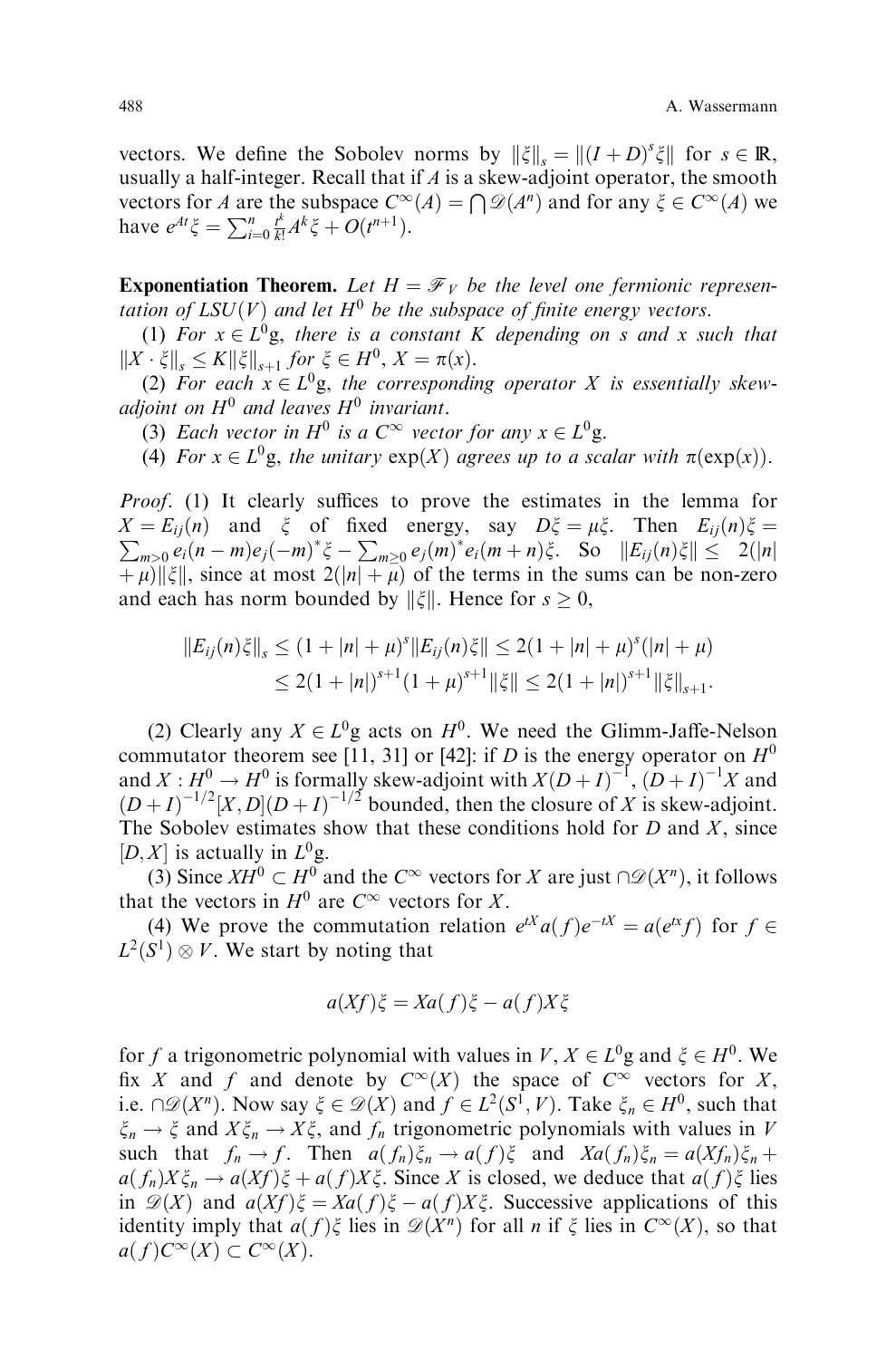Operator algebras and conformal field theory 489

Now take  $\xi, \eta \in C^{\infty}(X)$  and consider  $F(t) = (e^{-Xt}a(e^{xt}f)e^{Xt}\xi, \eta) =$  $(a(e^{xt} f)e^{Xt}\xi, e^{Xt}\eta)$ . Since  $\xi, \eta$  lie in  $C^{\infty}(X)$ , we have  $e^{X(t+s)}\xi = e^{Xt}\xi +$  $sXe^{Xt}\xi + O(s^2)$  and  $e^{X(t+s)}\eta = e^{Xt}\eta + sXe^{Xt}\eta + O(s^2)$ . For any f, we have  $e^{x(t+s)}f = e^{xt}f + sxe^{xt}f + O(s^2)$  in  $L^2(S^1) \otimes V$ . Since  $||a(g)|| = ||g||$ , it follows that  $a(e^{x(t+s)}f) = a(e^{xt}f) + sa(xe^{xt}f) + O(t^2)$  in the operator norm. Hence we get

$$
F(t+s) = (a(e^{xt}f)e^{Xt}\xi, e^{Xt}\eta) + s[(a(e^{xt}f)Xe^{Xt}\xi, e^{Xt}\eta) + (a(xe^{xt}f)e^{Xt}\xi, e^{Xt}\eta) + (a(e^{xt}f)e^{Xt}\xi, Xe^{Xt}\eta)] + O(s^2) = (a(e^{xt}f)e^{Xt}\xi, e^{Xt}\eta) + O(s^2).
$$

since  $[X, a(g)] = a(xg)$ . Thus  $F(t)$  is differentiable with  $F'(t) \equiv 0$ . Hence  $F(t)$  is constant and therefore equal to  $F(0)$ . This proves that  $e^{-tX}a(e^{tx}f)e^{tX}\xi = a(f)\xi$  for  $\xi \in H^0 \subset C^{\infty}(X)$ . Hence  $a(e^{tx}f) = e^{tX}a(f)e^{-tX}$ , as required. Thus  $e^{tX}$  implements the Bogoliubov automorphism corresponding to  $e^{tx}$ .

**Corollary.** Let H be a level  $\ell$  positive energy representation of LSU(N) and let  $H^0$  be the subspace of finite energy vectors.

(1) There is a projective representation of  $L^0$ g $\rtimes \mathbb{R}$  on  $H^0$  such that  $[D, X(n)] = -nX(n), \quad D^* = D, \quad X(n)^* = -X(-n) \quad and \quad [X(m), Y(n)] =$  $[X, Y](n + m) + m\ell\delta_{m+n,0} (X, Y)$ .

(2) For each  $x \in L^0$ g, the corresponding operator X is essentially skewadjoint on  $H^0$  and leaves  $H^0$  invariant.

(3) For  $x \in L^0$ g, the unitary  $exp(X)$  agrees up to a scalar with the corresponding group element in LG.

(4) Each vector in  $H^0$  is a  $C^{\infty}$  vector for any X.

*Proof.* We observe that the embedding  $LSU(N) \subset LU(N\ell)$  gives all representations of  $LSU(N)$  at level  $\ell$ . The continuity properties of the action of the larger group and its Lie algebra are immediately inherited by  $LSU(N)$ . Note that it is clear from the functoriality of the fermionic construction that the restriction of the fermionic representation of  $LU(N\ell)$  to  $LU(N)$  can be identified with  $\mathscr{F}^{\otimes \ell}$  where  $\mathscr{F}$  is the (level 1) fermionic representation of  $LU(N)$ . The other properties follow immediately from the following result, applied to irreducible summands K of  $H = \mathscr{F}^{\otimes \ell}$ .

**Lemma.** Let X be a skew-adjoint operator on H with core  $H^0$  such that  $X(H^0) \subset H^0$ . Let K be a closed subspace such that  $P(H^0) \subset H^0$ , where P is the projection onto K. Let  $K^0 = K \cap \overline{H}^0$ . Then  $X(K^0) \subseteq K^0$  iff  $\exp(Xt)K = K$ for all t. In this case  $K^0$  is a core for  $X\vert_K.$ 

*Proof.* Suppose that K is invariant under  $exp(Xt)$ . Then  $exp(Xt) \xi =$  $\xi + tX\xi + \cdots$  for  $\xi \in K^0$  and hence  $XK^0 \subset K \cap H^0 = K^0$ . Conversely, if  $X(K^0) \subset K^0$ , take  $\xi \in \mathcal{D}(X)$  and let P be the orthogonal projection onto K.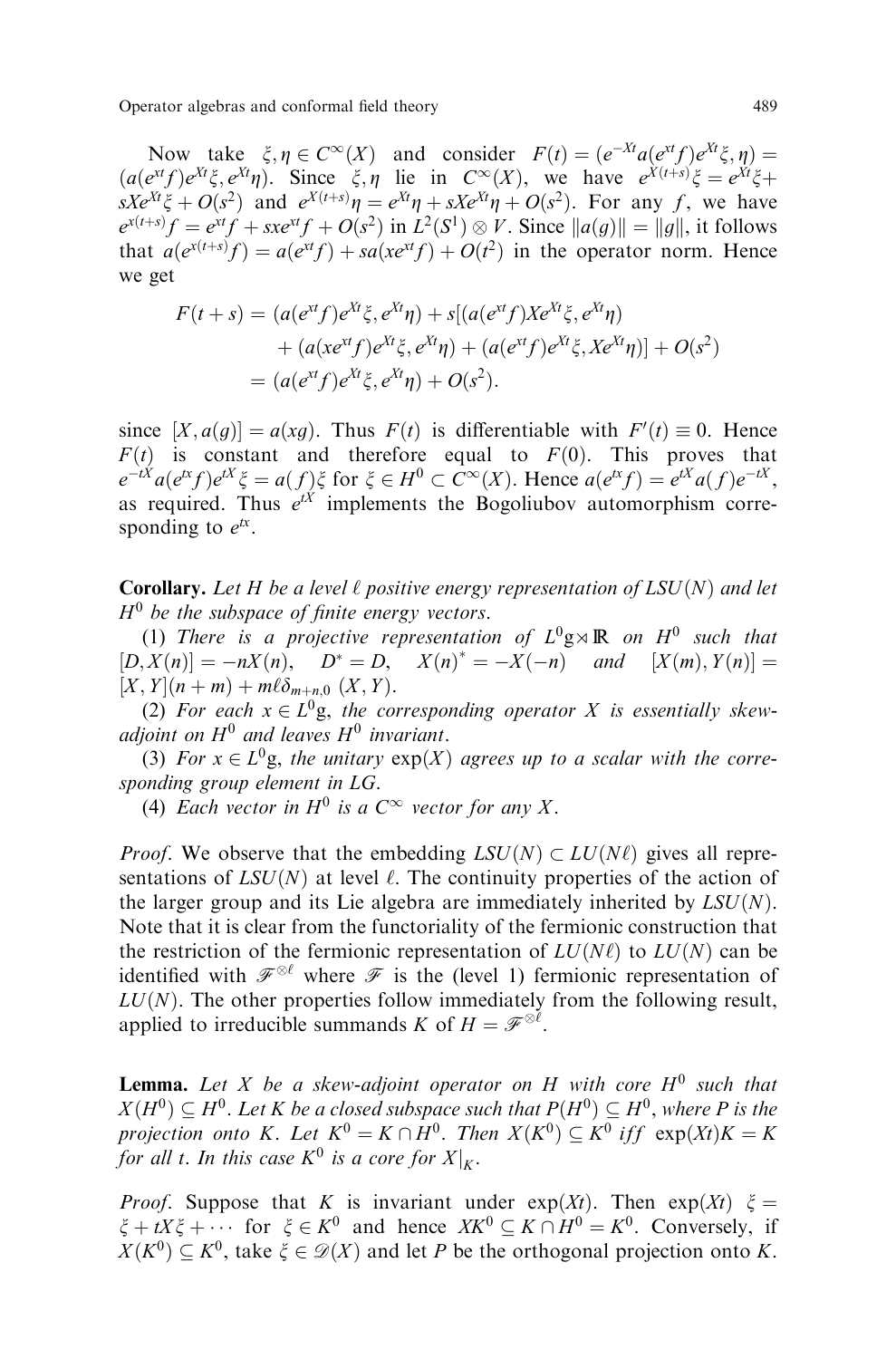It will suffice to show that  $P\xi \in \mathcal{D}(X)$  and  $XP\xi = PX\xi$ , for then X commutes with P in the sense of the spectral theorem. Since  $P(H^0) \subset H^0$ , we have  $H^0 = H^0 \cap K \bigoplus H^0 \cap K^{\perp}$ . Since X is skew-adjoint and  $X(K^0) \subseteq K^0$ , it follows that X leaves  $H^0 \cap K^{\perp}$  invariant. Thus  $PX = XP$  on  $H^0$ . Take  $\xi_n \in H^0$ such that  $\xi_n \to \xi$  and  $X\xi_n \to X\xi$ . Then  $XP\xi_n = PX\xi_n \to PX\xi$  and  $P\xi_n \to \xi$ . Since X is closed,  $XP\xi = PX\xi$  as required. Finally since  $P\xi_n \to P\xi$  and  $XP\xi_n \to XP\xi$ , it follows that  $K^0$  is a core for  $X|_K$ .

#### 9. Classification of positive energy representations of level  $\ell$

**Proposition.** Let  $(\pi, H)$  be an irreducible positive energy projective representation of  $LG \rtimes \text{Rot } S^1$  of level  $\ell$ .

(1) The action of  $L^0$ g $\times \mathbb{R}$  on  $H^0$  is algebraically irreducible.

(2)  $H(0)$  is irreducible as an SU(N)-module.

(3) If  $H(0) = V_f$ , then  $f_1 - f_N \leq \ell$ .

(4) (*Existence*) If  $f_1 - f_N \leq \ell$ , there is a an irreducible positive energy representation of LG of level  $\ell$  of the above form with  $H(0) \cong V_f$  as  $SU(N)$ modules.

(5) (Uniqueness) If H and H' are irreducible positive energy representations of level  $\ell$  of the above form with  $H(0) \cong H'(0)$  as  $SU(N)$ -modules, then H and H' are unitarily equivalent as projective representations of  $LG \rtimes Rot S^1$ .

*Proof.* (1) Recall that H is irreducible as an  $LG \rtimes T$ -module iff it is irreducible as an  $LG$ -module by the proposition in section 6. Any subspace  $K$  of  $H^0$  invariant under  $L^0$ g $\times \mathbb{R}$  is clearly invariant under Rot  $S^1$ . It therefore coincides with the space of finite energy vectors of its closure. By the lemma in section 8, its closure is invariant under all operators  $exp(X)$  for  $x \in L^0 g$ . But  $\exp(L^{0}g)$  generates a dense subgroup of LG, so the closure must be invariant under  $LG$  and therefore coincide with the whole of  $H$  by irreducibility. Hence  $K = H^0$  as required.

(2) Let V be an irreducible  $SU(N)$ -submodule of H(0). From (1), the  $L^0$ g  $\times$  R-module generated by V is the whole of  $H^0$ . Since D fixes V, it follows that the  $L^0$ g-module generated by V is the whole of  $H^0$ . The commutation rules show that any monomial in the  $X(n)$ 's can be written as a sum of monomials of the form  $P_{-}P_{0}P_{+}$ , where  $P_{-}$  is a monomial in the  $X(n)$ 's for  $n < 0$  (energy raising operators),  $P_0$  is a monomial in the  $X(0)$ 's (constant energy operators) and  $P_+$  is a monomial in the  $X(n)$ 's with  $n > 0$  (energy lowering operators). Hence  $H^0$  is spanned by products  $P_v(v \in V)$ . Since the lowest energy subspace of this  $L^0$ g-module is V,  $H(0) = V$ , so that  $H(0)$  is irreducible as a G-module.

(3) Suppose that  $H(0) \cong V_f$  and let  $v \in H(0)$  be a highest weight vector, so that  $(E_{ii}(0) - E_{jj}(0))v = (f_i - f_j)v$  and  $E_{ij}(0)v = 0$  if  $i < j$ . Let  $E =$  $E_{N1}(1)$ ,  $F = E_{1N}(-1)$  and  $H = [E, F] = E_{NN}(0) - E_{11}(0) + \ell$ . Thus  $H^* = H$ ,  $E^* = F$ ,  $[H, E] = 2E$  and  $[H, F] = -2F$ . Moreover  $Ev = 0$  and  $Hv = \lambda v$  with  $\lambda = f_N - f_1 + \ell$ . By induction on k, we have  $[E, F^{k+1}] = (k+1)F^{k}(H - kI)$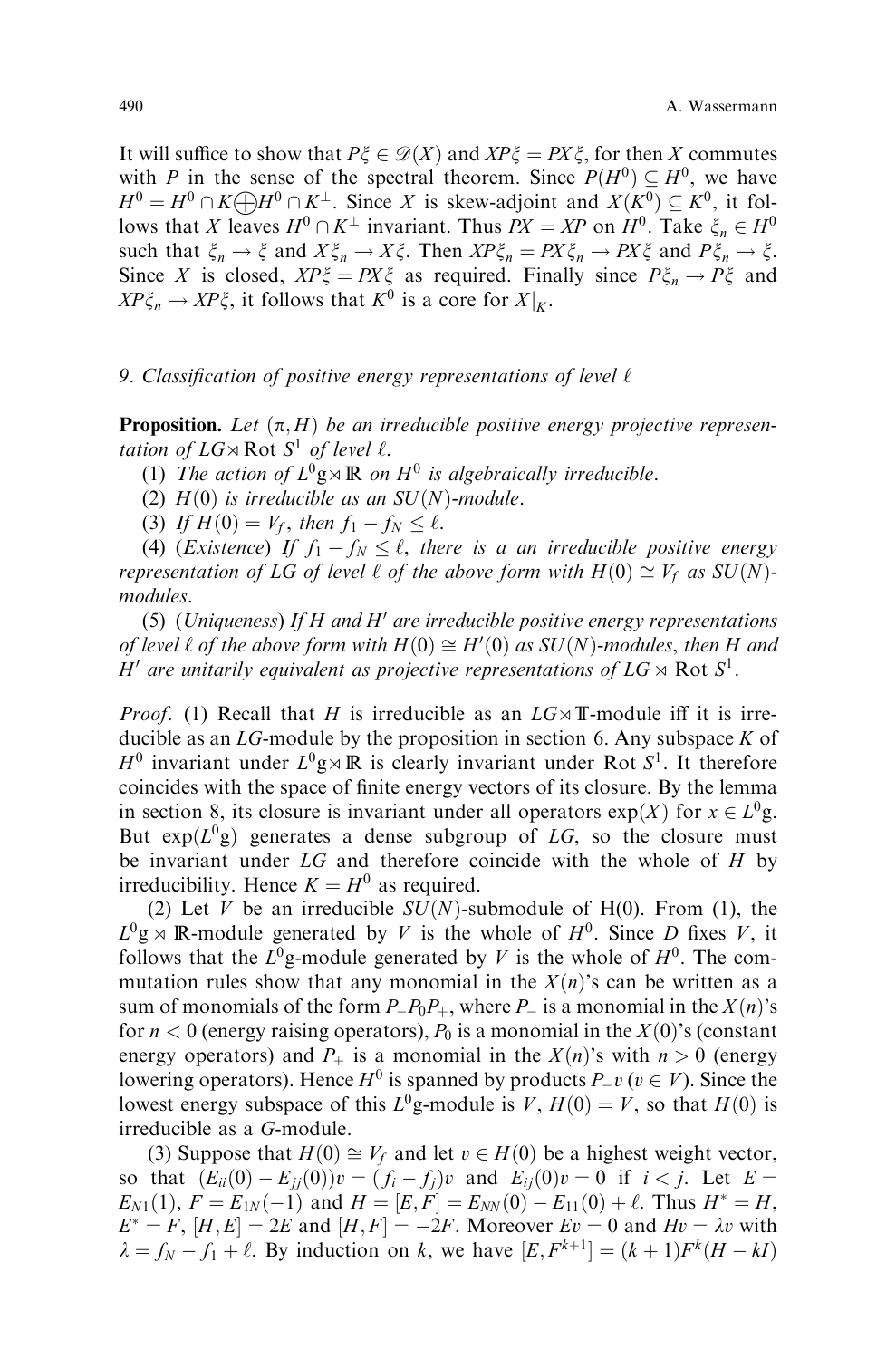for  $k > 0$ . Hence  $(F^{k+1}v, F^{k+1}v) = (F^*F^{k+1}v, F^k v) = (EF^{k+1}v, F^k v) =$  $(k + 1)(\lambda - k)(F^k v, F^k v)$ . For these norms to be non-negative for all  $k > 0$ ,  $\lambda$  has to be non-negative, so that  $f_1 - f_N \leq \ell$  as required.

(4) We have  $\mathscr{F}_{V}^{\otimes \ell}(0) = (\Lambda V)^{\otimes \ell}$ . By the results of section 6, the LGmodule generated by any irreducible summand  $V_f$  of  $\mathcal{F}_V(0)$  gives an irreducible positive energy representation H with  $H(0) \cong V_f$ . So certainly any irreducible summand in  $\Lambda V^{\otimes \ell}$  appears as an  $H(0)$ . From the tensor product rules with the  $\lambda^k V$ 's, these representations are precisely those with  $f_1 - f_N \leq \ell$ .

(5) Any monomial A in operators from  $L^0$ g is a sum of monomials RDL with  $R$  a monomial in energy raising operators,  $D$  a monomial in constant energy operators and L a monomial in energy lowering operators. As in section 2, if  $v, w \in H(0)$  the inner products  $(A_1v, A_2w)$  are uniquely determined by v, w and the monomials  $A_i$ : for  $A_2^*A_1$  is a sum of terms RDL and  $(RDLv, w) = (DLv, R^*w)$  with  $R^*$  an energy lowering operator. Hence, if H' is another irreducible positive energy representation with  $H'(0) \cong H(0)$  by a unitary isomorphism  $v \mapsto v'$ ,  $U(Av) = Av'$  defines a unitary map of  $H^0$  onto  $(H')^0$  intertwining  $L^0$ g. This induces a unique unitary isomorphism  $H \to H'$ which intertwines the one parameter subgroups corresponding to the skewadjoint elements in  $L^0$ g, since  $H^0$  and  $H^{\prime 0}$  are cores for the corresponding skew-adjoint operators. But these subgroups generate a dense subgroup of LG, so that U must intertwine the actions of LG, i.e.  $\pi'(g) = U\pi(g)U^*$  in  $PU(H')$  for  $g \in LG$ . Thus H and H' are isomorphic as projective representations of LG. From section 6, H and  $H'$  are therefore unitarily equivalent as projective representations of  $LG \rtimes \text{Rot } S^1$ .

**Corollary.** The irreducible positive energy representations H of LG of level  $\ell$ are uniquely determined by their lowest energy subspace  $H(0)$ , an irreducible G-module. Only finitely many irreducible representations of G occur at level  $\ell$ : their signatures must satisfy the quantisation condition  $f_1 - f_N \leq \ell$ . The action of  $L^0$ g  $\times \mathbb{R}$  on  $H^0$  is algebraically irreducible.

#### II. Local loop groups and their von Neumann algebras

### 10. von Neumann algebras

Let H be a Hilbert space. The commutant of  $S \subset B(H)$  is defined by  $S' = \{T \in B(H) : Tx = xT \text{ for all } x \in S\}.$  If  $S^* = S$ , for example if S is a  $*$ algebra or a subgroup of  $U(H)$ , then S' is a unital \*-algebra, closed in the weak or strong operator topology. Such an algebra is called a von Neumann algebra. von Neumann's double commutant theorem states that  $S''$  coincides with the von Neumann algebra generated by  $S$ , i.e. the weak operator closure of the unital \*-algebra generated by S. Thus a \*-subalgebra  $M \subseteq B(H)$ is a von Neumann algebra if  $M = M''$ . By the spectral theorem, the spectral projections (or more generally bounded Borel functions) of any self-adjoint or unitary operator in M must also lie in M. This implies in particular that M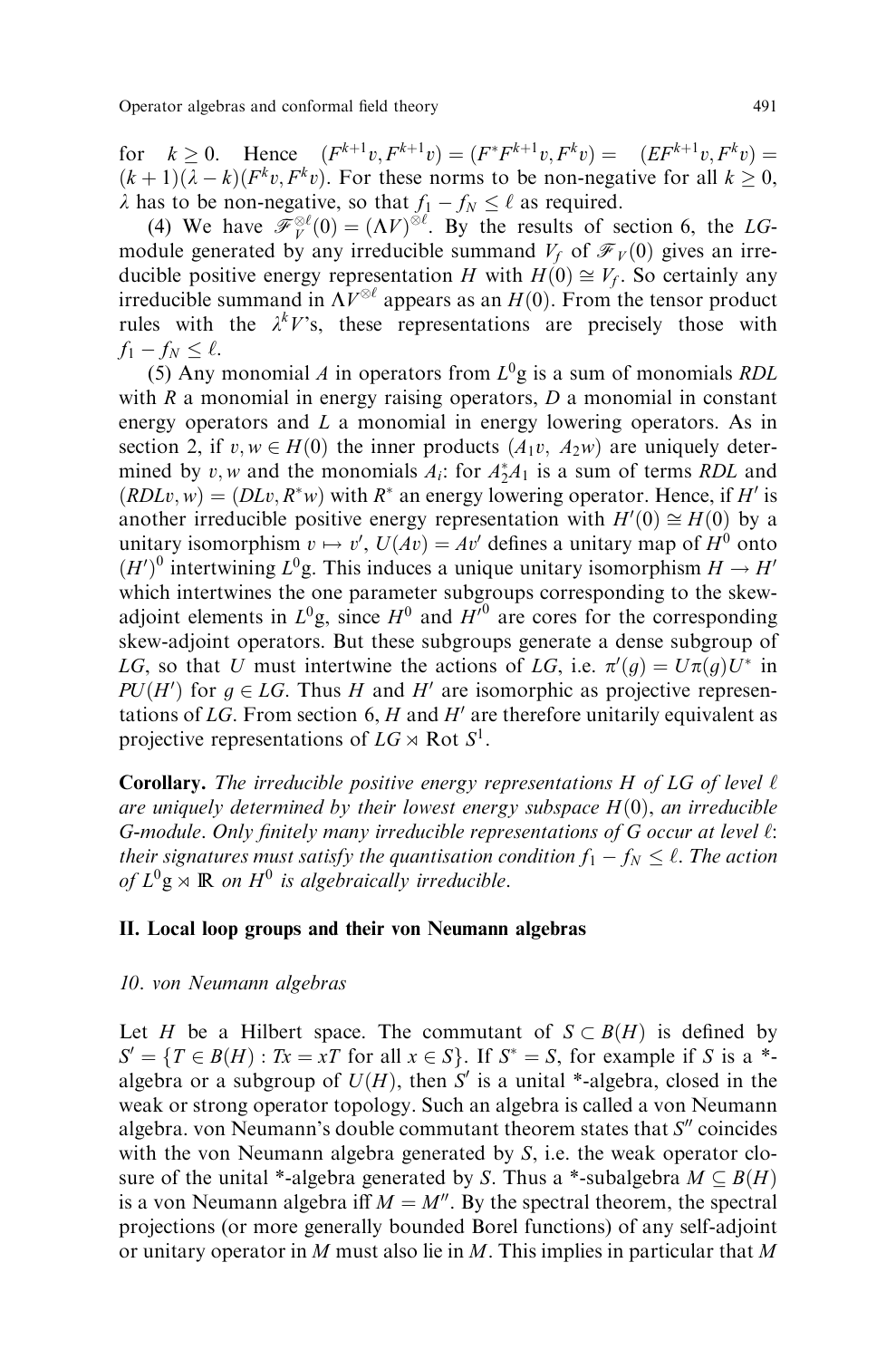is generated both by its projections and its unitaries. Note that, if  $M = S'$ , the projections in M correspond to subrepresentations for  $S$ , i.e. subspaces invariant under S.

The centre of a von Neumann algebra *M* is given by  $Z(M) = M \cap M'$ . A von Neumann algebra is said to be a *factor* iff  $Z(M) = \mathbb{C}I$ . A unitary representation of a group or a \*-representation of a \*-algebra is said to be a factor representation if the commutant is a factor. If  $H$  is a representation with commutant M, then two subrepresentations  $H_1$  and  $H_2$  of H are unitarily equivalent iff the corresponding projections  $P_1, P_2 \in M$  are the initial and final projections of a partial isometry  $U \in M$ , i.e.  $U^*U = P_1$  and  $UU^* = P_2$ .  $P_1$  and  $P_2$  are then said to be equivalent in the sense of Murray and von Neumann [26]. We shall only need the following elementary result, which is an almost immediate consequence of the definitions.

**Proposition.** If  $(\pi, H)$  is a factor representation of a set S with  $S^* = S$  and  $(\pi_1, H_1)$  and  $(\pi_2, H_2)$  are subrepresentations, then

(1) there is a unique \*-isomorphism  $\theta$  of  $\pi_1(S)''$  onto  $\pi_2(S)''$  such that  $\theta(\pi_1(x)) = \pi_2(x)$  for  $x \in S$ ;

(2) the intertwiner space  $\mathscr{X} = \text{Hom}_{S}(H_1, H_2)$  satisfies  $\overline{\mathscr{X}H_1} = H_2$ , so in particular is non-zero;

(3)  $\theta(a)T = Ta$  for all  $a \in \pi_1(S)''$  and  $T \in \mathcal{X}$ ;

(4) if  $\mathscr{X}_0 \subseteq \mathscr{X}$  with  $\overline{\mathscr{X}_0 H_1} = H_2$ , then  $\theta(a)$  is the unique  $b \in \pi_2(S)''$  such that  $bT = Ta$  for all  $T \in \mathcal{X}_0$ .

*Proof.* Let  $M = \pi(S)''$  and  $M_i = \pi_i(S)''$ . Then  $\overline{M'H_i}$  is invariant under both M and M'. Hence the corresponding projection lies in  $M \cap M' = \mathbb{C}$  (since M is a factor). So  $\overline{M'H_i} = H$ . Let  $p_i$  be the projection onto  $H_i$ , so that  $p_i \in M'.$ Clearly  $M_i = Mp_i$ . Moreover, the map  $\theta_i : M \to M_i$ ,  $a \mapsto ap_i$  must be a \*isomorphism: for  $ap_i = 0$  implies  $aM'H_i = (0)$  and hence  $a = 0$ . By definition  $\theta_i(\pi(x)) = \pi_i(x)$  for  $x \in S$ . Now set  $\theta = \theta_2 \theta_1^{-1}$ ;  $\theta$  is unique because  $M_1$  is generated by  $\pi_1(S)$ .

Since  $\mathcal{X} = \text{Hom}_{S}(H_1, H_2) = p_2 M' p_1$ , we have  $T \theta_1(x) = \theta_2(x) T$  for all  $x \in M$ . Hence  $\theta(a)T = Ta$  for  $a \in M_1$  and  $T \in \text{Hom}_S(H_1, H_2)$ . Moreover  $\overline{\mathscr{X}H_1} = \overline{p_2M'H_2} = \overline{p_2H} = H_2$ . Conversely suppose that  $\mathscr{X}_0 \subset \text{Hom}_S(H_1, H_2)$ is a subspace such that  $\mathscr{X}_0 H_1$  is dense in  $H_2$  and  $a \in M_1$ ,  $b \in B(H_2)$  satisfy  $bT = Ta$  for all  $T \in \mathcal{X}_0$ . Let  $c = b - \theta(a)$ . Then  $c\mathcal{X}_0 = (0)$  and hence  $cH_2 = (0)$ , so that  $c = 0$ . Thus  $b = \theta(a)$  as required.

#### 11. Abstract modular theory

Let H be a complex Hilbert space, and  $K \subset H$  a closed real subspace with  $K \cap iK = (0)$  and  $K + iK$  dense in H. Let e and f be the projections onto K and *iK* respectively and set  $r = (e + f)/2$ ,  $t = (e - f)/2$ . Then  $K^{\perp}$ ,  $iK^{\perp}$  and iK satisfy the same conditions as K, where  $\perp$  is taken with respect to the real inner product  $\text{Re}(\xi, \eta)$ .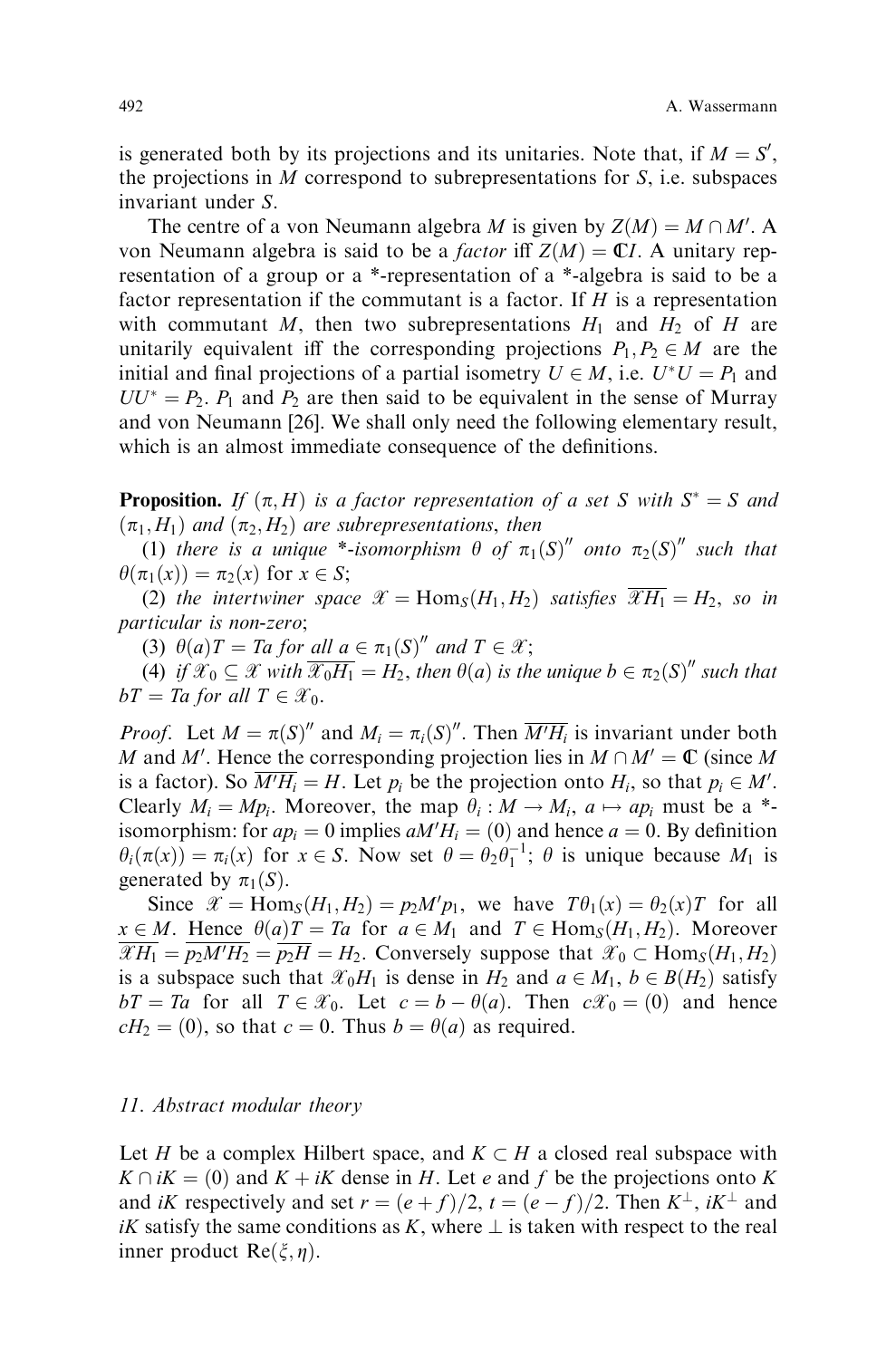Operator algebras and conformal field theory 493

**Proposition 1.** (1)  $0 \le r \le I$ , t, r are self-adjoint, t is conjugate-linear, r is linear, and t,  $I - r$ , r have zero kernels.

(2)  $t^2 = r(I - r)$ ,  $rt = t(I - r)$ ,  $(I - r)t = tr$ .

(3)  $et = t(I - f), \text{ } ft = t(I - e).$ 

(4) If t has polar decomposition  $t = |t|j = j|t|$ , then  $j^2 = I$ ,  $ej = j(I - f)$ and  $fj = j(I - e)$ .

(5)  $jK = iK^{\perp}$  and  $(j\xi, \eta) \in \mathbb{R}$  for  $\xi, \eta \in K$ .

(6) Let  $\delta^{it} = (I - r)^{it} r^{-it}$ . Then  $j \delta^{it} = \delta^{it} j$  and  $\delta^{it} K = K$ .

*Proof.* (1), (2) and (3) are straightforward. (4) follows from (3), because  $e$ and f commute with  $t^2 = (e - f)^2/4$ , hence with |t|, and |t| has zero kernel. (4) implies (5), since  $jej = I - f$ . Finally since  $jrij = I - r$  and j is conjugatelinear, j commutes with  $\delta^{it}$ . So  $\delta^{it}$  commutes with j, r,  $|t| = \sqrt{r(I-r)}$  and hence t. So  $\delta^{it}$  commutes with e and f.

Proposition 2 (characterisation of modular operators). (1) (Kubo-Martin-Schwinger condition) For each  $\xi \in K$ , the function  $f(t) = \delta^{it} \xi$  on R extends (uniquely) to a continuous bounded function  $f(z)$  on  $-1/2 \leq \text{Im } z \leq 0$ , holomorphic in  $-1/2 < \text{Im } z < 0$ . Furthermore  $f(t - i/2) = if(t)$  for  $t \in \mathbb{R}$ .

(2) (KMS uniqueness) Suppose that  $u_t$  is a one-parameter unitary group on H and  $j_1$  is a conjugate-linear involution such that  $u_tK = K$  and  $j_1u_t = u_tj_1$ . Suppose that there is a dense subspace  $K_1$  of K such that for each  $\xi \in K_1$  the function  $g(t) = u_t \xi$  extends to a bounded continuous function  $g(z)$  on the strip  $j-1/2 \leq \overline{Im} z \leq 0$  into H, holomorphic in  $-1/2 < Im z < 0$ , such that  $f(t-i/2) = j_1 f(t)$  for  $t \in \mathbb{R}$ . Then  $u_t = \delta^{it}$  and  $j_1 = j$ .

*Proof.* (1) (cf [33]) If  $\xi \in K$ , then  $\xi = p\xi = (r+t)\xi = r^{\frac{1}{2}}(r^{\frac{1}{2}} + (I-r)^{\frac{1}{2}}j)\xi$ . Thus  $\xi = r^{\frac{1}{2}}\eta$ , where  $\eta = (r^{\frac{1}{2}} + (I - r)^{\frac{1}{2}}j)\xi$ . Set  $f(z) = (I - r)^{\frac{1}{2}}r^{\frac{1}{2} - i z}\eta$  for  $-1/2 \leq \text{Im } z \leq 0.$ 

(2) For  $\xi \in K_1$ , set  $h(z) = (g(z), g(\overline{z} - i/2))$ . Then h is continuous and bounded on  $-1/2 \leq \text{Im } z \leq 0$ , holomorphic on  $-1/2 < \text{Im } z < 0$ . By uniqueness of analytic extension,  $u_t f(z) = f(z + t)$  since they agree for z real. Hence  $h(z + t) = h(z)$ , so that h is constant on lines parallel to the real axis and hence constant everywhere. Since  $h(-i/4) = ||g(-i/4)||^2 \ge 0$ , it follows that  $h(0) \geq 0$ , i.e.  $(j_1\xi, \xi) \geq 0$ . Polarising, we get  $(j_1\xi, \eta) \in \mathbb{R}$  for all  $\xi, \eta \in K$ . Since  $u_t$  leaves K and iK invariant, it follows that  $u_t$  commutes with e and f and hence  $\delta^{it}$ . Now let  $f(z)$  be the function corresponding to  $\xi$  and  $\delta^{it}$ . Define  $k(z) = (g(z), jf(z))$  for  $-\frac{1}{2} \le \lim_{z \to z} z \le 0$ . Then  $k(t) = (u_t \xi, j\delta^{it} \xi)$  is real for  $t \in \mathbb{R}$  and  $k(t - i/2) = (j_1u_t\xi, j^2\delta^{it}\xi) = (j_1u_t\xi, \delta^{it}\xi)$  is real for  $t \in \mathbb{R}$ . k is bounded and continuous on  $-\frac{1}{2} \leq \text{Im } z \leq 0$  and holomorphic on  $0 < \text{Im } z < \frac{1}{2}$ . By Schwartz's reflection principle, k extends to a holomorphic function on  $\mathbb C$  satisfying  $k(z + i) = k(z)$ . This extension is bounded and therefore constant by Liouville's theorem. Hence  $k(t) = k(0) = k(-i/2)$ . Thus  $(u_t \delta^{-it} \xi, j\xi) = (\xi, j\xi) = k(-i/2) = (j_1 \xi, \xi)$ . By polarisation it follows that  $u_t = \delta^{it}$  and  $j = j_1$ , as required.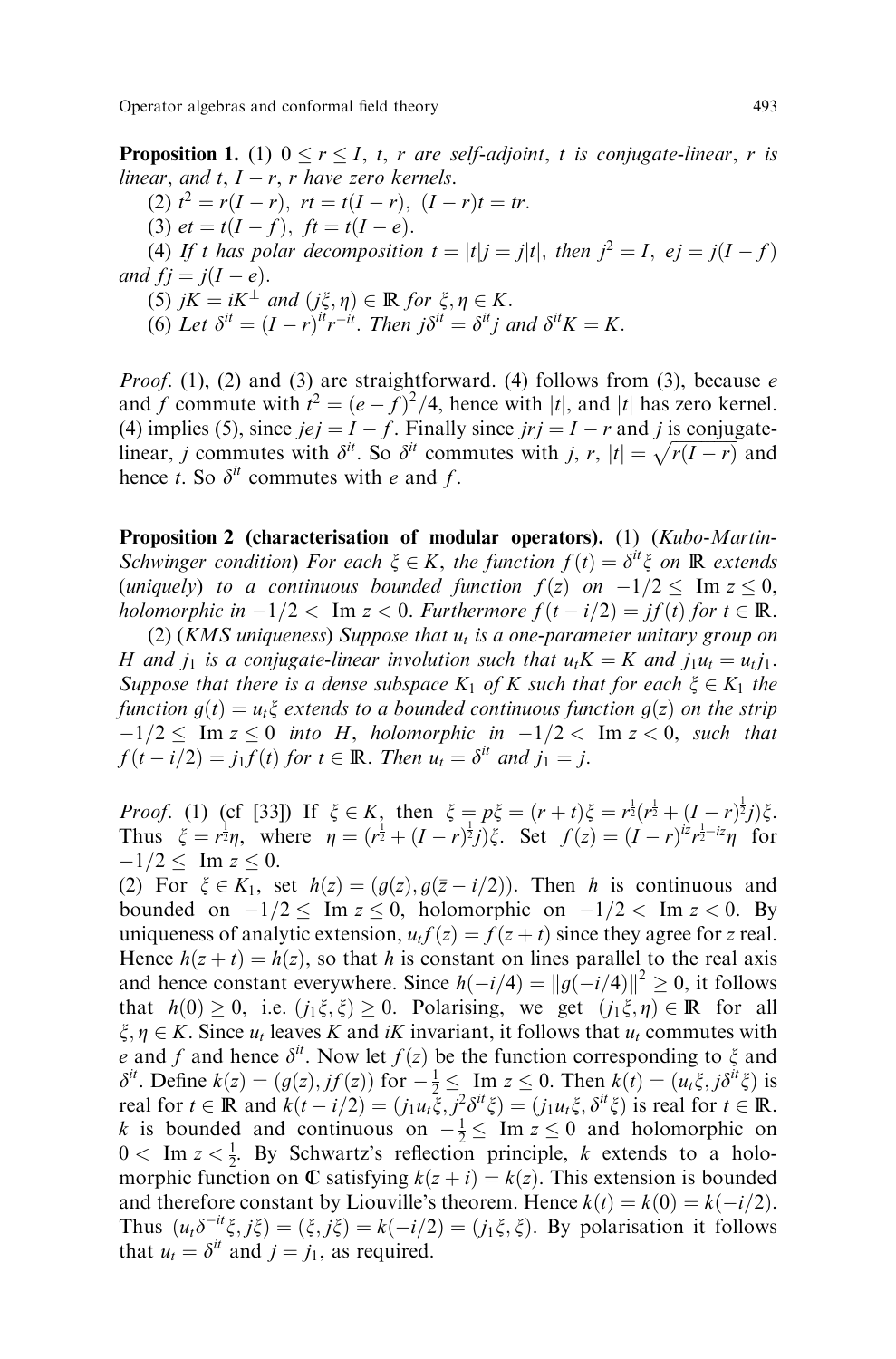#### 12. Modular operators and Takesaki devissage for von Neumann algebras

The main application of the modular theory for a closed real subspace is when the subspace arises from a von Neumann algebra with a vector cyclic for the algebra and its commutant. Let  $M \subset B(H)$  be a von Neumann algebra and let  $\Omega \in H$  (the "vacuum vector") satisfy  $\overline{M\Omega} = H = \overline{M'\Omega}$ . The condition  $\overline{M'\Omega} = H$  is clearly equivalent to the condition that  $\Omega$  is *separating* for M, i.e.  $a\Omega = 0$  iff  $a = 0$  for  $a \in M$ . If in addition M and H are  $\mathbb{Z}_2$ -graded, then the graded commutant  $M<sup>q</sup>$  equals  $\kappa M' \kappa^{-1}$  where the Klein transformation  $\kappa$  is given by multiplication by 1 on the even part of H and by i on the odd part; in this case we will always require that  $\Omega$  be even. Let  $K = \overline{M_{sa} \Omega}$ , a closed real subspace of H.

**Lemma 1.**  $K + iK$  is dense in H and  $K \cap iK = (0)$ .

*Proof.*  $K + iK \supseteq M\Omega = M_{sa}\Omega + iM_{sa}\Omega$ , so  $K + iK$  is dense. Now  $K^{\perp} \supseteq iM'_{sa}\Omega$ , since for  $a \in M_{sa}$ ,  $b \in M'_{sa}$ , we have  $Re(a\Omega, ib\Omega) = Re - i (ab\Omega, \Omega) = 0$ , because  $(ab)^* = ab$  implies that  $(ab\Omega, \Omega)$  is real. Hence  $iK^{\perp} \supseteq M'_{sa}\Omega$ . Thus  $K^{\perp} + iK^{\perp} \supseteq M' \Omega$ , so  $K^{\perp} + iK^{\perp}$  is dense. So  $K \cap iK = (K^{\perp} + iK^{\perp})^{\perp} = (0)$ .

Let  $\Delta^{it}$  and J be the modular operators on H associated with  $K = \overline{M_{sa} \Omega}$ . The main theorem of Tomita-Takesaki asserts that  $JMJ = M'$  and  $\Delta^{it} M \Delta^{-it} = M$ . (General proofs can be found in [8] or [33] for example; for hyperfinite von Neumann algebras an elementary proof is given in [42], based on [33] and [16].) Once the theorem is known, the map  $x \mapsto Jx^*J$  gives an isomorphism between  $M^{op}$  (*M* with multiplication reversed) and M' and  $\sigma_t(x) = \Delta^{it} x \Delta^{-it}$  gives a one-parameter group of automorphisms of M. Our development, however, does not logically require any form of the main theorem of Tomita-Takesaki; instead we verify it directly for fermions and deduce it for subalgebras invariant under the modular group using a crucial result of Takesaki ("Takesaki devissage").

# **Lemma 2.** If  $JMJ \subseteq M'$ , then  $JMJ = M'$ .

*Proof* (cf [33]). Clearly  $J\Omega = \Omega$ . If  $A, B \in M'_{sa}$ , then  $(JB\Omega, A\Omega)$  is real since  $A\Omega$ ; B $\Omega$  lie in  $iK^{\perp}$  and J is also the modular conjugation operator for  $iK^{\perp}$ . Thus  $(AJBJ\Omega, \Omega) = (JB\Omega, A\Omega) = (A\Omega, JB\Omega) = (JBJA\Omega, \Omega)$ . By complex linearity in A and conjugate-linearity in B, it follows that  $(AJBJ\Omega, \Omega)$  =  $(JBJA\Omega, \Omega)$  for all  $A, B \in M'$ . Now take  $a, b \in M', x, y \in M$  and set  $A = a$  and  $B = Jy^*JbJxJ$ . Since  $JxJ, JyJ \in M'$ , B lies in M'. Hence  $(JbJax\Omega, y\Omega)$  $(aJbJx\Omega, y\Omega)$ . Since  $\overline{M\Omega} = H$ , this implies that  $aJbJ = JbJa$ . Thus  $JM'J \subseteq M'' = M$  and so  $JMJ = M'.$ 

**Corollary.** If  $A \subset B(H)$  is an Abelian von Neumann algebra and  $\Omega$  a cyclic vector for A, then  $\Delta^{it} = I$ ,  $Ja\Omega = a^*\Omega$  and  $JaJ = a^*$  for  $a \in A$ , and  $A = JAJ = A'$ .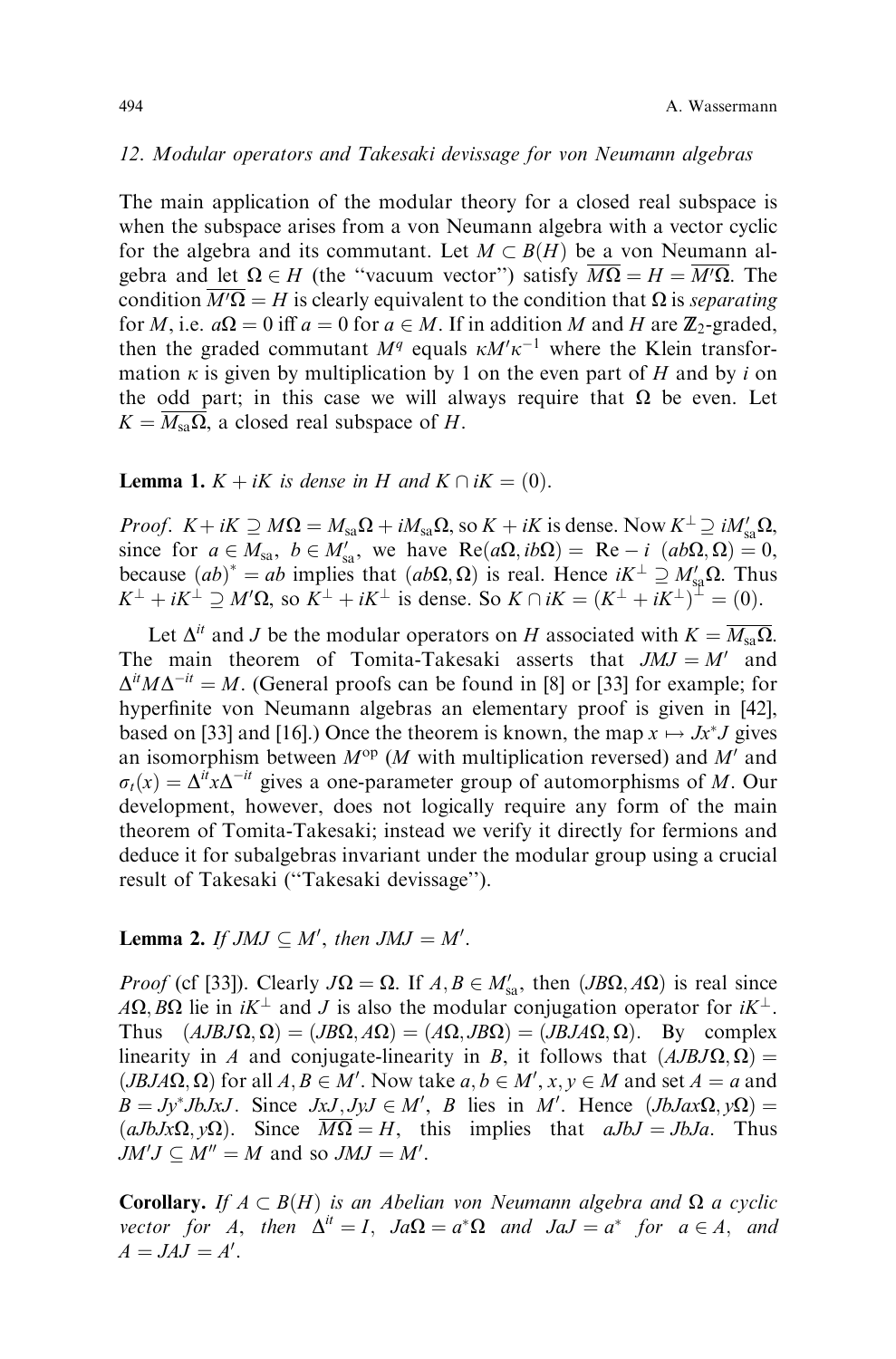*Proof.* Since  $A \subset A'$ ,  $\Omega$  is separating for A. Thus  $Ja\Omega = a^*\Omega$  extends by continuity to an antiunitary. If  $a \in A_{sa}$ , the map  $f(z) = a$  satisfies the KMS conditions for the trivial group and  $J$ , so they must be the modular operators. Since  $JAJ = A \subseteq A'$ , the last assertion follows from the lemma.

**Theorem (Takesaki devissage [37]).** Let  $M \subset B(H)$  be a von Neumann algebra,  $\Omega \in H$  cyclic for M and M' and  $\Delta^{it}$ , J the corresponding modular operators. Suppose that  $\Delta^{it} M \Delta^{-it} = M$  and JMJ = M'. If  $N \subset M$  is a von Neumann subalgebra such that  $\Delta^{it} N \Delta^{-it} = N$ , then

(a)  $\Delta^{it}$  and J restrict to the modular automorphism group  $\Delta_1^{it}$  and conjugation operator  $J_1$  of N for  $\Omega$  on the closure  $H_1$  of N $\Omega$ .

(b)  $\Delta_1^{it} N \Delta_1^{-it} = N$  and  $J_1 N J_1 = N'$ .

(c) If e is the projection onto  $H_1$ , then eMe = Ne and  $N = \{x \in M :$  $xe = ex$  (the Jones relations [18]).

(d)  $H_1 = H$  iff  $M = N$ .

(e) The modular group fixes the centre. In fact  $\Delta^{it} x \Delta^{-it} = x$  and  $JxJ =$  $x^*$  for  $x \in Z(M) = M \cap M'$ .

*Proof.* (a) By KMS uniqueness,  $\Delta_i^i$  and J restrict to  $\Delta_1^i$  and  $J_1$  on  $H_1 = eH$ . (b) It is clear that  $\text{Ad}\Delta_1^{it}$  normalises  $Ne = N_1$  on  $H_1$ . Now  $J_1NeJ_1 = eJNJe \subseteq eJMJe = eM'e \subseteq eN'e = (eN)'$ . Thus  $J_1N_1J_1 \subseteq N'_1$ . By Lemma 2,  $J_1N_1J_1 = N'_1$ .

(c) Since  $M' \subset N'$  and  $M' = JMJ$ , this implies that  $M \subset JN'J$ . Compressing by e we get  $eMe \subseteq eJN'Je = JeN'eJ = J_1eN'eJ_1 = J_1(N \cdot e)J_1 = N \cdot e$ . But trivially  $Ne \subseteq eMe$ , so that  $eMe = Ne$ . Clearly  $N \subset \langle e \rangle'$ . Now suppose that  $x \in M$  commutes with e. Then  $xe = ye$  for some  $y \in N$ . But then  $(x - y)e = 0$ , so that  $(x - y)\Omega = 0$ . Since  $\Omega$  is separating for  $M, x = y$  lies in N.

(d) Immediate from (c).

(e) Immediate from (a) and the corollary to Lemma 2.

#### 13. Araki duality and modular theory for Clifford algebras

We develop the abstract results implicit in the work of Araki on the canonical commutation and anticommutation relations [1, 2]. This reduces the computation of the modular operators for Clifford algebras to "one particle" states", i.e. to the prequantised Hilbert space. We first recall that the assignment  $H \mapsto \Lambda(H)$  defines a *functor* from the additive theory of Hilbert spaces and contractions to the multiplicative theory of Hilbert spaces and contractions. A *contraction*  $A: H_1 \to H_2$  between two Hilbert spaces is a bounded linear map with  $||A|| \le 1$ . We define  $\Lambda(A)$  to be  $A^{\otimes k}$  on  $\Lambda^k(H_1) \subset H_1^{\otimes k}$ . Then  $\Lambda(A)$  gives a bounded linear operator from  $\Lambda(H_1)$  to  $\Lambda(H_2)$  with  $\|\Lambda(A)\| \leq 1$ . Clearly if  $\|A\|, \|B\| \leq 1$ , then  $\Lambda(AB) = \Lambda(A)\Lambda(B)$ . Also  $\Lambda(A)^* = \Lambda(A^*)$ , so if A is unitary, then so too is  $\Lambda(A)$ . Similarly, if  $H_1 = H_2 = H$ , then if A is self-adjoint or positive, so too is  $\Lambda(A)$ . In particular if  $A = UP$  is the polar decomposition of A with U unitary, then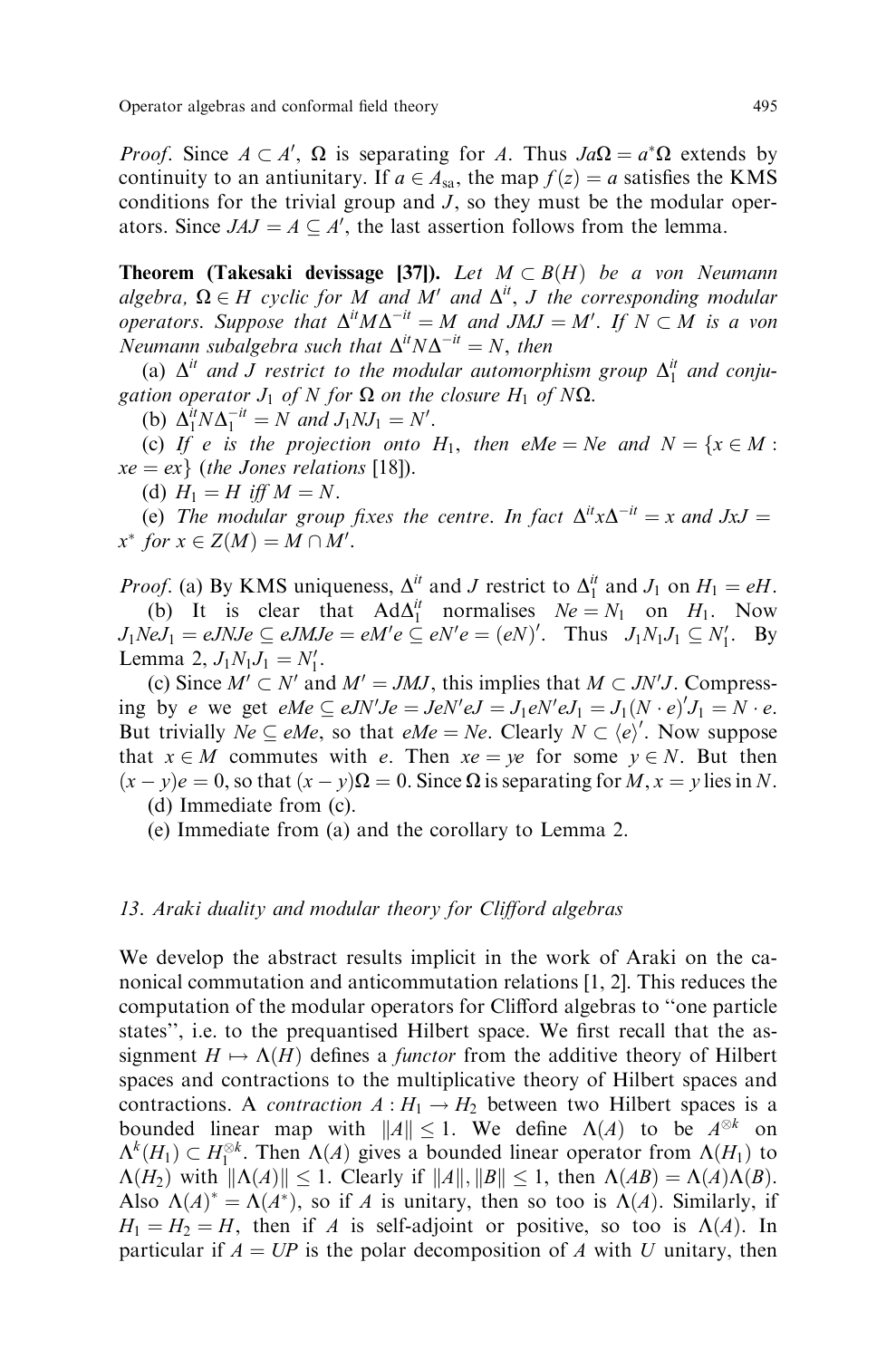$\Lambda(A) = \Lambda(U)\Lambda(P)$  is the polar decomposition of  $\Lambda(A)$  by uniqueness. Moreover  $\Lambda(A^{it}) = \Lambda(A)^{it}$  if A is in addition positive (note that  $(A^{it})^{\otimes k} = (A^{\otimes k})^{it}$ . Similarly every conjugate-linear contraction T induces an operator  $\tilde{\Lambda}(T) (\xi_1 \wedge \xi_2 \wedge \cdots \wedge \xi_n) = T \xi_n \wedge T \xi_{n-1} \wedge \cdots \wedge T \xi_1$ . Note that  $\Lambda(T) = \kappa^{-1}\Lambda(iT)$ , where  $\kappa$  is the Klein transformation. If  $T = UP$  is the polar decomposition of  $T$  with  $U$  a conjugate-linear unitary, then  $\Lambda(T) = \Lambda(U)\Lambda(P)$  is the polar decomposition of  $\Lambda(T)$ . If U is a linear or conjugate-linear unitary, then it is easy to check that  $\Lambda(U)a(\xi) \Lambda(U)^* =$  $a(U\xi)$  and  $\Lambda(U)c(\xi)\Lambda(U)^* = c(U\xi)$ .

Let H be a complex Hilbert space and  $K \subset H$  a closed real subspace of H such that  $K \cap iK = (0)$  and  $K + iK$  is dense in H. For  $\xi \in H$  let  $a(\xi)$  denote exterior multiplication by  $\xi$  and let  $c(\xi) = a(\xi) + a(\xi)^*$  denote Clifford multiplication. Thus  $c(\xi)c(\eta) + c(\eta)c(\xi) = 2\text{Re}(\xi, \eta)$ . Since the \*-algebra generated by the  $a(\xi)$ 's acts irreducibly on  $\Lambda H$  and since  $a(\xi) = (c(\xi) - ic(i\xi))/2$ , the  $c(\xi)$ ' s act irreducibly on AH.

**Lemma.** If  $M(K)$  is the von Neumann algebra generated by the  $c(\xi)$ 's ( $\xi \in K$ ), then  $\Omega$  is cyclic for  $M(K)$ .

*Proof.* Let  $H_0 = M(K)\Omega$  and assume by induction that all forms of degree N or less lie in  $H_0$ . Let  $\omega$  be an N-form and take  $f \in K$ . Then  $f \wedge \omega = c(f)\omega - a(f)^*\omega$ , so that  $f \wedge \omega \in H_0$ . Since  $K + iK$  is dense in H and  $H_0$  is a complex subspace of  $\Delta H$ , it follows that  $\xi \wedge \omega \in H_0$  for all  $\xi \in H$ . Hence  $H_0$  contains all  $(N + 1)$ -forms.

Since  $\Omega$  is cyclic for  $M(K^{\perp})$ , which lies in the graded commutant of  $M(K)$ , it follows that  $\Omega$  is cyclic and separating for  $M(K)$ . Let R, T,  $\Delta^{it} = (I - R)^{it} R^{-it}$  and J be the corresponding modular operators for  $M(K)$ and  $\Omega$ .

**Theorem.** (i)  $J = \tilde{\Lambda}(i) = \kappa^{-1}\Lambda(ii)$ ,  $\Delta^{it} = \Lambda(\delta^{it})$ , where *j* and  $\delta^{it}$  are the modular operators for K.

(ii) For  $\xi \in H$ ,  $\Delta^{it} c(\xi) \Delta^{-it} = c(\delta^{it} \xi)$  and  $\kappa J c(\xi) J \kappa^{-1} = c(i \xi)$ , where  $\kappa$  is the Klein transformation.

(iii)  $M(K^{\perp})$  is the graded commutant of  $M(K)$  and  $M(K)^{\prime} = JM(K)J$ (Araki duality).

Remark. For another proof, analogous to that of [24] for bosons and the canonical commutation relations, see [42].

*Proof* (cf [2]). Let  $\delta^{it}$  and *j* be the modular operators associated with the closed real subspace  $K \subset H$ . Let S be the conjugate-linear operator on  $\pi_P(\text{Cliff}_{\mathbb{R}}(K))\Omega$  defined by  $Sa\Omega = a^*\Omega$  for  $a \in M = \pi_P(\text{Cliff}_{\mathbb{R}}(K))$ . This is well-defined, because  $\Omega$  is separating for M. Thus  $Sc(\xi_1) \cdots c(\xi_n) \Omega =$  $c(\xi_n) \cdots c(\xi_1) \Omega$  for  $\xi_i \in K$ . If the  $\xi_i$ 's are orthogonal, it follows that  $S\xi_1 \wedge \cdots$  $\wedge \xi_n = \xi_n \wedge \cdots \wedge \xi_1$ . Since any finite dimensional subspace of K admits an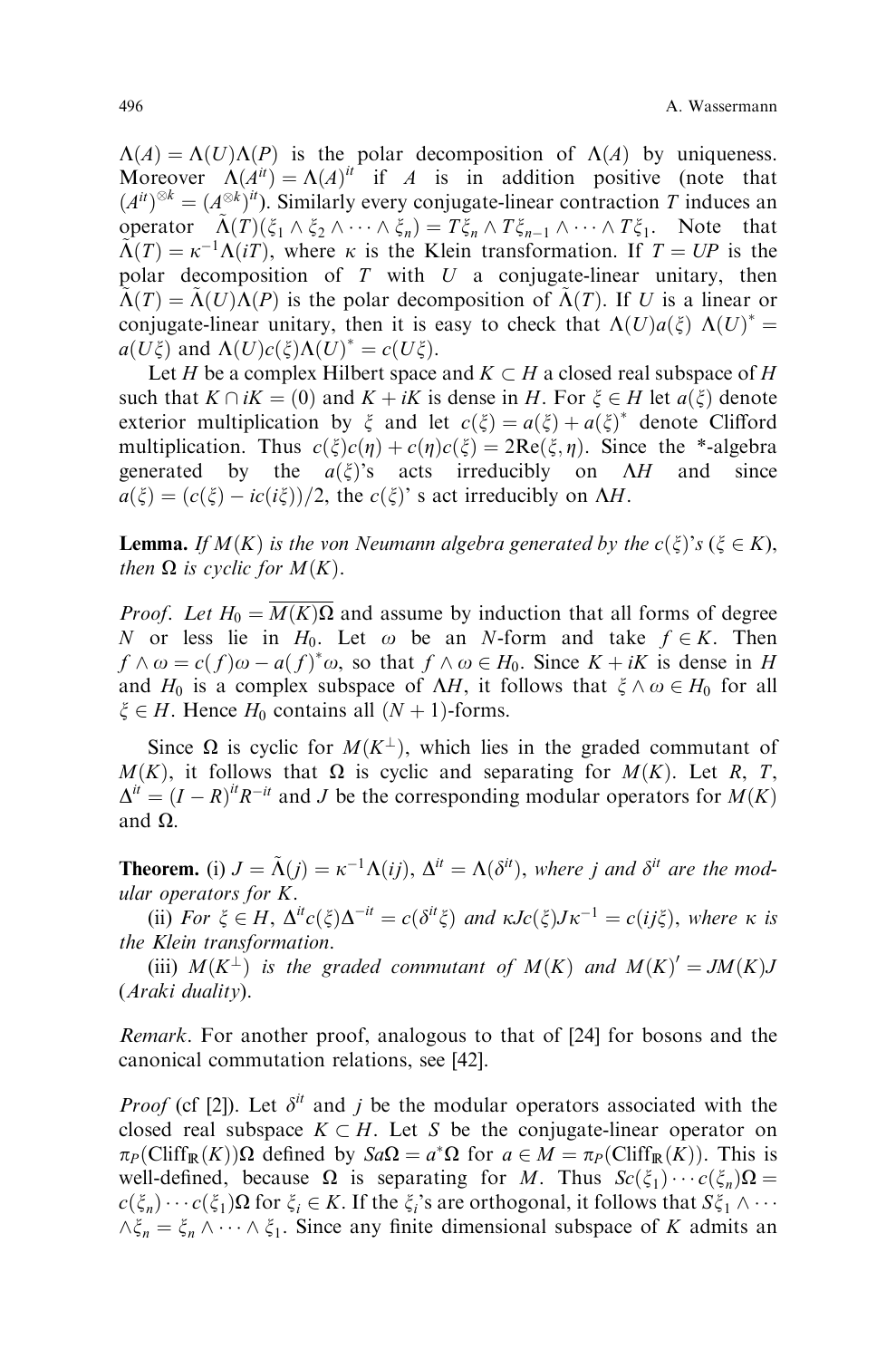orthonormal basis, this formula holds by linearity for arbitrary  $\xi_1, \ldots, \xi_n \in K$ . Since S is conjugate-linear, it follows that for  $\xi_i, \eta_i \in K$  we have  $S(\xi_1 + i\eta_1) \wedge \cdots \wedge (\xi_n + i\eta_n) = (\xi_n - i\eta_n) \wedge \cdots \wedge (\xi_1 - i\eta_1).$ 

Let  $J = \tilde{\Lambda}(j) = \kappa^{-1}\tilde{\Lambda}(ij)$  and  $\Delta^{it} = \tilde{\Lambda}(\delta^{it})$ . Clearly  $\Delta^{it} J = \Delta^{it} J$  and  $\Delta^{it}$ preserves  $\overline{M_{sa} \Omega}$ . To check the KMS condition, it suffices to show that for  $x \in M\Omega$ , the function  $F(t) = \Delta^{it}x$  extends to a bounded continuous function on  $-\frac{1}{2} \leq \text{Im } z \leq 0$ , holomorphic on the interior, with  $F(t - i/2) = JSF(t)$ . We may assume that  $x = (\xi_1 + i\eta_1) \wedge \cdots \wedge (\xi_n + i\eta_n)$  with  $\xi_i, \eta_i \in K$ . For each *i*, let  $f_i(z)$  be continuous bounded function on  $-\frac{1}{2} \leq \text{Im } z \leq 0$ , holomorphic in the interior,  $f_i(t) = \delta^{it}(\xi_i + i\eta_i)$  and  $f_i(t - i/2) = j\delta^{it}(\xi_i - i\eta_i)$ . Let  $F(z) = f_1(z) \wedge \cdots \wedge f_n(z)$ . Then  $F(z)$  is bounded and continuous on  $-\frac{1}{2} \leq \text{Im } z \leq 0$ , holomorphic in the interior, and  $F(t) = \Delta^{it} x$ . Now  $F(\tilde{t} - i/2) = f_1(t - i/2) \wedge \cdots \wedge f_n(t - i/2) = j\delta^{it}(\xi_1 - i\eta_1) \wedge \cdots \wedge j\delta^{it}$   $(\xi_n - i/2)$  $i\eta_n = \tilde{\Lambda}(j)SF(t) = JSF(t)$ . Thus  $F(t - i/2) = JSF(t)$  as required. This proves (i) and (ii) follows immediately. To prove (iii), note that  $ij(K) = K^{\perp}$ , so that  $M(K^{\perp}) = \kappa J M(K) J \kappa^{-1}$  by this covariance relation. But  $M(K^{\perp}) \subseteq M(K)^{q} = \kappa M(K)^{r} \kappa^{-1}$ . Thus  $JM(K)J \subseteq M(K)^{r}$ , so the result follows from Lemma 2 in Section 12.

## 14. Prequantised geometric modular theory

In this section we compute the prequantised modular operators corresponding to fermions on the circle by two methods: firstly using a KMS argument due to Jones reminiscent of computations of Bisognano and Wichmann [4]; and then using the fact that a Hilbert space, endowed with two projections in general position, can be written as a direct integral of two-dimensional irreducible components. Let  $H$  be the complex Hilbert space  $L^2(S^1, V)$  where  $V = \mathbb{C}^N$ . We give H a new complex structure by defining multiplication by i as  $i(2P - I)$ , where P is the orthogonal projection onto Hardy space  $H^2(S^1, V)$ . Let I be the upper semicircle and let  $K = L<sup>2</sup>(I, V)$ , a real closed subspace of  $H<sub>P</sub>$ . The real orthogonal projection onto K, regarding H as a real inner product space, is given by  $Q$ , multiplication by  $\chi_I$ .

**Theorem.** (a)  $K \cap iK = (0)$  and  $K + iK$  is dense in  $H_P$ .

(b) 
$$
K^{\perp} = L^2(I^c, V)
$$
.

(c)  $j = -i(2P - I)$  where  $Ff(z) = z^{-1}f(z^{-1})$  is the flip, and  $\delta^{it} = u_t$ , where  $(u_t f)(z) = (z \sinh \pi t + \cosh \pi t)^{-1} f(z \cosh \pi t + \sinh \pi t / z \sinh \pi t + \cosh \pi t).$ 

First proof. (a) It suffices to show that P and Q are in general position. Now conjugation by  $r_{\pi}$  takes Q onto  $I - Q$  and fixes P while conjugation by the flip  $Vf(z) = z^{-1}f(z^{-1})$  takes Q onto  $I - Q$  and P onto  $I - P$ . Thus it will suffice to show that  $PH \cap QH = (0)$ . Suppose that the negative Fourier coefficients of  $f \in L^2(I, V)$  all vanish. Then so do those of  $\psi \star f$  for any  $\psi \in C^{\infty}(S^1)$ . But  $\psi \star f \in C^{\infty}(S^1, V)$  is the boundary value of a holomorphic function. If  $\psi$  is supported near 1,  $\psi * f$  vanishes in a subinterval of  $I^c$  and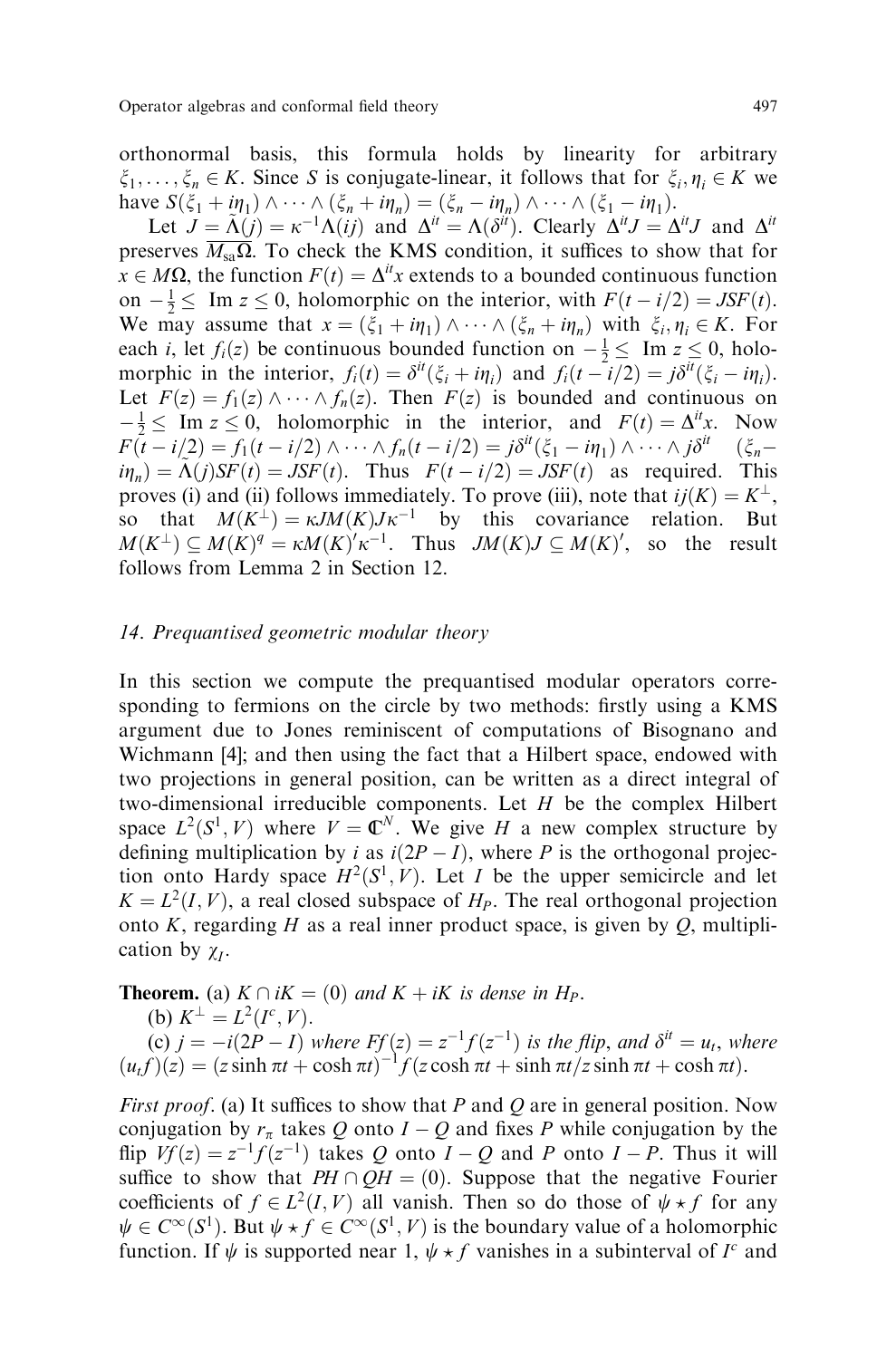therefore must vanish identically (since  $\psi \star f$  can be extended by reflection across this subinterval). Since  $\psi \star f$  and f can be made arbitrarily close in  $L^2(S^1, V)$ , we must have  $f = 0$ .

(b) The real orthogonal complement of  $L^2(I, V)$  in  $L^2(S^1, V)$  is clearly  $L^2(I^c, V)$ .

(c) Let  $K_1 \subset K$  be the dense subset of QH consisting of functions Qp where p is the restriction of a polynomial in  $e^{i\theta}$ . We must show that the map  $f(t) = u_tQp$  extends to a bounded continuous function  $f(z)$  on the closed strip  $-1/2 \leq \text{Im } z \leq 0$ , holomorphic in the open strip with  $f(t - i/2) = if(t)$  for  $t \in \mathbb{R}$ . Now  $f(t) = Pu<sub>t</sub>Qp + (I - P)u<sub>t</sub>Qp$ . Because of the modified complex structure on  $H = PH \oplus (I - P)H$ , we have to extend  $f_1(t) = Pu_tQ_p$  to a holomorphic function with values in PH and  $(I - P)u_tQ_p$ to an antiholomorphic function with values in  $(I - P)H$ . Note that if  $\theta \in [0, \pi]$  and  $-3/4 < \text{Im } z < 1/2$ , the function  $s_z e^{i\theta} + c_z$  is non-zero, where  $s_z = \sinh \pi z$  and  $c_z = \cosh \pi z$ . For  $-3/4 < \text{Im } z < 1/2$ , let  $p_z(e^{i\theta}) =$  $(s_ze^{i\theta}+c_z)^{-1}p(c_ze^{i\theta}+s_z/s_ze^{i\theta}+c_z)$ . Then  $Qp_z$  is holomorphic for such z, so  $f_1(z) = PQp_z$  gives a holomorphic extension of  $f_1$  to  $-3/4 <$  Im  $z < 1/2$ . Next note that  $f_2(t) = -(I - P)u_t(I - Q)p$ , since  $(I - P)p = 0$ . Set  $f_2(z) = -(I - P)(I - Q)p_{\overline{z}}$ . This gives an antiholomorphic extension of  $f_2$  to  $\frac{-3}{4}$  < Im  $z$  < 1/4, because  $s_{\overline{z}}e^{i\theta} + c_{\overline{z}}$  does not vanish for  $\theta \in [-\pi, 0]$ . Thus  $f(z) = f_1(z) + f_2(z)$  is a holomorphic function from  $-3/4 <$  Im  $z < 1/2$ into H. It equals  $f(t)$  for  $t \in \mathbb{R}$ . If we show that  $f(t - i/2) = j f(t)$ , then  $f(z)$ will be bounded for Im  $z = 0$  or  $-\frac{1}{2}$  and hence, by the maximum modulus principle, on the strip  $-1/2 \leq \text{Im } z \leq 0$ . Now  $jf(t) = -i(2P - I)$  $Ff(t) = -iPQFp_t + i(I - P)(I - Q)Fp_t$ . Since  $s_{t\pm i/2} = \pm ic_t$  and  $c_{t\pm i/2} = \pm is_t$ , we have  $p_{t\pm i/2} = \mp iFp_t$ . Hence  $f_1(t-i/2) = -iPQFp_t$  and  $f_2(t-i/2) =$  $i(I - P)(I - Q)Fp_t$ , so that  $f(t - i/2) = jf(t)$  as required.

Second proof. Let  $U: L^2(S^1, V) \to L^2(\mathbb{R}, V)$ ,  $Uf(x) = (x - i)^{-1} f(x + i/x - i)$ be the unitary induced by the Cayley transform. Let  $V : L^2(\mathbb{R}, V) \to$  $L^2(\mathbb{R}, V) \oplus L^2(\mathbb{R}, V)$  be the unitary defined by  $Vf = (\hat{f}_+, \hat{f}_-)$ , where  $\hat{g}$  denotes the Fourier transform of a and  $f_+(t) = e^{t/2} f_+(t)$ . Let  $W = VI$ . notes the Fourier transform of g and  $f_{\pm}(t) = e^{t/2} f(\pm e^t)$ . Let  $W = VU$ :  $L^2(S^1, V) \to L^2(\mathbb{R}, V) \oplus L^2(\mathbb{R}, V)$ . If  $e_n(\theta) = e^{in\theta}$ , it is easy to check that  $W_e(0) = (g_+, g_-)$  and  $W_e(1) = (-g_-, -g_+)$  where  $g_{\pm}(x) = \pi^{\frac{1}{2}}(i \pm 1)e^{\pm \pi x/2}$  $(1 + e^{\pm 2\pi x})^{-1}$ .

Clearly  $WQW^*$  is the projection onto the first summand  $L^2(\mathbb{R}, V)$ . Now  $Uu_tU^* = v_{2\pi t}$ , where  $(v_s f)(x) = e^{s/2} f(e^s x)$ ; and  $Vv_sV^* = m(e_s)$ , where  $e_s(t) = e^{ist}$  and  $m(e_s)$  is the corresponding multiplication operator (acting diagonally). Hence  $W_uW^* = m(e_{2\pi t})$ . These operators generate a copy of  $L^{\infty}(\mathbb{R})$  on  $L^2(\mathbb{R})$ , which by the corollary to Lemma 2 in section 12 equals its own commutant on  $L^2(\mathbb{R})$ . On the other hand P commutes with  $u_t$  and End V, so that  $MPW^*$  lies in the commutant of the  $m(e_{2\pi t})$ 's and End V. Hence  $W P W^* = \begin{pmatrix} m(a) & m(b) \\ m(c) & m(d) \end{pmatrix}$  with  $a, b, c, d \in L^{\infty}(\mathbb{R})$ . But  $Pe_0 = e_0$  and  $Pe_{-1} = 0$ . Transporting these equations by W, we get equations for a, b, c, d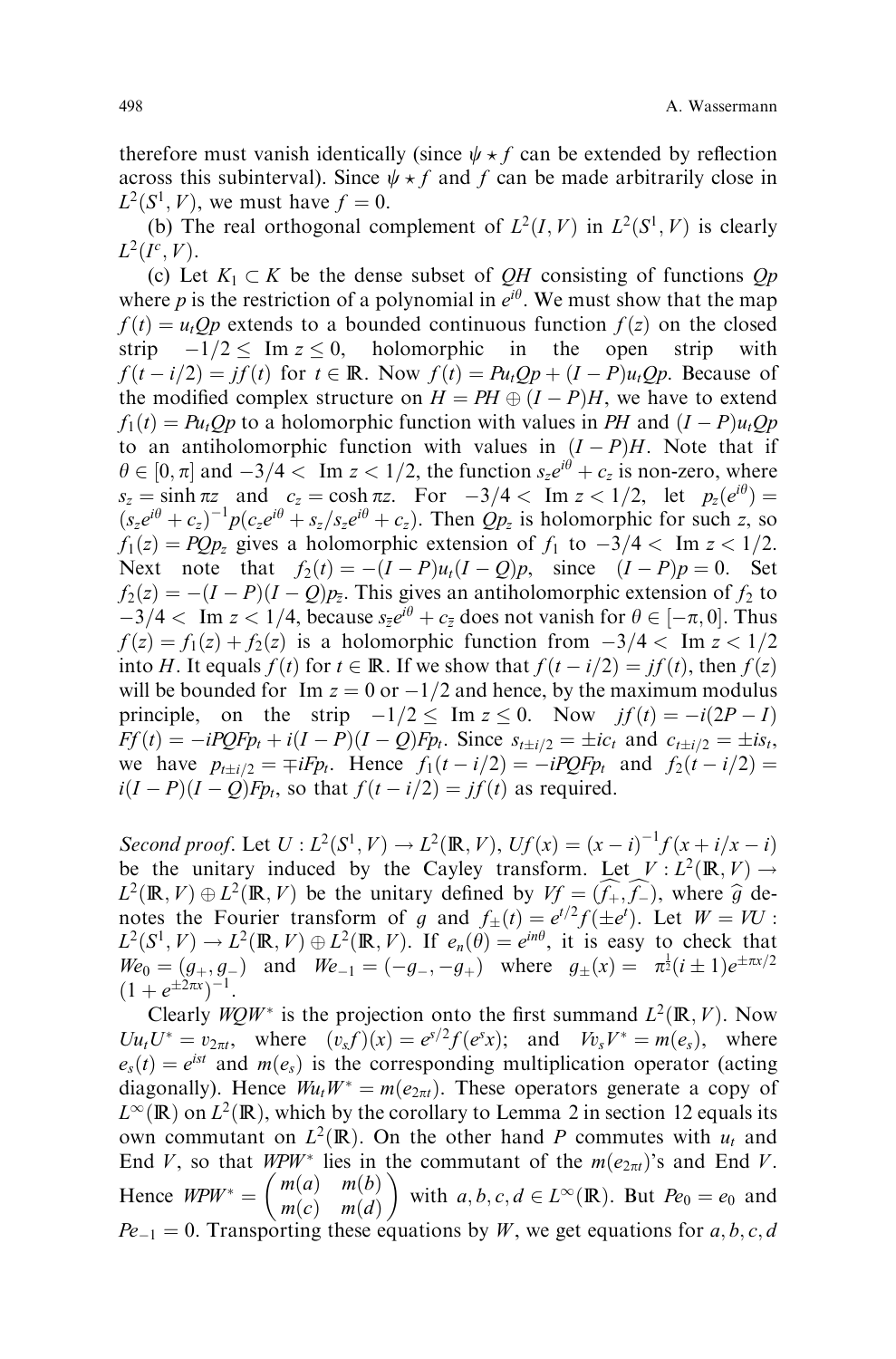which can be solved to yield  $a(x) = (1 + e^{2\pi x})^{-1}$ ,  $b(x) = -c(x) =$  $ie^{\pi x}(1+e^{2\pi x})^{-1}$  and  $d(x) = e^{2\pi x}(1+e^{2\pi x})^{-1}$ .

These formulas show that  $WQW^*$  and  $WPW^*$  are in general position, so (a) follows. (b) is clear, since  $L^2(I, V)^{\perp} = L^2(I^c, V)$ . To prove (c), note that  $e = Q$  and  $f = (2P - I)Q(2P - I)$ , so that  $r = PQP \oplus P^{\perp}QP^{\perp}$  and  $I - r = PQ^{\perp}P \oplus P^{\perp}QP^{\perp}$ . Remembering that  $r^{it}$  and  $(I - r)^{it}$  must be defined using the complex structure  $i(2P - I)$ , we get  $(I - r)^{it}r^{-it} = (I - A)^{it}A^{-it}$ , where  $A = POP \oplus P^{\perp} Q^{\perp} P^{\perp} = QPQ \oplus Q^{\perp} P^{\perp} Q^{\perp}$ . Hence  $WAW^* = m(a)$  and  $W\delta^{it}W^* = m((1-a)^{it}a^{-it}) = m(e_{2\pi t}) = Wu_tW^*$ , so that  $\delta^{it} = u_t$ . Finally  $t =$  $(e - f)/2 = (2P - I)(QP - PQ)$ . Now  $W(QP - PQ)W^* = W(QPQ^{\perp} - Q^{\perp}PQ)$  $W^* = \begin{pmatrix} 0 & m(b) \\ m(b) & 0 \end{pmatrix}$  so that  $j = -i(2P - I)F_1$  where  $WF_1W^* = \begin{pmatrix} 0 & -I \\ -I & 0 \end{pmatrix}$ . Now  $UFU^* = F'$ , where  $(F'f)(x) = -f(-x)$ , so that  $WFW^* = VF'V^* = \begin{pmatrix} 0 & -I \\ -I & 0 \end{pmatrix}$ . Hence  $F_1 = F$ , as required.

# 15. Haag-Araki duality and geometric modular theory for fermions on the circle

Let  $H = L^2(S^1) \otimes V$  with  $V = \mathbb{C}^N$  and let P be the orthogonal projection onto the Hardy space  $H^2(S^1) \otimes V$ . Let  $\pi_P$  denote the corresponding irreducible representation of Cliff(H) on fermionic Fock space  $\mathcal{F}_V$ . For any interval  $J \subset S^1$ , let  $M(J) \subset B(\mathcal{F}_V)$  be the von Neumann algebra generated by the operators  $\pi_P(a(f))$  with  $f \in L^2(J, V)$ . Our main result was obtained jointly with Jones [19, 42]; it follows almost immediately from the previous sections.

**Theorem.** Let I denote the upper semicircle with complement  $I^c = S^1 \backslash \overline{I}$ .

(a) The vacuum vector  $\Omega$  is cyclic and separating for  $M(I)$ .

(b) (Haag-Araki duality)  $M(I^c)$  is the graded commutant of  $M(I)$  and  $JM(I)J = M(I)'$ , where J is the modular conjugation with respect to  $\Omega$ .

(c) (Geometric modular group) Let  $I \subset S^1$  be the upper semi-circle. The modular group  $\Delta^{it}$  of  $M(I)$  with respect to the vacuum vector  $\Omega$  is implemented by  $u_t$ , where  $(u_t f)(z) = (z \sinh \pi t + \cosh \pi t)^{-1} f(z \cosh \pi t + \sinh \pi t / z \sinh \pi t +$ cosh  $\pi t$ ) is the Möbius flow fixing the endpoints of I. In particular  $\Delta^{it} \pi_P$  $(a(f))\Delta^{-it} = \pi_P(a(u,f))$  for  $f \in H$ .

(d) (Geometric modular conjugation) If  $\kappa$  is the Klein transformation, then the antiunitary  $\kappa J$  is implemented by F, where  $Ff(z) = z^{-1}f(z^{-1})$  is the flip. In particular  $J\pi_P(a(f))J = \kappa^{-1}\pi_P(a(Ff))\kappa$  for  $f \in H$ .

*Remark.* Analogous results hold when  $I$  is replaced by an arbitrary interval J. This follows immediately by transport of structure using the canonically quantised action of  $SU(1, 1)$ .

*Proof.* If  $H_P = PH \oplus \overline{P^{\perp}H}$  (*H* with multiplication by *i* given by  $i(2P - I)$ ), then  $\mathcal{F}_V = \Lambda H_P$  and  $\pi_p(a(f)) = a(Pf) + a(\overline{P^{\perp}f})^*$  on  $\Lambda H_P$  for  $f \in H$ . Hence  $\pi_P(a(f) + a(f)^*) = c(Pf) + c(\overline{P^{\perp}f}) = c(f)$  for  $f \in H$ . Now  $M(I)$  coincides with the von Neumann algebra generated by  $\pi_P(a(f) + a(f^*))$  for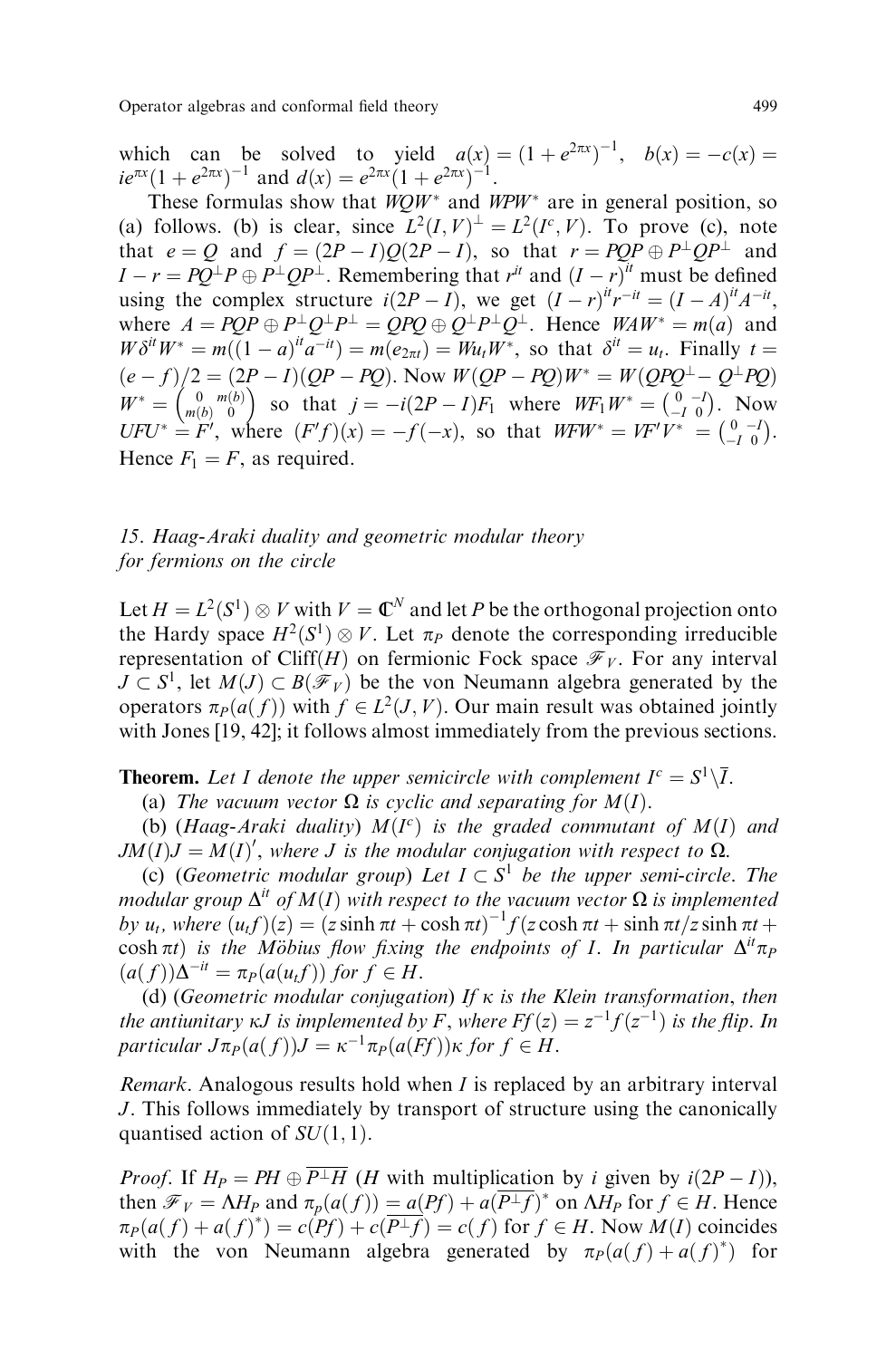$f \in L^2(I, V)$ . It therefore may be identified with the von Neumann algebra generated by the  $c(f)$  with  $f \in K = L^2(I, V)$ , a closed real subspace of  $H_P$ . From Section 13, the vacuum vector  $\Omega$  is cyclic for  $M(I)$  and  $JM(I)J = M(I)' = \kappa^{-1}M(I^c)\kappa$ , since  $L^2(I, V)^{\perp} = L^2(I^c, V)$ . From Section 14, we see that  $\Delta^{it}$  is the canonical quantisation of  $u_t$  and the antiunitary  $\kappa J$  is the canonical quantisation of F. Finally the relations  $\Delta^{it} c(f) \Delta^{-it} = c(u_t f)$ and  $\kappa Jc(f)J\kappa^{-1} = c(Ff)$  for  $f \in H_P$  immediately imply that  $\Delta^{it}\pi_P(a(f))$  $\Delta^{-it} = \pi_P(a(u_t f))$  and  $J\pi_P(a(f))J = \kappa^{-1}\pi_P(a(Ff))\kappa$  for  $f \in H$ .

## 16. Ergodicity of the modular group

**Proposition.** The action  $\Lambda(u_t)^{\otimes k}$  of  $\mathbb R$  on  $(\Lambda H_P)^{\otimes k}$  is ergodic, i.e. has no fixed vectors apart from multiples of the vacuum vector  $\Omega^{\otimes k}.$ 

*Proof.* First note that the action  $u_t$  of  $\mathbb R$  on  $L^2(\mathbb T)$  is unitarily equivalent to the direct sum of two copies of the left regular representation. In fact the unitary equivalence between  $L^2(\mathbb{T})$  and  $L^2(\mathbb{R})$  induced by the Cayley transform  $Uf(x) = (x - i)^{-1} f(x + i/x - i)$  carries  $u_t$  onto the scaling action  $v_{2\pi t}$  of **R** on  $L^2(\mathbb{R})$ , where  $(v_s f)(x) = e^{s/2} f(e^s x)$ . For  $f \in L^2(\mathbb{R})$  define  $f_{\pm} \in L^2(\mathbb{R})$  by  $f_{\pm}(t) = e^{t/2} f(\pm e^t)$  and set  $W(f) = (f_+, f_-)$ . Thus W is an unitary between  $L^2(\mathbb{R})$  and  $L^2(\mathbb{R}) \oplus L^2(\mathbb{R})$ . This unitary carries the scaling action of R onto the direct sum of two copies of the regular representation.

Thus  $L^2(\mathbb{T}) \cong L^2(\mathbb{R}) \oplus L^2(\mathbb{R})$  as a representation of  $\mathbb{R}$ . Now  $H = L^2(\mathbb{T}, V)$  is a direct sum of copies of  $L^2(\mathbb{T})$ . On the other hand  $\overline{L^2(\mathbb{R})} \cong L^2(\mathbb{R})$  (by conjugation), it follows that both H and  $\overline{H}$  are subrepresentations of a direct sum of copies of  $L^2(\mathbb{R})$ . But  $H_P = PH \oplus (I - P)H$ is a subrepresentation of  $H \oplus \overline{H}$ , so that  $H_P$  is unitarily equivalent to a subrepresentation of  $L^2(\mathbb{R}) \otimes \mathbb{C}^n$  for some *n*.

Thus the action of  $\mathbb R$  on  $(\Lambda H_P)^{\otimes k} = \Lambda(H_P \otimes \mathbb C^k)$  is unitarily equivalent to a subrepresentation of  $\mathbb R$  on  $\Delta H_1$ , where  $H_1 = L^2(\mathbb R) \otimes \mathbb C^m$  for some  $m \ge 2$ . It therefore suffices to check that **R** has no fixed vectors in  $\lambda^k H_1$  for  $k \geq 1$ , since the action of R preserves degree.

Now  $\lambda^k H_1 \subset H_1^{\otimes k}$ . On the other hand if  $t \mapsto \pi(t)$  is any unitary representation of  $\mathbb R$  on H and  $\lambda(t)$  is the left regular representation on  $L^2(\mathbb R)$ , then  $\lambda \otimes \pi$  and  $\lambda \otimes I$  are unitarily equivalent: the unitary V, defined by  $Vf(x) = \pi(x)f(x)$  for  $f \in L^2(\mathbb{R}, H) = L^2(\mathbb{R}) \otimes H$ , gives an intertwiner. It follows that  $H_1^{\otimes k}$  is unitarily equivalent to a direct sum of copies of the left regular representation. Hence  $\lambda^k H_1$  is unitarily equivalent to a subrepresentation of a direct sum of copies of the left regular representation. Since the Fourier transform on  $L^2(\mathbb{R})$  transforms  $\lambda(t)$  into multiplication by  $e_t(x) = e^{itx}$ , no non-zero vectors in  $L^2(\mathbb{R})$  are fixed by  $\lambda$ . Hence there are no non-zero vectors in  $\lambda^k H_1$  fixed by **R** for  $k \ge 1$ , as claimed.

Corollary. The modular group acts ergodically on the local algebra  $M(I) = \pi_P \left( \text{Cliff}(L^2(I, V)) \right)^{\prime \prime}$ , i.e. it fixes only the scalar operators. In particular  $M(I)$  must be a factor [in fact a type  $III_1$  factor].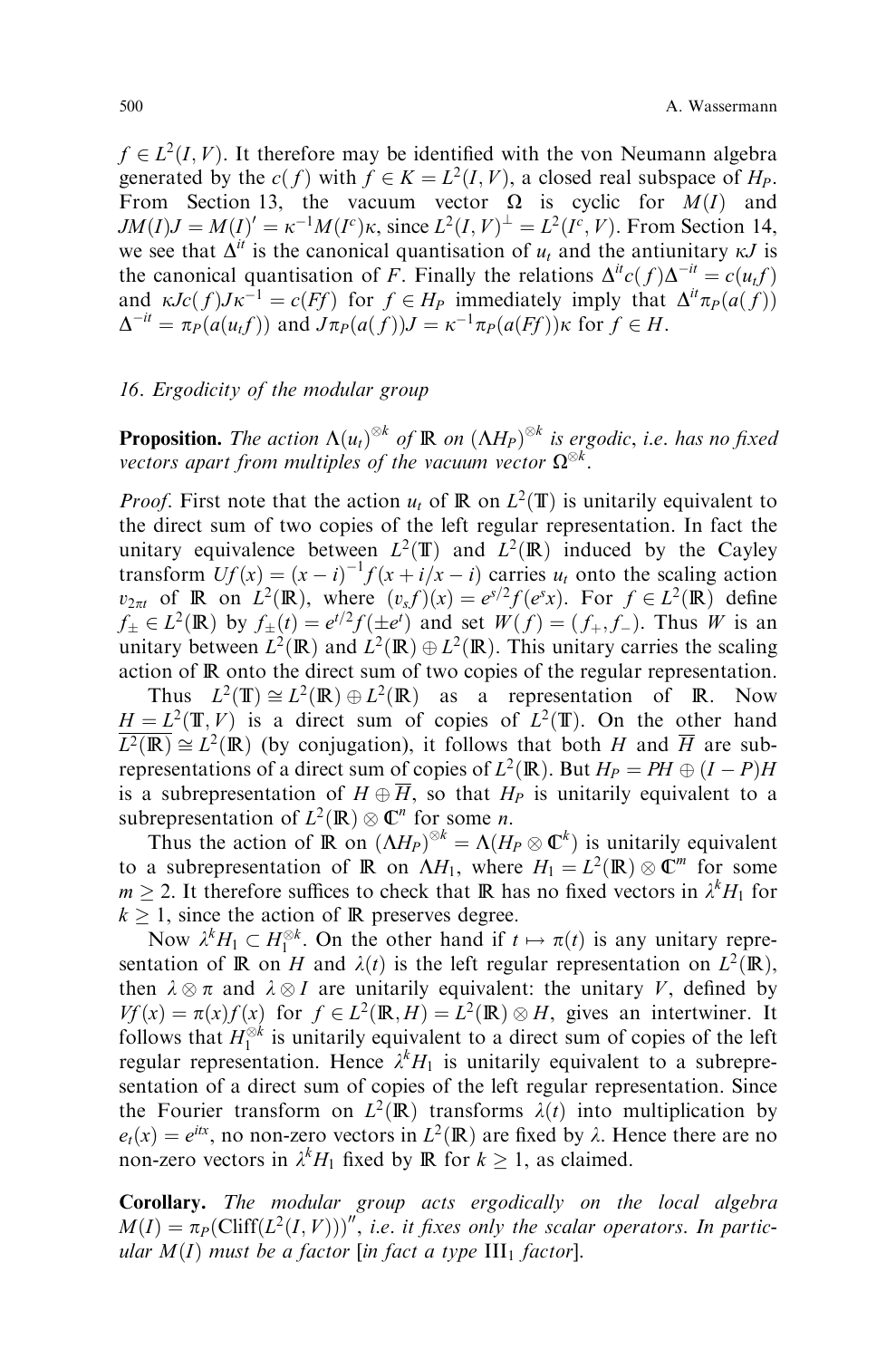*Proof.* Suppose that  $x \in M(I)$  is fixed by the modular group. Then  $x\Omega$  is fixed by the modular group, so that  $x\Omega = \lambda \Omega$  for  $\lambda \in \mathbb{C}$ . Since  $\Omega$  is separating for  $M(I)$ , this forces  $x = \lambda I$ . Since the modular group fixes the centre,  $M(I)$ must be a factor.

#### 17. Consequences of modular theory for local loop groups

Using only Haag-Araki duality for fermions and Takesaki devissage, we establish several important properties of the von Neumann algebras generated by local loop groups in positive energy representations. These include Haag duality in the vacuum representation, local equivalence, the fact that local algebras are factors and a crucial irreducibility property for local loop groups. This irreducibility result will be deduced from a von Neumann density result, itself a consequence of a generalisation of Haag duality; it can also be deduced from a careful study of the topology on the loop group induced by its positive energy representations.

Let  $L_i$ G be the local loop group consisting of loops concentrated in I, i.e. loops equal to 1 off I, and let  $\mathscr{L}_I G$  be the corresponding subgroup of  $\mathscr{L}G$ . We need to know in what sense these subgroups generate  $LG$ .

# **Covering lemma.** If  $S^1 = \bigcup_{k=1}^n I_k$ , then LG is generated by the subgroups  $L_{I_k}$ G.

Proof. By the exponential lemma we just have to prove that every exponential  $exp(X)$  lies in the group generated by  $L_k G$ . Let  $(\psi_k) \subset C^{\infty}(S^1)$  be a smooth partition of the identity subordinate to  $(I_k)$ . Then  $X = \sum \psi_k \cdot X$ , so that  $exp(X) = exp(\psi_1 \cdot X) \cdots exp(\psi_n \cdot X)$  with  $exp(\psi_k \cdot X) \in L_k G$ .

Let  $\pi : LSU(N) \to PU(\mathcal{F}_V)$  be the basic representation of  $LSU(N)$ , so that  $\pi(g)\pi_P(a(f))\pi(g)^* = \pi_P(a(g \cdot f))$  for  $f \in L^2(S^1, V)$  and  $g \in LSU(N)$ . Let  $\pi_i$  be an irreducible positive energy representation of level  $\ell$ . Haag-Araki duality and the fermionic construction of  $\pi_i$  imply that operators in  $\pi_i(L \mid G)$ and  $\pi_i(L_i G)$ , defined up to a phase, actually commute ("locality"):

**Proposition (locality).** For any positive energy representation  $\pi_i$ , we have  $\pi_i(g)\pi_i(h)\pi_i(g)^*\pi_i(h)^* = I$  for  $g \in \mathscr{L}_I SU(N)$  and  $h \in \mathscr{L}_I \circ SU(N)$ .

*Proof.* As above let  $M(I) \subset B(\mathcal{F}_V)$  be the von Neumann algebra generated by fermions  $a(f)$  with  $f \in L^2(I, V)$ . Since  $\pi(g)$  commutes with  $M(I^c)$  and is even, it must lie in  $M(I)$  by Haag-Araki duality. Similarly  $\pi(h)$  lies in  $M(I)$ . Since they are both even operators they must therefore commute. Clearly this result holds also with  $\pi^{\otimes \ell}$  in place of  $\pi$  and passes to any subrepresentation  $\pi_i$  of  $\pi^{\otimes \ell}$ .

The embedding of  $LSU(N)$  in  $LSU(N\ell)$  gives a projective representation  $\Pi$  on  $\mathscr{F}_W$  where  $W = (\mathbb{C}^N)^{\otimes \ell}$ . Now  $\mathscr{F}_W$  is can naturally be identified with  $\mathscr{F}_{V}^{\otimes \ell}$  and under this identification  $\Pi = \pi^{\otimes \ell}$ . Let  $M = \pi_{P}(\text{Cliff}(L^{2}(I, W)))''$ and let  $N = \pi^{\otimes \ell}(\mathscr{L}_I SU(N))'' = \Pi(\mathscr{L}_I SU(N))''$ , so that  $N \subset M$ . The opera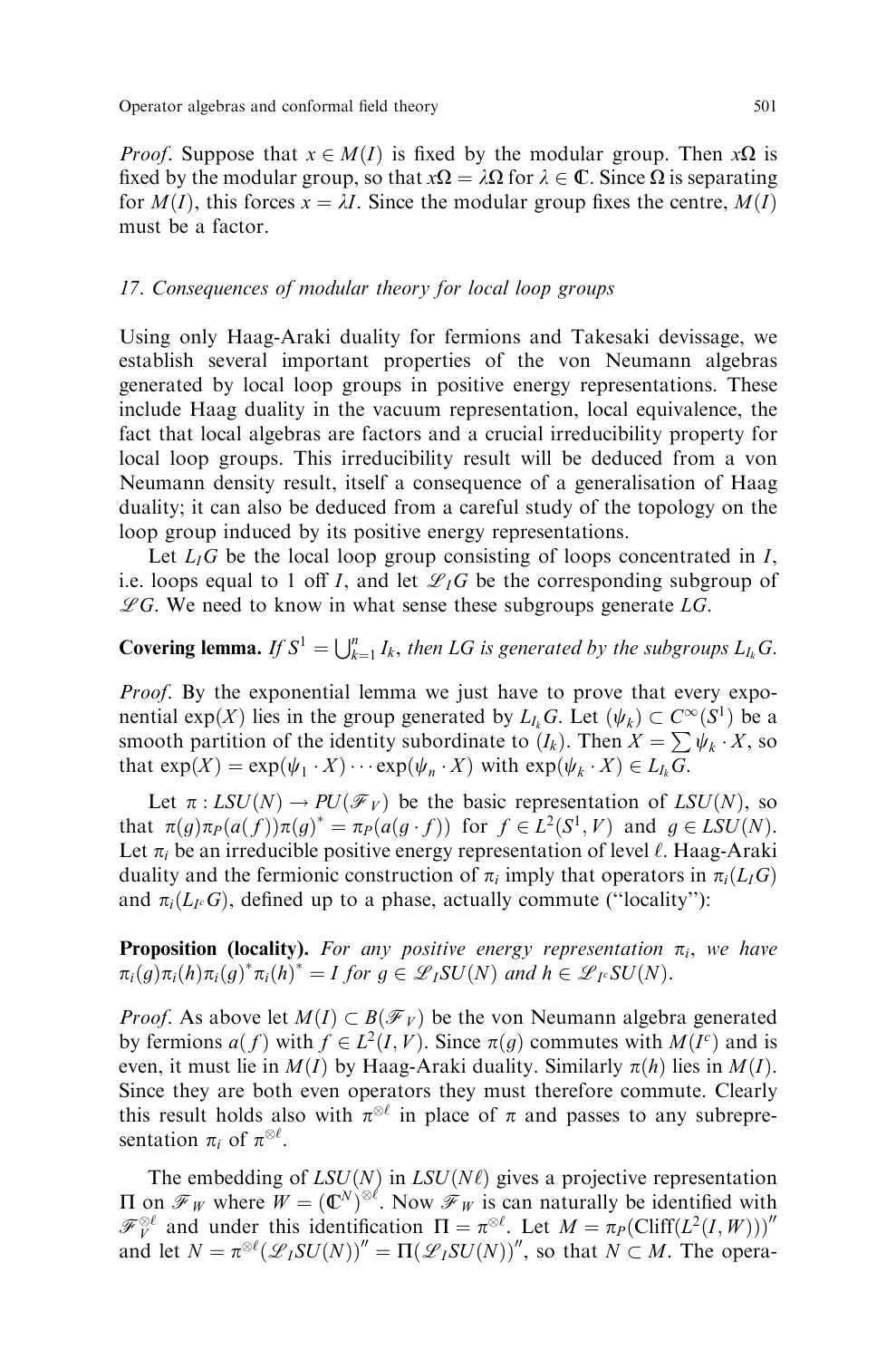tors  $u_t$  and F lie in  $SU_{\pm}(1,1)$  so are compatible with the central extension  $\mathscr{L}G$  introduced in section 5. It follows immediately that N is invariant under the modular group of M. In order to identify  $N\Omega$  we need a preliminary result.

**Reeh-Schlieder theorem.** Let  $\pi$  be an irreducible positive energy projective representation of  $LG$  on Hand let  $v$  be a finite energy vector (i.e. an eigenvector for rotations). Then the linear span of  $\pi(\mathscr{L}_I G)v$  is dense in H.

*Proof* (cf [32]). It suffices to show that if  $\eta \in H$  satisfies  $(\pi(g)v, \eta) = 0$  for all  $g \in \mathcal{L}_I G$ , then  $\eta = 0$ . We start by using the positive energy condition to show that this identity holds for all  $g \in LG$ . For  $z_1, \ldots, z_n \in \mathbb{T}$  and  $g_1, \ldots, g_n \in \mathscr{L}_J G$ , where  $J \subset \subset I$ , consider  $F(z_1, \ldots, z_n) = (R_{z_1} \pi(g_1) R_{z_2} \pi(g_2))$  $\cdots R_{z_n}\pi(q_n)v, \eta$ ). This vanishes if all the  $z_i$ 's are sufficiently close to 1. Now freeze  $z_1, \ldots, z_{n-1}$ . As a function of  $z_n$ , the positive energy condition implies that the function  $F$  extends to a continuous function on the closed unit disc, holomorphic in the interior and vanishing on the unit circle near 1. By the Schwarz reflection principle, F must vanish identically in  $z_n$ . Now freeze all values of  $z_i$  except  $z_{n-1}$ . The same argument shows that F vanishes for all values of  $z_{n-1}$ , and so on. After *n* steps, we see that F vanishes for all values of  $z_i$  on the unit circle. Thus  $(\pi(g)v, \eta) = 0$  for all g in the group generated by  $\mathscr{L}_JG$  and its rotations, i.e. the whole group  $\mathscr{L}G$ . Therefore, since  $\pi$  is irreducible,  $\eta = 0$  as required.

We may now apply Takesaki devissage with the following consequences.

**Theorem A** (factoriality).  $N = \pi^{\otimes \ell}(\mathscr{L}_I G)'$ , and hence each isomorphic  $\pi_i(\mathscr{L}_I G)'$ , is a factor.

Proof. By Takesaki devissage, N has ergodic modular group and therefore must be a factor. If  $p_i$  is a projection in  $\pi^{\otimes \ell}(LG)' \subset \pi^{\otimes \ell}(\mathscr{L}_IG)'$  corresponding to the irreducible positive energy representation  $H_i$ , then  $\pi_i(\mathscr{L}_IG)^{n}$ is isomorphic to  $\pi^{\otimes \ell}(\mathscr{L}_I G)^T p_i \cong N$  and is therefore also a factor.

**Theorem B (local equivalence).** For every positive energy representation  $\pi_i$  of level  $\ell$ , there is a unique \*-isomorphism  $\pi_i : \pi_0(\mathscr{L}_I G)^{ij} \to \pi_i(\mathscr{L}_I G)^{ij}$  sending  $\pi_0(g)$  to  $\pi_i(g)$  for all  $g \in \mathscr{L}_I G$ . If  $\mathscr{X} = \text{Hom}_{\mathscr{L}_I G}(H_0, H_i)$ , then  $\mathscr{X}\Omega$  is dense in  $H_i$  and  $\pi_i(a)T = Ta$  for all  $T \in \mathscr{X}$  and  $a \in \pi_0(\mathscr{L}_IG)^{\prime\prime}$ . If  $\mathscr{X}_0$  is a subspace of  $\mathscr{X}$ with  $\mathscr{X}_0H_0$  dense in  $H_i$ , then  $\pi_i(a)$  is the unique operator  $b \in B(H_i)$  such  $bT = Ta$  for all  $T \in \mathcal{X}_0$ .

*Proof.* This is immediate from the proposition in Section 10, since  $\pi_0$  and  $\pi_i$  are subrepresentations of the factor representation  $\pi^{\otimes \ell} \otimes I$ . Since  $\mathscr{X} = \mathscr{X}\pi_0(\mathscr{L}_I G)$  and  $\Omega$  is cyclic for  $\pi_0(\mathscr{L}_I G)$ , it follows that  $\overline{\mathscr{X}\Omega}=\overline{\mathscr{X}H_0}=H_i.$ 

*Remarks.* Note that, if  $p_i$ ,  $p_j$  are projections onto copies of  $H_i$ ,  $H_j$  in  $\mathcal{F}_W$ , explicit intertwiners  $H_i \to H_i$  are given by compressed fermi fields  $p_i a(f) p_i$ with f supported in  $I^c$ ; these are essentially the smeared vector primary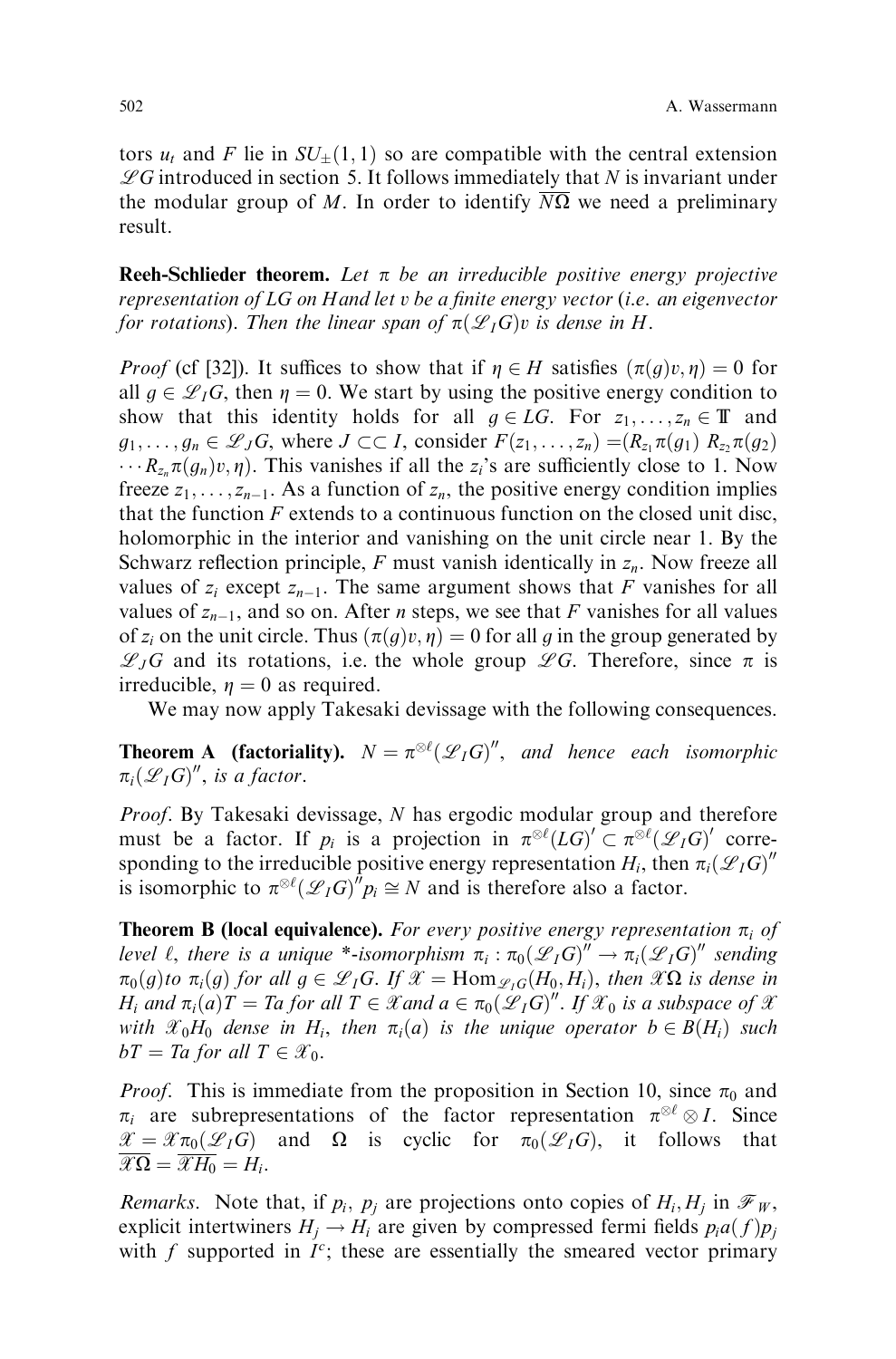fields that we study in Chapter IV. Theorem B is a weaker version of the much stronger result that the restrictions of  $\pi_0$  and  $\pi_i$  to  $\mathscr{L}_I G$  are unitarily equivalent. This follows because  $\pi^{\otimes \ell}$  restricts to a type III factor representation of  $\mathscr{L}_I G$  (because the modular group is ergodic). Thus any non-zero subrepresentations are unitarily equivalent. Local equivalence may also be proved more directly using an argument of Borchers [6] to show that the local algebras are "properly infinite" instead of type III (see [42] and [43]).

**Theorem C (Haag duality).** If  $\pi_0$  is the vacuum representation at level  $\ell$ , then  $\pi_0(\mathscr{L}_I G)'' = \pi_0(\mathscr{L}_I G)'$ . The corresponding modular operators are geometric. Analogous results hold when I is replaced by an arbitrary interval.

Remark. Locality leads immediately to the canonical so-called "Jones-Wassermann" inclusion  $\pi_i(\mathscr{L}_IG)'' \subseteq \pi_i(\mathscr{L}_IG)'$  [19, 41]. This inclusion measures the failure of Haag duality in non-vacuum representations.

Proof. By the Reeh-Schlieder theorem, the vacuum vector is cyclic for  $\pi_0(\mathscr{L}_I G)^{n}$ , and hence  $\pi_0(\mathscr{L}_I G)'$  (since it contains  $\pi_0(\mathscr{L}_I G)^{n}$ ). Let e be the projection onto  $\overline{N\Omega}$ . Then  $N \to Ne$ ,  $x \mapsto xe$  is an isomorphism. Clearly *Ne* may be identified with  $\pi_0(\mathscr{L}_IG)''$ . Its commutant is *JNJe*, so  $\pi_0(\mathscr{L}_IG)''$ . The identification of the modular operators is immediate. Now  $SU(1, 1) = SU<sub>+</sub>(1, 1)$  acts on the vacuum representation fixing the vacuum vector and carries I onto any other interval of the circle. Since the modular operators lie in  $SU_{\pm}(1,1)$ , the results for an arbitrary interval follow by transport of structure.

Theorem D (generalised Haag duality). Let e be the projection onto the vacuum subrepresentation of  $\pi^{\otimes \ell}$ . Then  $\pi_P(\mathrm{Cliff}(L^2(I,W)))'' \bigcap (\mathbb{C}e)' = \pi^{\otimes \ell}$  $(\mathscr{L}_I G)''.$  Moreover  $\pi^{\otimes \ell}(\mathscr{L}_I G)''$  is the subalgebra of the "observable algebra"  $\pi^{\otimes \ell} (LG)''$  commuting with all fields  $\pi_P(a(f))$  with f localised in I<sup>c</sup>.

*Proof.* The first assertion is just the second of the Jones relations  $N =$  ${x \in M : ex = xe}$  and therefore a consequence of Takesaki devissage. To prove the second, note that

$$
\pi^{\otimes \ell}(\mathscr{L}_I G)'' \subseteq \pi_P(\mathrm{Cliff}(L^2(I,W)))'' \bigcap \pi^{\otimes \ell}(LG)'' \subseteq \pi_P(\mathrm{Cliff}(L^2(I,W)))''
$$

$$
\bigcap (\mathbb{C}e)' = \pi^{\otimes \ell}(\mathscr{L}_I G)''.
$$

Thus we obtain  $\pi^{\otimes \ell}(\mathscr{L}_IG)'' = \pi_P(\text{Cliff}(L^2(I, W)))'' \bigcap \pi^{\otimes \ell}(LG)''$ . But  $\pi_P(\text{Cliff}(L^2(I, W)))$ " is equal to the graded commutant of  $\pi_P(\text{Cliff}(L^2(I^c,W)))$ . Since all operators in  $\pi^{\otimes \ell}(LG)''$  are even, it follows that  $\pi_P \big( \text{Cliff} (L^2(I^c, W))' \bigcap \pi^{\otimes \ell} (LG)^{\hat{\ell}} = \pi^{\otimes \ell} (\mathscr{L}_I G)^{\hat{\ell}}$ , as required.

**Theorem E** (von Neumann density). Let  $I_1$  and  $I_2$  be touching intervals obtained by removing a point from the proper interval I. Then if  $\pi$  is a positive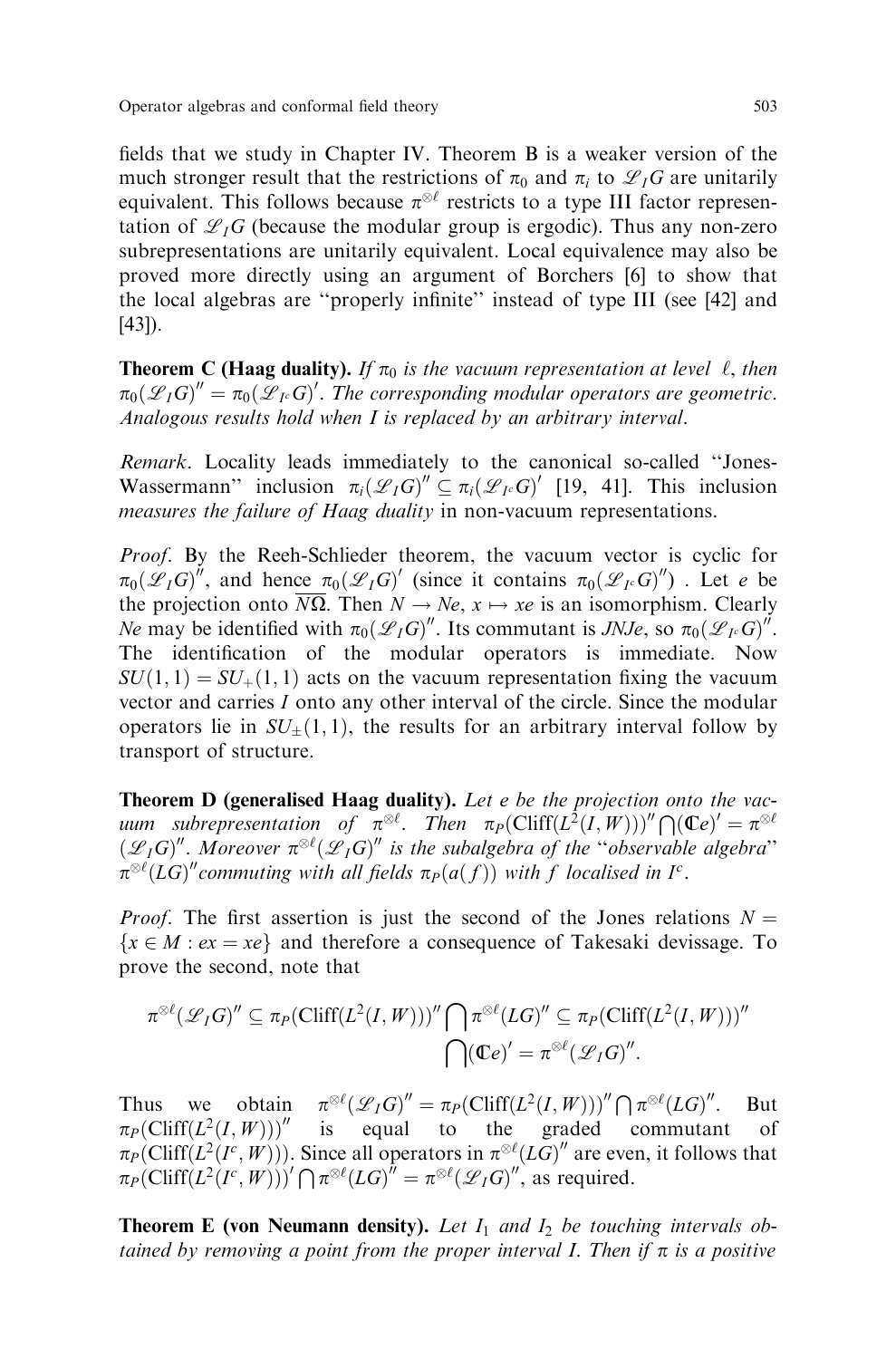energy representation of LG (not necessarily irreducible), we have  $\pi(\mathscr{L}_{I_1}G)'' \vee \pi(\mathscr{L}_{I_2}G)'' = \pi(\mathscr{L}_IG)''$  ("irrelevance of points").

*Proof.* By local equivalence, there is an isomorphism  $\pi$  between  $\pi_0(\mathscr{L}_I G)''$ and  $\pi(\mathscr{L}_I G)''$  taking  $\pi_0(g)$  onto  $\pi(g)$  for  $g \in \mathscr{L}_I G$ . Thus  $\pi$  carries  $\pi_0(\mathscr{L}_{I_1}G)'' \vee \pi_0(\mathscr{L}_{I_2}G)''$  onto  $\pi(\mathscr{L}_{I_1}G)'' \vee \pi(\mathscr{L}_{I_2}G)''$ . It therefore suffices to prove the result for the vacuum representation  $\pi_0$ . Let  $J_1 = I_1^c$  and  $J_2 = I_2^c$ . Now for  $k = 1, 2$  we have  $\pi^{\otimes \ell}(\mathcal{L}_{J_k}G)'' = \pi_P(\text{Cliff}(L^2(I_k, W)))'$  $\cap$ (Ce)<sup>7</sup>. So

$$
\pi^{\otimes \ell}(\mathcal{L}_{J_1}G)'' \cap \pi^{\otimes \ell}(\mathcal{L}_{J_2}G)'' = \pi_P(\text{Cliff}(L^2(I_1, W)))' \cap \pi_P(\text{Cliff}(L^2(I_2, W)))' \cap (\mathbb{C}e)'
$$
  
=  $\pi_P(\text{Cliff}(L^2(I, W)))' \cap (\mathbb{C}e)' = \pi^{\otimes \ell}(\mathcal{L}_{I^c}G)''.$ 

Here we have used Theorem C and the equality  $L^2(I, W) = L^2(I_1, W) \oplus$  $L^2(I_2, W)$ . Taking commutants, we get  $\pi^{\otimes \ell}(\mathscr{L}_{J_1}G)' \vee \pi^{\otimes \ell}(\mathscr{L}_{J_2}G)' =$  $\pi^{\otimes \ell}(\mathscr{L}_I \circ G)'$ . Compressing by e, this yields  $\pi_0(\mathscr{L}_{J_1}G)' \vee \pi_0(\mathscr{L}_{J_2}G)' = \pi_0$  $(\mathscr{L}_I G)'$ . Using Haag duality in the vacuum representation to identify these commutants, we get  $\pi_0(\mathscr{L}_{I_1}G)'' \vee \pi_0(\mathscr{L}_{I_2}G)'' = \pi_0(\mathscr{L}_IG)''$ , as required.

**Theorem F (irreducibility).** Let A be finite subset of  $S^1$  and let  $L^AG$  be the subgroup of LG consisting of loops trivial to all orders at points of A. Let  $\mathscr{L}^A G$ be the corresponding subgroup of  $\mathscr{L}G$ . If  $\pi$  is a positive energy representation of LG (not necessarily irreducible), we have  $\pi(L^AG)'' = \pi(LG)''$ . In particular the irreducible positive energy representations of LG stay irreducible and inequivalent when restricted to  $L^4G$ .

*Proof.* Clearly  $\mathscr{L}^A G = \mathscr{L}_I G \cdots \mathscr{L}_{I_n} G$ , if  $S^1 \backslash A$  is the disjoint union of the consecutive intervals  $I_1, \ldots, I_n$ . Let  $J_k$  be the interval obtained by adding the common endpoint to  $I_k \cup I_{k+1}$  (we set  $I_{n+1} = I_1$ ). By von Neumann density,  $\pi(\mathscr{L}_{I_k}G)'' \vee \pi(\mathscr{L}_{I_{k+1}}G)'' = \pi(\mathscr{L}_{J_k}G)''$ . Hence  $\pi(\mathscr{L}^{\tilde{A}}G)'' = \bigvee \pi(\mathscr{L}_{J_k}G)''$ . But the subgroups  $\mathscr{L}_{J_k}G$  generate  $\mathscr{L}G$  algebraically. Hence  $\pi(\mathscr{L}^AG)''=$  $\pi(\mathscr{L}G)''$ . Taking commutants, we get  $\pi(\mathscr{L}^AG)' = \pi(\mathscr{L}G)'$ . By Schur's lemma, this implies that the irreducible positive energy representations of LG stay irreducible and inequivalent when restricted to  $L^4G$ .

Remark. Direct proofs of Haag duality (Theorem C) have been discovered since the announcement in [19] that do not use Takesaki devissage from fermions. Theorems A, B and F can also be proved without using Takesaki devissage. In fact Jones and I proved in [42] that the topology on  $\mathscr{L}G$ induced by pulling back the strong operator topology on  $U(\mathscr{F}_P)$  makes  $\mathscr{L}^A G$  dense in  $\mathscr{L} G$ . Since any level  $\ell$  representation  $\pi$  is continuous for this topology, it follows that  $\pi(\mathcal{L}^A G)$  is dense in  $\pi(\mathcal{L}G)$  in the strong operator topology. So  $\pi(\mathscr{L}^A G)'' = \pi(\mathscr{L} G)'$  and Theorem F follows. The reader is warned that several incorrect proofs of these results have appeared in published articles.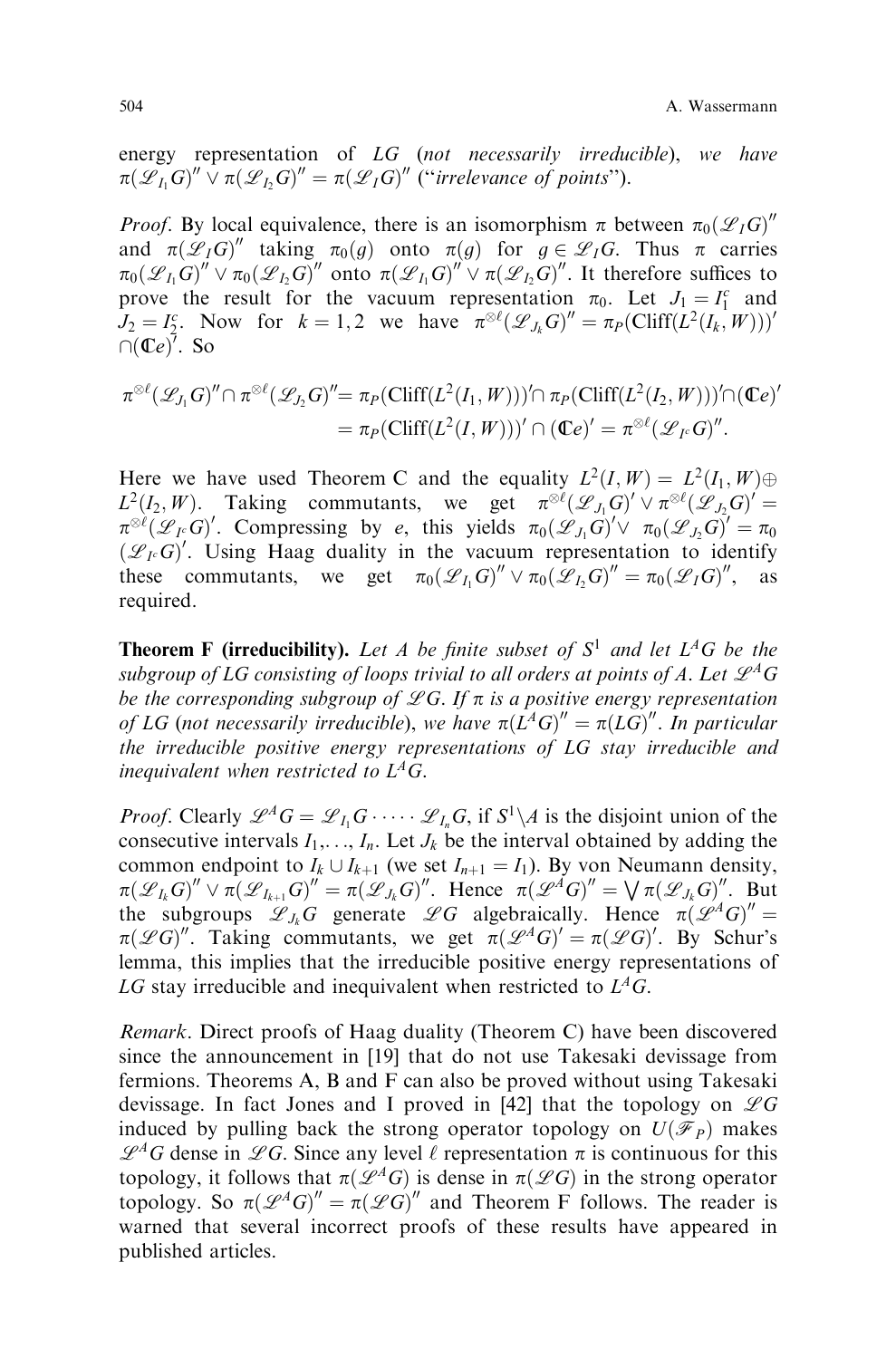#### III. The basic ordinary differential equation

18. The basic ODE and the transport problem

Consider the ODE

$$
\frac{df}{dz} = \frac{Pf}{z} + \frac{Qf}{1 - z} \tag{1}
$$

where  $f(z)$  takes values in  $V = \mathbb{C}^N$  and  $P, Q \in \text{End } V$ . Suppose that P has distinct eigenvalues  $\lambda_i$  with corresponding eigenvectors  $\xi_i$ , none of which differ by positive integers, and  $Q$  is a non-zero multiple of a rank one idempotent in general position with respect to P. Thus  $\hat{Q}^2 = \delta Q$ , Tr(Q) =  $\delta$ with  $\delta \neq 0$ , so that  $Q(x) = \phi(x)v$  for  $v \in V$ ,  $\phi \in V^*$  with  $\phi(v) = \delta$ . "General position" means that  $v = \sum \delta_i \xi_i$  with  $\delta_i \neq 0$  for all i and  $\phi(\xi_i) \neq 0$  for all i; the eigenvectors can therefore be normalised so that  $\phi(\xi_i) = 1$ . Let  $R = Q - P$  and suppose that R satisfies the same conditions as P with respect to Q. Let  $(\zeta_i, -\mu_i)$  be the normalised eigenvectors and eigenvalues of R. Let  $f_i(z) = \sum \xi_{i,n} z^{\lambda_i + n}$  be the formal power series solutions of (1) expanded about 0 with  $\xi_{i,0} = \xi_i$ . The  $f_i(z)$ 's are defined and converge in  ${z: |z| < 1, z \notin [0, 1)}.$  If  $g(z) = f(z^{-1})$ , then

$$
\frac{dg}{dz} = \frac{Rg}{z} + \frac{Qg}{1-z},\tag{2}
$$

so we can look for formal power series solutions  $h_i(z) = \sum \zeta_{i,n} z^{\mu_j - n}$  of (1) expanded about  $\infty$  with  $\zeta_{i,0} = \zeta_i$ . The  $h_i(z)$ 's are defined and converge in  ${z : |z| > 1, z \notin [1, \infty)}$ . The solutions  $f_i(z)$  and  $h_i(z)$  extend analytically to single-valued holomorphic functions on  $\mathbb{C}\setminus[0,\infty)$ .

**Problem.** Compute the transport coefficients  $c_{ij}$  for which  $f_i(z) = \sum c_{ij}h_j(z)$ for  $z \in \mathbb{C} \backslash [0, \infty)$ .

This problem will be solved by finding a rational canonical form for the matrices  $P, Q, R$  which links the ODE with the generalised hypergeometric equation, first studied by Thomae. It can be seen directly that the projected solutions  $(1 - z)\phi(f_i(z))$  can be represented by multiple Euler integrals. This allows one coefficient of the transport matrix  $(c_{ii})$  to be computed when the  $\lambda_i$ 's and  $\mu_i$ 's are real and  $\delta$  is negative. The rational canonical form shows that the transport matrices are holomorphic functions of the  $\lambda_i$ 's and  $\mu_i$ 's alone, symmetric in an obvious sense. So the computation of the  $c_{ij}$ 's follows by analytic continuation and symmetry from the particular solution:

**Theorem.** The coefficients of the transport matrix are given by the formula

$$
c_{ij}=e^{i\pi(\lambda_i-\mu_j)}\frac{\prod_{k\neq i}\Gamma(\lambda_i-\lambda_k+1)\prod_{\ell\neq j}\Gamma(\mu_j-\mu_\ell)}{\prod_{\ell\neq j}\Gamma(\lambda_i-\mu_\ell+1)\prod_{k\neq i}\Gamma(\mu_j-\lambda_k)}.
$$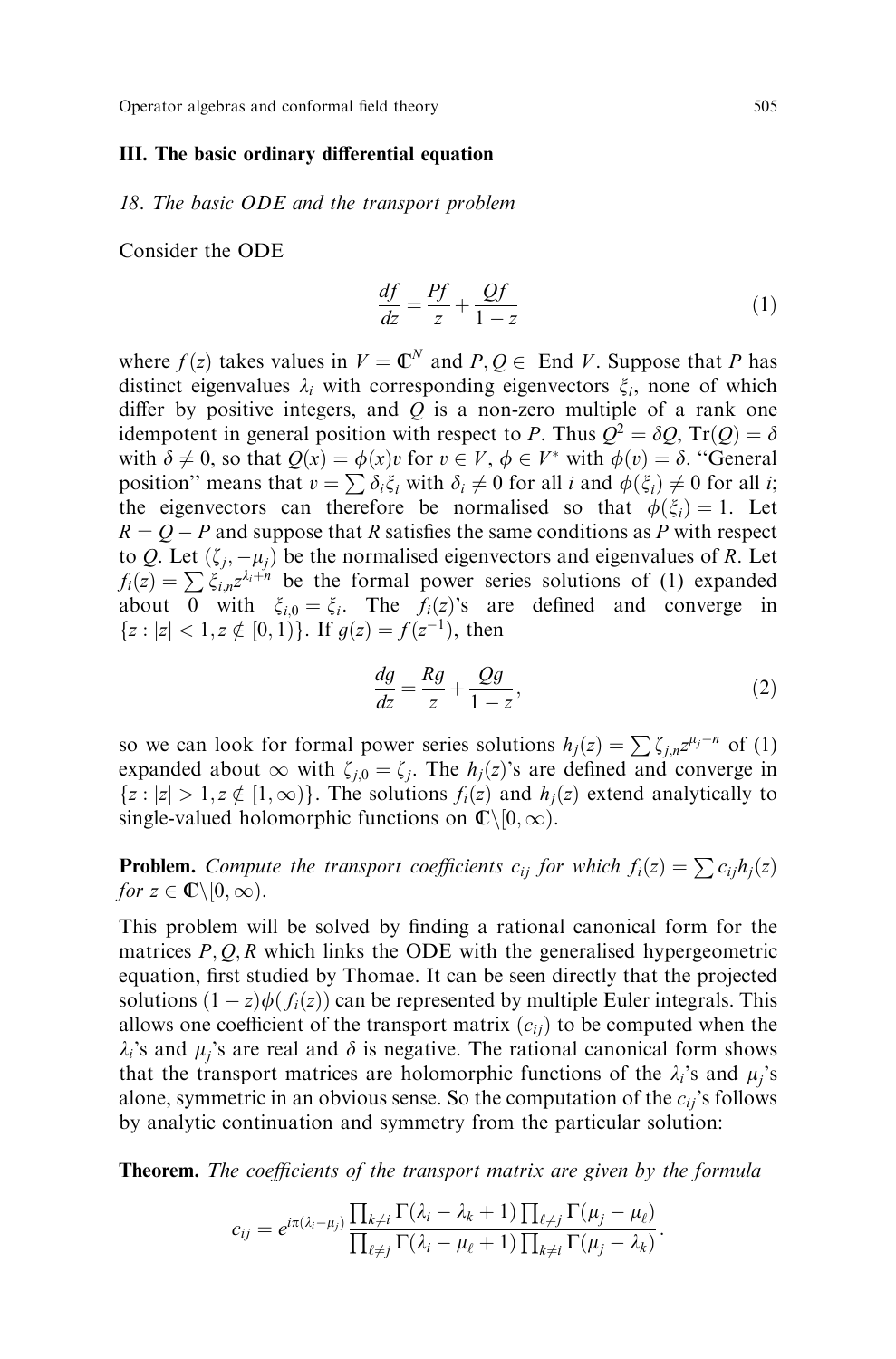:

For applications it will be convenient to have a slightly generalised version of this result. Let B be a matrix of the form  $-\alpha I + \beta Q$  ( $\beta \neq 0$ ) where Q is a rank one idempotent. Let A be a matrix such that both A and  $B - A$  are in general position with respect to  $Q$  and have distinct eigenvalues not differing by integers (so distinct). Around 0 the ODE

$$
\frac{df}{dz} = \frac{Af}{z} + \frac{Bf}{1 - z} \tag{3}
$$

has a canonical basis of solutions  $f_i(z) = \xi_i z^{\lambda_i} + \xi_{i,1} z^{\lambda_i+1} + \cdots$ , where  $A\xi_i = \lambda_i \xi_i$  and  $\phi(\xi_i) = 1$  if  $Q(\xi) = \phi(\xi)v$ . Similarly around  $\infty$ , the ODE has a canonical basis of solutions  $h_i(z) = \zeta_i z^{\mu_i} + \zeta_{i,1} z^{\mu_i-1} + \cdots$  where  $(A - B)\zeta_i = \mu_i \zeta_i$  and  $\phi(\zeta_i) = 1$ .

**Corollary.** In  $\mathbb{C}\setminus[0,\infty)$  we have  $f_i(z) = \sum c_{ij}h_j(z)$ , where

$$
c_{ij} = e^{i\pi(\lambda_i - \mu_j)} \frac{\prod_{k \neq i} \Gamma(\lambda_i - \lambda_k + 1) \prod_{\ell \neq j} \Gamma(\mu_j - \mu_\ell)}{\prod_{\ell \neq j} \Gamma(\lambda_i - \mu_\ell + \alpha + 1) \prod_{k \neq i} \Gamma(\mu_j - \lambda_k - \alpha)}
$$

*Proof.* By a gauge transformation  $f(z) \mapsto (1-z)^{\gamma} f(z)$ , the ODE (3) is changed into the ODE considered before. It is then trivial to check that the transport relation for that ODE implies the stated transport relation for  $(3)$ .

# 19. Analytic transformation of the ODE  $(cf[17])$

Consider the ODE  $f'(z) = A(t, z)f(z)$  where  $A(t, z) = \sum_{n \geq 0} A_n(t)z^{n-1}$  with each matrix  $A_n(t) \in$  End V a polynomial (or holomorphic function) in  $t \in W = \mathbb{C}^m$  and  $A(t, z)$  is convergent in  $0 < |z| < R$  for all  $t \in \mathbb{C}^m$ .

**Proposition.** Let  $U = \{t \in \mathbb{C}^m : A_0(t) \text{ has no eigenvalues differing by positive } \}$ integers}. For  $t \in U$ , there is a unique gauge transformation  $g(t, z) \in GL(V)$ , holomorphic on  $U \times \{z : |z| < R\}$ , such that  $g(t, z)^{-1}A(t, z)g(t, z)$  $g(t,z)^{-1}\partial g(t,z)/\partial z = A_0(t)/z.$ 

*Proof.* If we write  $g(t, z) = \sum_{n \geq 0} g_n(t) z^n$  with  $g_0(t) = I$ , then the  $g_n(t)$ 's are given by the recurrence relation

$$
ng_n(t) = n(n - \text{ad }A_0(t))^{-1} \sum_{m=1}^n A_m(t)g_{n-m}(t).
$$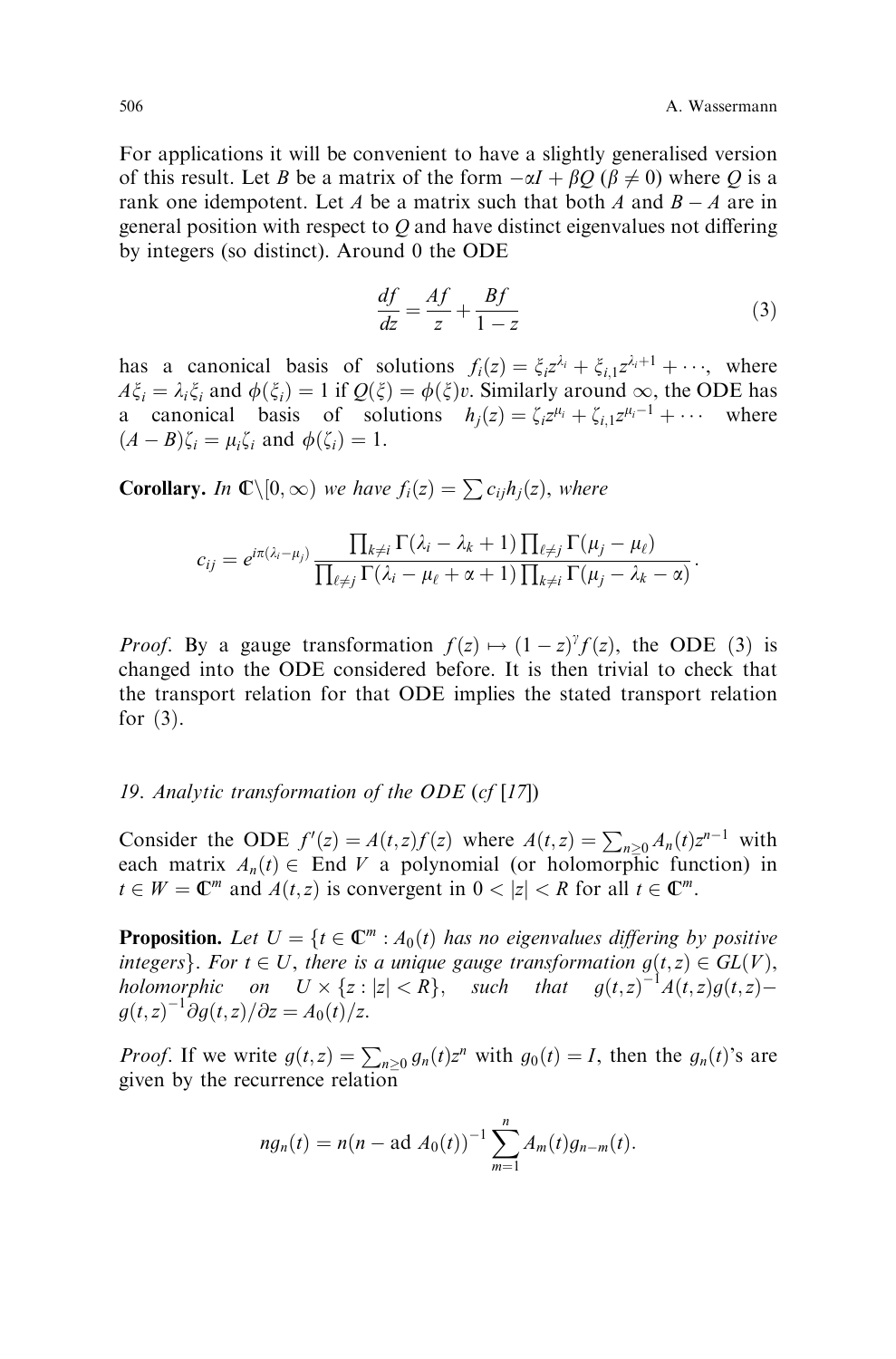Operator algebras and conformal field theory 507

Let  $\overline{B}$  be a closed ball in U. Then sup<sub>n</sub>  $\Vert n(n - \text{ad }A_0(t))^{-1} \Vert$  is bounded by  $M < \infty$  on  $\overline{B}$ . So  $\|g_n(t)\|$  is bounded on  $\overline{B}$  by the solutions  $f_n$  of the recurrence relation

$$
nf_n=\sum_{m=1}^n b_m f_{n-m},
$$

where  $b_m = M \sup_{t \in \overline{B}} ||A_m(t)||$  and  $\sum_{m \geq 1} b_m z^m$  is convergent in  $|z| < R$ . But then  $f(z) = \sum_{n\geq 0} \overline{f_n} z^n$  is the formal power series solution of  $zf'(z) =$  $(\sum_{m\geq 1} b_m z^m) f(z)$  with  $f(0) = 1$ , i.e.  $f'(z) = b(z) f(z)$  where  $b(z) =$  $\sum_{m\geq 0}^{m\geq 1} b_{m+1}z^m$ . This has the unique solution  $f(z) = \exp \int_0^z b(w)dw$  so that in particular  $f(z) = \sum f_n z^n$  is convergent in  $|z| < R$ . Since  $||g_n(t)|| \le f_n$ , it follows that  $\sum g_n(t)z^n$  converges uniformly on  $\{(t,z) : t \in \overline{B}, |z| \leq r\}$  for any  $r < R$ . Since  $t \mapsto g_n(t)$  is holomorphic in t, for fixed z,  $g(z, t)$  is the uniform limit on compacta of holomorphic functions in  $t$ . Since the uniform limit on compacta of holomorphic functions is holomorphic, it follows that  $t \mapsto g(t, z)$  is holomorphic on U for fixed z.

To show that  $g(t, z)$  is invertible for fixed t, note that  $\partial_z g = Ag - gA_0/z$ . Replacing A by  $-A^t$ , we find f such that  $\partial_z f = -fA + A_0 f / z$ . Hence  $\partial_z (fg) = [A_0, fg]/z$ . The only formal power series solution h of this equation with  $h(0) = I$  is  $h \equiv I$ . Hence  $fg \equiv I$  as required.

*Remarks*. This argument applies also when  $A_0(t) = 0$ . Clearly we may apply the proposition to the basic ODE. The argument with  $A_0(t) = 0$  near points  $z \neq 0, 1$  shows that the gauge transformation  $g(z)$  extends to a holomorphic map  $\mathbb{C}\setminus[1,\infty) \to GL(N,\mathbb{C})$  such that  $g(z)^{-1}A(z)g(z) - g(z)^{-1}g'(z) = A_0/z$ for  $z \notin [1,\infty)$ . The gauge transformation reduces the basic ODE about 0 to the ODE  $f'(z) = z^{-1}A_0f(z)$  which has solutions  $z^{A_0}v = \exp(A_0 \log z)v$  defined in  $\mathbb{C}\setminus[0,\infty)$  say. Applying the gauge transformation, it follows that any formal power series solution of the original ODE is automatically convergent in  $|z| < 1$  and extends to a single-valued holomorphic function on  $\mathbb{C}\backslash [0,\infty).$ 

## 20. Algebraic transformation of the ODE

Let P be a matrix with distinct eigenvalues  $\lambda_i$  and corresponding eigenvectors  $v_i$ . Let Q be proportional to a rank one idempotent on V so that  $Q(x) = \phi(x)v$  with  $\phi \in V^*$ ,  $v \in V$  and  $\phi(v) = \delta \neq 0$ . We assume that P is in general position with respect to Q. This means that the eigenvectors  $\xi_i$ satisfy  $\phi(v_i) \neq 0$  and that  $v = \sum_{i} \alpha_i \xi_i$  with  $\alpha_i \neq 0$  for all i. The next result gives a rational canonical form for the matrices P, Q and R.

**Proposition (Rational Canonical Form).** If P has distinct eigenvalues and  $Q$  is a non-zero multiple of a rank one idempotent in general position with respect to P, there is a (non-orthonormal!) basis of  $V$  such that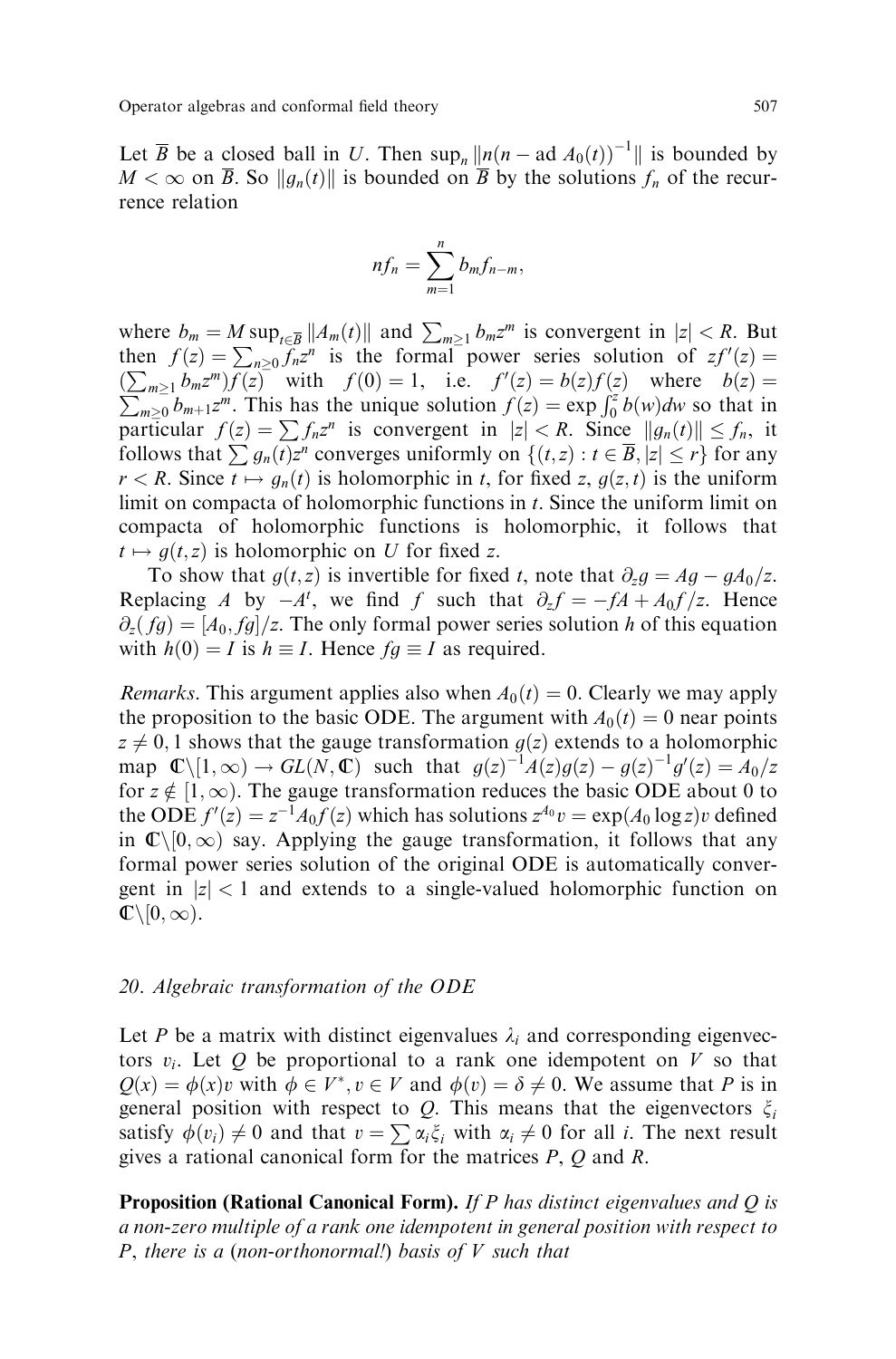$$
P = \begin{pmatrix} 0 & 1 & 0 & & & 0 \\ 0 & 0 & 1 & & 0 \\ & \ddots & \ddots & \ddots & \ddots \\ & & & & 1 \\ 0 & & & & 1 \\ a_1 & a_2 & & & a_N \end{pmatrix}, \quad Q = \begin{pmatrix} 0 & 0 & 0 & & 0 \\ & & & & 0 \\ & & & & \ddots \\ & & & & & \ddots \\ & & & & & & \vdots \\ b_1 & b_2 & & & b_N \end{pmatrix},
$$

$$
-R = P - Q = \begin{pmatrix} 0 & 1 & 0 & & 0 \\ & 0 & 0 & 1 & & 0 \\ & & & & \ddots & \ddots \\ 0 & & 0 & 1 & & 0 \\ & & & & & \ddots \\ & & & & & & \vdots \\ 0 & & & & & 1 \\ c_1 & c_2 & & & c_N \end{pmatrix},
$$

where  $b_N = Tr(Q) \neq 0$  and  $c_i = a_i - b_i$ . Conversely if P and Q are of the above form and the roots of  $a(t) = t^N - \sum a_i t^{i-1}$  (the characteristic polynomial of P) are distinct, then P and Q are in general position iff  $b(t) = \sum b_i t^{i-1}$  and  $a(t)$ have no common roots iff  $c(t) = a(t) - b(t)$  and  $a(t)$  have no common roots. (Here c(t) is the characteristic polynomial of  $P - Q$ .)

Remark. This gives a unique canonical form for  $P, Q, R = Q - P$  with equivalence given by conjugation by matrices in  $GL(N, \mathbb{C})$ : for  $a(t)$  and  $c(t)$ are the characteristic polynomials of P and  $P - Q$ , so that the constants  $a_i, b_j$ are invariants (since  $b(t) = a(t) - c(t)$ ). Moreover the orbit space of the pairs  $(P, R)$  under the action by conjugation of  $GL(N, \mathbb{C})$  can naturally be identified with the space of rational canonical forms.

*Proof.* Let  $Q(x) = \phi(x)v$ , with  $\phi(v) \neq 0$ . Since Q and P are in general position, the elements  $\phi, \phi \circ P, \cdots, \phi \circ P^{N-1}$  form a basis of  $V^*$ . In particular there is a unique solution w of  $\phi(w) = \phi(Pw) = \cdots = \phi(P^{\tilde{N}-2}w) = 0$ ,  $\phi(P^{N-1}w) = 1$ . The set  $w, Pw, \ldots, P^{N-1}w$  must be linearly independent, because otherwise  $P^{N-1}w$  would have to be a linear combination of  $w, Pw, \ldots, P^{N-2}w$  contradicting  $\phi(P^{N-1}w) = 1$ . Thus  $(P^jw)$  is a basis of V. Clearly  $P$  and  $Q$  have the stated form with respect to this basis. Furthermore  $b_N = Tr(Q)$ .

We next must check that if  $P$  and  $Q$  have the stated form, then no eigenvector  $u \neq 0$  of P can satisfy  $Qu = 0$  and no eigenvector  $\psi$  of P<sup>t</sup> can satisfy  $Q^t \psi = 0$ . For  $\psi$ , the condition  $Q^t \psi = 0$  means that  $\psi = (x_1, x_2, \dots, x_{N-1}, 0)$  with  $x_i \in \mathbb{C}$ . The condition  $P^t \psi = \lambda \psi$  forces  $x_1 = \lambda x_2, x_2 = \lambda x_3, ..., x_{N-1} = 0$ . Hence  $x_i = 0$  for all i and  $\psi = 0$ . Now suppose that  $Pu = \lambda u$  and  $Qu = 0$ . Then it is easily verified that u is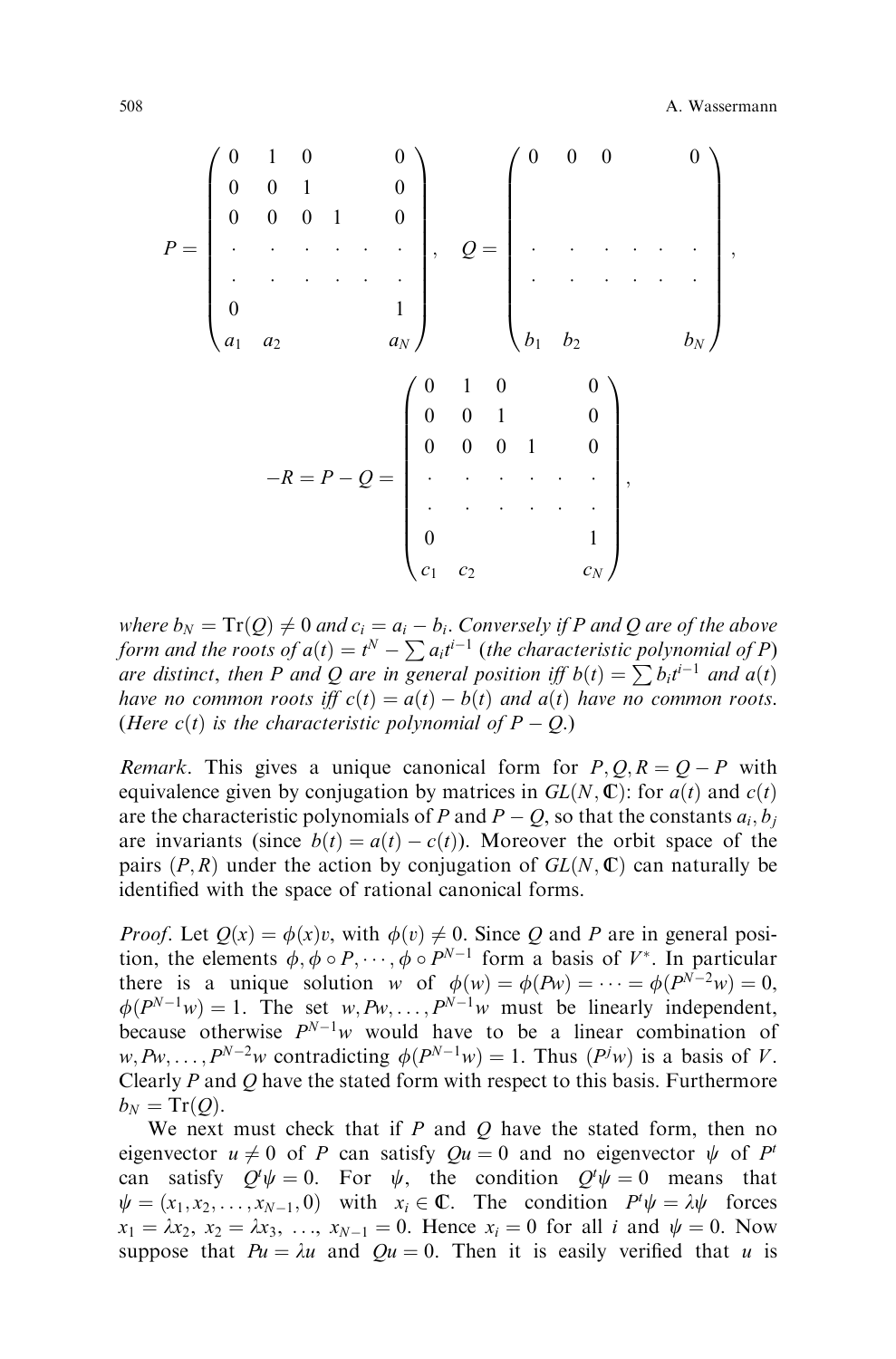proportional to  $(1, \lambda, \lambda^2, \ldots, \lambda^{N-1})^t$ . Thus  $Qu = (0, 0, \ldots, 0, b(\lambda))^t$ , so that  $Qu \neq 0$  iff  $b(\lambda) \neq 0$ . Finally the characteristic polynomial of R is  $c(t) = a(t) - b(t)$ . Clearly  $a(t)$  and  $b(t)$  have no common roots iff  $c(t)$  and  $b(t)$  have no common roots, so the last assertion follows.

## 21. Symmetry and analyticity properties of transport matrices

**Proposition.** The transport matrix  $c_{ii}$  from 0 to  $\infty$  of the basic ODE depends only on the eigenvalues  $\lambda_i$  of P and  $\mu_j$  of P – Q. This dependence is holomorphic. Moreover the coefficients  $c_{ii}$ , indexed by the eigenvalues  $\lambda_i$  and  $\mu_i$ , have the symmetry property  $c_{ij}(\lambda_1,\ldots,\lambda_N,\mu_1,\ldots,\mu_N) = c_{\sigma i,\tau j}(\lambda_{\sigma 1},\ldots,\lambda_{\sigma N},\lambda_N)$  $\mu_{\tau 1}, \ldots, \mu_{\tau N}$  for  $\sigma, \tau \in S_N$ .

*Proof.* We can conjugate by a matrix in  $GL(N, \mathbb{C})$  so that P, Q and R are in rational canonical form. The transport matrix from 0 to  $\infty$  is invariantly defined, so does not change under such a conjugation. Thus the assertions are invariant under conjugation, so it suffices to prove them when  $P, Q, R$ are in rational canonical form. Setting  $g(z) = f(z/(z-1))$ , where  $f(z)$  is a solution of the basic ODE, we get the ODE

$$
\frac{dg}{dz} = \frac{Pg}{z} + \frac{Rg}{z - 1} \tag{4}
$$

where  $R = Q - P$ . Thus we have to compute the transport matrices for (4) from 0 to 1 where the solutions at 0 are labelled by the eigenvalues  $\lambda_i$  of P and at 1 by the eigenvalues of  $\mu_i$  of  $-R$ . We shall consider variations of P, Q, and  $R$  within rational canonical form.  $P$  and  $R$  can be specified by prescribing the eigenvalues  $(\lambda_i)$  of P and  $(\mu_i)$  of  $-R$ . This completely determines the  $a_i$ 's and  $c_i$ 's and hence the  $b_i$ 's. The  $\lambda_i$ 's and  $\mu_i$ 's should be distinct and no two  $\lambda_i$ 's or  $\mu_i$ 's should differ by a positive integer. We also impose the linear constraint that  $\sum \lambda_i - \mu_i \neq 0$ . Thus we obtain an open path-connected subset  $U_0$  of the  $2N$ -dimensional linear space  $W = \{(\lambda, \mu)\}\ = \mathbb{C}^{2N}$ . Applying the proposition in section 19 with  $t = (\lambda, \mu) \in W$  and  $A(t, z) =$  $z^{-1}P + (z-1)^{-1}R$ , we deduce that the gauge transformations  $g(t, z)$ ,  $h(t, z)$ transforming  $A(t, z)$  into  $z^{-1}P$  and  $(z - 1)^{-1}R$  respectively depend holomorphically on  $t \in U$  for a fixed  $z \in (0, 1)$ . We already saw in section 20 that the normalised eigenvectors of  $P$  and  $R$  are given by

$$
\xi_i(t) = b(\lambda_i)^{-1} (1, \lambda_i, \lambda_i^2, \dots, \lambda_i^{N-1})^t \quad \zeta_j(t) = b(\mu_j)^{-1} (1, \mu_j, \mu_j^2, \dots, \mu_j^{N-1})^t.
$$

Thus the normalised solutions at 0 are  $z^{\lambda_i}g(t,z)\xi_i(t)$  and the normalised solutions at 1 are given by  $(z - 1)^{\mu_j} h(t, z) \zeta_j(t)$ . So the transport matrix  $c_{ij}(t)$ (independent of  $z$ ) is specified by the equation

$$
z^{\lambda_i}g(t,z)\xi_i(t)=\sum c_{ij}(t)(z-1)^{-\mu_j}h(t,z)\zeta_j(t)
$$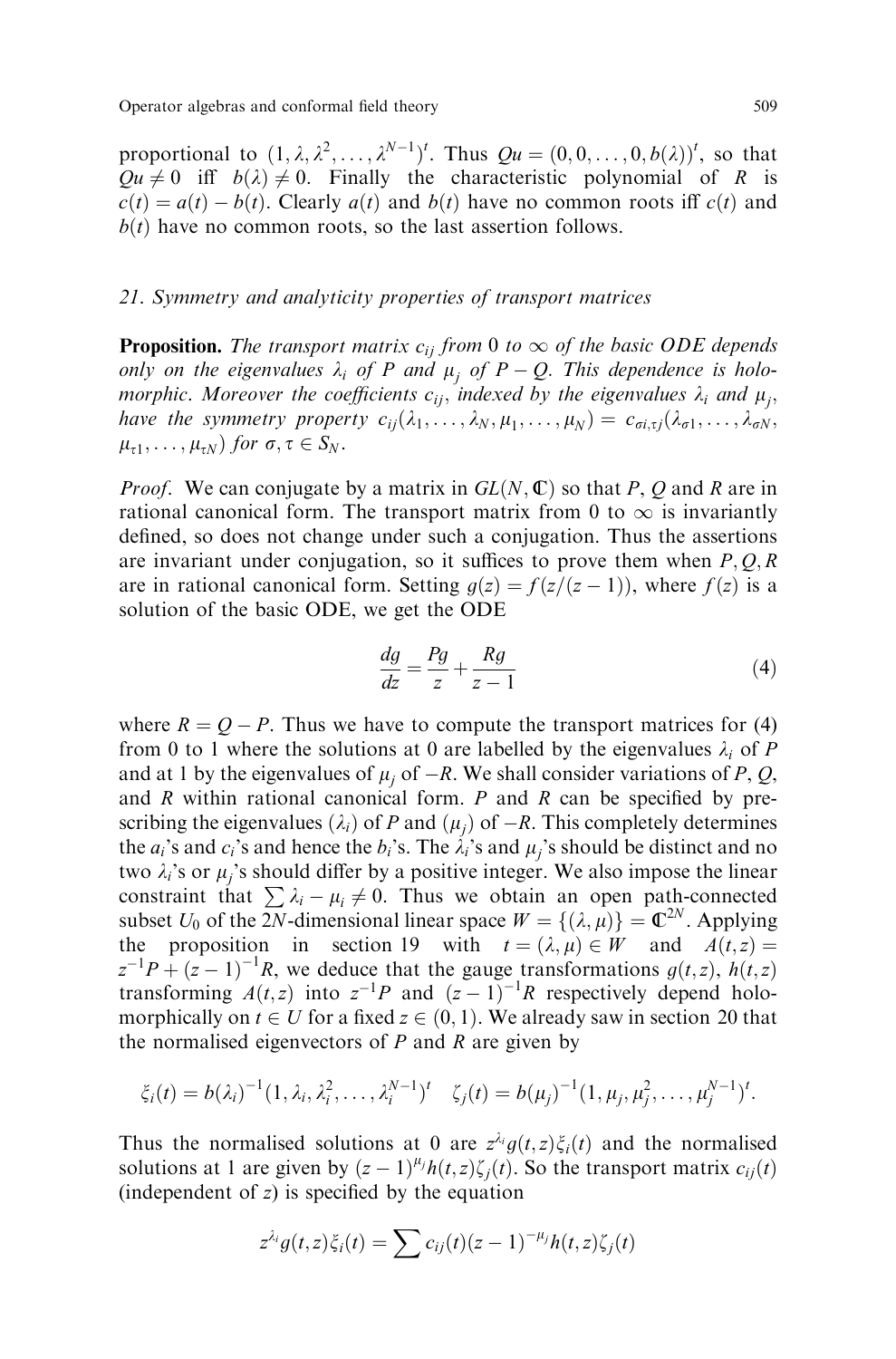for  $|z - 1/2| < 1/2$ . Fix such a value of z (say  $z = 1/2$ ) and let  $(\psi_i(t))$  be the dual basis to  $(\zeta_i(t))$ . Clearly  $\psi_i(t)$  is a rational function of  $(\lambda, \mu)$  so is holomorphic on U. Moreover

$$
c_{ij}(t) = (z-1)^{\mu_j} z^{\lambda_i} (\psi_j(t), h(t, z)^{-1} g(t, z) \xi_i(t)).
$$

This equation shows that  $c_{ij}(t)$  depends holomorphically on  $t \in U_0$  and has the stated symmetry properties.

#### 22. Projected power series solutions

Let  $\lambda = \lambda_i$  be an eigenvalue of P and consider the corresponding (formal) power series solution  $f_i(z) = \sum \xi_{i,n} z^{\lambda_i+n}$  of the basic ODE. Dropping the index i for clarity, we have

$$
zf'(z) = Pf + Q(z + z^2 + z^3 + \cdots)f,
$$

with  $f(z) = \sum \xi_n z^{\lambda+n}$  and  $P\xi_0 = \lambda \xi_0$ . Substituting in the formal power series and dividing out by  $z^{\lambda}$ , we get

$$
\sum_{n\geq 0} (n+\lambda)\xi_n z^n = \sum_{n\geq 0} P\xi_n z^n + Q(z+z^2+z^3+\cdots) \sum_{n\geq 0} \xi_n z^n.
$$

Thus for  $n \geq 1$  we get

$$
(n+\lambda-P)\xi_n=Q(\xi_0+\cdots+\xi_{n-1})
$$

and hence

$$
Q\xi_n = Q(n + \lambda - P)^{-1}Q(\xi_0 + \cdots + \xi_{n-1}).
$$

Let  $Q(\xi_0 + \cdots + \xi_n) = \alpha_n v$ , where  $\alpha_n \in \mathbb{C}$ . Thus we obtain the recurrence relation  $\alpha_n - \alpha_{n-1} = \chi(\lambda + n)\alpha_n$ , so that  $\alpha_n = \chi_P(\lambda + n)\alpha_{n-1}$ , where the rational function  $\chi_P(t)$  is defined by  $Q + Q(tI - P)^{-1}Q = \chi_P(t)Q$ . Thus, reintroducing the index  $i$ , we have

$$
\alpha_{i,n} = \alpha_{i,0} \prod_{m=1}^{n} \chi_P(\lambda_i + m), \qquad (5)
$$

where  $\alpha_{i,0} = \phi(\xi_i)$ . We now must compute  $\chi_P(t)$ . Bearing in mind that equation (2) gives the corresponding power series expansions about  $\infty$ , we define  $\chi_R(t)$  by  $Q + Q(tI - R)^{-1}Q = \chi_R(t)Q$ .

**Inversion lemma.**  $\chi_R(t) = \chi_P(-t)^{-1}$ .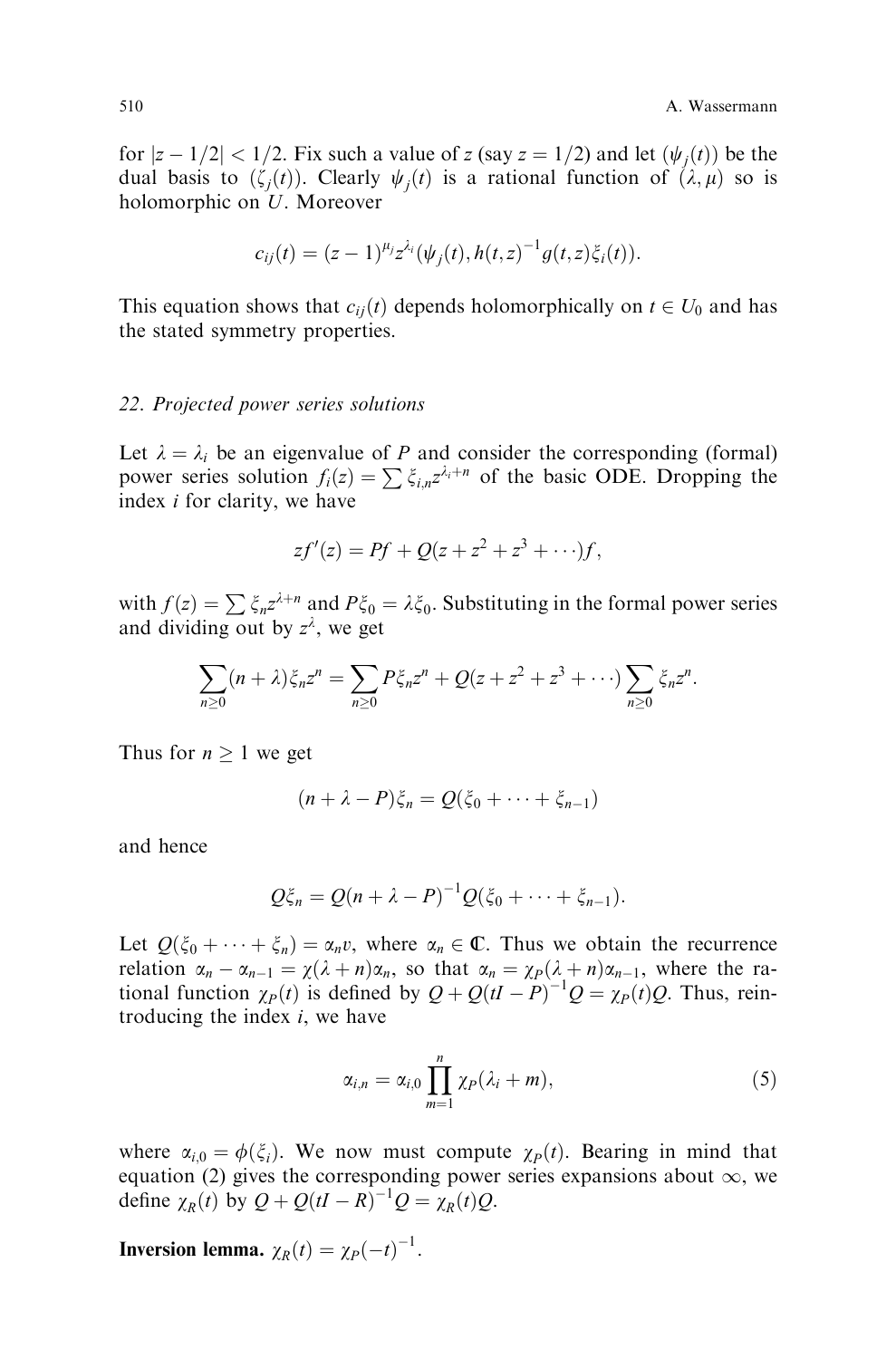Operator algebras and conformal field theory 511

*Proof.* Let A be an invertible matrix with  $QA^{-1}Q = (1 - \alpha)Q$ , where  $\alpha \neq 0$ . Expanding  $(A - Q)^{-1} = (I - A^{-1}Q)^{-1}A^{-1}$ , we find that  $Q(A - Q)^{-1}$  $Q = (\alpha^{-1} - 1)Q$ . Hence

$$
\chi_R(t)Q = Q + Q(t - R)^{-1}Q = Q + Q(t + P - Q)^{-1}Q = \alpha^{-1}Q,
$$

if  $Q(t+P)^{-1}Q = (1-\alpha)Q$ . But  $Q(t+P)^{-1}Q = -Q(-t-P)^{-1}Q = (1-\chi_P)$  $\widetilde{f}(-t)$ )Q, so that  $\alpha = \chi_P(-t)$  and hence  $\chi_R(t) = \alpha^{-1} = \chi_P(-t)^{-1}$  as required.

**Corollary.**  $\chi_p(t) = \prod (t - \mu_i) / \prod (t - \lambda_j)$  where the  $\mu_j$ 's are the eigenvalues of  $P - Q$ .

*Proof.*  $X_P(t)$  has the form  $p(t) / \prod_{i=1}^k (t - \lambda_i)$ , where  $p(t)$  is a monic polynomial of degree N. Similarly  $X_R(t)$  has the form  $q(t)/\prod (t + \mu_i)$  where the  $\mu_i$ 's are the eigenvalues of  $-R = P - Q$ . Since  $X_R(t) = X_P(-t)^{-1}$ , we see that  $p(t) = \prod (t - \mu_i)$  and  $q(t) = \prod (t + \lambda_i)$ , as required.

Corollary.  $\sum \lambda_i - \sum \mu_i = \delta$ .

*Proof.* This follows by taking the trace of the identity  $P + R = Q$ .

From (5) and the formula for  $\chi_P(t)$ , we have for  $n \geq 1$ 

$$
\alpha_{i,n} = \alpha_{i,0} \prod_{j=1}^N \prod_{m=1}^n \frac{m + \lambda_i - \mu_j}{m + \lambda_i - \lambda_j},
$$

where  $\alpha_{i,0} = \phi(\xi_i)$ .

# 23. Euler-Thomae integral representation of projected solutions (cf [38, 47])

We assume here that the eigenvalues  $\lambda_i$  of P are real with  $\lambda_1 > \lambda_2 > \cdots > \lambda_N$ ; that the eigenvalues  $\mu_i$  of  $P - Q$  are real with  $\mu_1 > \mu_2 > \cdots > \mu_N$ ; and that  $\lambda_1 + 1 > \mu_i > \lambda_1$  for all *j*. In particular this implies that  $\delta = \text{Tr}(Q)$  must be negative. We start by obtaining an integral representation of the projected solutions  $(1 - z)\phi(f_i(z))$  around 0. Recalling that the eigenvectors  $\xi_i$  and  $\zeta_i$ of P and  $P - Q$  are normalised so that  $\phi(\xi_i) = 1 = \phi(\zeta_i)$ , where  $Q(x) = \phi(x)v = \phi(x)\eta$ , we have already shown that

$$
(1-z)^{-1}z^{-\lambda_i}\phi(f_i(z))=\sum_{n\geq 0}\alpha_{i,n}z^n=\sum_{n\geq 0}z^n\cdot\prod_{j=1}^N\prod_{m=1}^n\frac{m+\lambda_i-\mu_j}{m+\lambda_i-\lambda_j}.
$$

Using the formula  $(a)_n \equiv a(a + 1) \cdots (a + n - 1) = \Gamma(a + n) / \Gamma(a)$ , we get

$$
(1-z)^{-1}z^{-\lambda_i}\phi(f_1(z))=\sum_{n\geq 0}\frac{(\lambda_1-\mu_1+1)_n}{n!}\prod_{j\neq 1}\frac{\Gamma(\lambda_1-\mu_j+n+1)\Gamma(\lambda_1-\lambda_j+1)}{\Gamma(\lambda_1-\mu_j+1)\Gamma(\lambda_1-\lambda_j+n+1)}.
$$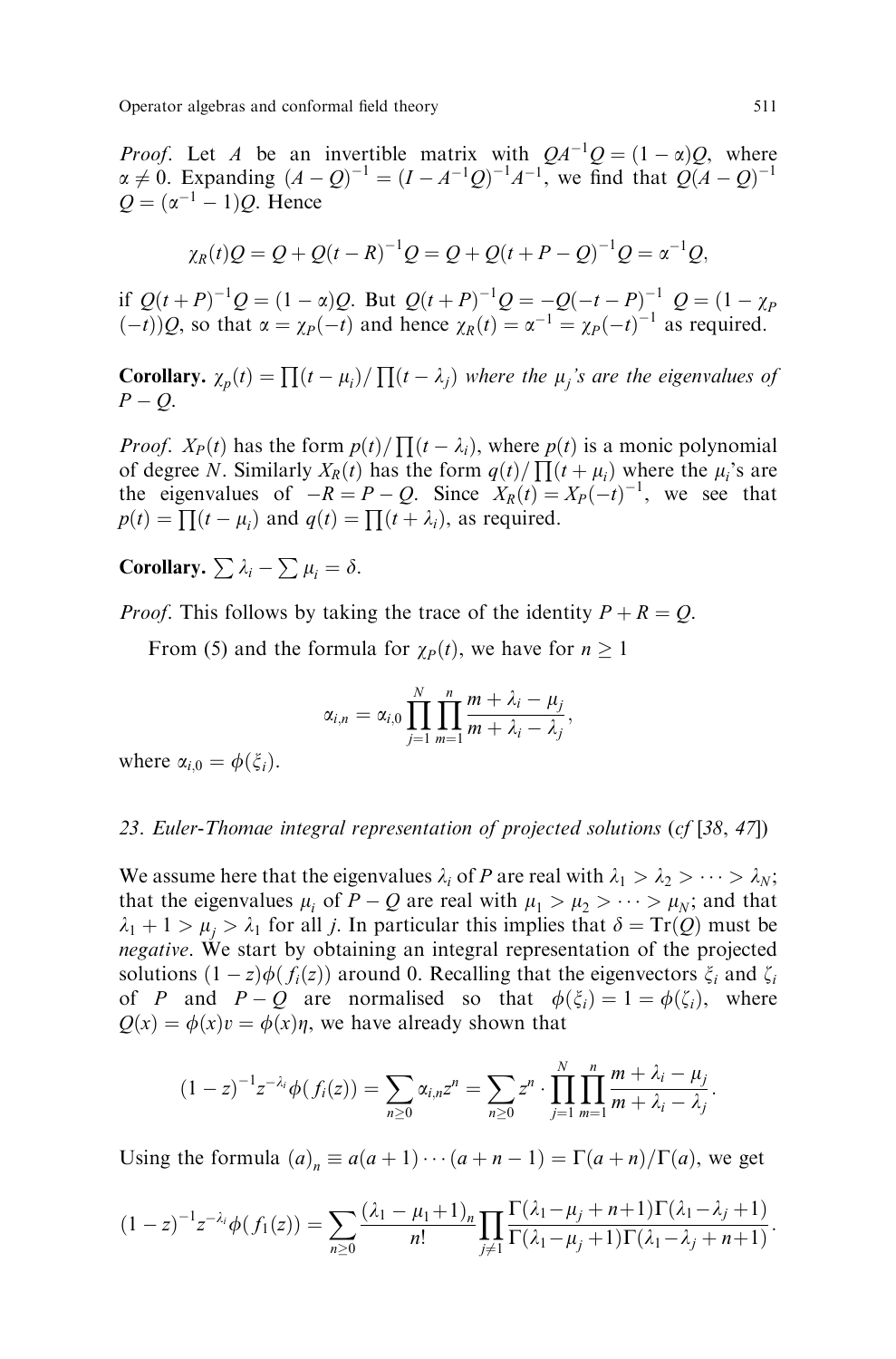512 **A. Wassermann** 

Using the beta function identity  $\Gamma(a)\Gamma(b)/\Gamma(a+b) = \int_0^1 t^{a-1}(1-t)^{b-1}dt$  for  $a, b > 0$ , we obtain

$$
\phi(f_1(z)) = (1-z)z^{\lambda_1} K \int_0^1 \int_0^1 \cdots \int_0^1 (1 - z t_2 \cdots t_N)^{\mu_1 - \lambda_1 - 1}
$$
\n
$$
\prod_{j \neq 1} t_j^{\lambda_1 - \mu_j} (1 - t_j)^{\mu_j - \lambda_j - 1} dt_j,
$$
\n(6)

where

$$
K = \prod_{j \neq 1} \frac{\Gamma(\lambda_1 - \lambda_j + 1)}{\Gamma(\lambda_1 - \mu_j + 1)\Gamma(\mu_j - \lambda_j)}.
$$

(The inequalities  $\mu_i > \lambda_i$  and  $\lambda_1 - \mu_i > -1$  guarantee that this summation by integrals is valid.) Note that this Euler type integral representation is also valid for  $z$  real and negative, since it is analytic in  $z$  where defined. The solutions about  $\infty$  have a Laurent expansion (for |z| large)  $g_j(z) = \zeta_i z^{\mu_j} + \zeta_{j,1} z^{\mu_j - 1} + \cdots$  where  $\zeta_j$  are the eigenvectors of  $P - Q$ with  $(P - Q)\zeta_i = \mu_i \zeta_i$ . Hence the projected solution  $\phi(g_i(z))$  satisfies  $\phi(g_j(z)) \sim (\zeta_j, \eta) z^{\mu_j}$  because of the normalisation  $\phi(\zeta_j) = 1$ . In particular if x is large and negative  $\phi(g_j(x)) \sim |x|^{\mu_j} e^{\pi i \mu_j}$ . Let  $c_{ij}$  be the transport matrix connecting the solutions at 0 and  $\infty$ , so that  $f_1(z) = \sum c_{1j}g_j(z)$ . Since Q and P are in general position, we lose no information by writing the above equation as  $\phi(f_1(z)) = \sum c_{1j}\phi(g_j(z))$ . Since  $\mu_1$  is the largest of the  $\mu_j$ 's, we find that for  $x$  large and negative,

$$
\phi(f_1(x)) \sim c_{11}|x|^{\mu_1} e^{i\pi \mu_1}.\tag{7}
$$

On the other hand by (6) we have for  $x \ll 0$ 

$$
\phi(f_1(x)) \sim Ke^{i\pi\lambda_1}|x|^{\mu_1}\prod_{j\neq i}\int_0^1 t_j^{\mu_1-\mu_j-1}(1-t_j)^{\mu_j-\lambda_j-1}dt_j.
$$
 (8)

Comparing (7) and (8), we obtain

$$
c_{11} = e^{i\pi(\lambda_1 - \mu_1)} K \prod_{j \neq 1} \int_0^1 t_j^{\mu_1 - \mu_j - 1} (1 - t_j)^{\mu_j - \lambda_j - 1} dt_j
$$
  
=  $K e^{i\pi(\lambda_1 - \mu_1)} \prod_{j \neq 1} \frac{\Gamma(\mu_1 - \mu_j) \Gamma(\mu_j - \lambda_j)}{\Gamma(\mu_1 - \lambda_j)}.$ 

Substituting in the value of  $K$ , we get the fundamental formula:

$$
c_{11} = e^{i\pi(\lambda_1 - \mu_1)} \prod_{j \neq 1} \frac{\Gamma(\lambda_1 - \lambda_j + 1)\Gamma(\mu_1 - \mu_j)}{\Gamma(\lambda_1 - \mu_j + 1)\Gamma(\mu_1 - \lambda_j)}.
$$
(9)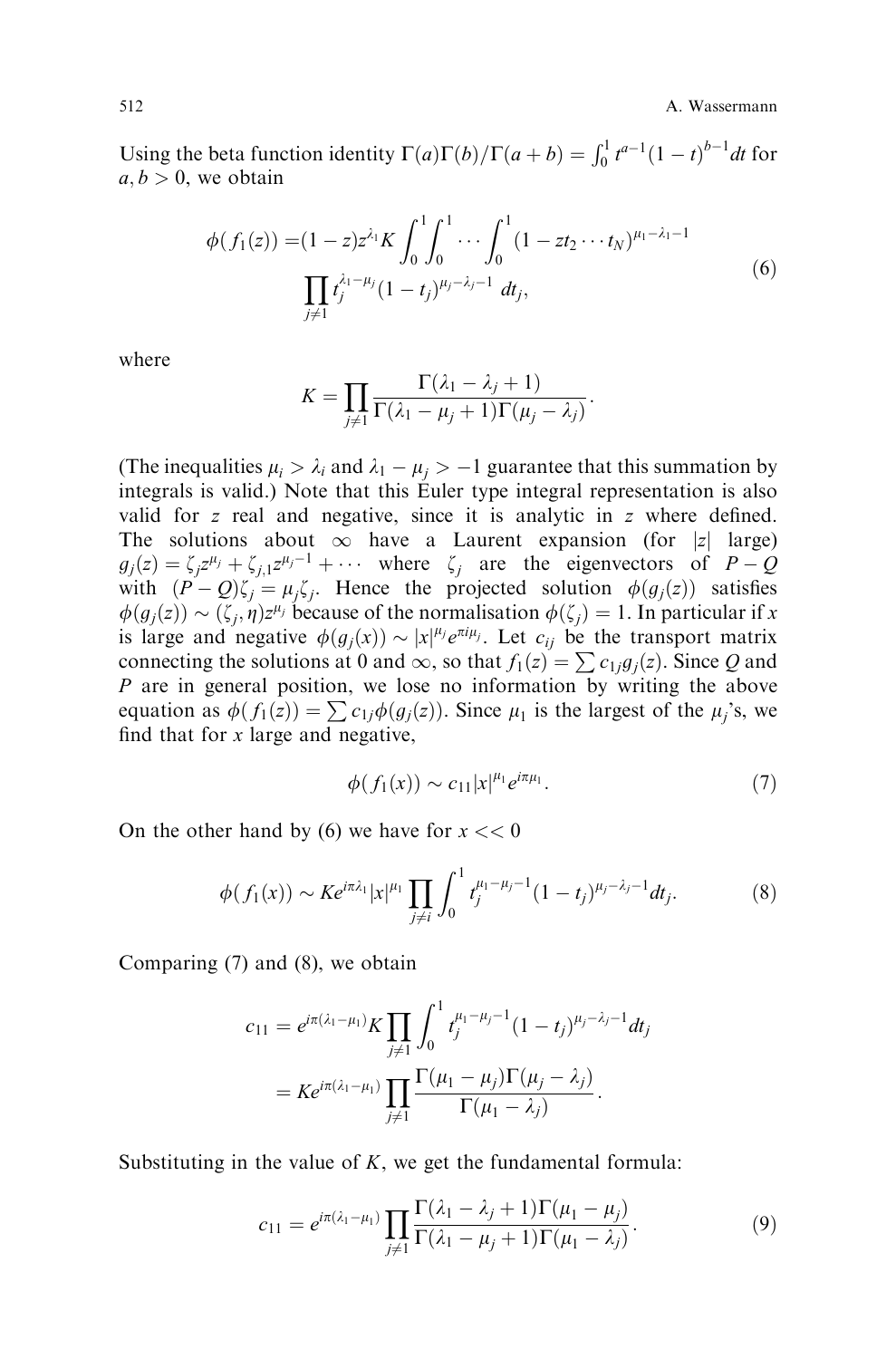#### 24. Computation of transport matrices

**Theorem.** The transport matrix  $c_{ij}$  from the solutions at 0 to the solutions at  $\infty$ of the basic ODE is given by

$$
c_{ij}=e^{i\pi(\lambda_i-\mu_j)}\frac{\prod_{k\neq i}\Gamma(\lambda_i-\lambda_k+1)\prod_{\ell\neq j}\Gamma(\mu_j-\mu_\ell)}{\prod_{\ell\neq j}\Gamma(\lambda_i-\mu_\ell+1)\prod_{k\neq i}\Gamma(\mu_j-\lambda_k)}.
$$

*Proof.* We obtained this formula in section 23 for  $c_{11}$  when  $\lambda_i$ ,  $\mu_i$  took on special values. On the other hand  $c_{11}$  and the right hand side are analytic functions of  $\lambda_i$ ,  $\mu_i$ . The special values sweep out an open subset of the real part of the parameter space  $U_0$ , so by analytic continuation we must have equality for all parameters in  $U_0$ . The formula for  $c_{ii}$  now follows immediately from the symmetry property of the  $c_{ii}$ 's.

#### IV. Vector and dual vector primary fields

## $25.$  Existence and uniqueness of vector and dual vector primary fields

Let V be an irreducible representation of  $SU(N)$ . Then  $\mathscr{V} = C^{\infty}(S^1, V)$  has an action of  $LG \rtimes \text{Rot } S^1$  with LG acting by multiplication and Rot  $S^1$  by rotation,  $r_{\alpha} f(\theta) = f(\theta + \alpha)$ . There is corresponding infinitesimal action of  $L^0$ g $\times$  R which leaves invariant the finite energy subspace  $\mathscr{V}^0$ . We may write  $V^0 = \sum \mathcal{V}(n)$  where  $\mathcal{V}(n) = z^{-n} \otimes V$ . Set  $v_n = z^n v$  for  $v \in V$ . Thus  $dv_n = -nv_n$  (so that  $d = -id/d\theta$ ) and  $X_nv_m = (Xv)_{m+n}$ . Let  $H_i$  and  $H_j$  be irreducible positive energy representations at level  $\ell$ . A map  $\phi: \mathscr{V}^0 \otimes H_j^0 \to H_i^0$  commuting with the action of  $L^0 \mathfrak{g} \rtimes \text{Rot } S^1$  is called a primary field with charge V. For  $v \in V$  we define  $\phi(v,n) = \phi(v_n) : H_i^0 \to H_j^0$ : these are called the *modes* of  $\phi$ . The intertwining property of  $\phi$  is expressed in terms of the modes through the commutation relations:

$$
[X(n), \phi(v, m)] = \phi(X \cdot v, m + n), \quad [D, \phi(v, m)] = -m\phi(v, m).
$$

**Uniqueness Theorem.** If  $\phi : \mathscr{V}^0 \otimes H_j^0 \to H_i^0$  is a primary field, then  $\phi$  restricts to a G-invariant map  $\phi_0$  of  $\mathscr{V}(0)\otimes H_j(0)=V\otimes H_j(0)$  into  $H_i(0).$  Moreover  $\phi$ is uniquely determined by  $\phi_0$ , the initial term of  $\phi$ .

*Proof.*  $\mathcal{V}(0) \otimes H_j(0)$  is fixed by Rot  $S^1$  and hence so is its image under  $\phi$ . It therefore must lie in  $H_i(0)$ . Since  $\phi$  is G-equivariant (or equivalently g-equivariant), the restriction of  $\phi$  is G-equivariant. To prove uniqueness, we must show that if the initial term  $\phi_0$  vanishes then so too does  $\phi$ . It clearly suffices to show that  $(\phi(\xi \otimes f), \eta) = 0$  for all  $\xi \in H_1^0$ ,  $f \in \mathcal{V}^0$  and  $\eta \in H_i^0$ . By assumption this is true for  $\xi \in H_i(0)$ ,  $v \in \mathcal{V}(0)$  and  $\eta \in H_i(0)$ . By Rot  $S^1$ -invariance, this is also true if  $v \in \mathcal{V}(n)$  for  $n \neq 0$  and hence for any  $v \in \mathscr{V}^0$ .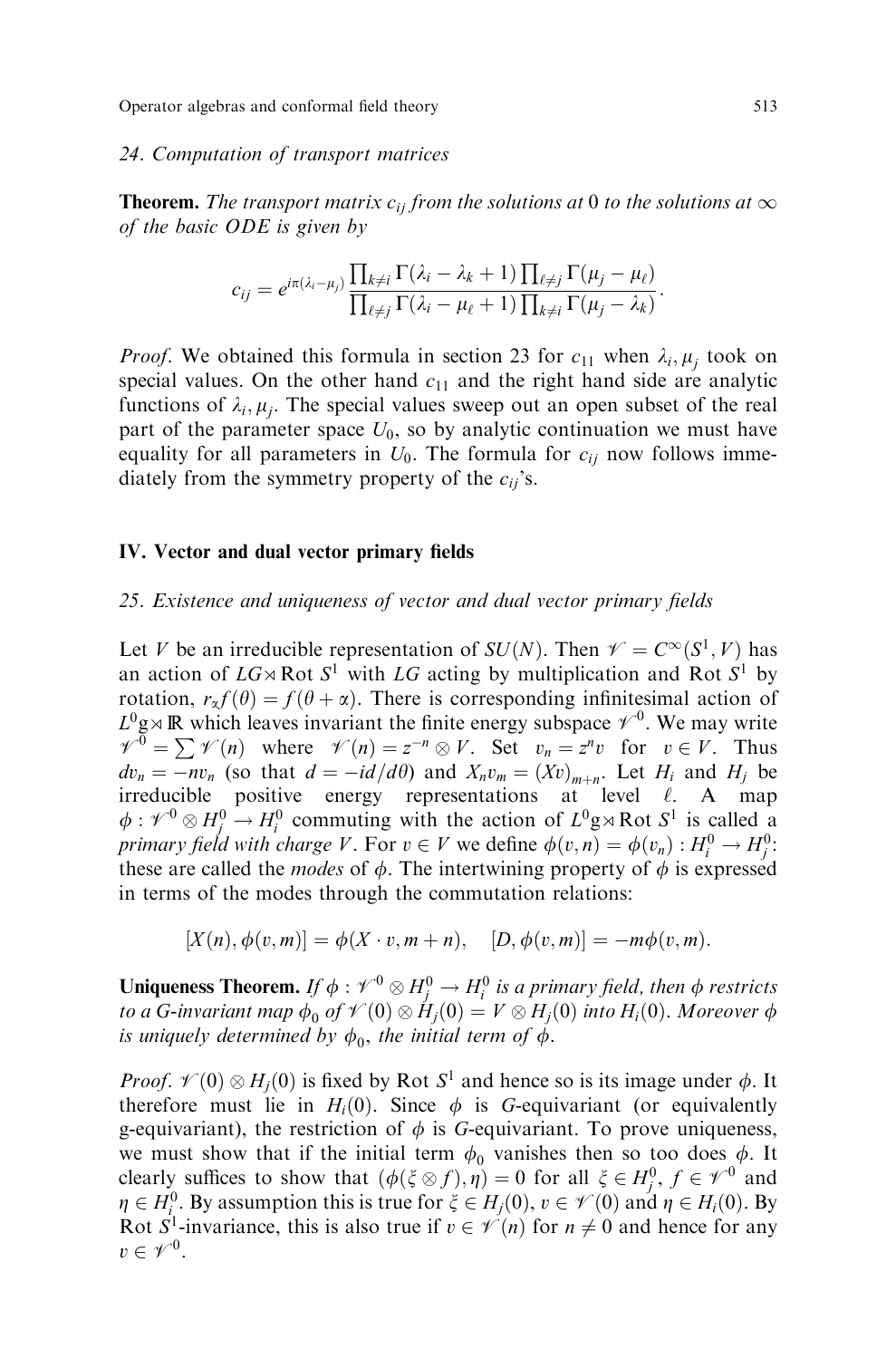Now we assume by induction on *n* that  $(\phi(a_n a_{n-1} \cdots a_1 \xi \otimes v), \eta) = 0$ whenever  $\xi \in H_i(0)$ ,  $\eta \in H_i(0)$ ,  $v \in \mathcal{V}^0$  and  $a_k = X_k(m_k)$  with  $m_k < 0$ . Then

$$
(\phi(a_{n+1}a_n\cdots a_1\xi\otimes v),\eta) = -(\phi(a_n\cdots a_1\xi\otimes a_{n+1}v),\eta) +(\phi(a_n\cdots a_1\xi\otimes v),a_{n+1}^*\eta),
$$

and both terms vanish, the first by induction and the second because

$$
a_{n+1}^* \eta = X_{n+1} (m_{n+1})^* \eta = -X_{n+1} (-m_{n+1}) \eta = 0.
$$

Finally we prove by induction on *n* that  $(\phi(\xi \otimes v), b_n \cdots b_1 \eta) = 0$  for all  $\xi \in H_j^0$ ,  $v \in \mathscr{V}^0$ ,  $\eta \in H_i(0)$  and  $b_k = X_k(m_k)$  with  $m_k < 0$ . In fact

$$
(\phi(\xi\otimes v),b_{n+1}b_n\cdots b_1\eta)=(\phi(b_{n+1}^*\xi\otimes v+\xi\otimes b_{n+1}^*v),b_n\cdots b_1\eta),
$$

which vanishes by induction.

*Adjoints of primary fields.* Let  $\phi(v, n) : H_j^0 \to H_i^0$  be a primary field of charge V. Thus  $\phi(v, n)$  takes  $H_i(m)$  into  $H_i(m - n)$  and satisfies  $[X(m), \phi(v, n)] = \phi(X \cdot v, n + m), [D, \phi(v, n)] = -n\phi(v, n).$  Hence the adjoint operator  $\phi(v, n)^*$  carries  $H_i(m)$  into  $H_j(m+n)$ . Let  $\psi(v^*, n) = \phi(v, -n)^*$ where  $v^* \in V^*$  is defined using the inner product:  $v^*(w) = (w, v)$ . Thus  $\psi(v^*, n) : H_i(m) \to H_j(m-n)$ , so that  $\psi(v^*, n)$  takes  $H_i^0$  into  $H_j^0$ . Taking adjoints in the above equation, we get  $[D, \psi(v^*, n)] = -n\psi(v^*, n)$  and  $[X(m), \psi(v^*, n)] = \psi(X \cdot v^*, n + m)$ . Thus  $\psi(v^*, z)$  is a primary field of charge  $V^*$  called the adjoint of  $\phi(v, z)$ . Note that the initial terms of  $\psi$  and  $\phi$  are related by the simple formula  $\psi(v^*,0) = \phi(v,0)^*$ . Moreover for  $\xi \in H_j^0$ ,  $\eta \in H_i^0$  we have  $(\phi(v, n)\xi, \eta) = (\xi, \psi(v^*, -n)\eta)$ .

Fermionic initial terms. Let  $V = V_{\square} = \mathbb{C}^N$  and  $W = V_{\square} \otimes \mathbb{C}^{\ell}$ . The irreducible summands of  $\Lambda W = (\Lambda V)^{\otimes \ell}$  are precisely the permissible lowest energy spaces at level  $\ell$ . Note that  $\Lambda W$  can naturally be identified with the lowest energy subspace of  $\mathscr{F}_W = \mathscr{F}_V^{\otimes \ell}$ .

**Lemma.** Each non-zero intertwiner  $T \in \text{Hom}_G(V_\square \otimes V_f, V_g)$  arises by taking the composition of the exterior multiplication map  $S:W\otimes\Lambda(W)\to\Lambda(W)$ with projections onto irreducible summands of the three factors, i.e.  $T = p_g S(p_\Box \otimes p_f).$ 

 $Proof.$  Let  $e_f = e_1^{\otimes f_1-f_2} \otimes (e_1 \wedge e_2)^{\otimes f_2-f_3} \otimes \cdots \otimes (e_1 \wedge \cdots \wedge e_{N-1})^{\otimes f_{N-1}-f_N}$  $\otimes I^{\otimes \ell-f_1+f_N}$  be the highest weight vector for a copy of  $V_f$  in  $(\Lambda V)^{\otimes \ell}$ . Let  $g_i = f_i$  if  $i \neq k$  and  $g_k = f_k + 1$  so that g is a permissible signature obtained by adding one box to f. Clearly the corresponding highest weight vector  $e_g$ is obtained by exterior multiplication by  $e_k$  in the  $f_1 - f_k$  copy of  $\Lambda V$  in  $(\Lambda V)^{\otimes \ell}$ . Let  $S: W \otimes \Lambda(W) \to \Lambda(W)$  be the map  $w \otimes x \mapsto w \wedge x$ . Let  $p_{\Box}$  be the projection onto the  $f_1 - f_k$  copy of V in  $W = V \otimes \mathbb{C}^{\ell}$ . Then, up to a sign,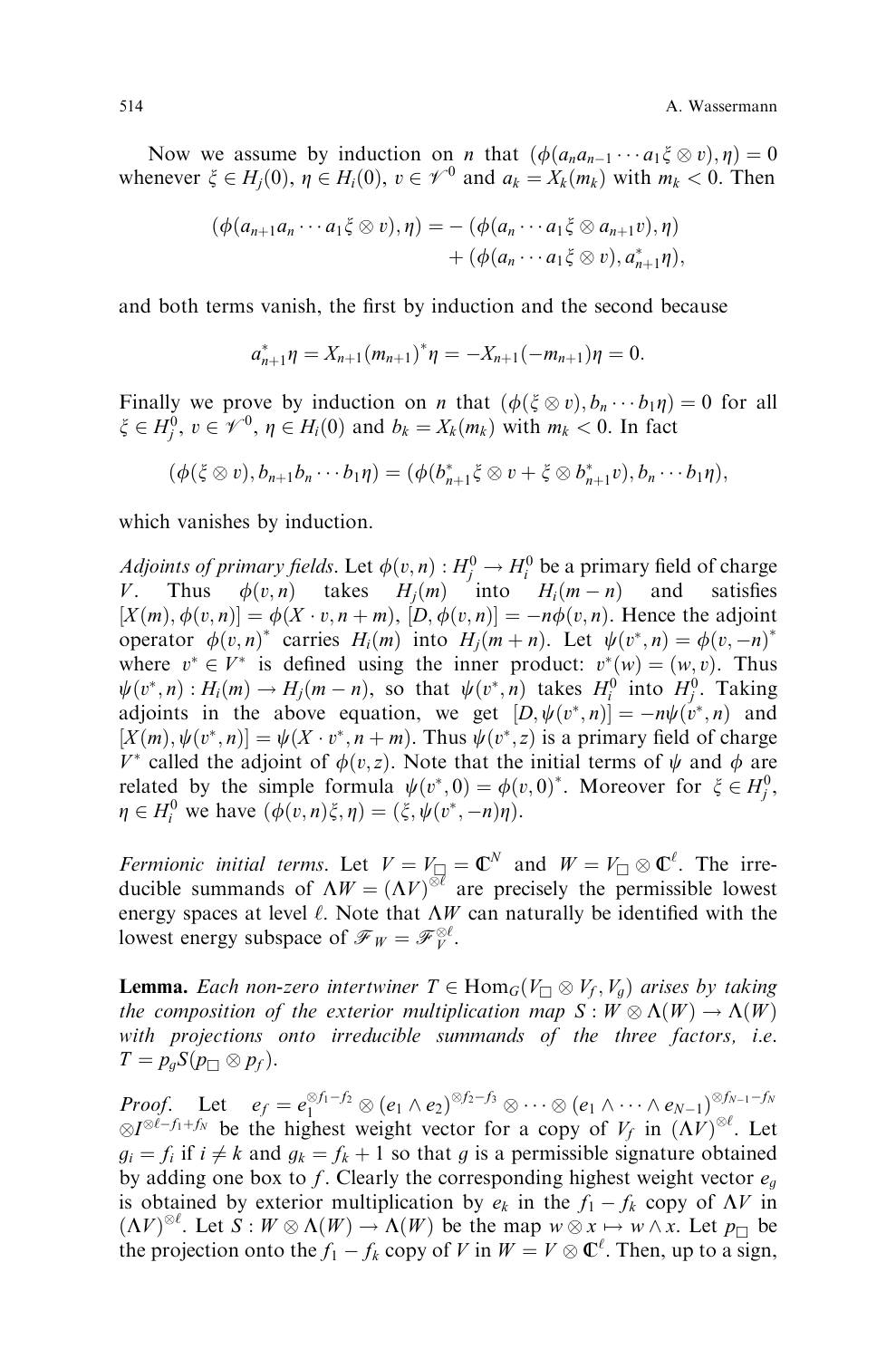$S(p_\square \otimes I) : V \otimes (\Lambda V)^{\otimes \ell} \to (\Lambda V)^{\otimes \ell}$  is the operation of exterior multiplication by elements of V on the  $f_1 - f_k$  copy of  $\Lambda V$ . Let  $p_f, p_g$  be the projections onto the irreducible modules  $V_f$ ,  $V_g$  generated by  $e_f$  and  $e_g$ . Then  $T = p_g S(p_{\square} \otimes p_f) : V \otimes V_f \to V_g$  satisfies  $T(e_k \otimes e_f) = \pm e_g$ . Hence T is nonzero. Since S and the three projections are  $SU(N)$ -equivariant, it follows that T is also, as required.

Construction of all vector primary fields.  $Any$   $SU(N)$ -intertwiner  $\phi(0): V_{\square} \otimes H_j(0) \to H_i(0)$  is the initial term of a vector primary field. All vector primary fields arise as compressions of fermions so satisfy  $\|\phi(f)\| \le A\|f\|_2$  for  $f \in C^\infty(S^1, V_\square)$ . The map  $f \mapsto \phi(f)$  extends continuously to  $L^2(S^1, V)$  and satisfies the global covariance relation  $\pi_j(g)\phi(f)\pi_i(g)^* = \phi(g\cdot f)$  for  $g \in \mathscr{L}G \rtimes \text{Rot } S^1$ .

*Proof.* By the result on initial terms, it is possible to find an  $SU(N)$ -equivariant map  $V \to W$ ,  $v \mapsto \overline{v}$  and projections  $p_i$  and  $p_j$  onto  $SU(N)$ -submodules of  $\Lambda W$  isomorphic to  $V_i$  and  $V_j$  such that  $p_i a(\overline{v}_0)p_j : V_j \to V_i$  is the given initial term. But  $V_i$  and  $V_j$  generate LG modules  $H_i$  and  $H_j$  with corresponding projections  $P_i$  and  $P_j$ . The required primary field is  $\phi_{ii}(v, n) = P_i a(\overline{v}_n) P_i$  which clearly has all the stated properties.

Dual vector primary fields. Since the adjoint of a vector primary field is a dual vector primary field, we immediately deduce the following result.

**Theorem.** Any SU(N)-intertwiner  $\phi(0) : V_{\overline{\Box}} \otimes H_j(0) \to H_i(0)$  is the initial term of a dual vector primary field. All vector dual primary fields arise as compressions of adjoints of fermions so satisfy  $\|\phi(f)\| \le A \|f\|_2$  for  $f \in C^{\infty}(S^1, V_{\overline{\square}}).$  The map  $f \mapsto \phi(f)$  extends continuously to  $L^2(S^1, V_{\overline{\square}})$ and satisfies the global covariance relation  $\pi_j(g)\phi(f)\pi_i(g)^* = \phi(g \cdot f)$  for  $q \in \mathscr{L}G \rtimes \text{Rot } S^1$ .

## 26. Transport equations for four-point functions and braiding of primary fields

We now establish the braiding properties of primary fields. We divide the circle up into two complementary open intervals  $I, I<sup>c</sup>$  with  $I$  the upper semicircle,  $I^c$  the lower semicircle say. Let  $f, g$  be test functions with  $f$ supported in *I* and *g* in *I<sup>c</sup>*, so that  $f \in C_c^{\infty}(I)$  and  $g \in C_c^{\infty}(I^c)$ . In general the braiding relations for primary fields will have the following form

$$
\phi_{ik}^U(u,f)\phi_{kj}^V(v,g)=\sum c_{k,h}\phi_{ih}^V(v,e_{\mu_{kh}}\cdot g)\phi_{hj}^U(u,e_{-\mu_{kh}}\cdot f),
$$

where the braiding matrix  $(c_{kh})$  and the phase corrections  $\mu_{kh}$  also depend on *i*, *k*, *h* and *j*. For  $f \in C_c^{\infty}(\mathcal{S}^1 \setminus \{1\})$ , the expression  $e_{\mu}f$  is defined (unambiguously) by cutting the circle at 1, so that  $e_{\mu} \cdot f(e^{i\theta}) = e^{i\mu\theta} f(e^{i\theta})$  for  $\theta \in (0, 2\pi)$ . To prove the braiding relation we introduce the formal power series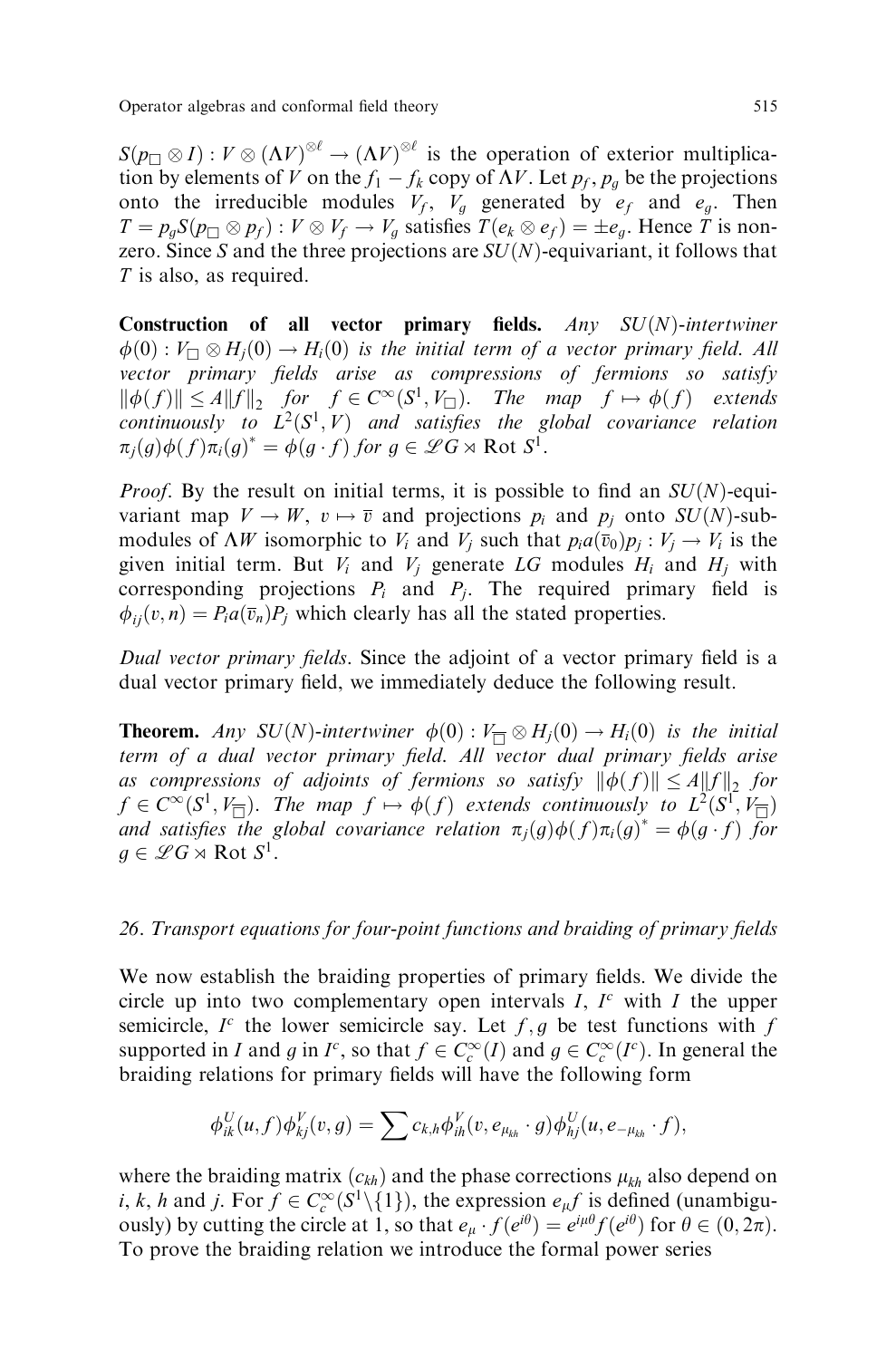516 A. Wassermann

$$
F_k(z) = \sum_{n\geq 0} z^n (\phi_{ik}^U(u, n) \phi_{kj}^V(v, -n) \xi, \eta), \ G_h(z) = \sum_{n\geq 0} z^n (\phi_{ih}^V(v, n) \phi_{hj}^U(u, -n) \xi, \eta),
$$

where  $\xi$  and  $\eta$  range over lowest energy vectors. These power series are called (reduced) four-point functions and take values in  $\text{Hom}_G(U \otimes V \otimes V_j, V_i)$ . Since the modes  $\phi_{ij}^U(n)$  and  $\phi_{pq}^V(n)$  are uniformly bounded in norm, they define holomorphic functions for  $|z| < 1$ . We start by showing how the matrix coefficients of products of primary fields can be recovered from fourpoint functions.

**Proposition 1.** Let  $F_k(z) = \sum_{n\geq 0} (\phi_{ik}^U(u, n)\phi_{kj}^V(v, -n)\xi, \eta)z^n = \sum F_n z^n$ , convergent in  $|z| < 1$ . If  $f \in C_c^{\infty}(\overline{I})$ ,  $g \in C_c^{\infty}(I^c)$  and  $\widetilde{f}(e^{i\theta}) = f(e^{-i\theta})$ , then

$$
(\phi_{ik}^U(u,f)\phi_{kj}^V(v,g)\xi,\eta) = \lim_{r \uparrow 1} \frac{1}{2\pi} \int_0^{2\pi} \widetilde{f} \star g(e^{i\theta}) F_k(re^{i\theta}) d\theta.
$$

*Proof.* If  $f(z) = \sum f_n z^n$  and  $g(z) = g_n z^n$ , then

$$
\begin{aligned} (\phi_{ik}^U(u,f)\phi_{kj}^V(v,g)\xi,\eta) &= \sum_{n\geq 0} f_n g_{-n}(\phi_{ik}^U(u,n)\phi_{kj}^V(v,-n)\xi,\eta) \\ &= \lim_{r\uparrow 1} \frac{1}{2\pi} \int_0^{2\pi} \widetilde{f} \star g(e^{i\theta}) F_k(re^{i\theta}) \ d\theta. \end{aligned}
$$

**Corollary.** Suppose that  $f \in C_c^{\infty}(I)$ ,  $g \in C_c^{\infty}(I^c)$  and suppose further that  $F_k(z)$ extends to a continuous function on  $S^1\backslash\{1\}$ . Then

$$
(\phi_{ik}^U(u,f)\phi_{kj}^V(v,g)\xi,\eta) = \frac{1}{2\pi} \int_{0+}^{2\pi-} \widetilde{f} \star g(e^{i\theta}) F_k(e^{i\theta}) d\theta.
$$

*Proof.* The assumptions on f and g imply that the support of  $\tilde{f} \star g(e^{i\theta})$  is contained in [S, 27, s] for some  $S > 0$  as the result follows contained in  $\delta$ ,  $2\pi - \delta$  for some  $\delta > 0$ , so the result follows.

The next result explains how to translate from transport equations for four point functions to braiding relations for smeared primary fields. It is the analogue of the Bargmann-Hall-Wightman theorem in axiomatic quantum field theory  $[20, 36]$ .

**Proposition 2.** Suppose that  $U$  and  $V$  are the vector representation or its dual. Let

$$
F_k(z) = \sum (\phi_{ik}^U(u, n) \phi_{kj}^V(v, -n) \xi, \eta) z^n, \ G_h(z) = \sum (\phi_{ih}^V(v, n) \phi_{hj}^U(u, -n) \xi, \eta) z^n,
$$

where  $\xi$  and  $\eta$  are lowest energy vectors. If  $F_k(z)$ ,  $G_h(z^{-1})$  extend to continuous functions on  $S^1\backslash\{1\}$  with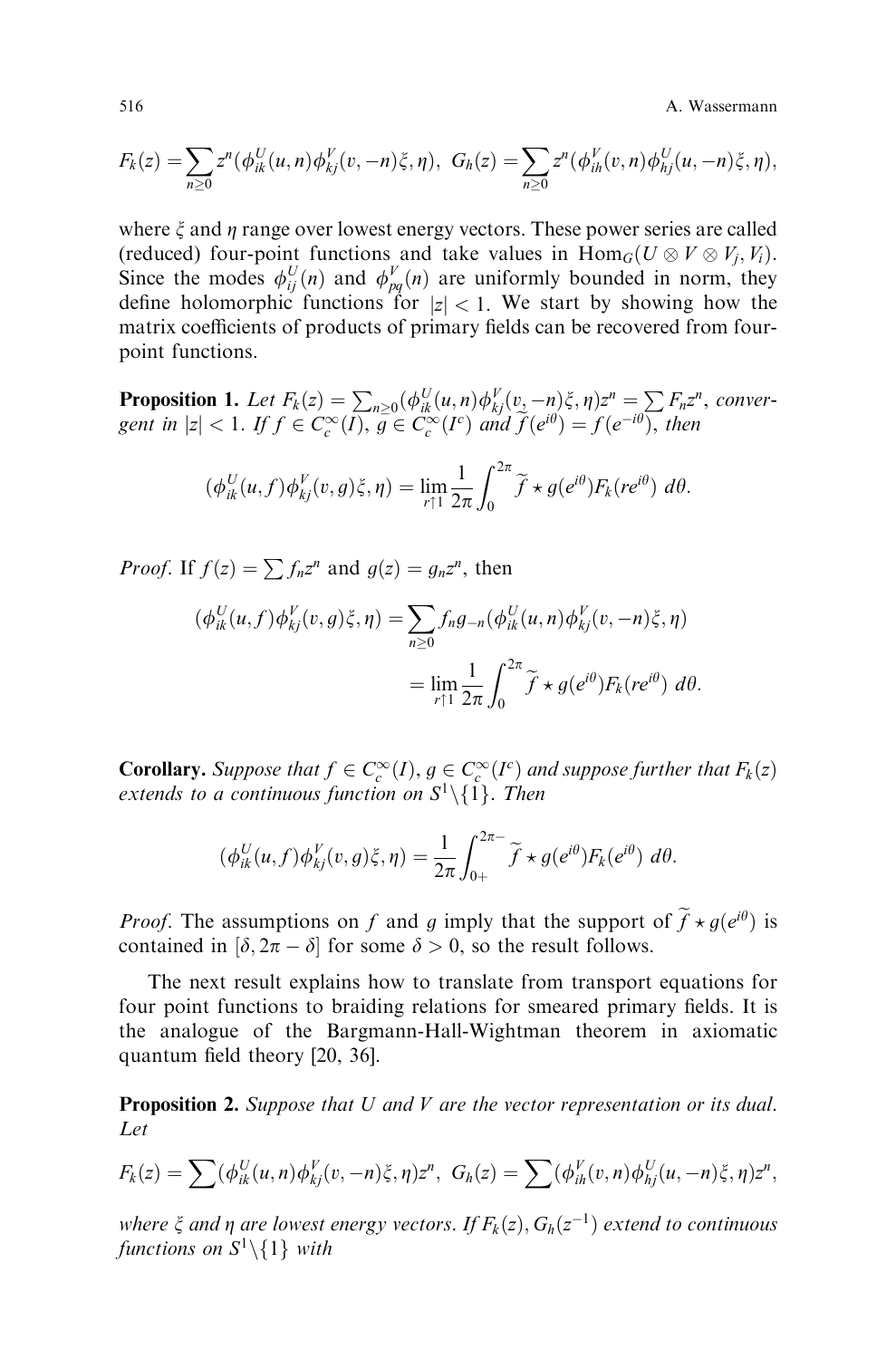Operator algebras and conformal field theory 517

$$
F_k(e^{i\theta}) = \sum c_{kh} e^{i\mu_{kh}\theta} G_h(e^{-i\theta}),
$$

where  $\mu_{kh} \in \mathbb{R}$ , then for  $f \in C_c^{\infty}(0, \pi)$ ,  $g \in C_c^{\infty}(\pi, 2\pi)$  we have

$$
(\phi_{ik}^U(u,f)\phi_{kj}^V(v,g)\xi,\eta)=\sum c_{kh}(\phi_{ih}^V(v,e_{\mu_{kh}}\cdot g)\phi_{hj}^U(u,e_{-\mu_{kh}}\cdot f)\xi,\eta),
$$

where  $e_{\mu} (e^{i\theta}) = e^{i\mu\theta}$  for  $\theta \in (0, 2\pi)$ .

*Proof.* For  $\theta \in (0, 2\pi)$  we have  $F_k(e^{i\theta}) = \sum c_{kh} e^{i\mu_{kh}\theta} G_h(e^{-i\theta})$ . Substituting in the equation of the corollary and changing variables from  $\theta$  to  $2\pi - \theta$ , we obtain

$$
(\phi_{ik}^U(u,f)\phi_{kj}^V(v,g)\xi,\eta) = \sum c_{kh} \frac{1}{2\pi} \int_{0+}^{2\pi-} e^{2i\mu_{kh}\pi} e^{-i\mu_{kh}\theta} \widetilde{g} \star f(e^{i\theta}) G_k(e^{i\theta}) d\theta.
$$

It can be checked directly that  $e_{-\mu} \cdot (\tilde{g} \star f) = e^{-2\pi i \mu} \widetilde{e_{\mu} \cdot g} \star (e_{-\mu} \cdot f)$  (the corresponding identity is trivial for point measures supported in  $(0, \pi)$  and  $(\pi, 2\pi)$  and follows in general by weak continuity); this implies the braiding relation.

A standard argument with lowering and raising operators allows us to extend this braiding relation to arbitrary finite energy vectors  $\zeta$  and  $\eta$  and hence arbitrary vectors.

## Proposition 3. If

$$
(\phi_{ik}^U(u,f)\phi_{kj}^V(v,g)\xi,\eta)=\sum c_{kh}(\phi_{ih}^V(v,e_{\mu_{kh}}\cdot g)\phi_{hj}^U(u,e_{-\mu_{kh}}\cdot f)\xi,\eta),
$$

for  $\xi, \eta$  lowest energy vectors, then the relation holds for all vectors  $\xi, \eta$ .

*Proof.* By bilinearity and continuity, it will suffice to prove the braiding relation for finite energy vectors  $\xi, \eta$ . Suppose that  $\eta$  is a lowest energy vector. We start by proving that the braiding relations holds for  $\xi, \eta$  by induction on the energy of  $\xi$ . When  $\xi$  has lowest energy, the relation is true by assumption. Now suppose that the relation holds for  $\xi_1$ ,  $\eta$ . Let us prove it for  $\xi, \eta$  where  $\xi = X(-n)\xi_1$ , where  $n > 0$ . Then

$$
(\phi_{ik}^{U}(u, f) \phi_{kj}^{V}(v, g) \xi, \eta) = (\phi_{ik}^{U}(u, f) \phi_{kj}^{V}(v, g) X(-n) \xi_{1}, \eta)
$$
  
\n
$$
= -(\phi_{ik}^{U}(u, f) \phi_{kj}^{V}(Xv, e_{-n} \cdot g) \xi_{1}, \eta) - (\phi_{ik}^{U}(Xu, e_{-n} \cdot f) \phi_{kj}^{V}(v, g) \xi_{1}, \eta)
$$
  
\n
$$
= -\sum_{h} c_{kh} (\phi_{ih}^{V}(Xv, e_{\mu_{kh}} e_{-n} g) \phi_{hj}^{U}(u, e_{-\mu_{kh}} f) \xi_{1}, \eta)
$$
  
\n
$$
- \sum_{h} c_{kh} (\phi_{ih}^{V}(v, e_{\mu_{kh}} g) \phi_{hj}^{U}(u, e_{-\mu_{kh}} e_{-n} f) \xi_{1}, \eta)
$$
  
\n
$$
= \sum_{h} c_{kh} (\phi_{ih}^{V}(v, e_{\mu_{kh}} g) \phi_{hj}^{U}(u, e_{-\mu_{kh}} f) \xi, \eta).
$$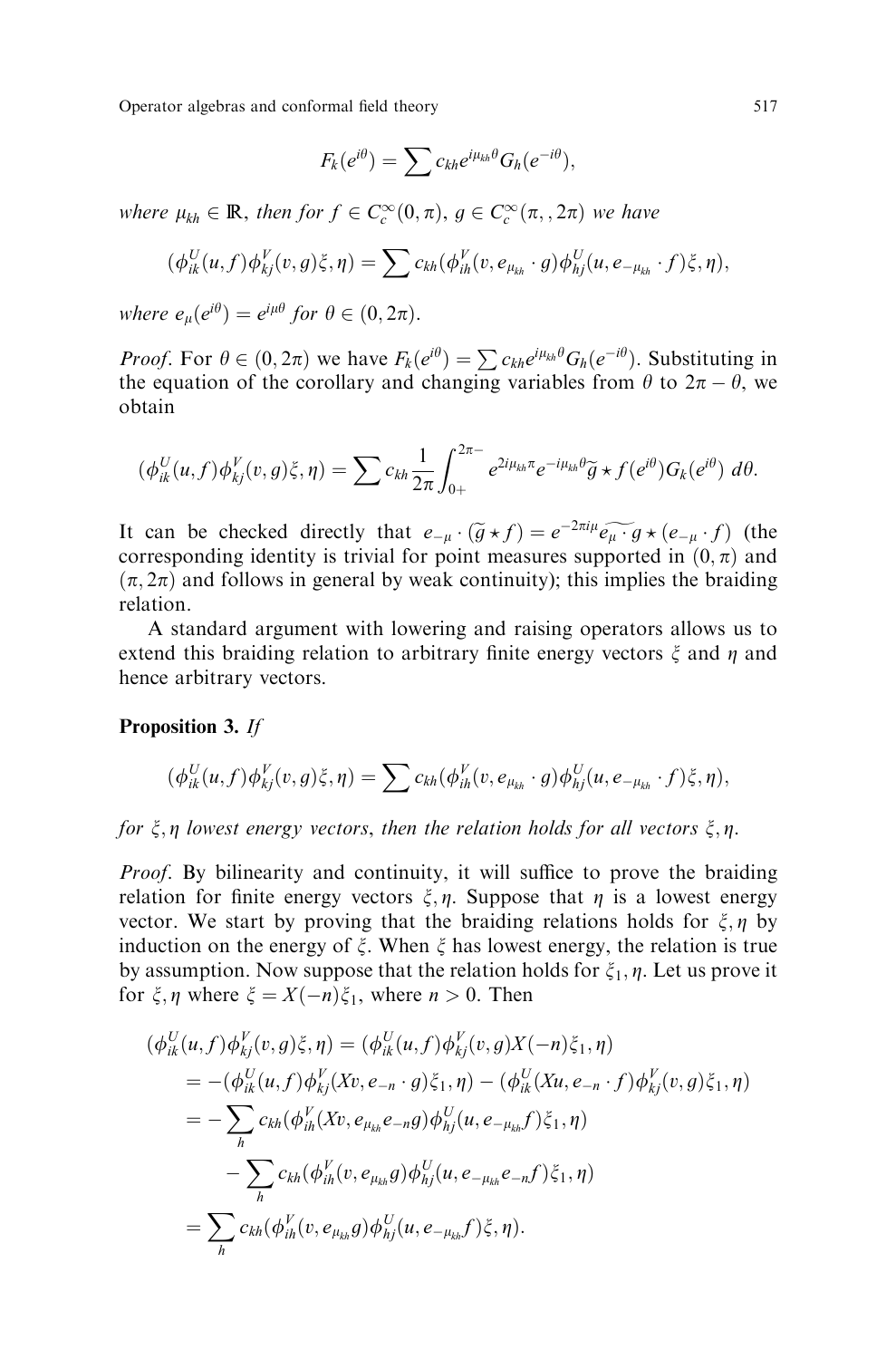This proves the braiding relation for all  $\xi$  and all lowest energy vectors  $\eta$ . A similar inductive argument shows the braiding relation holds for all  $\xi$  and all  $\eta$ .

**Corollary 1.** If f and g are supported in  $S^1 \setminus \{1\}$  and the support of g is anticlockwise after the support of  $f$ , then

$$
\phi_{ik}^U(u, f)\phi_{kj}^V(v, g) = \sum c_{kh}\phi_{ih}^V(v, e_{\mu_{kh}} \cdot g)\phi_{hj}^U(u, e_{-\mu_{kh}} \cdot f).
$$

Proof. This result follows immediately from the proposition, using a partition of unity and rotating if necessary so that neither the support of f nor q pass 1.

**Corollary 2.** If f and g are supported in  $S^1 \setminus \{1\}$  and the support of g is anticlockwise after the support of  $f$ , then

$$
\phi_{ik}^U(u,f)\phi_{kj}^V(v,g)=\sum d_{kh}\phi_{ih}^V(v,e_{\mu_{kh}}\cdot g)\phi_{hj}^U(u,e_{-\mu_{kh}}\cdot f),
$$

where  $d_{kh} = e^{2\pi i \mu_{kh}} c_{kh}$ .

*Proof.* This follows by applying a rotation of  $180^\circ$  in the proposition and then repeating the reasoning in the proof of corollary 1.

# 27. Sugawara's formula

Let H be a positive energy irreducible representation at level  $\ell$  and let  $(X_i)$  be an orthonormal basis of g. Let  $L_0$  be the operator defined on  $H^0$  by

$$
L_0 = \frac{1}{N+\ell} \left( -\sum_i \frac{1}{2} X_i(0) X_i(0) - \sum_{n>0} \sum_i X_i(-n) X_i(n) \right).
$$

Then  $L_0 = D + \Delta/2(N + \ell)$  if  $-\sum_i X_i(0)X_i(0)$  acts on  $H(0)$  as multiplication  $b\nu \Delta$ .

*Remark*. Note that the operator  $C = -\sum X_i X_i = \sum E_{ij} E_{ji} - (\sum E_{ii})^2 / N$  acts in  $V_f$  as the constant

$$
\Delta_f = \left[ \sum f_i^2 + f_i (N - 2i + 1) \right] - \left( \sum f_i \right)^2 / N.
$$

In particular, for the adjoint representation on g  $(f_1 = 1, f_2 = f_3)$  $f_N = \cdots = f_{N-1} = 0, f_N = -1$  we have  $\Delta = 2N$ .

*Proof* (cf [30]). Since  $\sum_i X_i(a)X_i(b)$  is independent of the orthonormal basis  $(X_i)$ , it commutes with G and hence each  $X(0)$  for  $X \in \mathfrak{g}$ . Thus  $\sum_i [X, X_i](a)X_i(b) + X_i(a)[X, X_i](b) = 0$  for all  $a, b$ . If  $A = \sum_i \frac{1}{2}X_i(0)X_i(0) +$  $\sum_{n>0} X_i(-n)X_i(n)$ , then using the above relation we get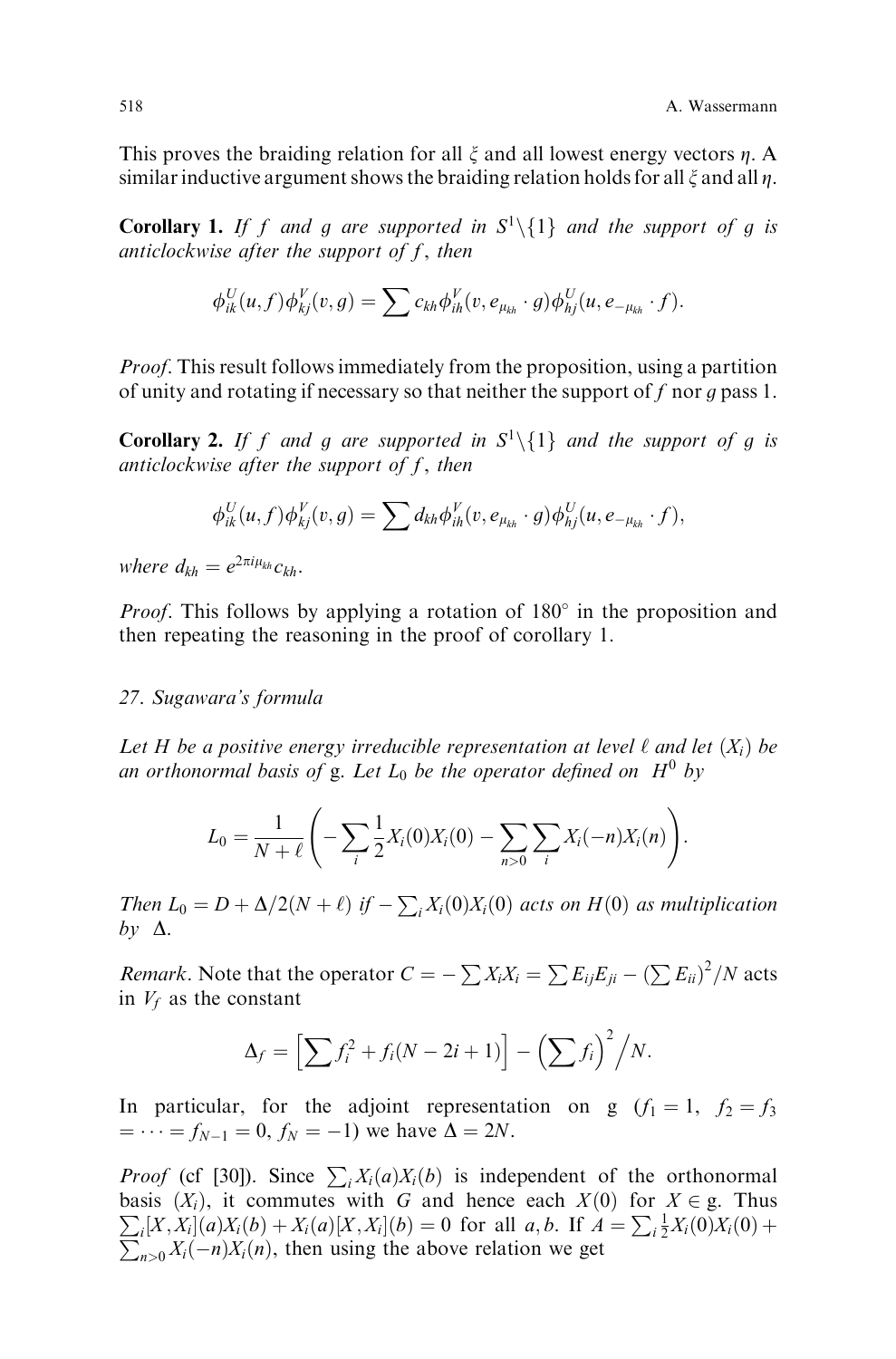Operator algebras and conformal field theory 519

$$
[X(1), A] = N\ell X(1) + \sum_{i} \frac{1}{2} ([X, X_i](1)X_i(0) + X_i(0)[X, X_i](1))
$$
  
+ 
$$
\sum_{n} [X, X_i](-n+1)X_i(n) + X_i(-n)[X, X_i](n+1)
$$
  
= 
$$
N\ell X(1) + \frac{1}{2} \sum_{i} [[X, X_i](1), X_i(0)] = N\ell X(1) + \frac{1}{2} \sum_{i} [[X, X_i], X_i](0),
$$

since  $([X, X_i], X_i) = 0$  by invariance of  $(\cdot, \cdot)$ . Hence  $[X(1), A] = (N + \ell)X(1),$ since  $-\sum_i$  ad  $(X_i)^2 = 2N$ . Now formally  $X(1)^* = -X(-1)$  and  $A^* = A$ , so taking adjoints we get  $[X(-1), A] = -(N + \ell)X(-1)$ , so that  $(N + \ell)D + A$ commutes with all  $X(\pm 1)$ 's. Since  $[g, g] = g$ , these generate  $L^0 g$ , and hence  $(N + \ell)D + A = \lambda I$  for some  $\lambda \in \mathbb{C}$ . Evaluating on  $H(0)$ , we get  $\lambda = -\Delta/2$ .

#### 28. The Knizhnik-Zamolodchikov ODE (cf [23])

Let  $\phi(a, n) : H_j^0 \to H_k^0$  and  $\phi(b, m) : H_k^0 \to H_i^0$  be primary fields of charges  $V_2$  and  $V_3$  respectively. Let  $a_{nm}$  be the matrix coefficient  $a_{nm}$  =  $(\phi(v_2, n)\phi(v_3, m)v_4, v_1)$ , where  $V_4 = H_i(0)$  and  $V_1 = H_i(0)$ . Since  $Dv_4 = 0$  $D[v_1 \text{ and } [D, \phi(v_2, n)] = -n\phi(v_2, n), [D, \phi(v_3, m)] = -m\phi(v_3, m),$  it follows immediately that  $a_{n,m} = 0$  unless  $n + m = 0$ . Moreover  $\phi(a, m)v = 0$  if  $n > 0$ , so that  $a_{nm} = 0$  if  $m > 0$ . We define four commuting actions of  $SU(N)$  on  $\text{Hom}(V_2 \otimes V_3 \otimes V_4, V_1)$  by  $\pi_1(g)T = gT$ ,  $\pi_2(g)T = T(g^{-1} \otimes I \otimes I)$ ,  $\pi_3(g)T =$  $T(I \otimes g^{-1} \otimes I)$  and  $\pi_4(g)T = T(I \otimes I \otimes g^{-1})$ . Thus  $\pi_1(g)\pi_2(g) \pi_3(g)\pi_4(g)T =$ T if T is G-equivariant.

Now let  $(X_i)$  be an orthonormal basis of g and define operators  $\Omega_{ii}$  on  $W = \text{Hom}_G(V_2 \otimes V_3 \otimes V_4, V_1)$  as  $-\sum \pi_i(X_k)\pi_j(X_k)$ . Thus  $\Omega_{ij} = \Omega_{ji}$ . Moreover, if i, j, k are distinct, then  $\Omega_{ii} + \Omega_{ik} + \Omega_{ki} = h$  on W, where h is a constant. In fact, if  $m$  is the missing index,

$$
\Omega_{ij} + \Omega_{jk} + \Omega_{ki} = -\frac{1}{2} \Big[ \sum_p (\pi_i(X_p) + \pi_j(X_p) + \pi_k(X_p))^2 - \pi_i(X_p)^2 - \pi_j(X_p)^2 - \pi_k(X_p)^2 \Big] \otimes I
$$
  
=  $-\frac{1}{2} \Big[ \sum (-\pi_m(X_p))^2 + \Delta_i + \Delta_j + \Delta_k \Big]$   
=  $(\Delta_m - \Delta_i - \Delta_j - \Delta_k)/2$ ,

since g acts trivially on  $W$ .

**Theorem.** The formal power series  $f(v, z) = \sum_{n\geq 0} (\phi(v_2, n)\phi(v_3, -n)v_4, v_1)z^n$ , taking values in W, satisfies the Knizhnik-Zamolodchikov  $ODE$ 

$$
(N+\ell)\frac{df}{dz} = \left(\frac{\Omega_{34} - (\Delta_k - \Delta_3 - \Delta_4)/2}{z} + \frac{\Omega_{23}}{z-1}\right) f(z).
$$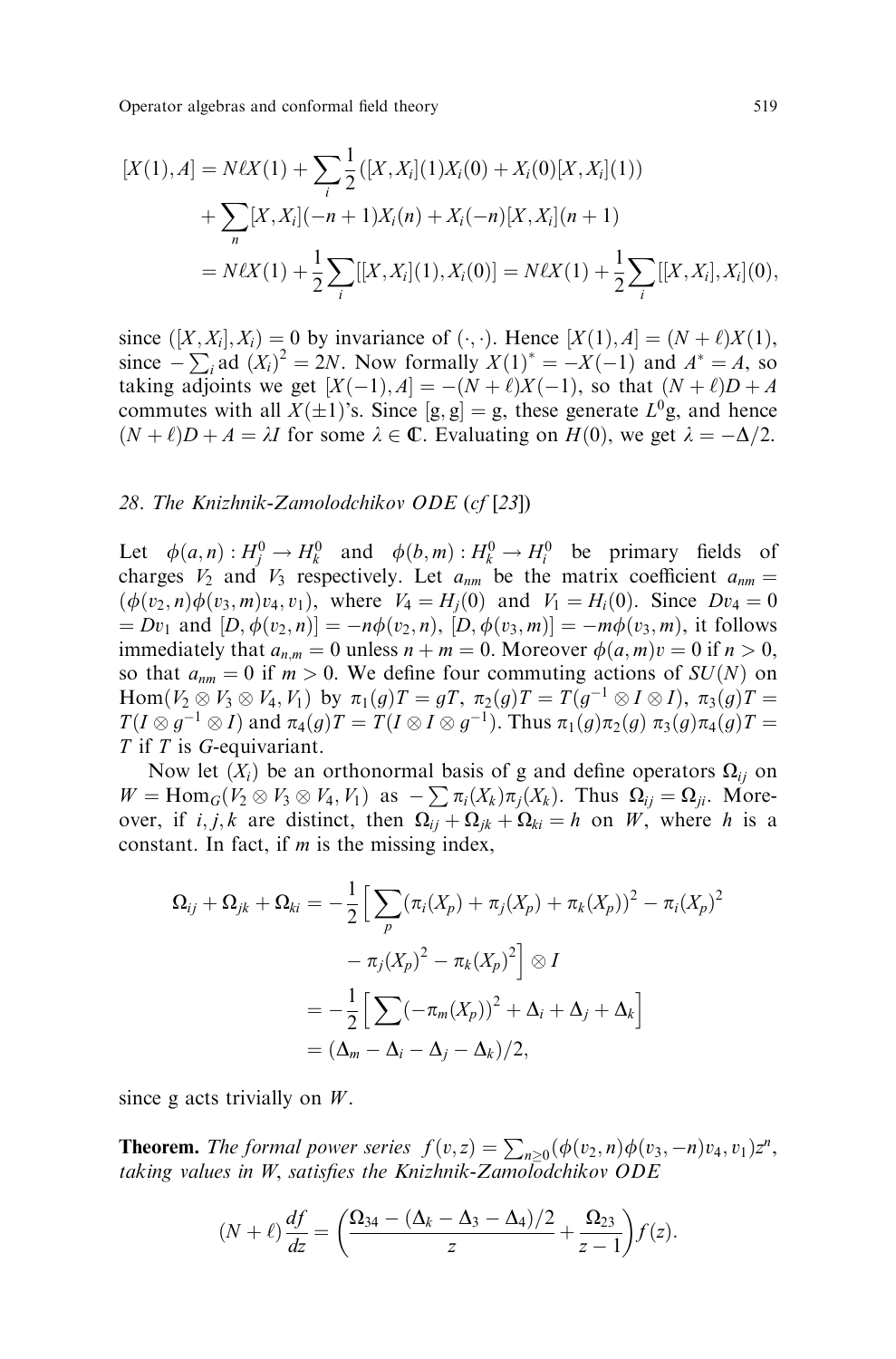*Proof.* This is proved by inserting D in the 4-point function  $f(z)$  and comparing it with the Sugawara formula  $D = L_0 - h$ . In fact  $zf'(z) =$  $\sum_{n\geq 0} (\phi(v_2, n) D\phi(v_3, -n)v_4, v_1) z^n$ , since  $[D, \phi(v, m)] = -m\phi(v, m)$  and  $Dv_4 = 0$ . Now on  $H_k^0$  we have  $D = L_0 - h$  where  $h = \Delta_k/2(N + \ell)$ , so that

$$
zf'(z) = -h \cdot f(z) - (N + \ell)^{-1} \sum_{n \ge 0, i} \left[ \sum_{m > 0} (\phi(v_2, n) X_i(-m) X_i(m) \phi(v_3, -n) v_4, v_1) z^n + \frac{1}{2} (\phi(v_2, n) X_i(0) X_i(0) \phi(v_3, -n) v_4, v_1) z^n \right].
$$

Now  $[X(n), \phi(v, m)] = \phi(X \cdot v, n + m)$ , so that  $\phi(v_2, n)X_i(m) = X_i(m)\phi(v_2, n)$  $-\phi(X_i \cdot v_2, n + m)$  and  $X_i(m)\phi(v_3, n) = \phi(v_3, n)X_i(m) + \phi(X_i \cdot v_3, n + m).$ Substituting in these expressions, we get

$$
zf'(z) = -h \cdot f(z) + (N + \ell)^{-1} \sum_{n \le 0, im > 0} (\phi(X_i v_2, n - m) \phi(X_i v_3, -n + m) v_4, v_1) z^n
$$
  

$$
- (2(N + \ell))^{-1} \sum_{n \ge 0, i} ((X_i(0) \phi(v_2, n) - \phi(X_i v_2, n)) (\phi(v_3, -n) X_i(0)
$$
  

$$
+ \phi(X_i v_3, -n)) v_4, v_1) z^n
$$
  

$$
= (N + \ell)^{-1} (-\Delta_k/2 - \frac{1}{2} \Omega_{23} \frac{z}{1 - z} - \frac{1}{2} (\Omega_{23} + \Omega_{13} + \Omega_{14} + \Omega_{24})) f(z)
$$
  

$$
= (N + \ell)^{-1} (\Omega_{34} - \frac{1}{2} (\Delta_k - \Delta_3 - \Delta_4) + \Omega_{23} \frac{z}{z - 1}) f(z).
$$

## 29. Braiding relations between vector and dual vector primary fields

Consider the four-point functions  $F_k(z) = \sum_{n\geq 0} (\phi_{ik}^U(u, -n) \phi_{kj}^V(v, n)\xi, \eta) z^n$ and  $G_h(z) = \sum_{n\geq 0} (\bar{\phi}_{ih}^V(v, -n)\phi_{hj}^U(u, n)\xi, \eta)z^n$ , where the charges U and V are either  $\mathbf{\overline{C}}^N$  or its dual. Thus any  $V_k$  appears with multiplicity one in the tensor product  $V \otimes V_j$  or  $U \otimes V_j$ , and all but possibly one of these summands will be permissible at level  $\ell$ .

**Proposition.** (a)  $f_k(z) = z^{\lambda_k}F_k(z)$  satisfies the KZ ODE

$$
(N+\ell)\frac{df}{dz} = \frac{\Omega_{vj}}{z}f(z) + \frac{\Omega_{uv}}{z-1}f(z),
$$

where  $\lambda_k = (\Delta_k - \Delta_v - \Delta_j)/2(N + \ell)$  is the eigenvalue of  $(N + \ell)^{-1} \Omega_{vj}$ corresponding to the summand  $V_k \subset V \otimes V_j$ .

(b)  $g_h(z) = z^{\mu_h}G_h(z^{-1})$  satisfies the same ODE, where  $\mu_h = (\Delta_i - \Delta_v - \Delta_h)/$  $2(N+\ell)$  is the eigenvalue of  $(N+\ell)^{-1}(\Omega_{vj}+\Omega_{uv})$  corresponding to the summand  $V_h \subset U \otimes V_j$ .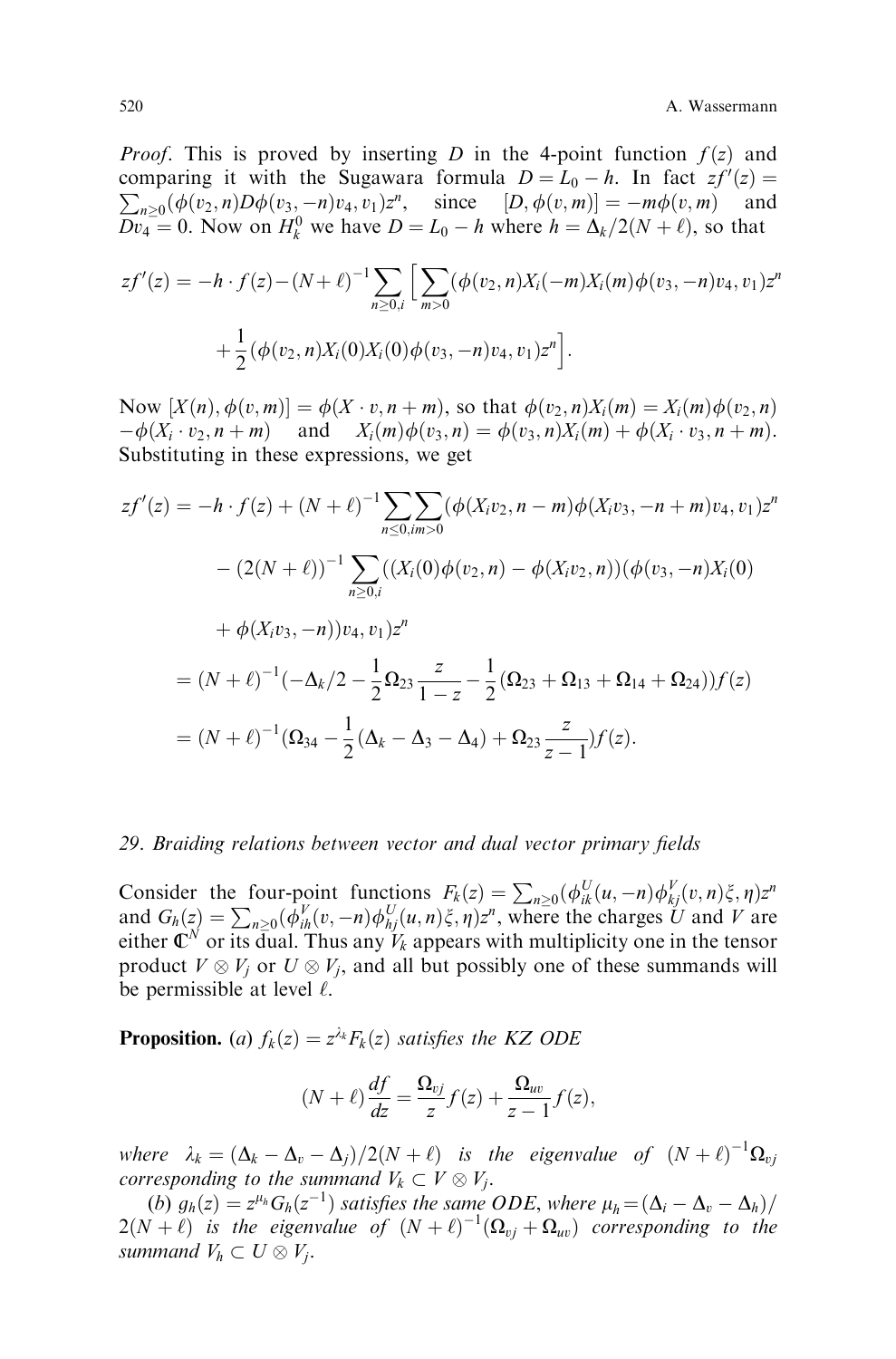Operator algebras and conformal field theory 521

#### Proof. (a) Since

$$
\Omega_{vj} = -\sum \pi_v(X_i)\pi_j(X_i) = -\frac{1}{2}\sum (\pi_v(X) + \pi_j(X))^2 + \frac{1}{2}\sum \pi_q(X_i)^2 + \frac{1}{2}\sum \pi_j(X_i)^2,
$$

 $(N + \ell)^{-1} \Omega_{vj}$  acts as the scalar  $\lambda_k = (\Delta_k - \Delta_v - \Delta_j)/2(N + \ell)$  on the subspace  $V_k \subset V \otimes V_j$ . Thus the result follows from the previous section.

(b) Similarly  $v_h = \Delta_h - \Delta_u - \Delta_j/2(N + \ell)$  eigenvalue of  $(N + \ell)^{-1} \Omega_{uj}$ corresponding to the summand  $V_h$  of  $U \otimes V_j$ . Let  $\mu = (\Delta_i - \Delta_u - \Delta_v - \Delta_v)$  $\Delta_i/2(N + \ell)$ . It is easy to verify that  $h(z) = z^{\mu-\nu} \delta_h(z^{-1})$  satisfies the same ODE, since  $(N+\ell)^{-1}(\Omega_{uv} + \Omega_{vj} + \Omega_{ju}) = \mu$  on  $\text{Hom}_G(U \otimes V \otimes V_j, V_i)$ . Here  $\mu_h = \mu - v_h = (\Delta_i - \Delta_v - \Delta_h)/2(N + \ell)$  is the eigenvalue of  $(N + \ell)^{-1}$  $(\Omega_{vj} + \Omega_{uv})$  corresponding to the summand  $V_h \subset U \otimes V_j$ .

Thus the solutions  $f_k(z)$  form part of a complete set of solutions about 0 of the KZ ODE; and the solutions  $g_h(z)$  form part of a solution set about  $\infty$  of the same ODE. They may only form part, because one of the summands  $V_k$  or  $V_h$ , and hence eigenvalues  $\lambda_k$  or  $\mu_h$ , might correspond to a representation not permissible at level  $\ell$ ; there can be at most one such summand. Let  $f_k(z)$  and  $g_h(z)$  denote the two complete sets of solutions, regardless of whether the eigenvalues  $\lambda_k$  or  $\mu_h$  are permissible. They define holomorphic functions in  $\mathbb{C}\setminus[0,\infty)$ . Let  $c_{kh}$  be the transport matrix relating the solutions at 0 to the solutions around  $\infty$ , so that  $f_k(z) = \sum c_{kh} g_h(z)$  for  $z \in \mathbb{C} \setminus [0, \infty)$ . Thus  $F_k(z) = \sum c_{kh}z^{\mu_{kh}}G_h(z^{-1}),$  for  $z \in \mathbb{C} \setminus [0, \infty)$  where  $\mu_{kh} = \mu_h - \lambda_k = (\Delta_i + \Delta_j - \Delta_k)$  $\Delta_h - \Delta_k / 2(N + \ell)$ . Whenever an  $F_k$  or  $G_h$  does not correspond to a product of primary fields (because  $V_k$  or  $V_h$  is not permissible at level  $\ell$ ), we will find that the corresponding transport coefficient  $c_{kh}$  is zero. (This is not accidental. As explained in [43], there is an algebraic boundary condition which picks out the solutions that arise as four-point functions.) All the examples we will consider will be those for which the theory of the previous chapter is applicable.

**Theorem A** (generalised hypergeometric braiding). Let  $F \in L^2(I, V)$  and  $G \in L^2(J, V^*)$  where I and J are intervals in  $S^1 \setminus \{1\}$  with J anticlockwise after I. Then

$$
\phi_{gf}^{\Box}(F)\phi_{fg}^{\overline{\Box}}(G)=\sum v_{fh}\phi_{gh}^{\overline{\Box}}(e_{\mu_{fh}}G)\phi_{hg}^{\Box}(e_{-\mu_{fh}}F)
$$

with  $v_{fh} \neq 0$ , if  $h > g$  and  $\mu_{fh} = (2\Delta_g - \Delta_f - \Delta_h)/2(N + \ell)$ .

Proof. The KZ ODE reads

$$
(N+\ell)\frac{df}{dz} = \frac{\Omega_{\overline{\Box}f}f(z)}{z} + \frac{\Omega_{\overline{\Box}\overline{\Box}}f(z)}{z-1},
$$

where  $f(z)$  takes values in  $W = \text{Hom}_G(V_{\square} \otimes V_{\overline{\square}} \otimes V_g, V_g)$ . Now the eigenvalue of  $\Omega_{\Pi}$  corresponding to the trivial representation is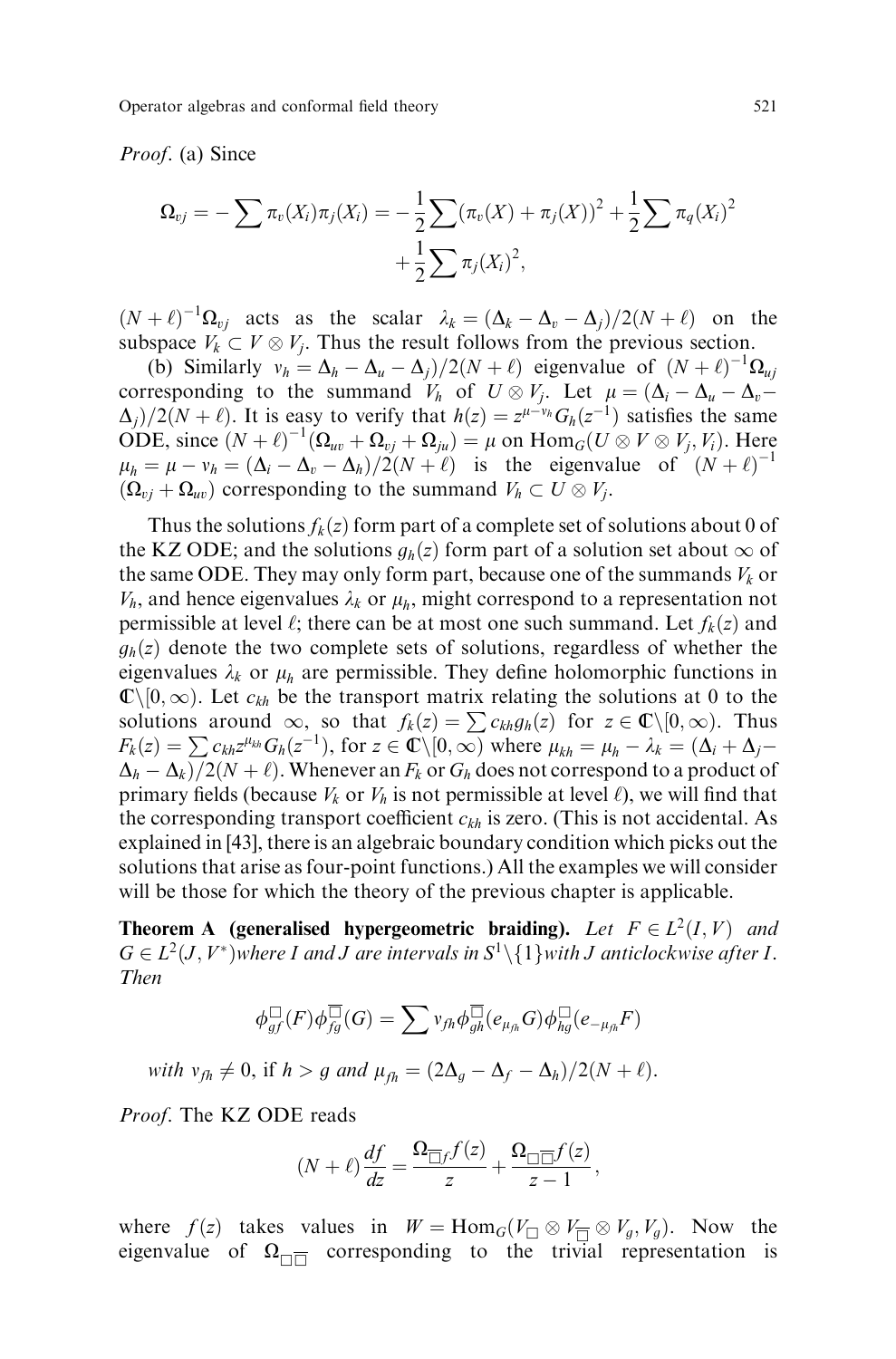$(0 - \Delta_{\square} - \Delta_{\overline{\square}})/2 = N^{-1} - N$  and has multiplicity one, while that corresponding to the adjoint representation is  $(\Delta_{\text{Ad}} - \Delta_{\Box} - \Delta_{\overline{\Box}})/2 = N^{-1}$  with multiplicity at most  $N - 1$ . Thus  $\Omega_{\square} = N^{-1} - NQ$ , if  $Q$  is the rank one projection in  $W$  corresponding to the trivial representation. So

$$
-(N+\ell)^{-1}\Omega_{\square \overline{\square}} = \frac{N}{N+\ell}Q - \frac{1}{N(N+\ell)}.
$$

Thus  $\alpha = 1/N(N + \ell)$  and  $\beta = N/(N + \ell)$  (in the notation of section 18).

We next check that  $A = (N + \ell)^{-1} \Omega_{\overline{\Box}f}$  and Q are in general position. In fact if we identify W with  $\text{End}_G(V_g \otimes V_\square)$ , then the inner product becomes  $Tr(xy^*)$ . The identity operator *I* is the generator of the range of Q with  $Q(x)$ proportional to  $Tr(x)$ . The eigenvectors of A are just given by the orthogonal projections  $e_g$  onto the irreducible summands  $V_g$  of  $V_f \otimes V_{\square}$ . Since  $Tr(e_g) > 0$ , it follows that A and Q are in general position.

The eigenvalues of A are given by  $\lambda_f = (\Delta_f - \Delta_{\overline{a}} - \Delta_g)/2(N + \ell)$ , so that  $|\lambda_f - \lambda_{f_1}| = |\Delta_f - \Delta_{f_1}|/2(N + \ell)$ . This has the form  $|g_i - g_j - i + j|/(N + \ell)$ for  $i \neq j$ , if f and  $f_1$  are obtained by removing boxes from the *i*th and *j*th rows of g. Since  $g_i + N - i$  is strictly increasing and  $g_1 - g_N \le \ell$ , the maximum possible difference is  $|g_N - g_1 - N + 1|/(N + \ell)$  $1 - (N + \ell)^{-1} < 1$ . Hence  $0 < |\lambda_f - \lambda_{f_1}| < 1$  if  $f \neq f_1$ . Similarly  $\mu_h = (\Delta_g - \Delta_h - \Delta_{\overline{1}})/2(N + \ell)$  and the difference  $|\mu_h - \mu_{h_1}|$  has the form  $|g_i - g_j - i + j|/(\overline{N} + \ell)$  for  $i \neq j$ , if h and  $h_1$  are obtained by adding boxes to the *i*th and *j*th rows of g. Hence  $0 < |\mu_h - \mu_{h_1}| < 1$  if  $h \neq h_1$ .

**Caveat.** The indexing sets for the  $f_i$  and  $h_k$ 's are distinct, even though they have the same cardinality. This is easy to see if one draws  $f$  as a Young diagram. The  $f_i$ 's correspond to corners pointing north-west while the  $h_k$ 's correspond to corners pointing south-east.

The anomaly  $\mu_{fh}$  is given by the stated formula by our preamble, so it only remains to check that permitted terms  $c_{fh}$  are non-zero and forbidden terms zero. In fact the numerator is always non-zero because  $\Gamma(x) \neq 0$  for all  $x \notin -\mathbb{N}$ . Thus the only way  $c_{fh}$  can vanish is if one of the arguments of  $\Gamma$  in the denominator  $\prod_{\ell \neq j} \Gamma(\lambda_i - \mu_\ell + \alpha + 1) \prod_{k \neq i} \Gamma(\mu_j - \lambda_k - \alpha)$  is a non-positive integer. Now  $\mu_h = (\Delta_g - \Delta_h - \Delta_{\overline{\Box}})/2(N + \ell)$  and  $\lambda_f = (\Delta_f - \Delta_{\overline{\Box}})$  $-\Delta_a$ /2(N + l). Suppose that h is obtained by adding a box to the *i*th row of  $g$  and  $f$  is obtained by removing a box from the jth row of  $g$ . Then  $\lambda_f - \mu_h = (N + \ell)^{-1} (g_j - g_i + 1 + i - j - N^{-1}).$  Thus

$$
\lambda_f - \mu_h + \alpha = (N + \ell)^{-1} (g_j - g_i + 1 + i - j).
$$

This has modulus less than 1 unless  $i = 1$ ,  $j = N$  and  $g_1 - g_N = \ell$ , when it gives  $-1$ . It is then easy to see that if f or h is non-permissible, the corresponding coefficient vanishes and otherwise it is non-zero.

The next example of braiding could have been done using the classical theory of the hypergeometric function [17, 47]; however, since the equation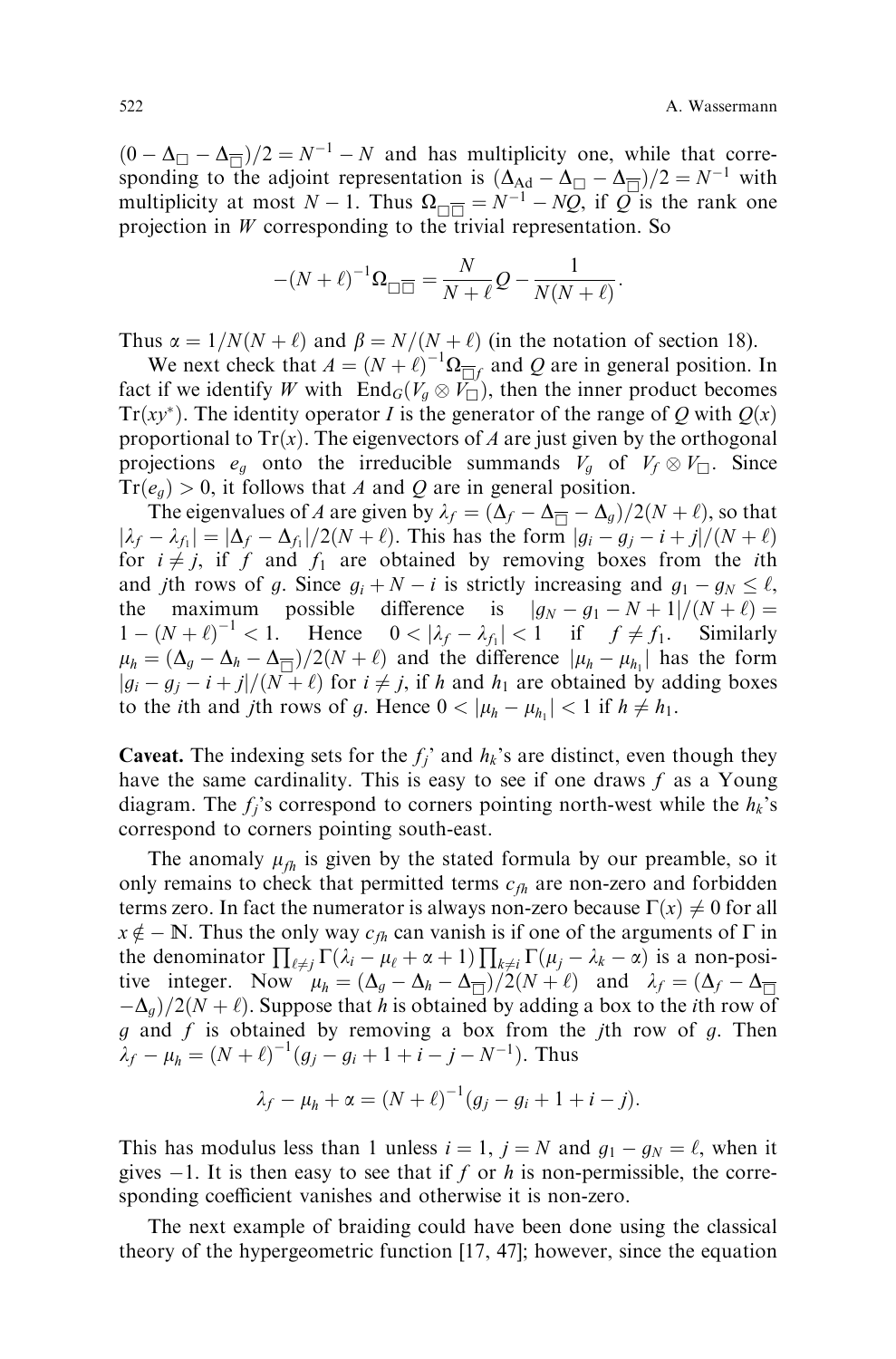is in matrix form and some knowledge of Young's orthogonal form is required to translate this matrix equation into the hypergeometric equation, it is much simpler to use the matrix and eigenvalue techniques.

**Theorem B** (hypergeometric braiding). Let  $F \in L^2(I, V)$  and  $G \in L^2(J, V)$ where I and J are intervals in  $S^1\setminus\{1\}$  with J anticlockwise after I. Then  $\phi_{hg}^{\square}(F)\phi_{gf}^{\square}(G)=\sum \mu_{gg_1}\phi_{hg_1}^{\square}(e_{\alpha_{gg_1}}G)\phi_{g_1f}^{\square}(e_{-\alpha_{gg_1}}F)$  with  $\mu_{gg_1}\neq 0$ , if  $h>g,$  $g_1 > f$  and  $\alpha_{gg_1} = (\Delta_h + \Delta_f - \Delta_g - \Delta_{g_1})/2(N + \ell).$ 

*Proof.* In this case  $W = \text{Hom}_G(V_{\square} \otimes V_{\square} \otimes V_f, V_h)$  has dimension 2. The eigenvalues of  $(N + \ell)^{-1} \Omega_{\square}$  correspond to the summands  $V_{\square}$  and  $V_{\parallel}$ . We have  $\lambda_{\square} = (\Delta_{\square} - 2\Delta_{\square})/2(N + \ell) = (N - 1)/N(N + \ell)$  and  $\lambda_{\parallel} =$  $(\Delta_{\Box} - 2\Delta_{\Box})/2(N + \ell) = (-N - 1)/N(N + \ell)$ . If Q is the projection corresponding to  $V_{\text{H}}$  and  $\beta Q - \alpha I = -(N + \ell)^{-1} \Omega_{\text{H}}$ , then  $\beta = 2/N(N + \ell)$  and  $\alpha = (N - 1)/N(N + \ell).$ 

We have  $\lambda_g = (\Delta_g - \Delta_f - \Delta_\square)/2(N + \ell)$  and  $\mu_g = (\Delta_h - \Delta_g - \Delta_\square)/2(N + \ell)$  $2(N + \ell)$ . Thus  $|\lambda_g - \lambda_{g_1}| = |\mu_g - \mu_{g_1}| = |\Delta_g - \Delta_{g_1}|/2(N + \ell) = |f_i - i$  $f_i + j \mid (N + \ell)$ , if g and  $g_1$  are obtained by adding boxes to f in the ith and *j*th rows. As above, it follows that  $|\lambda_g - \lambda_{g_1}| = |\mu_g - \mu_{g_1}| < 1$ .

We next check that the operators  $\vec{A} = (\vec{N} + \ell)^{-1} \Omega_{\Box f}$  and Q are in general position. The operator  $\Omega_{\square}$  is a linear combination of the identity operator id and  $\sigma$ , where  $\sigma(T) = T(S \otimes I)$  and S is the flip on  $V_{\Box} \otimes V_{\Box}$ . The operators  $T_i$  in W which diagonalise  $\Omega_{\Box f}$  are obtained by composing intertwiners  $V_{\square} \otimes V_f \to V_{g_i}$  and  $V_{\square} \otimes V_{g_i} \to V_h$ . These intertwiners are specified by their action on vectors  $e_i \otimes v$  where  $(e_i)$  is a basis of  $V_{\Box}$  and v is a highest weight vector. If  $g_1$  and  $g_2$  are obtained by adding boxes to f in rows i and j with  $i,j,$  it is easy to see that  $T_2(e_i\otimes e_j\otimes v_f)$  is a non-zero highest weight vector in  $V_h$  while  $\sigma(T_2)(e_i \otimes e_j \otimes v_f) = T_2(e_j \otimes e_i \otimes v_f) = 0$ . So  $T_2$  is not an eigenvector of  $\sigma$ . This proves that A and Q are in general position.

The anomaly  $\alpha_{qq_1}$  is as stated by our preamble, so it only remains to check that permitted terms  $c_{qq_1}$  are non-zero and forbidden terms zero. As above, a term can vanish iff one of the arguments in the denominator  $\Gamma(\lambda_g - \mu_{g'_\perp} + \alpha + 1)\Gamma(\mu_{g'_\perp} - \lambda_{g'} - \alpha)$  is a non-positive integer (where g' denotes the other diagram to g between f and h). Now  $\lambda_g - \mu_{g_1} =$  $(\Delta_g + \Delta_{g_1} - \Delta_f - \Delta_h)/2(N + \ell)$ . Hence  $\lambda_g - \mu_{g'} = 1/N(N + \ell)$ , so that  $\lambda_g - \mu_{g'} + \alpha + 1 = 1 + (N + \ell)^{-1}$  and  $\mu_{g'} - \lambda_g - \alpha = -(N + \ell)^{-1}$ . This shows that, if  $g$  is permissible, none of the arguments is a non-positive integer and hence that  $c_{gg} \neq 0$ . On the other hand  $\lambda_g - \mu_g =$  $(f_i - i - f_j + j)/(N + \ell) + 1/N(N + \ell)$ , if g is obtained by adding a box to the *i*th row of f. Thus  $\lambda_g - \mu_g + \alpha + 1 = 1 + (f_i - i - f_j + j + 1)/(N + \ell)$ , which can never be a non-positive integer, while

$$
\mu_{g'} - \lambda_{g'} - \alpha = (f_i - i - f_j + j - 1)/(N + \ell).
$$

This has modulus less than 1 unless  $i = N$ ,  $j = 1$  and  $f_1 - f_N = \ell$ , when it gives  $-1$ . This is the critical case where g is permissible (it is obtained by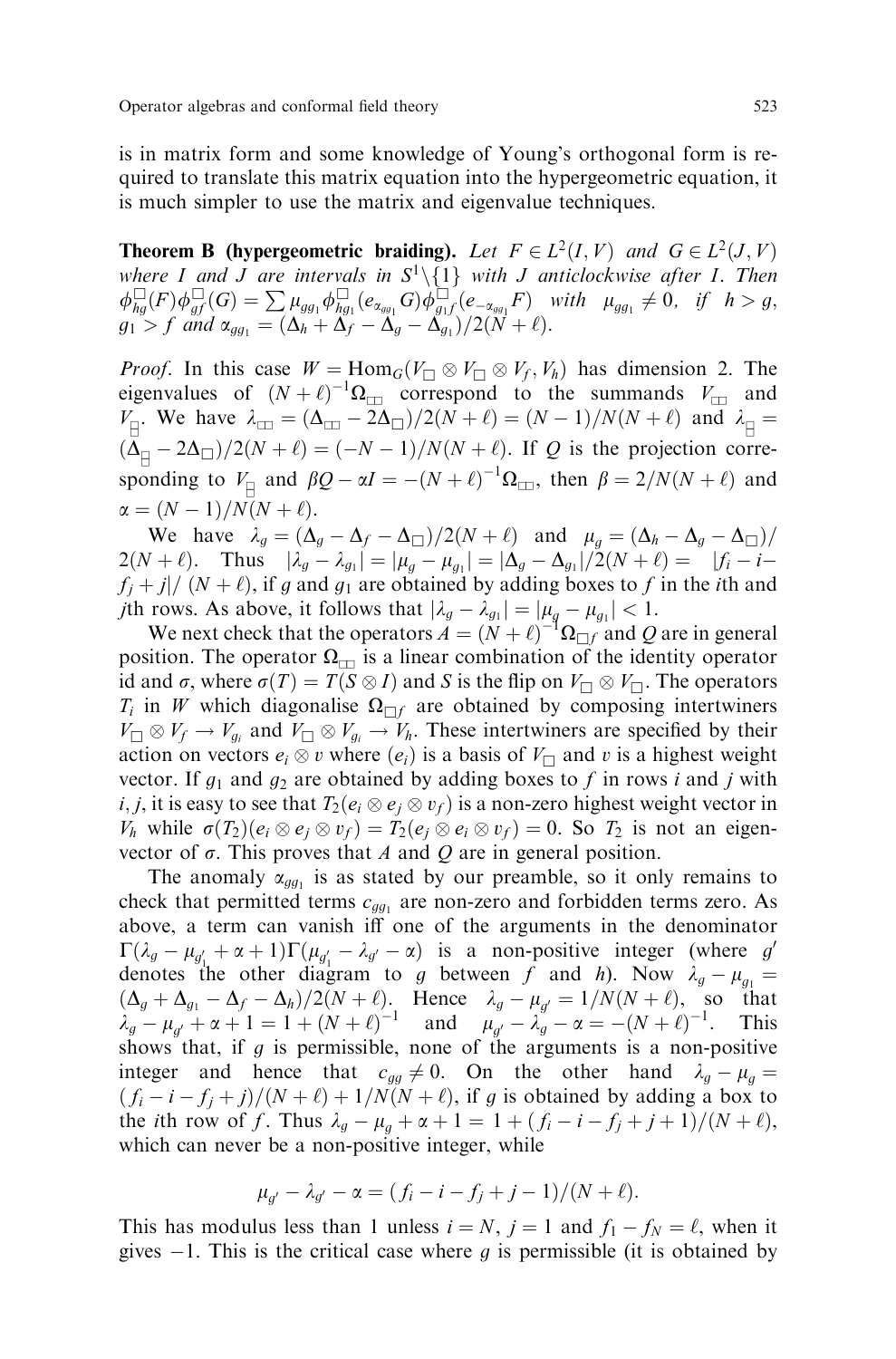adding a box to the last row of f) while g' is inadmissible (it is obtained by adding a box to the first row of f). In this case therefore  $c_{qq'} = 0$  while in all other cases the coefficient is non-zero.

**Theorem C** (Abelian braiding). Let  $F \in L^2(I, V)$  and  $G \in L^2(I^c, V^*)$ . Let  $g \neq g_1$  be signatures, permissible at level  $\ell$ , obtained by adding one box to f. Then  $\phi_{gf} \Box (F) \phi_{fg1} \Box (G) = \varepsilon \phi_{gh} \Box (e_\mu G) \phi_{hg1} \Box (e_{-\mu} F)$  with  $\varepsilon \neq 0$  and  $\mu = (\Delta_g +$  $\Delta_{q_1} - \Delta_f - \Delta_h)/2.$ 

Proof. The corresponding ODE takes values in the one-dimensional space  $\text{Hom}_G(V_\square \otimes V_\square \otimes V_{g_1}, V_g)$  so  $\varepsilon$  must be non-zero and  $\mu$  is as stated by our preamble.

**Theorem D (Abelian braiding).** Suppose that  $g$  is the unique signature such that  $h > g > f$ , so that h is obtained either by adding two boxes in the same row of f (symmetric case  $+)$  or in the same column (antisymmetric case  $-)$ . Let  $F \in L^2(I, V)$  and  $G \in L^2(J, V)$  where I and J are intervals in  $S^1 \setminus \{1\}$  with J anticlockwise after I. Then there are non-zero constants  $\delta_+ \neq \delta_-$  depending only on the case such that

$$
\phi_{hg}^{\square}(F)\phi_{gf}^{\square}(G)=\delta_{\pm}\phi_{hg}^{\square}(e_{\alpha}G)\phi_{gf}^{\square}(e_{-\alpha}F)
$$

with  $\delta_{\pm} \neq 0$  and  $\alpha = (\Delta_h + \Delta_f - 2\Delta_g)/2$ . In fact  $\delta_{\pm} = e^{i\pi v_{\pm}}$  where  $v_{\pm} = (\pm N - 1)/N(N + \ell).$ 

Proof. We use the same reasoning as in the proof of Theorem C. The ODE is now a scalar equation  $f' = (\lambda_g z^{-1} + v_{\pm} (z - 1)^{-1}) f$ . The  $v_{+}$  and  $v_{-}$  are the eigenvalues of  $(N + \ell)^{-1} \Omega_{\text{m}}$  corresponding to the summands  $V_{\text{m}}$  and  $V_{\text{eff}}$  respectively. So  $v_{\pm} = (\pm N - 1)/N(N + \ell)$ . The normalised solution near  $0^{\degree}$  of the ODE is  $z^{\lambda_g}(1-z)^{v_{\pm}}$  while near  $\infty$  it is  $z^{\lambda_g+v_{\pm}}(1-z^{-1})^{v_{\pm}}$ . Taking  $z = -x$ , with x real and positive, it follows immediately that the transport coefficient is  $e^{i\pi v_{\pm}}$ .

*Summary of braiding properties.* If we define  $a_{gf}^{\Box} = \phi_{gf}^{\Box}(e_{-\alpha}F)$  where  $\alpha = (\Delta_g - \Delta_f - \Delta_\square)/2(\bar{N} + \ell)$  and  $a_{fg}^{\square} = \phi_{fg}^{\square}(e_{\alpha}F^*)$ , then the adjoint relation between these two primary fields implies that  $(a_{gf}^{\Box})^* = a_{fg}^{\Box}$ . Incorporating the anomalies  $e_{\mu}$  into the smeared primary fields in this way, the braiding properties established above for vector and dual vector primary fields may be stated in the following form.

**Theorem.** Let  $(a_{ij})$ ,  $(b_{ij})$  denote vector primary fields smeared in intervals I and J in  $S^1 \setminus \{1\}$  with J anticlockwise after I.

- (a)  $a_{gf}b_{g_1f}^* = \sum v_h b_{hg}^* a_{hg_1}$  with  $v_h \neq 0$ , if  $h > g, g_1 > f$ .
- (b)  $a_{gf}b_{fh} = \sum \mu_{f1} b_{gf_1} a_{f_1h}$  with  $\mu_{f_1} \neq 0$  if  $h < f_1 < g$ .
- (c)  $a_{gf}b_{g_1f}^* = \varepsilon b_{hg}^* a_{hg_1}$  with  $\varepsilon \neq 0$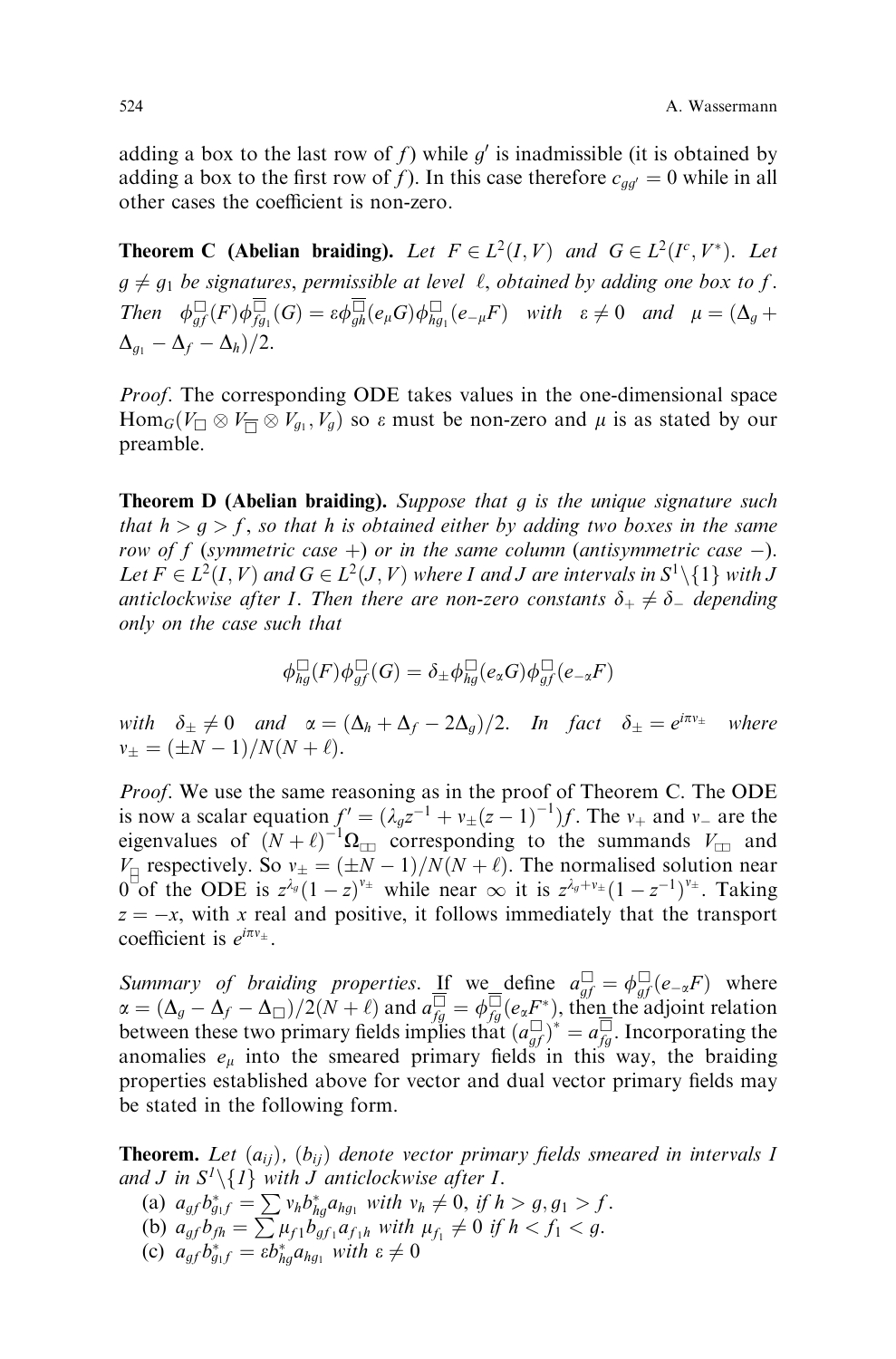Operator algebras and conformal field theory 525

(d)  $a_{hg}b_{gf} = \delta_{\pm}b_{hg}a_{gf}$  where  $\delta_{+} \neq \delta_{-}$  are non-zero, with  $+$  if h is obtained from f by adding two boxes in the same row and  $-$  if they are in the same column.

Note that (c) and (d) may be regarded as degenerate versions of (a) and (b) respectively so may be combined. Rotating through  $180^\circ$  as before, or taking adjoints and simply rewriting the above equations, we obtain our final result. (For simplicity we have suppressed the resulting phase changes in the coefficients.)

**Corollary.** Let  $(a_{ii})$ ,  $(b_{ii})$  denote vector primary fields smeared in intervals I and *J* in  $S^1 \setminus \{1\}$  with *J* anticlockwise after *I*. (a)  $b_{gf}a_{g_1f}^* = \sum v_h a_{hg}^* b_{hg_1}$  with  $v_h \neq 0$ , if  $h > g, g_1 >$  is permissible. (b)  $b_{gf} a_{fh} = \sum_{i=1}^{m} \mu_{fi} a_{gf_1} b_{f_1 h}$  with  $\mu_{fi} \neq 0$  if  $h < f_1 < g$ . (c)  $b_{gf}a_{g_1f}^* = \varepsilon a_{hg}^* \overline{b}_{hg_1}$  with  $\varepsilon \neq 0$ . (d)  $b_{hg}a_{gf} = \delta_{\pm}^{-1}a_{hg}b_{gf}$  with  $\delta_{+} \neq \delta_{-}$  non-zero.

# V. Connes fusion of positive energy representations

30. Definition and elementary properties of Connes fusion for positive energy representations

In [42] and [43] we gave a fairly extensive treatment of Connes' tensor product operation on bimodules over von Neumann algebras. It was then applied to define a fusion operation on positive energy representations of  $\mathscr{L}G$ . Here we give a simplified direct treatment of fusion with more emphasis on loop groups than von Neumann algebras. Let  $X$  and  $Y$  be positive energy representations of  $LG$  at level  $\ell$ . To define their fusion, we consider intertwiners (or fields)  $x \in \mathcal{X} = \text{Hom}_{\mathcal{L}_{\text{IC}}}(H_0, X), y \in \mathcal{Y} = \text{Hom}_{\mathcal{L}_{\text{IC}}}(H_0, Y)$ instead of the vectors (or states)  $\xi = x\Omega$  and  $\eta = y\Omega$  they create from the vacuum. We define an inner product on the algebraic tensor product  $\mathscr{X}\otimes\mathscr{Y}$ by the *four-point formula*  $\langle x_1 \otimes y_1, x_2 \otimes y_2 \rangle = (x_2^* x_1 y_2^* y_1 \Omega, \Omega).$ 

**Lemma.** The four-point formula defines an (pre-) inner product on  $\mathscr{X}\otimes\mathscr{Y}$ . The Hilbert space completion  $H = X \boxtimes Y$  naturally admits a continuous unitary representation  $\pi$  of  $\mathscr{L}^{\pm 1}G = \mathscr{L}_I G \cdot \mathscr{L}_{I^c} G$  of level  $\ell$ .

*Proof.* If  $z = \sum x_i \otimes y_i \in \mathcal{X} \otimes \mathcal{Y}$ , then  $\langle z, z \rangle = \sum (x_i^* x_j y_i^* y_j \Omega, \Omega)$ . Now  $x_{ij} = x_i^* x_j$  lies in  $M = \pi_0(\mathcal{L}_I G)' = \pi_0(\mathcal{L}_I G)''$ . The operator  $X = (x_{ij})$  $\in M_n(M)$  is non-negative, so has the form  $X = A^*A$  for some  $A = (a_{ij})$  $\in M_n(M)$ . Similarly, if  $y_{ij} = y_i^* y_j \in M'$ , then  $Y = (y_{ij}) \in M_n(M')$  can be written  $Y = B^*B$  for some  $B = (b_{ij}) \in M_n(M')$ . Hence

$$
\langle z, z \rangle = \sum_{p,q,i,j} (a_{pi}^* a_{pj} b_{qi}^* b_{qj} \Omega, \Omega) = \sum_{p,q} \left\| \sum_i a_{pi} b_{qi} \Omega \right\|^2 \ge 0.
$$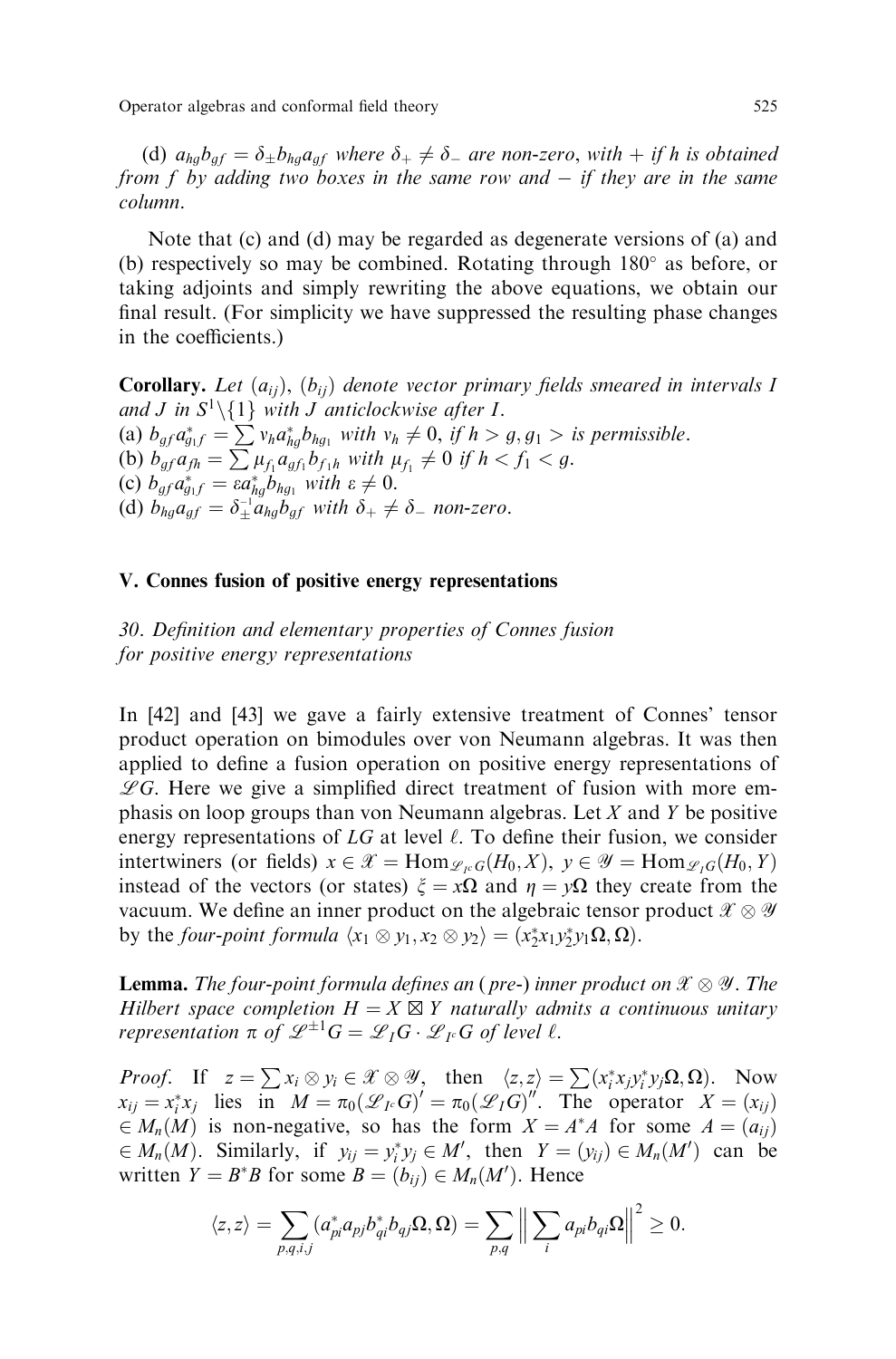We next check that  $\mathscr{L}_I G \cdot \mathscr{L}_{I^c} G$  acts continuously on  $\mathscr{X} \otimes \mathscr{Y}$ , preserving the inner product. The action of  $g \cdot h$  on  $x \otimes y$  is given by  $(g \cdot h)(x \otimes y) = gx \otimes hy$ . It clearly preserves the inner product, so the group action passes to the Hilbert space completion. Note that since we have defined things on the level of central extensions, we have to check that  $\zeta \in \mathbb{T} = \mathscr{L}_I G \cap \mathscr{L}_{I^c} G$  acts by the correct scalar. This is immediate. Finally we must show that the matrix coefficients for vectors in  $\mathscr{X}\otimes\mathscr{Y}$  are continuous on  $\mathscr{L}_I G\cdot\mathscr{L}_{I^c} G$ . But

$$
\langle gx_1 \otimes hy_1, x_2 \otimes y_2 \rangle = (x_2^*gx_1y_2^*hy_1\Omega, \Omega) = (x_1y_2^*hy_1\Omega, g^*x_2\Omega).
$$

Since the maps  $\mathscr{L}_I G \to X$ ,  $g \mapsto g^* x_2 \Omega$  and  $\mathscr{L}_I G \to Y$ ,  $h \mapsto hy_1 \Omega$  are continuous, the matrix coefficient above is continuous.

**Lemma.** There are canonical unitary isomorphisms  $H_0 \boxtimes X \cong X \cong X \boxtimes H_0$ .

*Proof.* If  $Y = H_0$ , the unitary  $X \boxtimes H_0 \to X$  is given by  $x \otimes y \mapsto xy \Omega$  and the unitary  $H_0 \boxtimes X \to X$  is given by  $y \otimes x \mapsto xy\Omega$ .

**Lemma.** If  $J$  is another interval of the circle and the above construction is accomplished using the local loop groups  $\mathscr{L}_{J}G$  and  $\mathscr{L}_{J}G$  to give a Hilbert space K with a level  $\ell$  unitary representation  $\sigma$  of  $\mathscr{L}_{J}G \cdot \mathscr{L}_{Jc}G$ , then if  $\phi \in SU(1,1)$  carries I onto J, there is a natural unitary  $U_{\phi}: H \to K$  that  $U_{\phi}(\pi(g))U_{\phi}^* = \sigma(g \circ \phi^{-1}).$ 

*Proof.* Take  $\phi \in SU(1, 1)$  such that  $\phi(I) = J$ . If  $x \in \mathcal{X}_I = \text{Hom}_{\mathcal{L}_F G}(H_0, X)$ and  $y \in \mathcal{Y}_I = \text{Hom}_{\mathcal{L}_I G}(H_0, Y)$ . Choose once and for all unitary representatives  $\pi_X (\phi)$  and  $\pi_Y (\phi)$  (there is no choice for  $\pi_0(\phi)$ ). Define  $x' = \pi_X(\phi)x\pi_0(\phi)^*$  and  $y' = \pi_Y(\phi)y\pi_0(\phi)^*$ . The assignments  $x \mapsto x'$ ,  $y \mapsto y'$ give isomorphisms  $\mathscr{X}_I \to \mathscr{X}_J$ ,  $\mathscr{Y}_I \to \mathscr{Y}_J$  which preserve the inner products since  $\pi_0(\phi)\Omega = \Omega$ . Since  $\pi_X(\phi)\pi_X(g)\pi_X(\phi)^* = \pi_X(g \cdot \phi^{-1})$  and  $\pi_y(\phi)\pi_Y(g)\pi_Y(\phi)^* = \pi_Y(g \cdot \phi^{-1})$  for  $\phi \in SU(1,1)$  and  $g \in \mathscr{L}G$ , the map  $U_{\phi}: x \otimes y \mapsto x' \otimes y'$  extends to a unitary between  $X \boxtimes_I Y$  and  $X \boxtimes_J Y$  such that  $U_{\phi} \pi_I(g) U_{\phi}^* = \pi_J(g \cdot \phi^{-1})$  for  $g \in \mathscr{L}_I G \cdot \mathscr{L}_{I^c} G$ .

**Hilbert space continuity lemma.** The natural map  $\mathscr{X} \otimes \mathscr{Y} \to X \boxtimes Y$  extends canonically to continuous maps  $X \otimes \mathscr{Y} \to X \boxtimes Y$  and  $\mathscr{X} \otimes Y \to X \boxtimes Y$  . In fact  $\|\sum x_i \otimes y_i\|^2 \leq \|\sum x_i x_i^*\| \sum \|y_i \Omega\|^2$  and  $\|\sum x_i \otimes y_i\|^2 \leq \|\sum y_i y_i^*\| \sum \|x_i \Omega\|^2$ .

*Proof* (cf [25]). If  $z = \sum x_i \otimes y_i \in \mathcal{X} \otimes \mathcal{Y}$ , then  $\sum_i ((x_i^* x_j) y_i^* y_j \Omega, \Omega) =$  $\sum y_i^* \pi_Y(x_i^* x_j) y_j \Omega$ , since  $S_{ij} = x_i^* x_j$  lies in  $\pi_0(\mathscr{L}_I G)^{\prime} = \pi_0(\mathscr{L}_I G)^{\prime \prime}$ . Let  $\eta_j = y_j\Omega$  and  $\eta = (\eta_1, \dots, \eta_n) \in H_0^n$ . Then

$$
\left\|\sum x_i\otimes y_i\right\|^2=(\pi_Y(S)\eta,\eta)\leq||S||\|\eta\|^2=\left\|\sum x_ix_i^*\right\|\sum||y_i\Omega||^2.
$$

Here we used the fact that  $S = x^*x$  where x is the column vector with entries  $x_i$ ; this gives  $||S|| = ||x^*x|| = ||xx^*|| = ||\sum x_i x_i^*||$ . Similarly we can prove that  $\|\sum x_i\otimes y_i\|^2 \leq \|\sum y_i y_i^*\| \sum \|x_i\Omega\|^2.$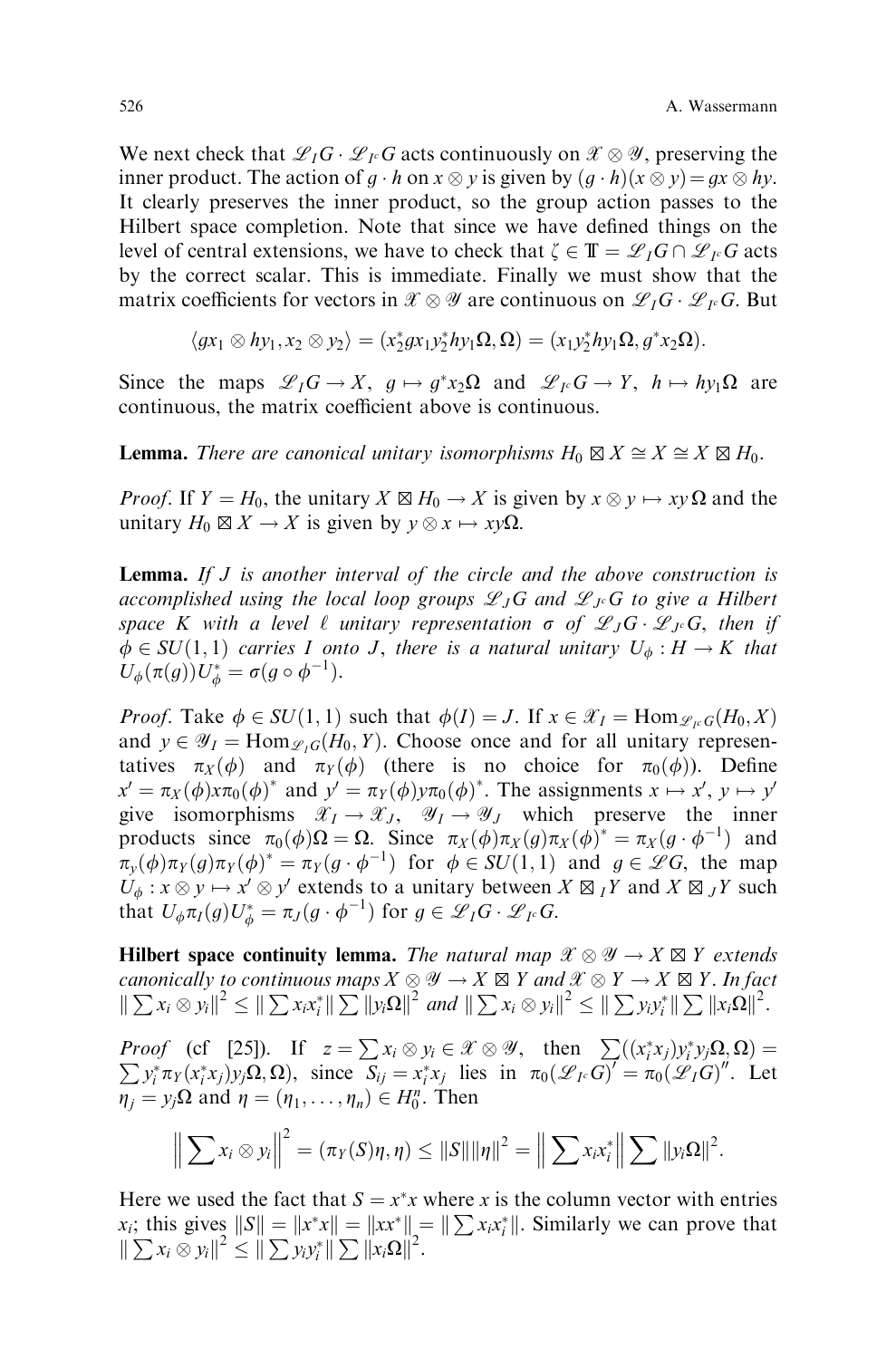Corollary (associativity of fusion). There is a natural unitary isomorphism  $X \boxtimes (Y \boxtimes Z) \rightarrow (X \boxtimes Y) \boxtimes Z$ .

*Proof.* The assignment  $(x \otimes y) \otimes z \rightarrow x \otimes (y \otimes z)$  makes sense by the lemma and clearly implements the unitary equivalence of bimodules.

#### 31. Connes fusion with the vector representation

In the previous chapter we proved that if  $(a_{ij})$ ,  $(b_{ij})$  are vector primary fields smeared in intervals I and J in  $S^1 \setminus \{1\}$  with J anticlockwise after I, then:

(a)  $b_{gf}a_{g_1f}^* = \sum v_h a_{hg}^* b_{hg_1}$  with  $v_h \neq 0$  if  $h > g, g_1$  is permissible. (b)  $b_{gf} a_{fh} = \sum \mu_{f_1} a_{gf_1} b_{f_1h}$  with  $\mu_{f_1} \neq 0$  if  $h < f_1 < g$ .

We use these braiding relations to establish the main technical result required in the computation of  $H_{\Box} \boxtimes H_f$ . This answers the following natural question. The operator  $a_{\Box 0}^* a_{\Box 0}$  on  $H_0$  commutes with  $\mathscr{L}_{I^c}G$ , so lies in  $\overline{x}_0(\mathscr{L}_I G)$ ". Thus, by local equivalence, we have the right to ask what its image is under the natural isomorphism  $\pi_f : \pi_0(\mathscr{L}_I G)'' \to \pi_f(\mathscr{L}_I G)''$ .

# **Theorem (transport formula).**  $\pi_f(a_{\Box 0}^* a_{\Box 0}) = \sum \lambda_g a_{gf}^* a_{gf}$  with  $\lambda_g > 0$ .

Remark. It is possible, using induction or the braiding computations in [43], to obtain the precise values of the coefficients. Since the precise numerical values are not important for us, we have preferred a proof which makes it manifest why the right hand side must have the stated form with strictly positive coefficients  $\lambda_a$ .

*Proof.* (1) We proceed by induction on  $|f| = \sum f_i$ . Suppose that  $\pi_f(a_{\Box 0}^* a_{\Box 0}) = \sum \lambda_g a_{gf}^* a_{gf}$  and  $\pi_f(b_{\Box 0}^* b_{\Box 0}) = \sum \lambda_g b_{gf}^* b_{gf}$  with  $\lambda_g > 0$ . Polarising the second identity, we get  $\overline{n_f}(b_{\Box 0}^* b_{\Box 0}') = \sum_{\Lambda} \lambda_g b_{gf}^* b_{gf}'$ . In particular if  $x \in \mathscr{L}_JG$ , we may take  $b'_{ij} = \pi_i(x)b_{ij}\pi_j(x)^*$  and thus obtain

$$
\pi_f(b_{\Box 0}^*\pi_{\Box}(x)b_{\Box 0}\pi_0(x)^*)=\sum \lambda_g b_{gf}^*\pi_g(x)b_{gf}\pi_f(x)^*.
$$

Since  $\pi_f(\pi_0(x)^*) = \pi_f(x)^*$ , we may cancel  $\pi_f(x)$  on both sides to get

$$
\pi_f(b_{\Box 0}^*\pi_{\Box}(x)b_{\Box 0})=\sum \lambda_g b_{gf}^*\pi_g(x)b_{gf}.
$$

(2) Take  $x \in \mathcal{L}_JG$ . By the braiding relations and (1), we have

$$
a_{gf}^* \pi_g (b_{\Box 0}^* \pi_{\Box}(x) b_{\Box 0}) a_{gf} = \pi_f (b_{\Box 0}^* \pi_{\Box}(x) b_{\Box 0}) a_{gf}^* a_{gf}
$$
  
= 
$$
\sum_{g_1} \sum_{h,k} \lambda_{g_1} v_h \mu_k b_{g_1f}^* a_{hg_1}^* a_{hk} \pi_k(x) b_{kf}.
$$

If  $x_i \in \mathcal{L}_JG$ , let  $Y = (y_{ii})$  be the operator-valued matrix with entries  $y_{ij} = a_{gf}^* \pi_g(b_{\Box 0}^* \pi_\Box(x_i^{-1} x_j) b_{\Box 0}) a_{gf}$ . Then Y is positive, so that  $\sum_{i} (y_{ij} \xi_i, \xi_i) \ge 0$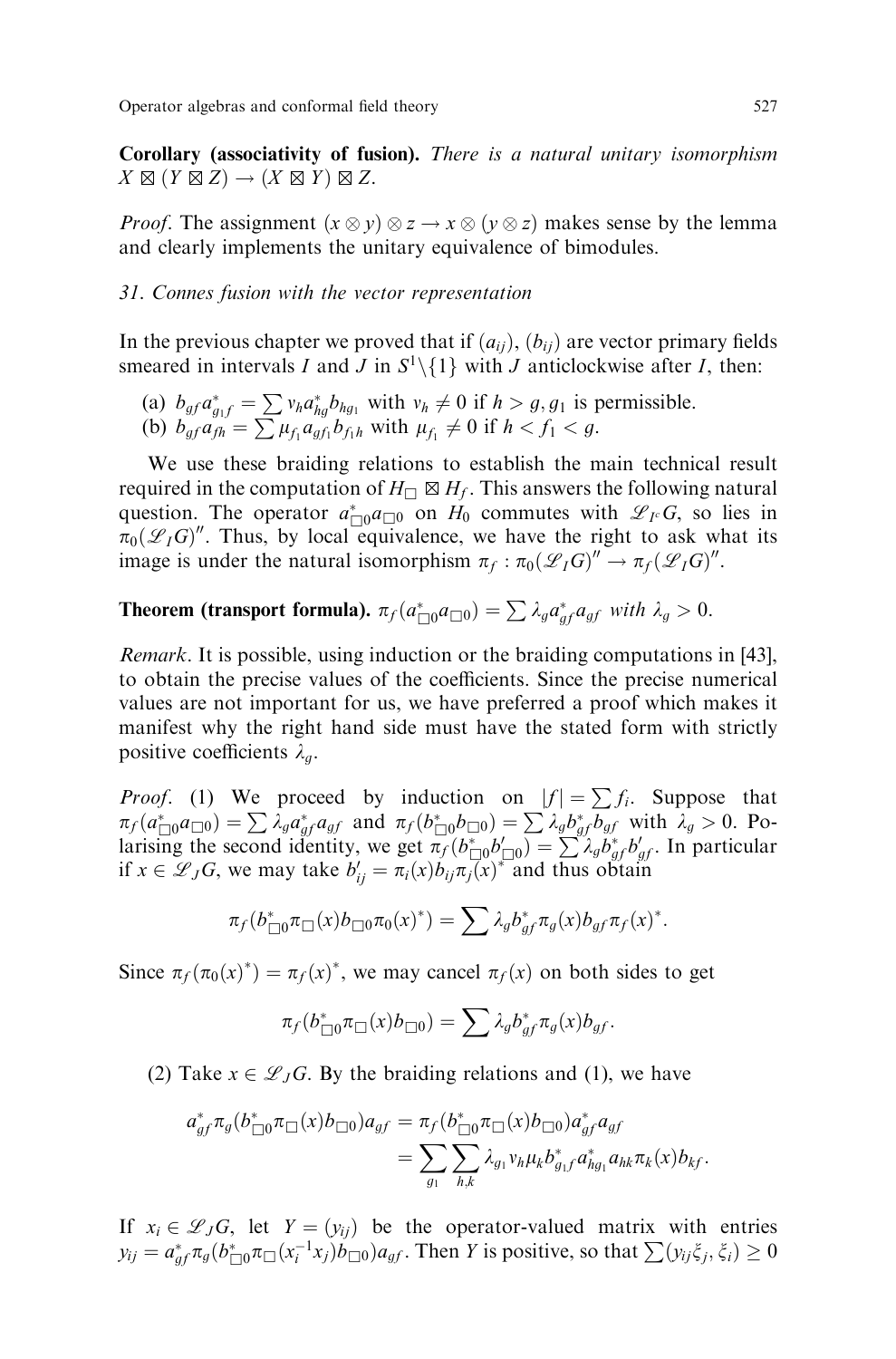for  $\xi_i \in H_f$ . Substituting the expression on the left hand side above, this gives

$$
\sum_{i,j}\sum_{g_1}\lambda_{g_1}(b_{g_1f}^*\pi_{g_1}(x_i^{-1})\Big(\sum v_h\mu_k a_{hg_1}^*a_{hk}\Big)\pi_k(x_i)b_{kf}\xi_j,\xi_i)\geq 0.
$$

On the other hand, von Neumann density implies that  $\pi(\mathscr{L}_JG \cdot \mathscr{L}_{J^c}G)'' = \pi(\mathscr{L}G)''$  for any positive energy representation at level  $\ell$ . This implies that vectors of the form  $\eta = (\eta_k)$ , where  $\eta_k = \pi_k(x)b_{kf} \xi$  with  $\xi \in H_f$  and  $x \in \mathcal{L}_JG$ , span a dense subset of  $\bigoplus H_k$ . But from the above equation we have  $\sum \lambda_{g_1} v_h \mu_k (a_{hk} \eta_k, a_{hg_1} \eta_{g_1}) \geq 0$ , and this inequality holds for all choices of  $\eta_k$ . In particular, taking all but one  $\eta_{g_1}$  equal to zero, we get  $\lambda_{g_1} v_h \mu_{g_1} > 0$ . Thus in the expression  $b_{g_1} a_{gf}^* a_{gf} = \sum_{h,k} v_h \mu_k a_{hg_1}^* a_{hk} b_{kf}$ , we have  $v_h \mu_{a_1} > 0$ .

(3) Now for  $x \in \mathscr{L}_JG$ , we have

$$
b_{g_1f}^* \pi_{g_1}(a_{\Box 0}^* a_{\Box 0}) \pi_{g_1}(x) b_{g_1f} = b_{g_1f}^* \pi_{g_1}(x) b_{g_1f} \sum A_g a_{gf}^* a_{gf}
$$
  
= 
$$
\sum \lambda_g v_h \mu_k b_{g_1f}^* a_{hg_1}^* \pi_h(x) a_{hk} b_{kf}.
$$

If  $x_i \in \mathcal{L}_JG$ , let  $Z = (z_{ij})$  be the operator-valued matrix with entries  $z_{ij} =$  $b_{g_1f}^* \pi_{g_1}(a_{\Box 0}^* a_{\Box 0}) \pi_{g_1}(x_i^{-1} x_j) b_{g_1f}$ . Then Z is positive, so that if  $\xi_i \in H_f$ ,  $\sum (z_{ij} \xi_i, \xi_i) \geq 0$ . Let  $\eta = (\eta_k)$  where  $\eta_k = \sum \pi_k(x_i)b_{kf}\xi_i$ . As above, von Neumann density implies the vectors  $\eta$  are dense in  $\bigoplus H_k$ . Moreover we have

$$
\sum \lambda_g v_h \mu_k(a_{hk} \eta_k, a_{hg_1} \eta_{g_1}) = (\pi_{g_1}(a_{\Box 0}^* a_{\Box 0}) \eta_{g_1}, \eta_{g_1}).
$$

Since this is true for all  $\eta_k$ 's, all the terms with  $k \neq g_1$  must give a zero contribution and

$$
(\pi_{g_1}(a_{\Box 0}^* a_{\Box 0})\eta_{g_1},\eta_{g_1})=\sum \lambda_g v_h \mu_{g_1}(a_{hg_1}\eta_{g_1},a_{hg_1}\eta_{g_1}).
$$

But we already saw that  $v_h \mu_{g_1} > 0$  and hence  $\pi_{g_1}(a_{\Box}^* a_{\Box} a_{\Box}) = \sum \Lambda_h a_{hg_1}^* a_{hg_1}$ , with  $\Lambda_h > 0$ , as required.

**Corollary.** If  $H_f$  is any irreducible positive energy representation of level  $\ell$ , then as positive energy bimodules we have

$$
H_{\square} \boxtimes H_f \cong \bigoplus H_g,
$$

where g runs over all permissible Young diagrams that can be obtained by adding a box to f. Moreover the action of  $\mathscr{L}_I G \cdot \mathscr{L}_I G$  on  $H_{\square} \boxtimes H_f$  extends uniquely to an action of  $\mathscr{L}G \rtimes \text{Rot } S^1$ .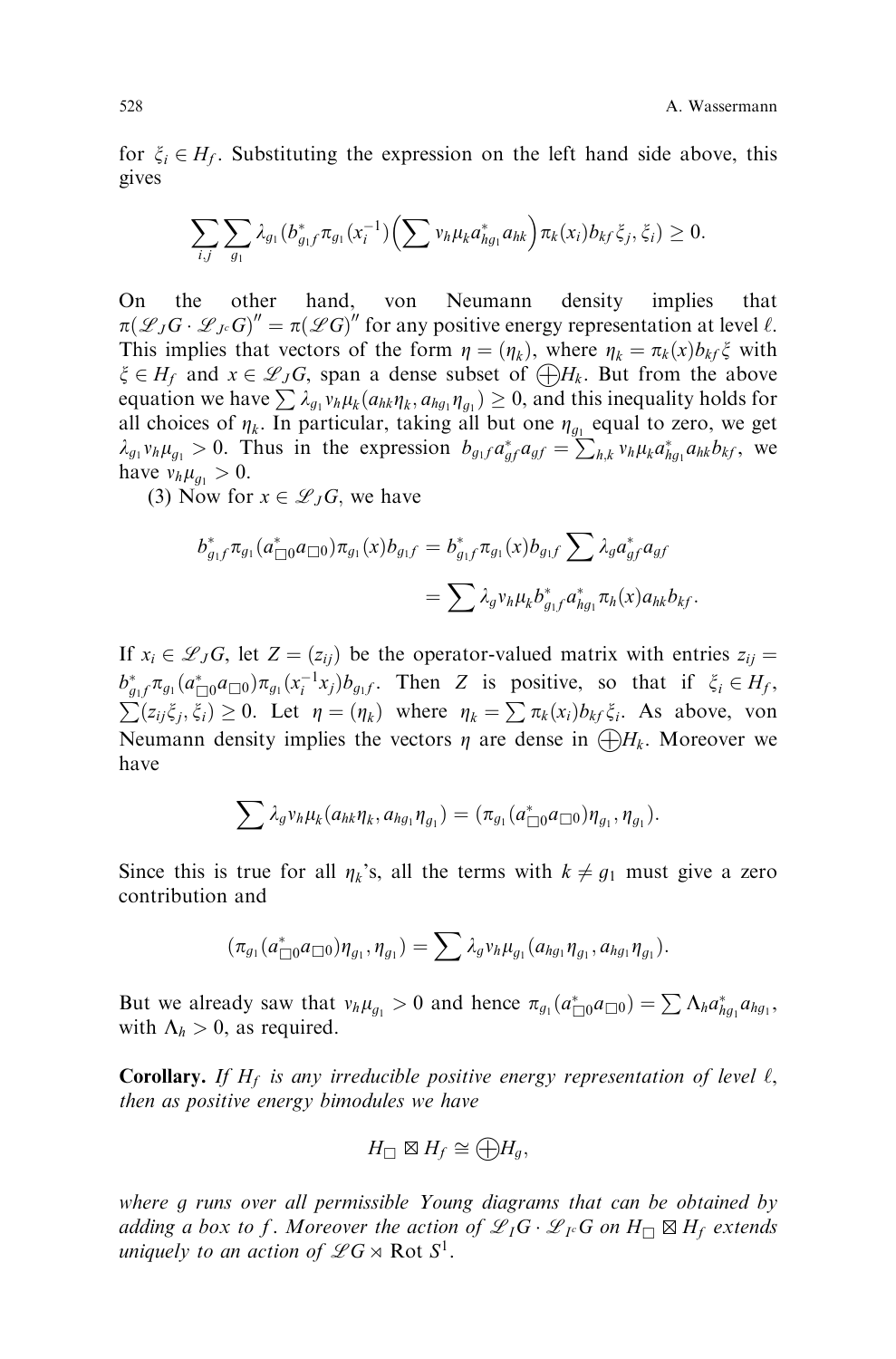*Proof.* Let  $\mathscr{X}_0 \subset \text{Hom}_{\mathscr{L}_1 G}(H_0, H_{\square})$  be the linear span of intertwiners  $x = \pi_{\Box}(h)a_{\Box 0}$ , where  $h \in \mathcal{L}_I G$  and a is a vector primary field supported in I. Since  $x\Omega = (\pi_{\square}(h)a_{\square 0}\pi_0(h)^*)\pi_0(h)\Omega$ , it follows from the Reeh-Schlieder theorem that  $\mathcal{X}_0\Omega$  is dense in  $\mathcal{X}_0H_0$ . But then the von Neumann density argument (for example) implies that  $\mathscr{X}_0\Omega$  is dense in  $H_{\square}$ . If  $x = \sum \pi_{\Box}(h^{(j)}) a_{\Box 0}^{(j)} \in \hat{x_0}$ , set  $x_{gf} = \sum \pi_g(h^{(j)}) a_{gf}^{(j)}$ . Let  $y \in \text{Hom}_{\mathscr{L}_I G}(H_0, H_f)$ . By the transport formula

$$
(x^*xy^*y\Omega,\Omega)=(y^*\pi_f(x^*x)y\Omega,\Omega)=\sum_g\lambda_g(x^*_{gf}x_{gf}y\Omega,y\Omega)=\sum_g\lambda_g||x_{gf}y\Omega||^2.
$$

This formula shows that  $x_{af}$  is independent of the expression for x. More importantly, by polarising we get an isometry U of the closure of  $\mathscr{X}_0\otimes\mathscr{Y}$  in  $H_{\Box} \boxtimes H_f$  into  $\bigoplus H_g$ , sending  $x \otimes y$  to  $\bigoplus \lambda_g^{1/2} x_{gf} y \Omega$ . By the Hilbert space continuity lemma,  $\mathscr{X}_0 \otimes \mathscr{Y}$  is dense in  $H_{\square} \boxtimes H_f$ . Since each of the maps  $x_{gf}$ can be non-zero, Schur's lemma implies that  $U$  is surjective and hence a unitary. The action of  $\mathscr{L}^{\pm 1}G$  extends uniquely to  $\mathscr{L}G$  by Schur's lemma. The extension to Rot  $S^1$  is uniquely determined by the fact that Rot  $S^1$  has to fix the lowest energy subspaces of each irreducible summand of  $H_f \boxtimes H_{\square}$ .

# 32. Connes fusion with exterior powers of the vector representation

We now extend the methods of the previous section to the exterior powers  $\lambda^k V = V_k$ . We shall simply write [k] for the corresponding signature, i.e. k rows with one box in each. For  $a \in L^2(I, V)$ , we shall write  $\phi_{af}(a)$  for  $\phi_{gf} \in (-a_{gf} a)$ , where  $\alpha_{gf} = (\Delta_g - \Delta_f - \Delta_\square)/2(N + \ell)$  is the phase anomaly introduced in Section 29. For any path P of length  $k, f_0 < f_1 < \cdots < f_k$  with  $f_i$  permissible, we define  $a_P = \phi_{f_k f_{k-1}}(a_k) \cdots \phi_{f_1 f_0}(a_1)$  for  $a_i \in L^2(I, V)$ . In particular we let  $P_0$  be the path  $0 < [1] < [2] < \cdots < [k]$ .

**Theorem.** If  $a_i, b_i$  are test functions in  $L^2(I, V)$ , then

$$
\pi_f(b_{P_0}^* a_{P_0}) = \sum_{g>_k f} \left( \sum_{P: f \to g} \lambda_P(g) b_P \right)^* \left( \sum_{P: f \to g} \lambda_P(g) a_P \right),
$$

where P ranges over all paths  $f_0 = f < f_1 < \cdots < f_k = g$  with each  $f_i$ permissible and where for fixed g either  $\lambda(g) = 0$  or  $\lambda_P(g) \neq 0$  for all P.

**Proof.** (1) The linear span of vectors  $\bigoplus_{f_k>f_{k-1}>\cdots>f_1>f_1}\phi_{f_kf_{k-1}}(a_k)$   $\phi_{f_{k-1}f_{k-2}}$  $(a_{k-1})\cdots \phi_{f_1f}(a_1)\xi$  with  $a_j\in L^2(I_j, V)$  (where  $I_j \subseteq I_j$  and  $\xi \in H_f$  is dense in  $\bigoplus_{f_k>f_{k-1}>\cdots>f_1>f_1}H_{f_k}.$ 

*Proof.* We prove the result by induction on k. For  $k = 1$ , let H denote the closure of this subspace so that H is invariant under  $\mathscr{L}^{\pm 1}G$  and hence  $\mathscr{L}G$ . By Schur's lemma H must coincide with  $\bigoplus_{f\in\mathcal{F}} H_{f_1}$  as required. By induction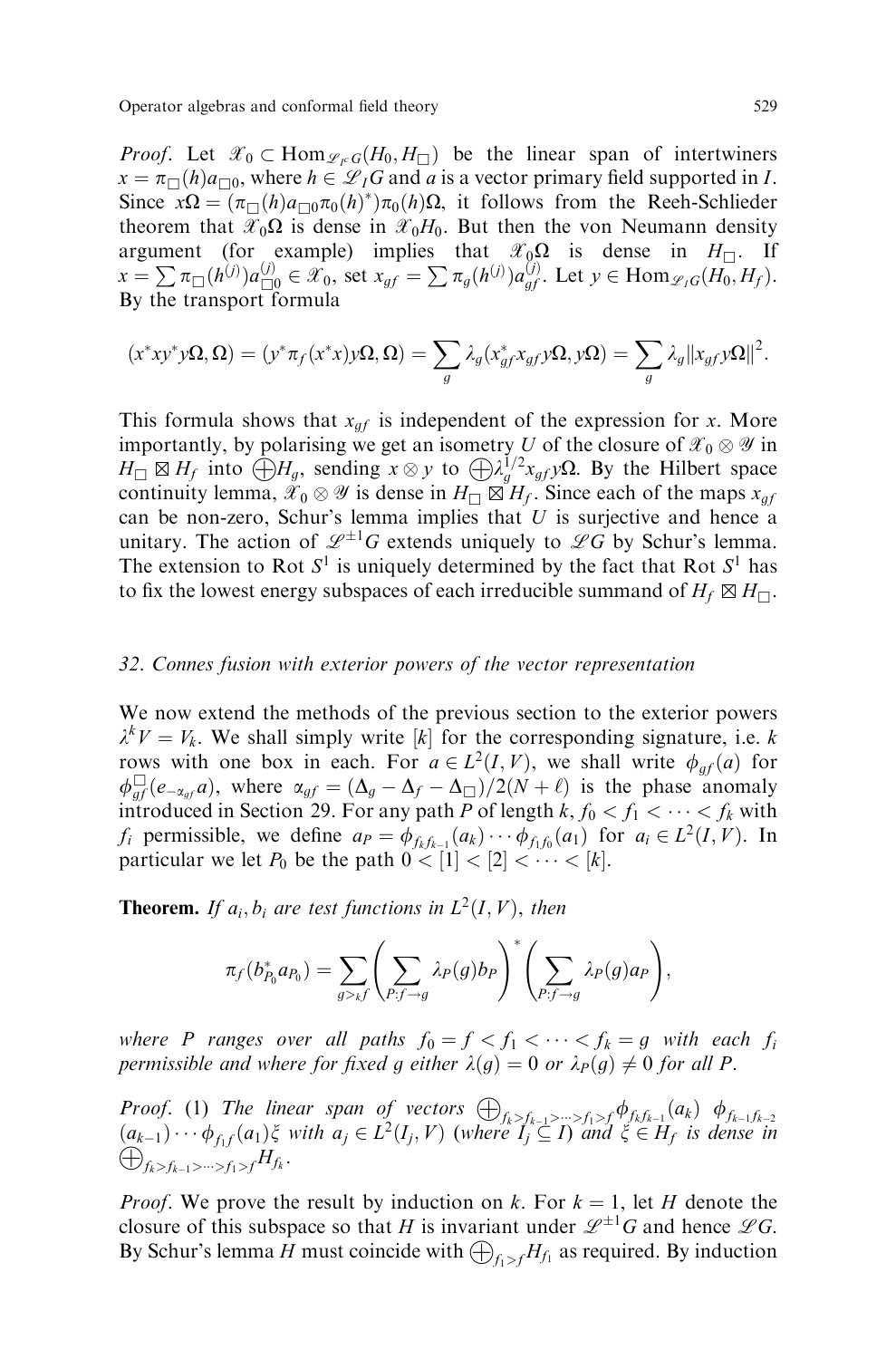the linear span of vectors  $\bigoplus_{f_{k-1}>\cdots\geq f_1>f} \phi_{f_{k-1}f_{k-2}}(a_{k-1}) \cdots \phi_{f_1f}(a_1)\xi$  with  $a_i \in L^2(I, V)$  and  $\xi \in H_f$  is dense in  $\bigoplus_{f_{k-1} > \dots > f_1 > f}^{\infty} H_{f_{k-1}}$ . The proof is completed by noting that if g is fixed and  $h_1, \ldots, h_m < g$  (not necessarily distinct) then the vectors  $\bigoplus \phi_{gh_i}(a)\xi_i$  with  $a \in L^2(I, V)$  and  $\xi_i \in H_{h_i}$  span a dense subspace of  $H_g \otimes \mathbb{C}^m$ . Again the closure of the subspace is  $\mathscr{L}G$  invariant and the result follows by Schur's lemma, because the  $\xi_i$ 's vary independently.

(2) We have

$$
\pi_f(b_{P_0}^* a_{P_0}) = \sum_{g >_k f} \sum_{P,Q: f \to g} \mu_{PQ}(g) b_P^* a_Q,
$$

where g ranges over all permissible signatures that can be obtained by adding k boxes to f and P, Q range over all permissible paths  $g = f_k$  $f_{k-1} > \cdots > f_1 > f$  and  $\mu(g) = (\mu_{PQ}(g))$  is a non-negative matrix.

*Proof.* We assume the result by induction on  $|f| = \sum f_i$ . By polarisation, it is enough to prove the result with  $b_i = a_i$  for all j. If  $h > f$ , let  $x_{hf} = \phi_{hf}(c)$ with  $c \in L^2(I^c, V)$  and  $y = a_{P_0}$ . Then for  $f' > f$  fixed,  $x_{f'f} \pi_f(y^*y) =$  $\pi_{f}(y^*)x_{f'f}$ . Substituting for  $\pi_f(y^*y)$  and using the braiding relations with vector primary fields and their duals,  $x_{f'f}\pi_f(y^*y)$  can be rewritten as

$$
x_{f'f}\pi_f(y^*y) = \sum_{g'} \sum_{f_1>f} \sum_{P,Q} \mu_{P,Q}(g') a_P^* a_Q x_{f_1f},
$$

where  $g'$  ranges over signatures obtained by adding k boxes to  $f'$ , P ranges over paths  $f' < h_1 < \cdots < h_k = g'$  and Q ranges over paths  $f_1 < h_1 < \cdots < h_k = g'$ . By (1), the vectors  $\bigoplus_{f_1 > f} x_{f_1} f H_f$  span a dense subset of  $\bigoplus_{f_1 \ge f} H_{f_1}$ . Since  $x_{f' f} \pi_f(y^* y) = \pi_{f'}(y^* y) x_{f' f}$ , it follows that  $\pi_{f}(y^*y) = \sum_{g} \sum_{f=1}^{f} \sum_{f=1}^{f} \sum_{P,Q} \mu_{P,Q}(g') a_P^* a_Q$ . Since  $\pi_{f}(y^*y)$  lies in  $B(H_{f}),$  only terms with  $f_1 = f'$  appear in the above expression so that

$$
\pi_{f'}(y^*y) = \sum_{g'} \sum_{P,Q} \mu_{P,Q}(g') a_P^* a_Q,
$$

where P and Q range over paths from  $f'$  to  $g'$ . Now suppose  $z = y_1 + \cdots + y_m$  with  $y_i$  having the same form as y. Then

$$
\pi_{f'}(z^*z) = \sum_{g'} \sum_{P,Q} \mu_{P,Q}(g') \sum_{i,j} a_{P,i}^* a_{Q,j}.
$$

But  $(\pi_{f'}(z^*z)\xi, \xi) \ge 0$  for  $\xi \in H_{f'}$  and the linear span of vectors  $\bigoplus_{\alpha} a_{\alpha}\xi$  is dense in  $\bigoplus_{Q} H_{g'}$ . Fixing g', it follows that  $\sum \mu_{P,Q}(g')(\xi_P, \xi_Q) \ge 0$  for all choices of  $\zeta_{P}$  in  $H_{d}$ . Taking all the  $\zeta_{P}$ 's proportional to a fixed vector in  $H_{d}$ , we deduce that  $\mu(g')$  must be a non-negative matrix.

(3) If  $g > k$  f is permissible, then  $\mu(g)$  has rank at most one; otherwise  $\mu(g) = 0$ . If  $\mu(g) \neq 0$ , then  $\mu_{PO}(g) = \lambda_P(g)\lambda_Q(g)$  with  $\lambda_P(g) \neq 0$  for all P.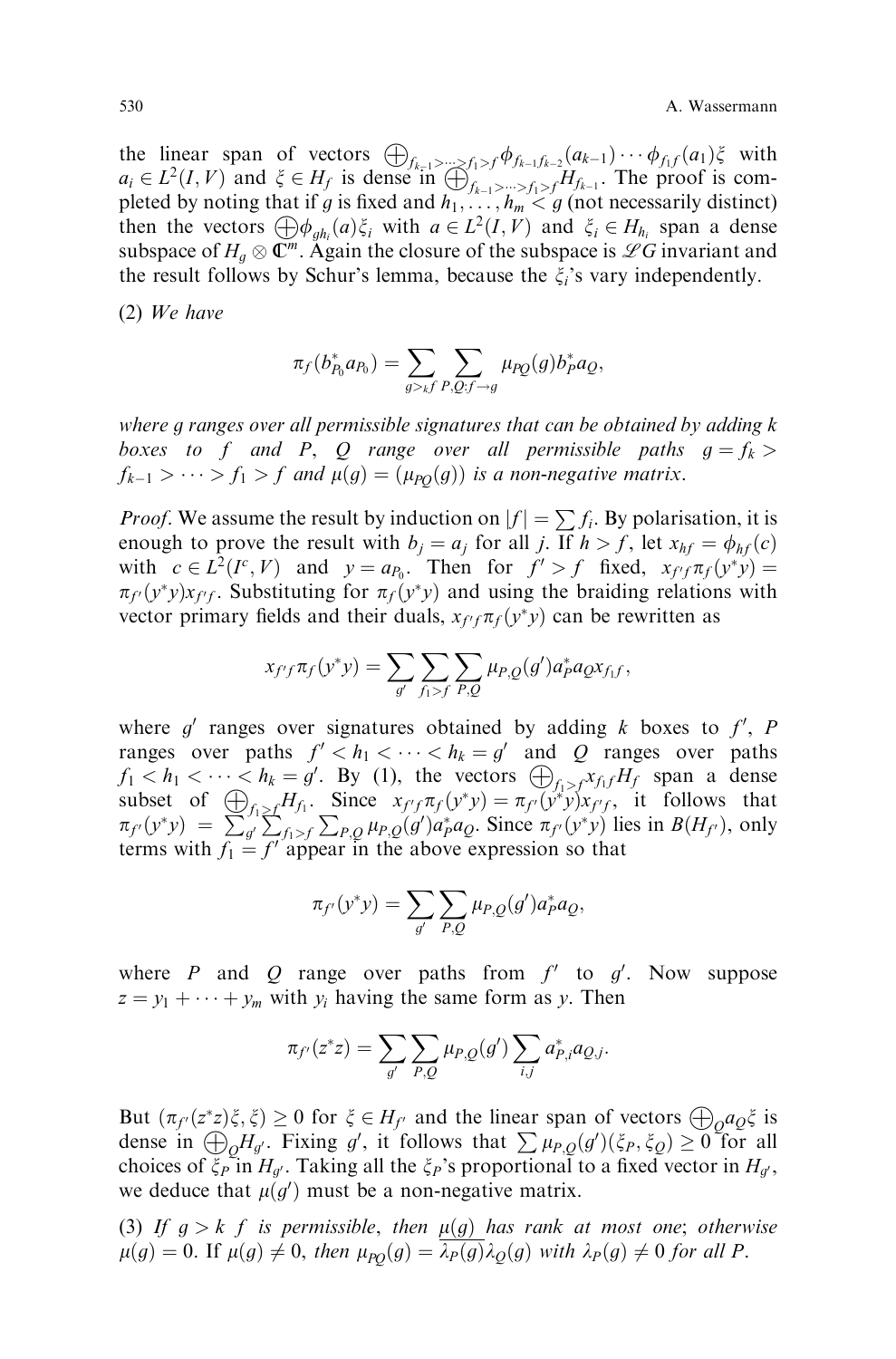Proof. We have

$$
\pi_f(b^*a) = \sum_{g>kf} \sum_{P,Q:f\to g} \mu_{PQ}(g) b_P a_Q^*,
$$

where  $a = a_{P_0}$  and  $b = b_{P_0}$ . We choose  $a_j$  to be concentrated in disjoint intervals  $I_j$  with  $I_j$  preceding  $I_{j+1}$  going anticlockwise. Fix i and let  $a'$ ,  $a'_{Q}$  be the intertwiners resulting from swapping  $a_i$  and  $a_{i+1}$ . Then  $a' = \delta_a a$  where  $\delta_- \neq 0$  while either  $a'_Q = \alpha_Q a_Q + \beta_Q a_{Q_1}$  and  $a'_{Q_1} = \gamma_Q a_Q + \delta_Q a_{Q_1}$ , with  $\alpha_Q, \beta_Q, \gamma_Q, \delta_Q \neq 0$ , or  $a'_Q = \delta_{\pm} a_Q$ . Here if Q is the path  $f < f_1 < \cdots < f_k = g$ , then  $Q_1$  is the other possible path  $f < f'_1 < \cdots < f'_k = g$  with  $f'_j = f_j$  for  $j \neq i$ . In the second case,  $\delta_+$  occurs if  $f_{i+1}$  is obtained by adding two boxes to the same row of  $f_{i-1}$  while  $\delta$  occurs if they are added to the same column.

Now we still have  $\pi_f(b^*a') = \sum_{g >_k f} \sum_{P: f \to g} \mu_{PQ}(g) b_P^* a_P'.$  If Q and Q<sub>1</sub> are distinct, it follows that  $\delta_{\perp}\mu_{PQ} = \alpha_Q \mu_{PQ} + \gamma_Q \mu_{PQ}$  and  $\delta_{\perp}\mu_{PQ} = \beta_Q \mu_{PQ} + \gamma_Q \mu_{PQ}$  $\delta_{Q_1}\mu_{PQ_1}$  for all P. In the case where  $Q_1 = Q$ , we get  $\delta_{\mu_{PQ}} = \delta_{\mu_{PQ}}$ . Now for a vector  $(\lambda_Q)$ , consider the equations  $\delta \lambda_Q = \alpha_Q \lambda_Q + \gamma_Q \lambda_{Q_1}$  and  $\delta \lambda_{Q_1} =$  $\beta_0\lambda_0 + \delta_0\lambda_{0}$ ; or  $\delta \lambda_0 = \delta \lambda_0$ . These are satisfied when  $\lambda_0 = \mu_{PQ}$ . We claim that, if  $g > k f$ , these equations have up to a scalar multiple at most one nonzero solution, with all entries non-zero, and otherwise only the zero solution. This shows that  $\mu(g)$  has rank at most one with the stated form if  $g >_k f$  and  $\mu(g) = 0$  otherwise.

We shall say that two paths are *adjacent* if one is obtained from the other by changing just one signature. We shall say that two paths  $Q$  and  $Q_1$  are *connected* if there is a chain of adjacent paths from  $Q$  to  $Q_1$ . We will show below that any other path  $Q_1$  from f to g is connected to Q. This shows on the one hand that if a path  $Q$  is obtained by successively adding two boxes to the same row, we have  $\delta_{\perp}\lambda_Q = \delta_{\perp}\lambda_Q$ , so that  $\lambda_Q = 0$  since  $\delta_{\perp} \neq \delta_{\perp}$ ; while on the other hand if Q and  $Q_1$  are adjacent,  $\lambda_{Q_1}$  is uniquely determined by  $\lambda_Q$ and is non-zero if  $\lambda_{\mathcal{O}}$  is.

We complete the proof by showing by induction on  $k$  that any two paths  $f = f_0 < f_1 < \cdots < f_k = g$  and  $f = f'_0 < f'_1 < \cdots < f'_k = g$  are connected. The result is trivial for  $k = 1$ . Suppose the result is known for  $k - 1$ . Given two paths  $f = f_0 < f_1 < \cdots < f_k = g$  and  $f = f'_0 < f'_1 < \cdots < f'_k = g$ , either  $f_1 = f_1'$  or  $f_1 \neq f_1'$ . If  $f_1 = f_1' = h$ , the result follows because the paths  $h = f_1 < \cdots < f_k = g$  and  $h = f'_1 < \cdots < f'_k = g$  must be connected by the induction hypothesis. If  $f_1 \neq f'_1$ , there is a unique signature  $f''_2$  with  $f_2'' > f_1, f_1'$ . We can then find a path  $f_2'' < f_3'' < \cdots < f_k'' = g$ . The paths  $Q: f < f_1 < f_2'' < \cdots < f_k'' = g$  and  $Q'_1: f < f'_1 < f_2'' < \cdots < f_k'' = g$  are adjacent. By induction Q is connected to  $Q'$  and  $Q_1$  is connected to  $Q'_1$ . Hence  $Q$  is connected to  $Q_1$ , as required.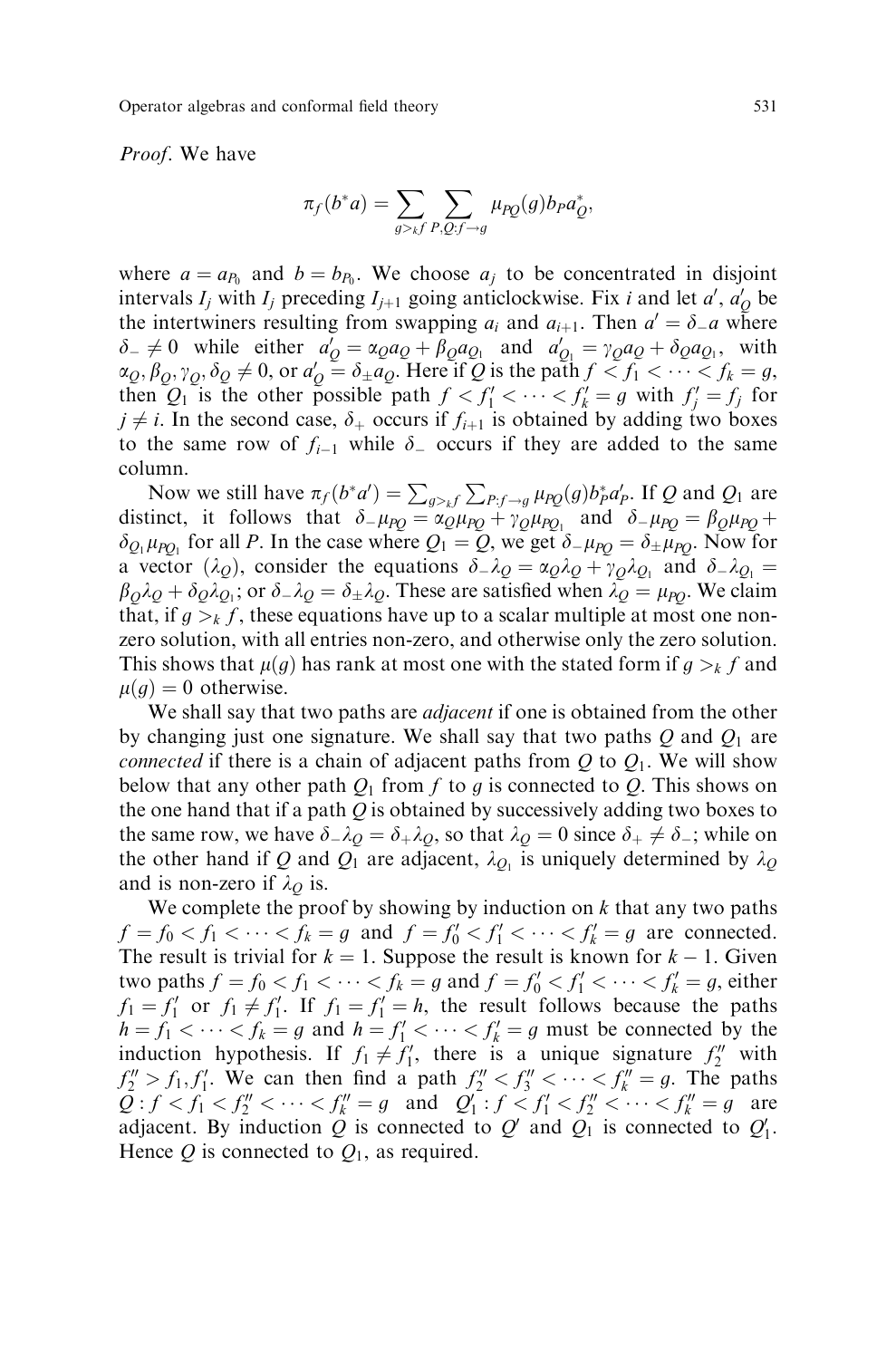532 A. Wassermann

**Corollary.**  $H_{[k]} \boxtimes H_f = \bigoplus_{q > t} \sum_{i(q) \neq 0} H_q \leq \bigoplus_{q > t} H_q.$ 

*Proof.* If  $h \in \mathcal{L}_I G$ , then we have

$$
\pi_f(b_{P_0}^*\pi_{[k]}(h)a_{P_0})=\sum_{g>f}\bigg(\sum_{P:f\to g}\lambda_Pb_P\bigg)^*\pi_g(h)\bigg(\sum_{P:f\to g}\lambda_Pa_P\bigg).
$$

Now the intertwiners  $x = \pi_{[k]}(h)a_{P_0}$  span a subspace  $\mathcal{X}_0$  of Hom $\mathcal{L}_{I_c}(H_0, H_{[k]}).$ As before the transport formula shows that the assignment  $x \otimes y \mapsto \bigoplus_{g} \sum \lambda_P(g) \pi_g(h) a_P y \Omega$  extends to a linear isometry T of  $\mathscr{X}_0 \otimes \mathscr{Y}$ into  $\bigoplus_{\lambda(g)\neq 0} \overline{H_g}$ . T intertwines  $\mathscr{L}^{\pm 1}G$ , so by Schur's lemma extends to an isometry of the closure of  $\mathscr{X}_0 \otimes \mathscr{Y}$  in  $H_{[k]} \boxtimes H_f$  onto  $\bigoplus_{\lambda(g)\neq 0} H_g$ . On the other hand, by the argument used in the corollary in the previous section,  $\mathscr{X}_0\Omega$  is dense in  $H_{[k]}$ . Therefore, by the Hilbert space continuity lemma, the image of  $\mathscr{X}_0 \otimes \mathscr{Y}$  is dense in  $H_{[k]} \boxtimes H_f$ . Hence  $H_{[k]} \boxtimes H_f = \bigoplus_{\lambda(g)\neq 0} H_g$ , as required.

### 33. The fusion ring

Our aim now is to show that if  $H_i$  and  $H_j$  are irreducible positive energy representations, then  $H_i \boxtimes H_j = \bigoplus N_{ij}^k H_k$  where the fusion coefficients  $N_{ij}^k$  are finite and to be determined.

**Lemma (closure under fusion).** (1) Each irreducible positive energy representation H<sub>i</sub> appears in some  $H_{\square}^{\boxtimes n}$ . (2) The  $H_i$ 's are closed under Connes fusion.

*Proof.* (1) Since  $H_f \boxtimes H_{\Box} = \bigoplus H_g$ , it follows easily by induction that each  $H_g$  is contained in  $H_{\square}^{\boxtimes m}$  for some *m*.

(2) Since  $H_f \subseteq H_1^{\boxtimes m}$  for some *m* and  $H_g \subset H_1^{\boxtimes n}$  for some *n*, we have  $H_f \boxtimes H_g \subset H_{\square}^{\boxtimes (m+n)}$ . By induction  $H_{\square}^{\boxtimes k}$  is a direct sum of irreducible positive energy bimodules. By Schur's lemma any subrepresentation of  $H^{\boxtimes (m+n)}_{\square}$ must be a direct sum of irreducible positive energy bimodules. In particular this applies to  $H_f \boxtimes H_g$ , as required.

**Corollary.** If  $X$  and  $Y$  are positive energy representations, the action of  $\mathscr{L}_I G \cdot \mathscr{L}_{I^c} G$  on  $X \boxtimes Y$  extends uniquely to an action of  $\mathscr{L} G \rtimes \mathrm{Rot} S^1$ .

*Proof.* The action extends uniquely to  $\mathscr{L}G$  by Schur's lemma. The extension to Rot  $S^1$  is uniquely determined by the fact that Rot  $S^1$  has to fix the lowest energy subspaces of each irreducible summand of  $X \boxtimes Y$ .

**Braiding lemma.** The map  $B : \mathcal{X} \otimes \mathcal{Y} \to Y \boxtimes X$ ,  $B(x \otimes y) = R_{\pi}^{*}[R_{\pi}(y)R_{\pi}^{*}]$  $\otimes R_{\pi}(x)R_{\pi}^*$  extends to a unitary of  $X \boxtimes Y$  onto  $Y \boxtimes X$  intertwining the actions of  $\mathscr{L}G$ .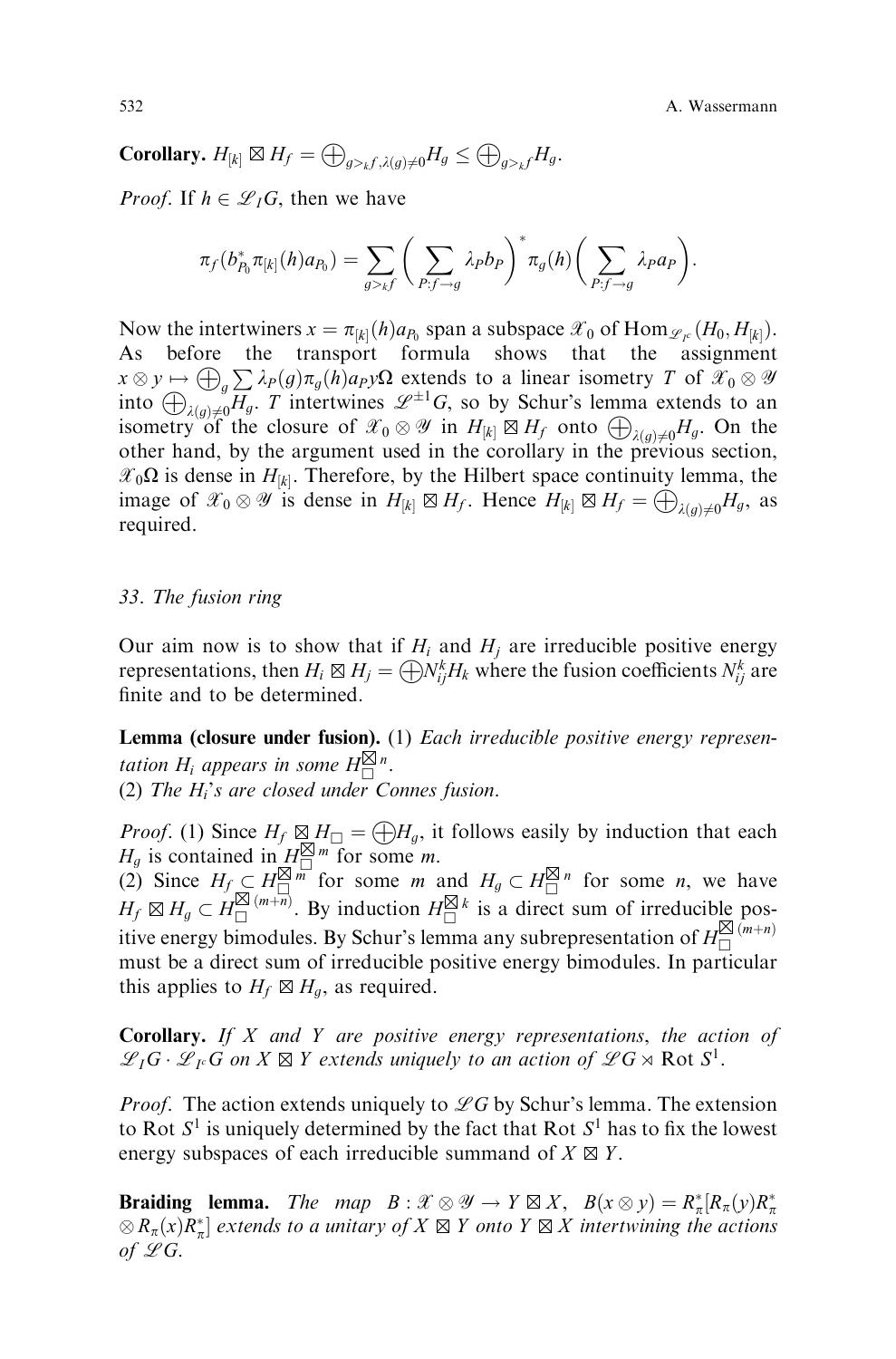*Proof.* Note that the *B* is well-defined, for rotation through  $\pi$  interchanges  $\mathscr{L}_I G$  and  $\mathscr{L}_{I^c} G$ . Hence  $R_{\pi} x R_{\pi}^*$  lies in  $\text{Hom}_{\mathscr{L}_I G}(H_0, X)$  and  $R_{\pi} y R_{\pi}^*$  lies in  $\text{Hom}_{\mathscr{L}_F G}(H_0, Y)$ . So  $R_{\pi} \mathcal{R}^*_{\pi} \otimes R_{\pi} \mathcal{R}^*_{\pi}$  lies in  $\mathscr{Y} \otimes \mathscr{X}$ . Since  $R_{\pi} \Omega = \Omega$ , the map B preserves the inner product. Interchanging the rôles of  $X$  and  $Y$ , we get an inverse of  $\hat{B}$  which also preserves the inner product. Hence  $\hat{B}$  extends by continuity to a unitary of  $X \boxtimes Y$  onto  $Y \boxtimes X$ . Finally, we check that B has the correct intertwining property. Let  $g \in \mathscr{L}_I G$  and  $h \in \mathscr{L}_{I^c} G$ . Then

$$
B(gx \otimes hy) = R_{\pi}^*[R_{\pi}(hy)R_{\pi}^* \otimes R_{\pi}(gx)R_{\pi}^*] = R_{\pi}^*[(h \circ r_{\pi})(g \circ r_{\pi})(R_{\pi}yR_{\pi}^* \otimes R_{\pi}xR_{\pi}^*)]
$$
  
=  $R_{\pi}^*(h \circ r_{\pi})(g \circ r_{\pi})R_{\pi}^*R_{\pi}[R_{\pi}yR_{\pi}^* \otimes R_{\pi}xR_{\pi}^*] = ghR_{\pi}^*[R_{\pi}yR_{\pi}^* \otimes R_{\pi}xR_{\pi}^*]$   
=  $ghB(x \otimes y)$ ,

as required.

**Corollary 1.**  $X \boxtimes Y$  is isomorphic to  $Y \boxtimes X$  as an  $\mathscr{L}G$ -module.

Let R be the representation ring of formal sums  $\sum m_i H_i$  ( $m_i \in \mathbb{Z}$ ) with multiplication extending fusion.  $\mathcal R$  is called the *fusion ring* (at level  $\ell$ ).

# **Corollary 2.** The fusion ring  $\mathcal{R}$  is a commutative ring with an identity.

*Proof.*  $\mathcal{R}$  is commutative by the braiding lemma and closed under multiplication by the previous lemmas. Multiplication is associative because fusion is.

## 34. The general fusion rules (Verlinde formulas)

In order to determine the general coefficients  $N_{ij}^k$  in the fusion rules  $H_i \boxtimes H_j = \bigoplus N_{ij}^k H_k$ , we first have to determine the structure of the fusion ring. Before doing so, we will need some elementary facts on the affine Weyl group. The integer lattice  $\Lambda = \mathbb{Z}^N$  acts by translation on  $\mathbb{R}^N$ . The symmetric group  $S_N$  acts on  $\mathbb{R}^N$  by permuting the coordinates and normalises  $\Lambda$ , so we get an action of the semidirect product  $\Lambda \rtimes S_N$ . The subgroup  $\Lambda_0 = \{(N + \ell)(m_i) : \sum m_i = 0\} \subset \Lambda$  is invariant under  $S_N$ , so we can consider the semidirect product  $W = \Lambda_0 \rtimes S_N$ . The sign of a permutation defines a homomorphism det of  $S_N$ , and hence W, into  $\{\pm 1\}$ .

**Lemma.** (a)  $\{(x_i) : |x_i - x_j| \leq N + \ell\}$  forms a fundamental domain for the action of  $\Lambda_0$  on  $\mathbb{R}^N$ .

(b)  $D = \{(x_i) : x_1 \geq \cdots \geq x_N, x_1 - x_N \leq N + \ell\}$  forms a fundamental domain for the action of  $\Lambda_0 \rtimes S_N$  on  $\mathbb{R}^N$ .

(c)  $\Lambda$  point is in the orbit of the interior of  $D$  consists of points iff its stabiliser is trivial. For every other point x there is an transposition  $\sigma \in S_N$ such that  $\sigma(x) - x$  lies in  $\Lambda_0$ .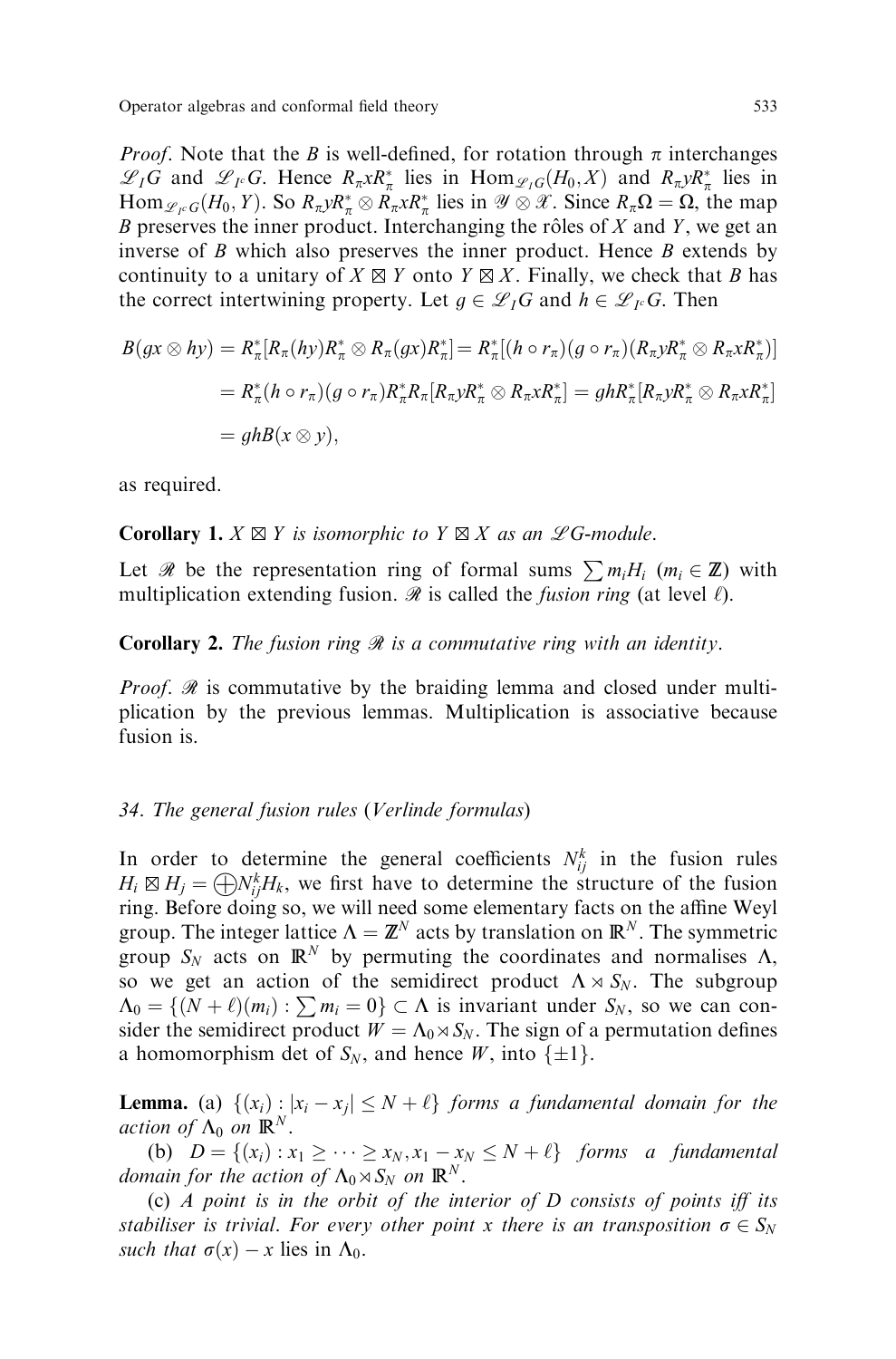*Proof.* (a) Take  $(x_i) \in \mathbb{R}^N$ . Write  $x_i = a_i + m_i$  with  $0 \le a_i \le N + \ell$  and  $m_i \in (N + \ell) \mathbb{Z}$ . Without loss of generality, we may assume that  $a_1 \leq \cdots \leq a_N$ . Now  $(m_i)$  can be written as the sum of a term  $(b_i) = (N + \ell)(M, M, \dots, M, M - 1, M - 1, \dots, M - 1)$  and an element  $(c_i)$ of  $\Lambda_0$ . Thus  $x = a + b + c$  with  $c \in \Lambda_0$ . It is easy to see that  $y = a + b$  satisfies  $|y_i - y_j| \le N + \ell$ . (b) follows immediately from (a) since the domain there is invariant under  $S_N$ . Finally, since  $int(D) = \{(x_i) : x_1 > \cdots >$  $x_N$ ,  $x_1 - x_N < N + \ell$ , it is easy to see that any point in int(D) has trivial stabiliser. If  $x \in \partial D$ , then either  $x_i = x_{i+1}$  for some i, in which case  $\sigma = (i, i + 1)$  fixes x; or  $x_1 - x_N = N + \ell$ , in which case  $\sigma = (1, N)$  satisfies  $\sigma(x) - x = (-N - \ell, 0, \ldots, 0, N + \ell)$ . Thus (c) follows for points in D and therefore in general, since  $D$  is a fundamental domain.

**Corollary.** Let  $\delta = (N - 1, N - 2, \ldots, 1, 0)$ . Then  $m \in \mathbb{Z}^N$  has trivial stabiliser in  $W = \Lambda_0 \rtimes S_N$  iff  $m = \sigma(f + \delta)$  for a unique  $\sigma \in W$  and signature  $f_1 \ge f_2 \ge \cdots f_N$  with  $f_1 - f_N \le \ell$ ; m has non-trivial stabiliser iff there is a transposition  $\sigma \in S_N$  such that  $\sigma(m) - m$  lies in  $\Lambda_0$ .

*Proof.* In the first case  $m = \sigma(x)$  for  $\sigma \in W$  and  $x \in \mathbb{R}^N$  with  $x_1 > ... > x_N$ and  $x_1 - x_N < N + \ell$ . Since the  $x_i$ 's must be integers, we can write  $x = f + \delta$ with  $f_1 \geq \cdots \geq f_N$ . Then  $f_1 - f_N = x_1 - x_N - (N - 1) < \ell + 1$ , so that  $f_1 - f_N \leq \ell$ .

Recall that the character of  $V_f$  is given by Weyl's character formula  $\chi_f(z) = \det(z_i^{f_j + \delta_j})/\det(z_i^{\delta_j})$ . Let S be the space of permitted (normalised) signatures at level  $\ell$ , i.e.  $S = \{h : h_1 \geq \cdots \geq h_N, h_1 - h_N \leq \ell, h_N = 0\}$ . We now define a ring  $\mathscr S$  as follows. For  $h \in S$ , let  $D(h) \in SU(N)$  be the diagonal matrix with  $D(h)_{kk} = \exp(2\pi i (h_k + N - k - H)/(N + \ell))$  where  $H = \left(\sum h_k +$  $N - k$  /N and set  $\mathcal{T} = \{D(h) : h \in S\}$ . We denote the set of functions on  $\mathcal{T}$ by  $\mathbb{C}^{\mathscr{T}}$ . Let  $\theta$ :  $R(SU(N)) \to \mathbb{C}^{\mathscr{T}}$  be the map of restriction of characters, i.e.  $\theta([V]) = \chi_V|_{\mathcal{F}}$ . By definition  $\theta$  is a ring \*-homomorphism. Set  $\mathscr{S} = \theta(R(SU(N)))$  and let  $\theta_f = \theta(V_f)$ .

**Proposition.** (1)  $X_{\sigma(f+\delta)-\delta}|_{\mathcal{F}} = \det(\sigma)X_f|_{\mathcal{F}}$  for  $\sigma \in S_N$  and  $X_{f+m}|_{\mathcal{F}} = X_f|_{\mathcal{F}}$  for  $m \in \Lambda_0$ .

(2) The  $\theta_f$ 's with f permissible form a **Z**-basis of  $\mathcal{S}$ .

(3) ker $(\theta)$  is the ideal in R(SU(N)) generated by  $V_f$  with  $f_1 - f_N = \ell + 1$ .

(4) If  $V_f \otimes V_g = \bigoplus N_{fg}^h V_h$ , then  $\theta_f \theta_g = \sum N_{fg}^h \det(\sigma_h) \theta_{h'}$  where h ranges over those signatures in the classical rule for which there is a  $\sigma_h \in \Lambda_0 \rtimes S_N$ (necessarily unique) such that  $h' = \sigma_h(h + \delta) - \delta$  is permissible.

(5) If f, h are permissible, then  $|\{g_1 : g_1 \text{ permissible}, f \lt g_1 \lt_k h\}| =$  $|\{g_2 : g_2 \text{ permissible}, f \leq_k g_2 \leq h\}|.$ 

*Proof.* The statements in (1) follow immediately from the form of the  $D(h)$ 's. The  $V_{[k]}$ 's generate  $R(SU(N))$  and, if  $f_1 - f_N = \ell + 1$ , it is easy to see that  $\chi_f(t) = 0$  for all  $t \in \mathcal{T}$ : for  $f_1 + N - 1 - f_N = N + \ell$  and hence the numer-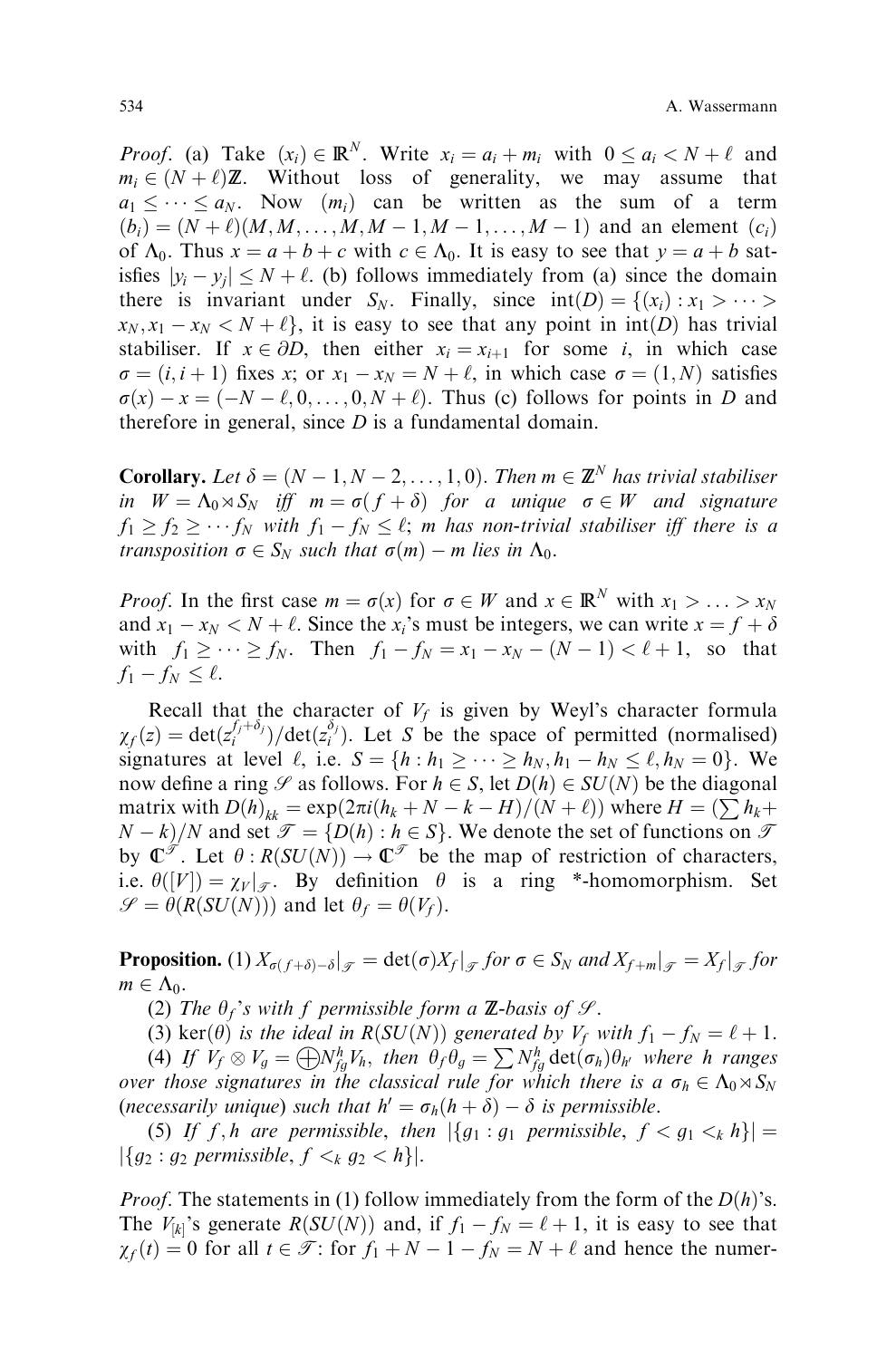ator in  $\chi_f(t)$  must vanish. The  $\theta_f$ 's with f permissible are therefore closed under multiplication by  $\theta_{[k]}$ 's. Since the  $\theta_{[k]}$ 's generate  $\mathscr{S}$ , the **Z**-linear span of the  $\theta_f$ 's with f permissible must equal  $\mathscr{S}$ . The characters  $\chi_{[k]}$  distinguish the points of  $\mathcal T$  and  $\chi_{[0]} = 1$ . Hence  $\mathcal C_{\mathbb C}$  is a unital subalgebra of  $\mathbb C^{\mathcal T}$  separating points. So given  $x, y \in \mathcal{T}$ , we can find  $f \in \mathcal{S}_{\mathbb{C}}$  such that  $f(x) = 1$ and  $f(y) = 0$ . Multiplying these together for all  $y \neq x$ , it follows that  $\mathcal{S}_{\mathbb{C}}$ contains  $\delta_x$  and hence coincides with  $\mathbb{C}^{\mathscr{T}}$ . So the  $\theta_f$ 's must be linearly independent over  $\mathbb C$ , so a fortiori over  $\mathbb Z$ . This proves (2). Let  $I \subset R(SU(N))$  be the ideal generated by the  $[V_q]$ 's with  $g_1 - g_N = \ell + 1$ . Since  $R(SU(N))$  is generated by the  $V_{[k]}$ 's and we have the tensor product rule  $V_f \otimes V_{[k]} = \bigoplus_{g \geq k} V_g$ , it follows that  $R(SU(N))/I$  is spanned by the image of the  $[V_f]$ 's as a  $\mathbb{Z}$ -module. But  $I \subseteq \text{ker}(\theta)$  and the  $\theta([V_f])$ 's are linearly independent over **Z**. Hence the images of the  $[V_f]$ 's give a **Z**-basis of  $R(SU(N))/I$ and therefore  $I = \text{ker}(\theta)$ , so (3) follows. The assertion in (4) follows from (1) by applying  $\theta$  and using the corollary to the lemma above. In fact, if  $h + \delta$ has non-trivial stabiliser, we can find a transposition  $\sigma \in S_N$  such that  $\sigma(h + \delta) - h - \delta$  lies in  $\Lambda_0$ . Hence  $X_h(t) = -X_{\sigma(h+\delta)-\delta}(t) = -X_h(t)$ , so that  $\chi_h(t) = X_h(t) = 0$  for all  $t \in \mathcal{T}$ . When the stabiliser is trivial, we clearly have  $\theta_h = \det(\sigma_h)\theta_{h'}$ . Finally (5) follows by comparing coefficients of  $\theta_h$  in  $\theta_f \theta_{[k]} \theta_\Box = \sum_{g_1 >_k f} \sum_{h>g_1} \theta_h = \sum_{g_2 > f} \sum_{h>_k g_2} \theta_h.$ 

**Theorem.** (1)  $H_{[k]} \boxtimes H_f = \bigoplus_{g>k} H_g$ , where the sum is over permissible g.

(2) The **Z**-linear map  $\mathrm{ch} : \mathcal{R} \to \mathcal{S}$  defined by  $\mathrm{ch}(H_f) = \chi_f|_{\mathcal{F}}$  is a ring isomorphism.

(3) The characters of  $\Re$  are given by  $[H_f] \mapsto ch(H_f, h) = \chi_f(z)$  for  $z \in \mathcal{T}$ .

(4) The fusion coefficients  $N_{ij}^k$ 's can be computed using the multiplication rules for the basis  $\text{ch}(H_f)$  of  $\mathcal{S}$ .

(5) Each representation  $H_f$  has a unique conjugate representation  $\overline{H_f}$  such that  $H_f \boxtimes \overline{H_f}$  contains  $H_0$ . In fact  $\overline{H_f} = H_{f'}$ , where  $f'_i = -f_{N-i+1}$ , and  $H_0$ appears exactly once in  $H_f \boxtimes H_{f'}$ . The map  $H_f \mapsto \overline{H_f}$  makes  $\Re$  into an involutive ring and ch becomes a \*-isomorphism.

*Proof.* (1) We know that  $H_f \boxtimes \underline{H}_{[k]} \leq \bigoplus_{g>kf} H_g$  with equality when  $k = 1$ . We prove by induction on  $|f| = \sum_{i=1}^{\lfloor n \rfloor} \int_{f_i}^{\lfloor n \rfloor} \frac{d^{(i)} \xi^{(j)}}{H_{[k]}} = \bigoplus_{g_1 > k}^{\infty} H_{g_1}$ . It suffices to show that if this holds for f then it holds for all g with  $g > f$ . Tensoring by  $H_{\Box}$  and using part (5) of the preceding proposition, we get

$$
\bigoplus_{g>f} H_g \boxtimes H_{[k]} = \bigoplus_{g_1 >_k f} \bigoplus_{h > g_1} H_h = \bigoplus_{g>f} \bigoplus_{h >_k g} H_h.
$$

Since  $H_g \boxtimes H_{[k]} \leq \bigoplus_{h>_kg} H_h$ , we must have equality for all g, completing the induction.

(2) Let ch be the Z-linear isomorphism ch :  $\mathcal{R} \to \mathcal{S}$  extending ch $(H_f) = \theta_f$ . Then by (1),  $\text{ch}(H_{[k]} \boxtimes H_f) = \theta_{[k]}\theta_f$ . This implies that ch restricts to a ring homomorphism on the subring of  $\mathcal{R}$  generated by the  $H_{[k]}$ 's. On the other hand the  $\theta_{[k]}$ 's generate  $\mathscr{S}$ , so the image of this subring is the whole of  $\mathscr{S}$ .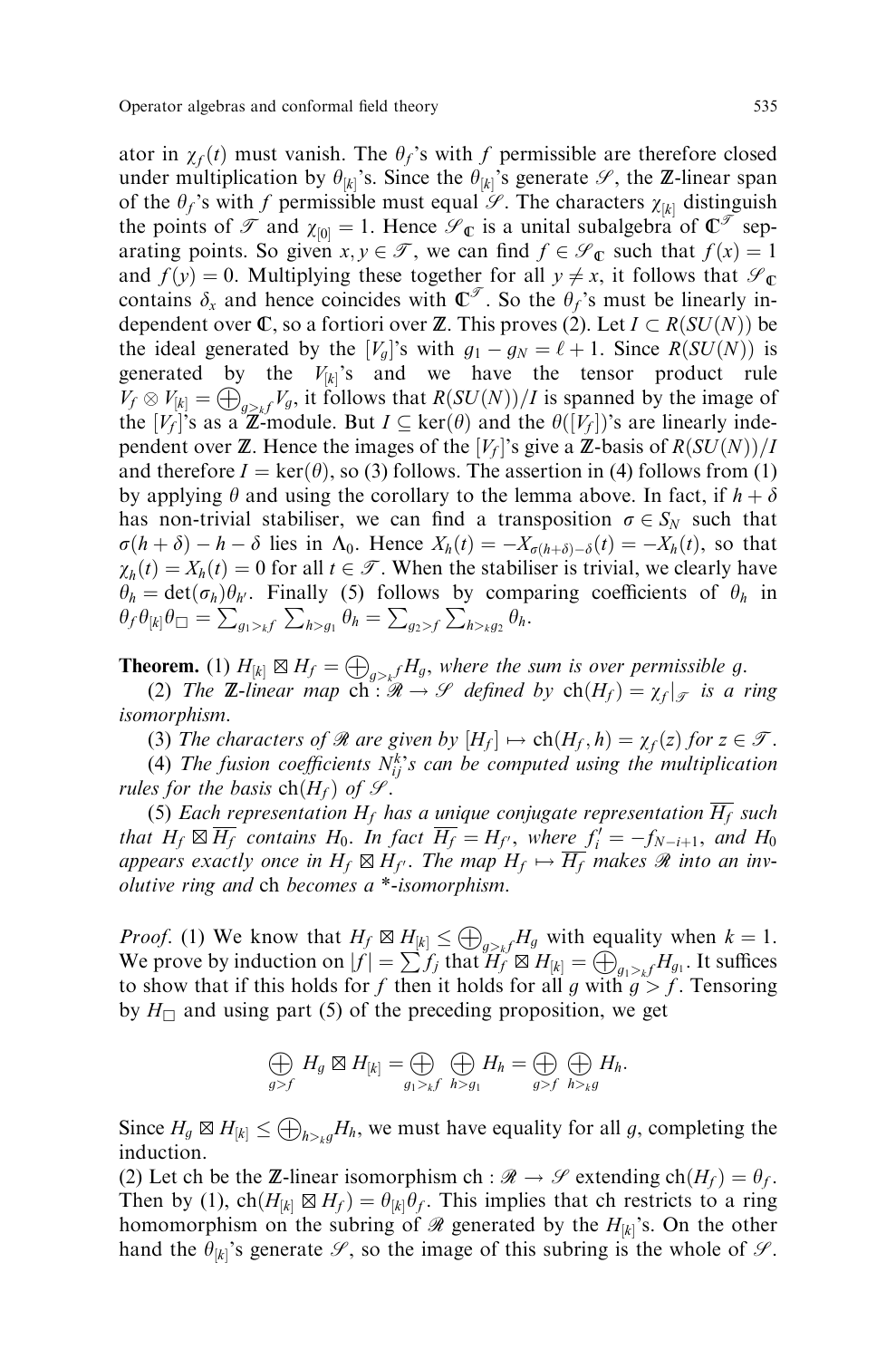Since ch is injective, the ring generated by the  $H_{[k]}$ 's must be the whole of  $\mathcal{R}$ and ch is thus a ring homomorphism, as required.

(3) and (4) follow immediately from the isomorphism ch and the fact that  $S_{\mathbb{C}}=\mathbb{C}^{\mathscr{I}}$ .

(5) We put an inner product on  $\mathcal{S}_{\mathbb{C}} = \mathcal{R}_{\mathbb{C}}$  by taking  $\theta_f$  as an orthonormal basis, so that  $(\theta_f, \theta_q) = \delta_{fq}$ . We claim that  $(\theta_f, \theta_q, \theta_h) = (\theta_q, \theta_f, \theta_h)$  for all  $\theta_f$ . Note that  $\overline{\theta_f} = \theta_{f'}$  where  $f'_i = -f_{N-i+1}$ . Let  $\theta_f^*$  be the adjoint of multiplication by  $\hat{\theta}_f$ . The multiplication rules for  $\hat{\theta}_{[k]}$  imply that  $\theta_{[k]}^* = \overline{\theta_{[k]}}$  for  $k = 1, \ldots, N$ . Thus the homomorphism  $\theta_f \mapsto \overline{\theta_f}^*$  is the identity on a set of generators of  $\mathscr S$  and therefore on the whole of  $\mathscr S$ , so the claim follows. In particular  $(\theta_f \theta_g, \theta_0) = (\theta_g, \overline{\theta_f}) = (\theta_g, \theta_{f'}) = \delta_{g} f'$ . Translating to  $\Re$ , we retrieve all the assertions in (5).

The following results are immediate consequences of the theorem and preceding proposition.

Corollary 1 (Verlinde formulas [40, 21]. If the "classical" tensor product rules for SU(N) are given by  $V_f\otimes V_g=\bigoplus N_{fg}^hV_h$ , then the "quantum" fusion rules for  $LSU(N)$  at level  $\ell$  are given by

$$
H_f \boxtimes H_g = \bigoplus N_{fg}^h \det(\sigma_h) H_{h'},
$$

where h ranges over those signatures in the classical rule for which there is a  $\sigma_h \in \Lambda_0 \rtimes S_N$  (necessarily unique) such that  $h' = \sigma_h(h + \delta) - \delta$  is permissible.

**Corollary 2 (Segal-Goodman-Wenzl rule [35, 14]).** The map  $V_f \mapsto H_f$  extends to a \*-homomorphism of  $R(SU(N))$  (the representation ring of  $SU(N))$  onto the fusion ring  $\mathcal R$ . The kernel of this homomorphism is the ideal generated by the (non-permissible) representations  $V_f$  with  $f_1 - f_N = \ell + 1$ .

# References

- 1. H. Araki, von Neumann algebras of local observables for free scalar field, J. Math. Phys. 5,  $1-13.$  (1964)
- 2. H. Araki, On quasi-free states of CAR and Bogoliubov automorphisms, Publ. R.I.M.S. 6,385±442 (1970)
- 3. J. Baez, I. Segal and Z. Zhou, "Introduction to algebraic and constructive quantum field theory'', Princeton University Press 1992
- 4. J. Bisognano and E. Wichmann, On the duality condition for a hermitian scalar field, J. Math. Phys. 16, 985-1007 (1975)
- 5. R. Borcherds, Vertex algebras, Kac-Moody algebras and the Monster, Proc. Nat. Acad. Sci. U.S.A. 83, 3068-3071 (1986)
- 6. H. Borchers, A remark on a theorem of Misra, Commun. Math. Phys. 4, 315–323 (1967)
- 7. H. Borchers, The CPT theorem in two-dimensional theories of local observables, Commun. Math. Phys. 143, 315-323 (1992)
- 8. O. Bratteli and D. Robinson, "Operator algebras and quantum statistical mechanics", Vol. I, Springer 1979
- 9. A. Connes, ``Non-commutative geometry'' (Chapter V, Appendix B), Academic Press 1994
- 10. S. Doplicher, R. Haag and J. Roberts, Local observables and particle statistics I, II, Comm. Math. Phys. 23 (1971) 119-230 and 35, 49-85 (1974)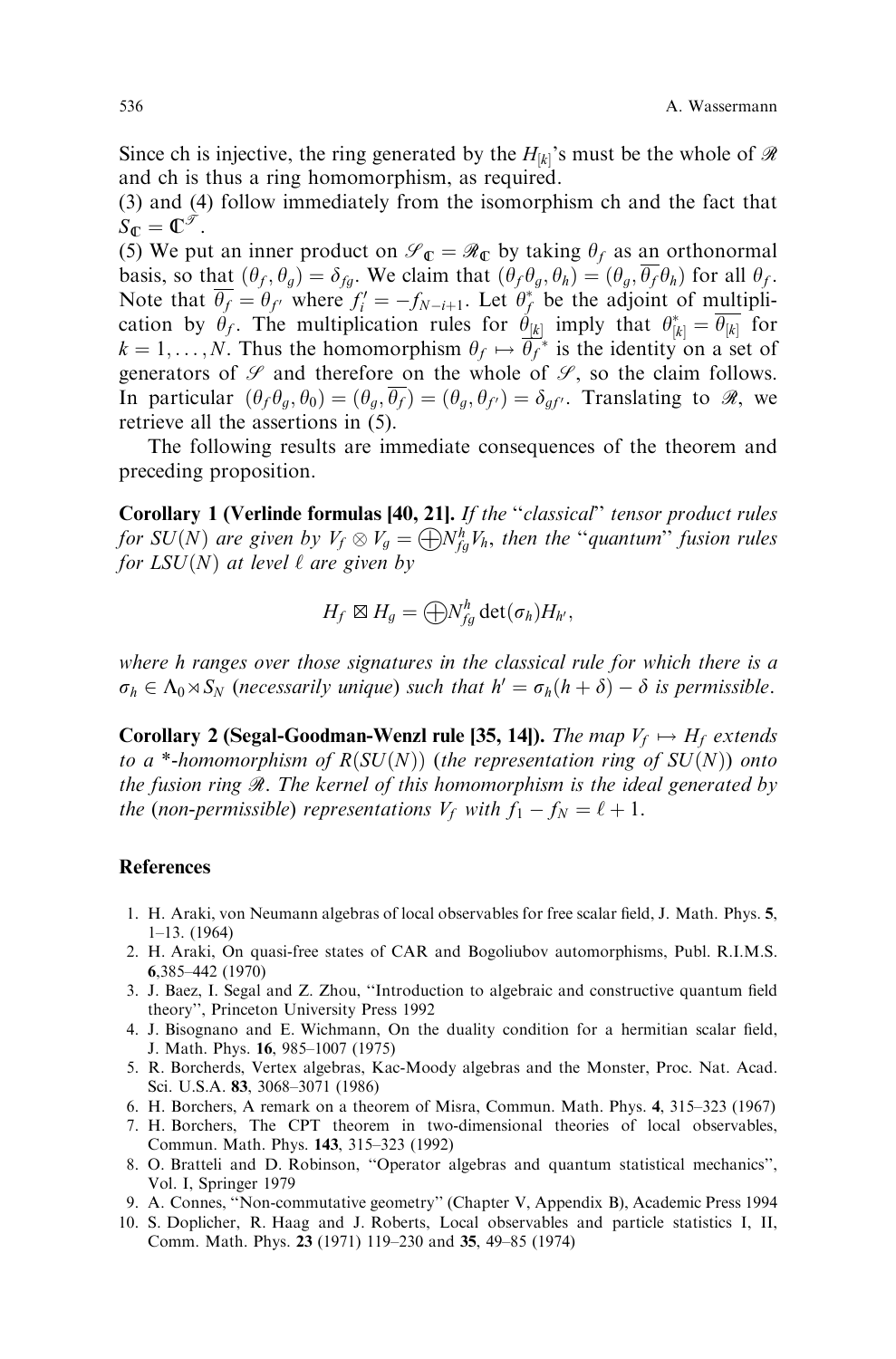- 11. J. Glimm and A. Jaffe, "Quantum Physics", 2nd edition, Springer-Verlag 1987
- 12. P. Goddard and D. Olive, eds., "Kac-Moody and Virasoro algebras", Advanced Series in Math. Physics Vol. 3, World Scientific 1988
- 13. R. Goodman and N. Wallach, Structure and unitary cocycle representations of loop groups and the group of diffeomorphisms of the circle, J. Reine Angew. Math  $347$ ,  $69-133$ (1984)
- 14. F. Goodman and H. Wenzl, Littlewood Richardson coefficients for Hecke algebras at roots of unity, Adv. Math. 82, 244-265 (1990)
- 15. R. Haag, "Local quantum physics", Springer-Verlag 1992.
- 16. N. Hugenholtz and J. Wierenga, On locally normal states in quantum statistical mechanics, Commun. Math. Phys. 11 (1969), 183-197
- 17. E. Ince, "Ordinary differential equations", Dover 1956
- 18. V. Jones, *Index for subfactors*, Invent. math.  $72$ ,  $1-25$  (1983)
- 19. V. Jones, von Neumann algebras in mathematics and physics, Proc. I.C.M. Kyoto 1990, 121±138
- 20. R. Jost, "The general theory of quantised fields", A.M.S. 1965
- 21. V. Kac, "Infinite dimensional Lie algebras", 3rd edition, C.U.P. 1990
- 22. D. Kazhdan and G. Lusztig, Tensor structures arising from affine Lie algebras IV, Journal A.M.S. 7 (1994), 383-453
- 23. V. Knizhnik and A. Zamolodchikov, Current algebra and Wess-Zumino models in two dimensions, Nuc. Phys. B  $247, 83-103$  (1984)
- 24. P. Leyland, J. Roberts and D. Testard, Duality for quantum free fields, preprint, Luminy 1978
- 25. T. Loke, "Operator algebras and conformal field theory for the discrete series representations of Diff  $S<sup>1</sup>$ ", thesis, Cambridge 1994
- 26. F. Murray and J. von Neumann, On rings of operators, Ann. Math. 37 (1936), 116-229.
- 27. T. Nakanishi and A. Tsuchiya, Level-rank duality of WZW models in conformal field theory, Comm. Math. Phys. 144, 351-372 (1992)
- 28. E. Nelson, "Topics in dynamics I: Flows", Princeton University Press 1969
- 29. S. Popa, "Classification of subfactors and their endomorphisms", C.B.M.S. lectures, A.M.S. 1995
- 30. A. Pressley and G. Segal, ``Loop groups'', O.U.P. 1986
- 31. M. Reed and B. Simon, "Methods of Mathematical Physics I: Functional analysis", Academic Press 1980
- 32. H. Reeh and S. Schlieder, Bemerkungen zur Unitarequivalenz von Lorentzinvarienten Feldern, Nuovo Cimento 22, 1051–1068 (1961)
- 33. M. Rieffel and A. van Daele, A bounded operator approach to Tomita-Takesaki theory, Pacific J. Math. 69, 187-221 (1977)
- 34. J.-L. Sauvageot, Sur le produit tensoriel relatif d'espaces d'Hilbert, J. Op. Theory 9, 237± 252
- 35. G. Segal, Notes on conformal field theory, unpublished manuscript
- 36. R. Streater and A. Wightman, "PCT, spin statistics and all that", Benjamin 1964
- 37. M. Takesaki, Conditional expectation in von Neumann algebra, J. Funct. Analysis 9, 306– 321 (1972)
- 38. A. Thomae, "Ueber die höheren hypergeometrischen Reihen, ..." Math. Ann. 2, 427-444 (1870)
- 39. A. Tsuchiya and Y. Kanie, Vertex operators in conformal field theory on  $\mathbb{P}^1$  and monodromy representations of braid group, Adv. Studies in Pure Math.  $16$ ,  $297-372$  (1988)
- 40. E. Verlinde, Fusion rules and modular transformations in 2D conformal field theory, Nuclear Phys. B 300, 360–376 (1988)
- 41. A. Wassermann, Operator algebras and conformal field theory, Proc. I.C.M. Zurich (1994), 966–979, Birkhäuser
- 42. A. Wassermann, with contributions by V. Jones, "Lectures on operator algebras and conformal field theory", Proceedings of Borel Seminar, Bern 1994, to appear
- 43. A. Wassermann, Operator algebras and conformal field theory II: Fusion for von Neumann algebras and loop groups, to appear